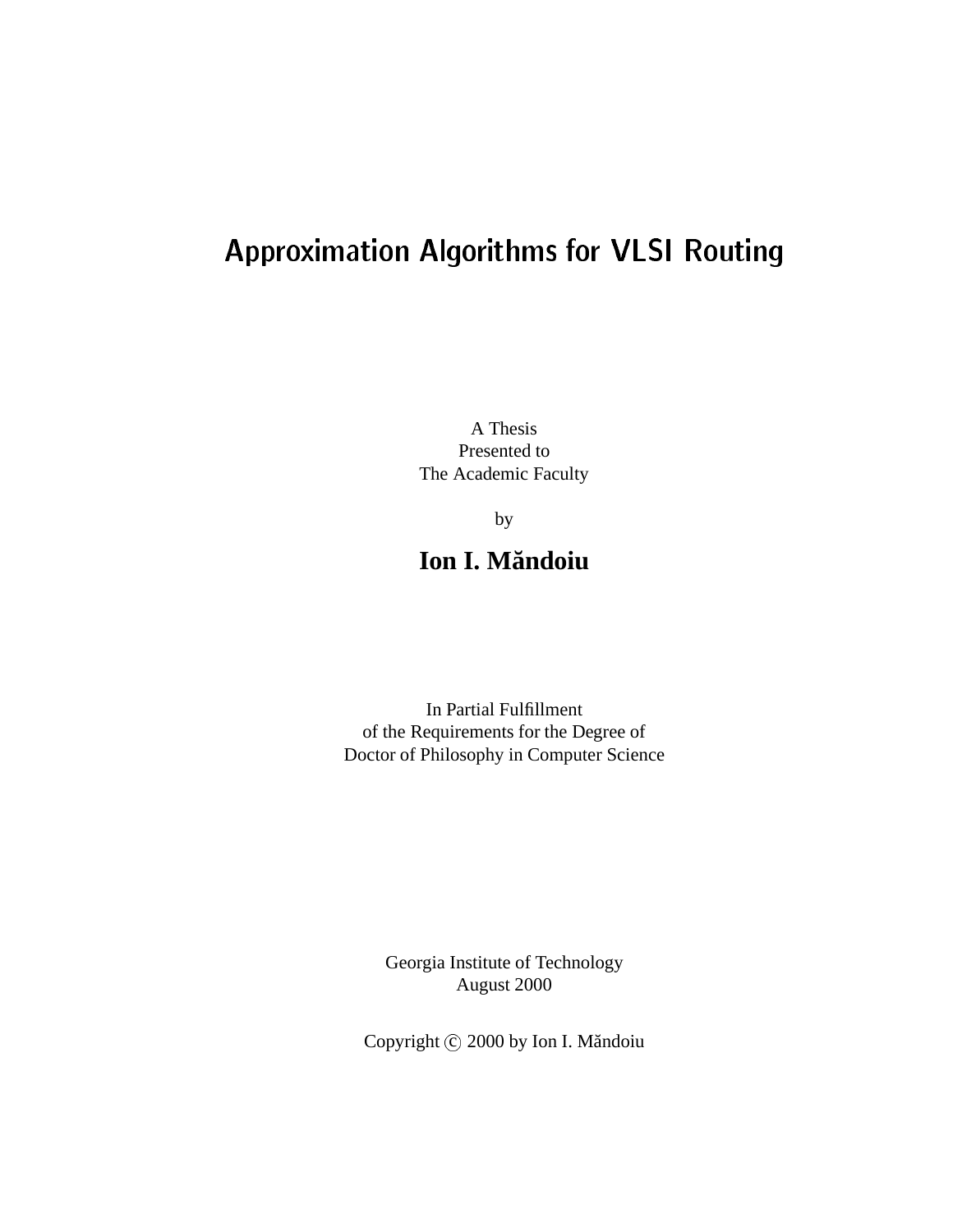# Approximation Algorithms for VLSI Routing

Approved:

Vijay V. Vazirani, Chairman

Kalomire-Eleni Mihail

Dana Randall

H. Venkateswaran

Alexander Zelikovsky

Date Approved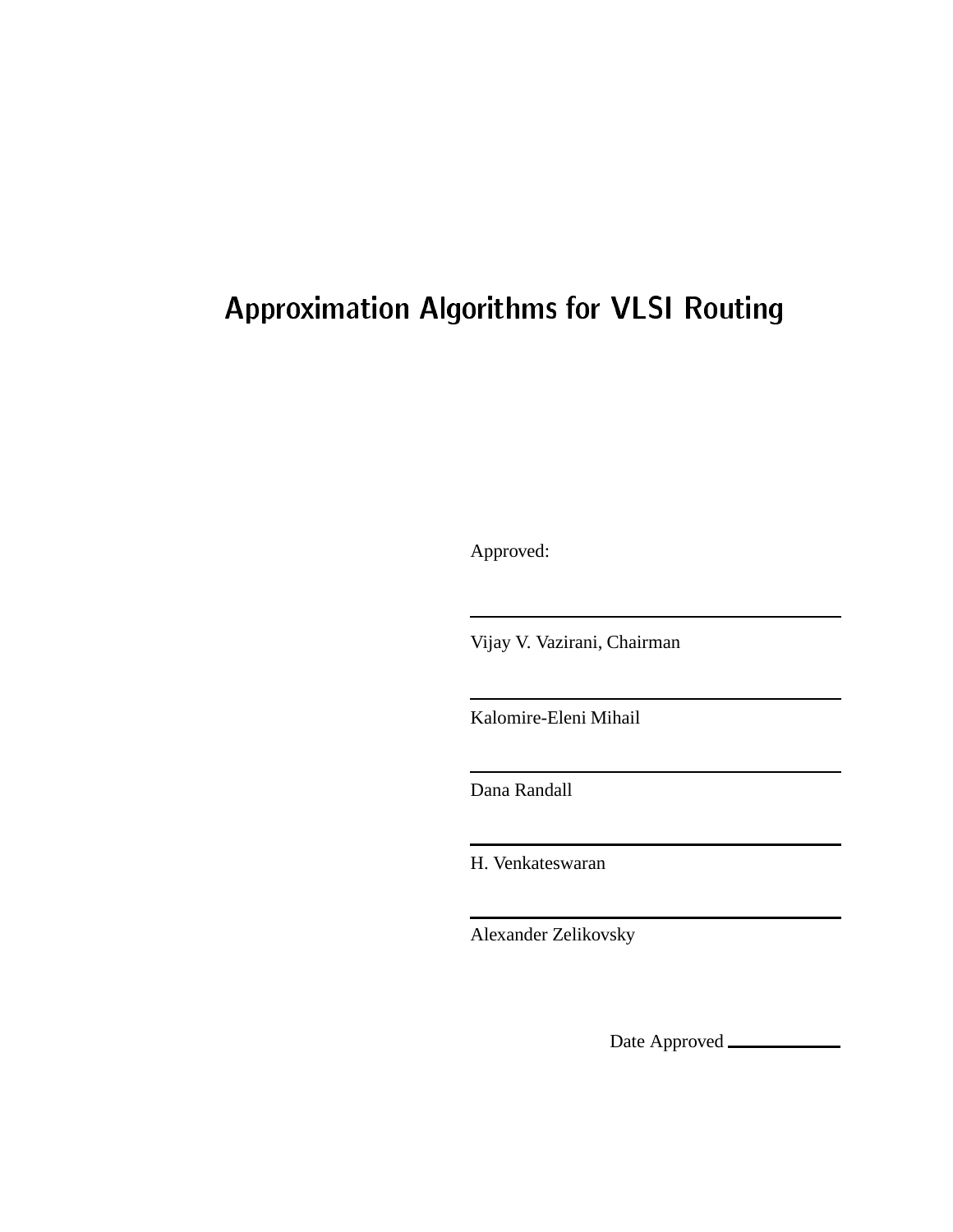## Preface

This thesis gives improved approximation algorithms and heuristics for several NP-hard problems arising in the global routing phase of physical VLSI design. In each of these problems interconnection topologies must be specified for nets consisting of a source and multiple sink terminals. Different optimization objectives are used, depending on the functionality of the nets. We address the single-net routing problem under three of the most important objectives: minimizing length, skew, and number of buffers. We also address a multi-net global buffered routing problem in which a large number of nets must be routed simultaneously using only buffers located in a given set of regions, each with prescribed capacity.

The problem of finding a minimum-length interconnection of a net using only horizontal and vertical wires, the so called *rectilinear Steiner tree* (RST) problem, has long been one of the fundamental problems in the field of electronic design automation. In this thesis we give a new RST heuristic which has at its core a recent 3/2 approximation algorithm of Rajagopalan and Vazirani for the metric Steiner tree problem on quasi-bipartite graphs these are graphs that do not contain edges connecting pairs of Steiner vertices. Our new RST heuristic achieves an excellent running time by combining an efficient implementation of the RV algorithm with simple, but powerful geometric reductions. Experiments conducted on both random and real VLSI instances show that the new RST heuristic runs significantly faster than the best existing RST heuristics and exact algorithms. Moreover, the new heuristic typically gives higher-quality solutions than previously best heuristics.

The clock skew is the maximum difference in arrival times of the clock signal at synchronizing elements. Obtaining zero- or bounded-skew clock routing is critical for maximizing the clock rate of today's deep-submicron VLSI designs. At the same time, due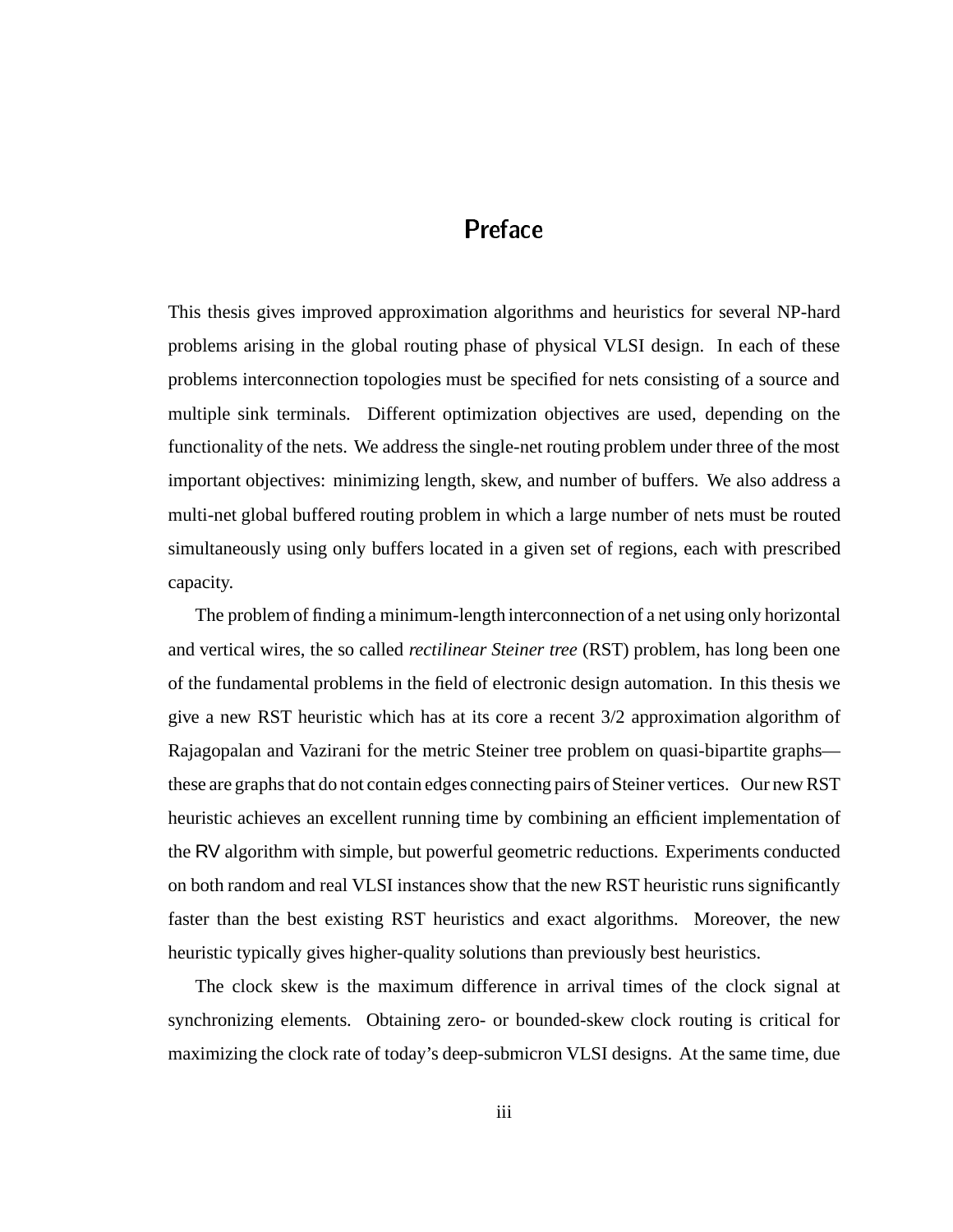to power consumption, signal integrity, and area utilization considerations, it is necessary to minimize the total wirelength used by the clock tree. The problems of finding zero- and bounded-skew clock trees with minimum total wirelength have received much attention in the VLSI CAD literature. However, the first strongly polynomial algorithms with proven constant approximation factors have been proposed only recently: Charikar et al. [16] have given  $2e \approx 5.44$  and 16.86-approximation algorithms for zero- and bounded-skew trees, respectively. In this thesis we give practical algorithms with improved approximation factors for both problems. For *n* points in the rectilinear plane, our algorithms find, in  $O(n \log n)$ time, zero- and bounded-skew trees of length at most 3 and 9 times the optimum. In general metric spaces, the respective approximation factors are 4 and 14, and can be guaranteed in  $O(n^2)$  time.

As integrated circuit technology scales into the deep-submicron range, the effect of interconnect on chip performance becomes increasingly dominant. An important step in maintaining reasonable signal delay is to ensure that the length of each wire segment is whithin prescribed bounds; this can be achieved by buffer insertion. Since buffers occupy a significant area on the chip and introduce additional power requirements, the goal of buffered routing is to meet the wire segment upper-bound using the minimum number of buffers. In this thesis we consider two problems related to buffered routing. The first problem is to find a routing with minimum number of buffers for a single net, subject to upper-bounds on the length of each wire segment. We give a tight analysis of the MST heuristic recently introduced by G.-H. Lin and G. Xue for this problem. The approximation factor of the heuristic is shown to be one less than the MST number of the underlying space, defined as the maximum possible degree of a minimum-degree MST spanning points from the space. In particular, on instances drawn from the rectilinear plane, the MST heuristic has a tight approximation factor of 3.

The second buffered routing problem addressed in this thesis is how to perform simultaneous buffering of a large number of nets, given an existing buffer block plan, i.e.,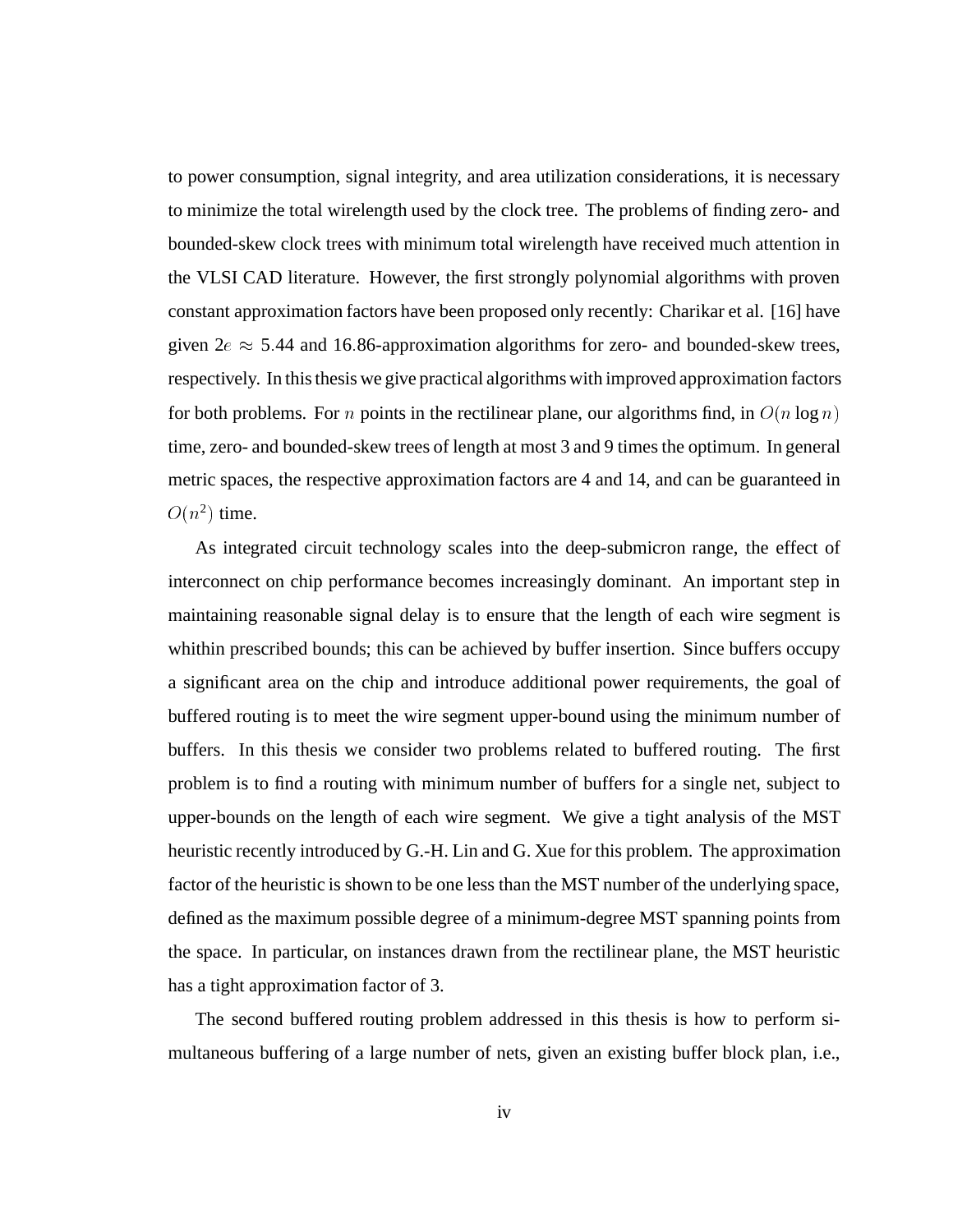using buffers located at a given set of buffer blocks, each with limited capacity. We give a provably good algorithm based on a novel approach to multiterminal multicommodity flow approximation inspired by recent results of Garg and Könemann [35] and Fleischer [29]. Our algorithm routes the nets subject to both upper and lower bounds on the length of wire segments, as well as path-length upper bounds and buffer parity constraints per connection. The new algorithm outperforms existing algorithms for the problem [20], and has been validated on top-level layouts extracted from a recent high-end microprocessor design.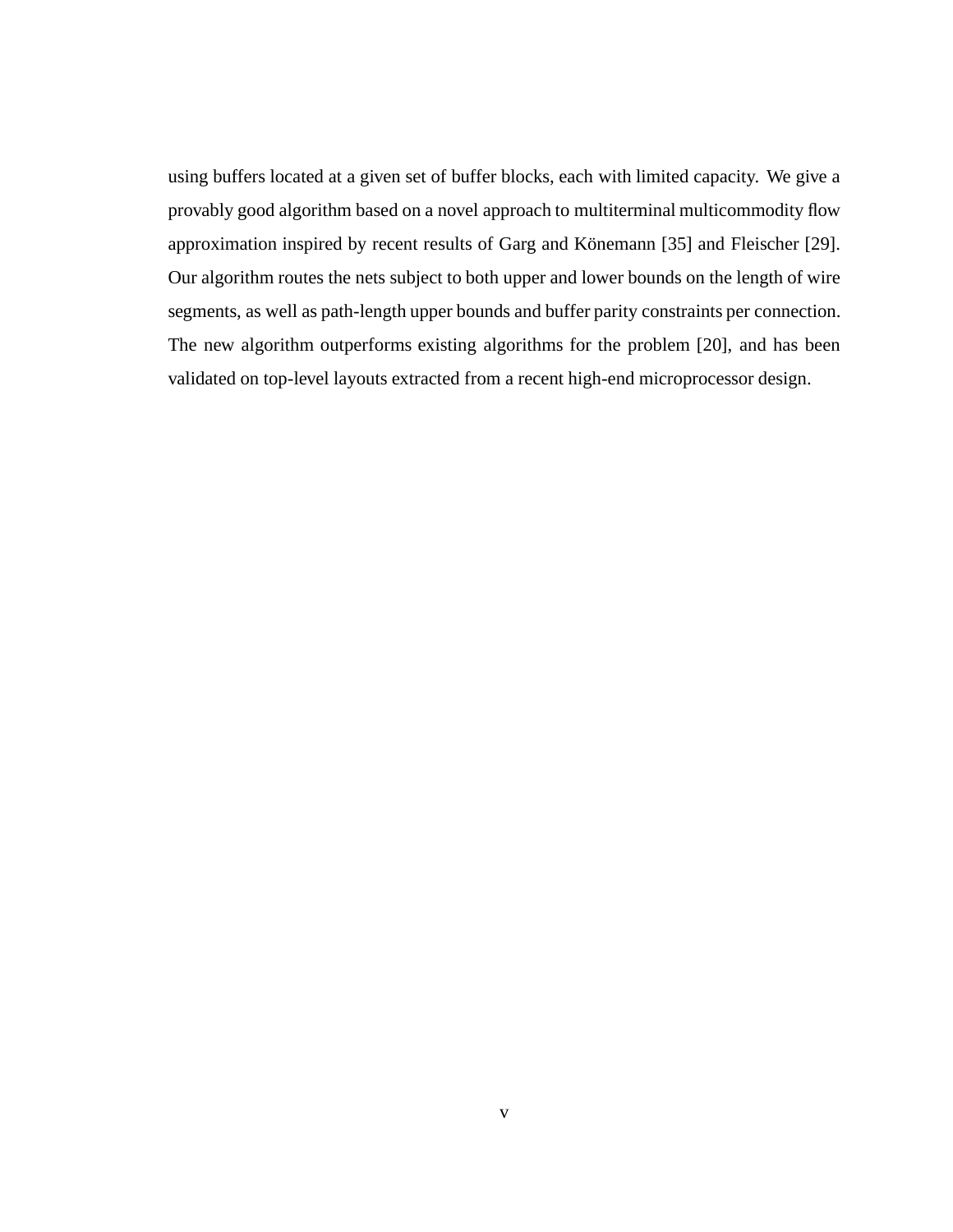## **Contents**

|                | Preface |                           |                                                                         | iii            |
|----------------|---------|---------------------------|-------------------------------------------------------------------------|----------------|
|                |         | <b>List of Algorithms</b> |                                                                         | ix             |
|                |         | <b>List of Figures</b>    |                                                                         | $\mathbf X$    |
|                |         | <b>List of Tables</b>     |                                                                         | xi             |
|                |         | <b>Acknowledgements</b>   |                                                                         | xii            |
| 1              |         | <b>Introduction</b>       |                                                                         | 1              |
|                | 1.1     |                           |                                                                         | 3              |
|                | 1.2     |                           | Zero- and bounded-skew clock trees                                      | 5              |
|                | 1.3     |                           | Bounded edge-length Steiner trees with minimum number of Steiner points | $\overline{7}$ |
|                | 1.4     |                           |                                                                         | 8              |
| $\overline{2}$ |         |                           | A new heuristic for rectilinear Steiner trees                           | 11             |
|                | 2.1     |                           |                                                                         | 11             |
|                | 2.2     |                           |                                                                         | 14             |
|                |         | 2.2.1                     |                                                                         | 14             |
|                |         | 2.2.2                     |                                                                         | 16             |
|                |         | 2.2.3                     | Efficient implementation of the RV-Phase algorithm                      | 18             |
|                |         | 2.2.4                     |                                                                         | 21             |
|                | 2.3     |                           |                                                                         | 22             |
|                |         | 2.3.1                     |                                                                         | 22             |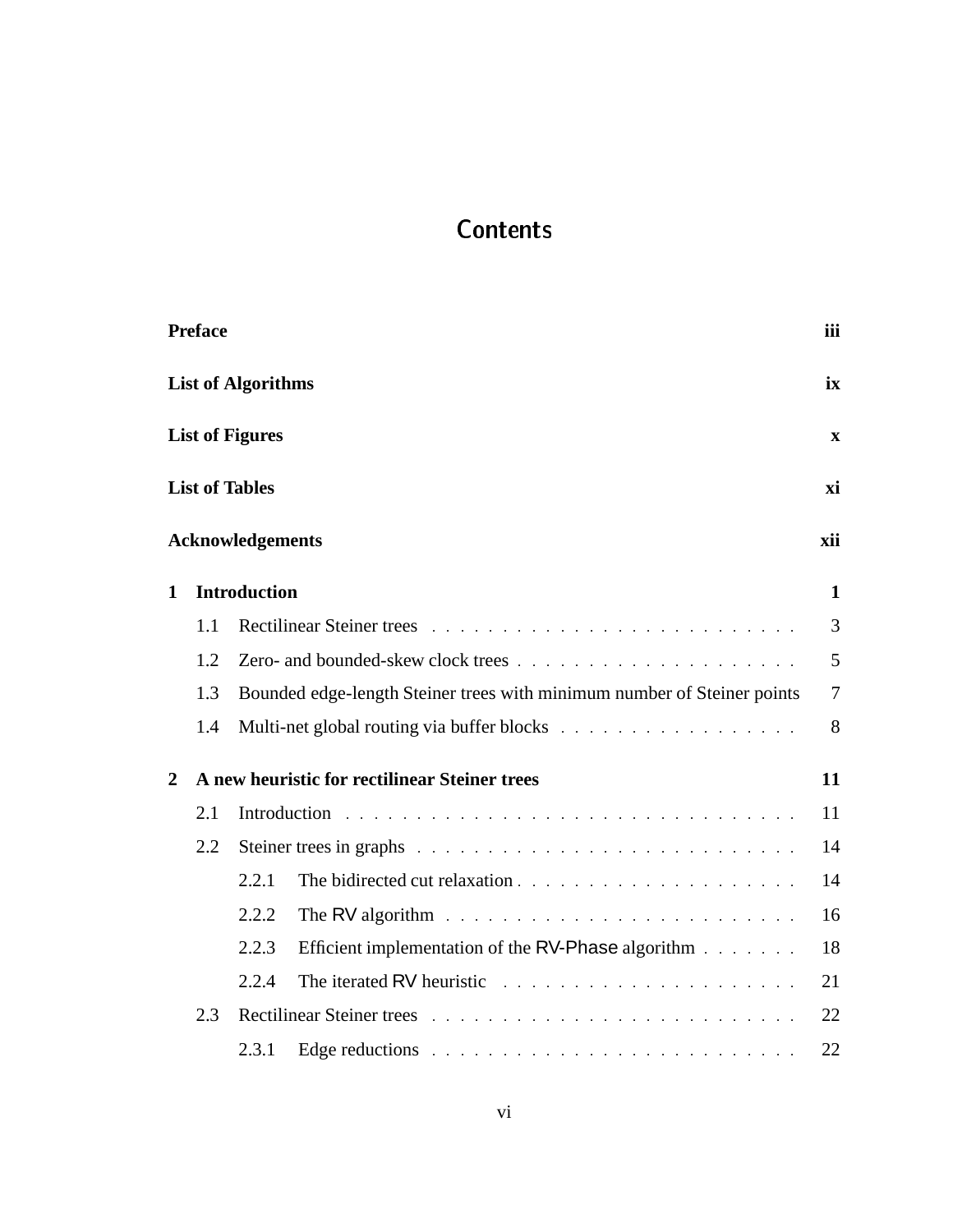|   |     | 2.3.2                                                                |                                                                                                                                                                                                                                | 23 |
|---|-----|----------------------------------------------------------------------|--------------------------------------------------------------------------------------------------------------------------------------------------------------------------------------------------------------------------------|----|
|   | 2.4 |                                                                      |                                                                                                                                                                                                                                | 24 |
|   |     | 2.4.1                                                                | Experimental setup enterpreteration of the setup of the setup of the setup of the setup of the setup of the setup of the setup of the setup of the setup of the setup of the setup of the setup of the setup of the setup of t | 24 |
|   |     | 2.4.2                                                                | Solution quality research research resources and response to the set of the set of the set of the set of the set of the set of the set of the set of the set of the set of the set of the set of the set of the set of the set | 25 |
|   |     | 2.4.3                                                                | Running time recovered to the contract the contract of the contract of the contract of the contract of the contract of the contract of the contract of the contract of the contract of the contract of the contract of the con | 27 |
|   |     | 2.4.4                                                                | Convergence rate residence in the convergence rate in the contract of the contract of the contract of the contract of the contract of the contract of the contract of the contract of the contract of the contract of the cont | 30 |
|   |     | 2.4.5                                                                |                                                                                                                                                                                                                                | 33 |
|   | 2.5 |                                                                      |                                                                                                                                                                                                                                | 34 |
| 3 |     |                                                                      | Practical approximation algorithms for zero- and bounded-skew clock trees                                                                                                                                                      | 37 |
|   | 3.1 |                                                                      |                                                                                                                                                                                                                                | 37 |
|   | 3.2 |                                                                      |                                                                                                                                                                                                                                | 40 |
|   | 3.3 |                                                                      |                                                                                                                                                                                                                                | 43 |
|   |     | 3.3.1                                                                | Zero-skew stretching in arbitrary metric spaces                                                                                                                                                                                | 43 |
|   |     | 3.3.2                                                                | Zero-skew stretching in metrically convex metric spaces                                                                                                                                                                        | 45 |
|   | 3.4 | 47                                                                   |                                                                                                                                                                                                                                |    |
|   | 3.5 | Practical considerations for approximating the rectilinear ZST<br>51 |                                                                                                                                                                                                                                |    |
|   | 3.6 |                                                                      |                                                                                                                                                                                                                                | 53 |
|   |     | 3.6.1                                                                |                                                                                                                                                                                                                                | 53 |
|   |     | 3.6.2                                                                | The approximate Steiner tree based algorithm                                                                                                                                                                                   | 55 |
|   | 3.7 |                                                                      |                                                                                                                                                                                                                                | 56 |
| 4 |     |                                                                      | Minimizing the number of Steiner points in bounded edge-length Steiner trees 58                                                                                                                                                |    |
|   | 4.1 |                                                                      |                                                                                                                                                                                                                                | 58 |
|   | 4.2 | 60                                                                   |                                                                                                                                                                                                                                |    |
|   | 4.3 |                                                                      |                                                                                                                                                                                                                                | 62 |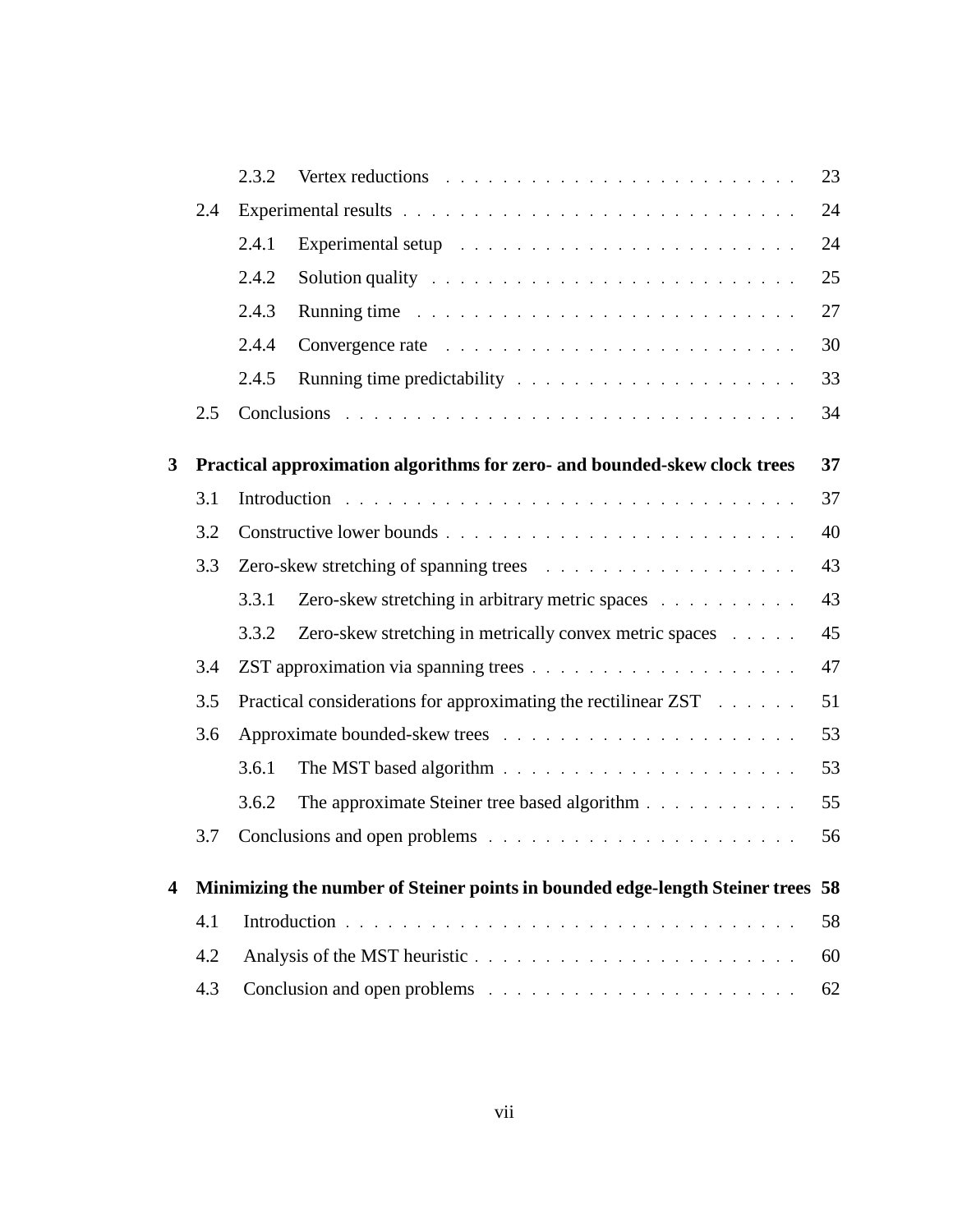| 5           |         | Provably good global buffering by multiterminal multicommodity flow approx- |    |  |  |
|-------------|---------|-----------------------------------------------------------------------------|----|--|--|
|             | imation |                                                                             |    |  |  |
|             | 5.1     |                                                                             | 63 |  |  |
|             | 5.2     | Integer program formulation of the GRBB problem                             | 67 |  |  |
|             | 5.3     |                                                                             | 69 |  |  |
|             | 5.4     |                                                                             | 75 |  |  |
|             | 5.5     |                                                                             | 77 |  |  |
|             |         | 5.5.1                                                                       | 77 |  |  |
|             |         | 5.5.2                                                                       | 78 |  |  |
|             | 5.6     |                                                                             | 79 |  |  |
|             | 5.7     |                                                                             | 81 |  |  |
| <b>Vita</b> |         |                                                                             | 83 |  |  |
|             |         | <b>Bibliography</b>                                                         | 84 |  |  |

## **5 Provably good global buffering by multiterminal multicommodity flow approx-**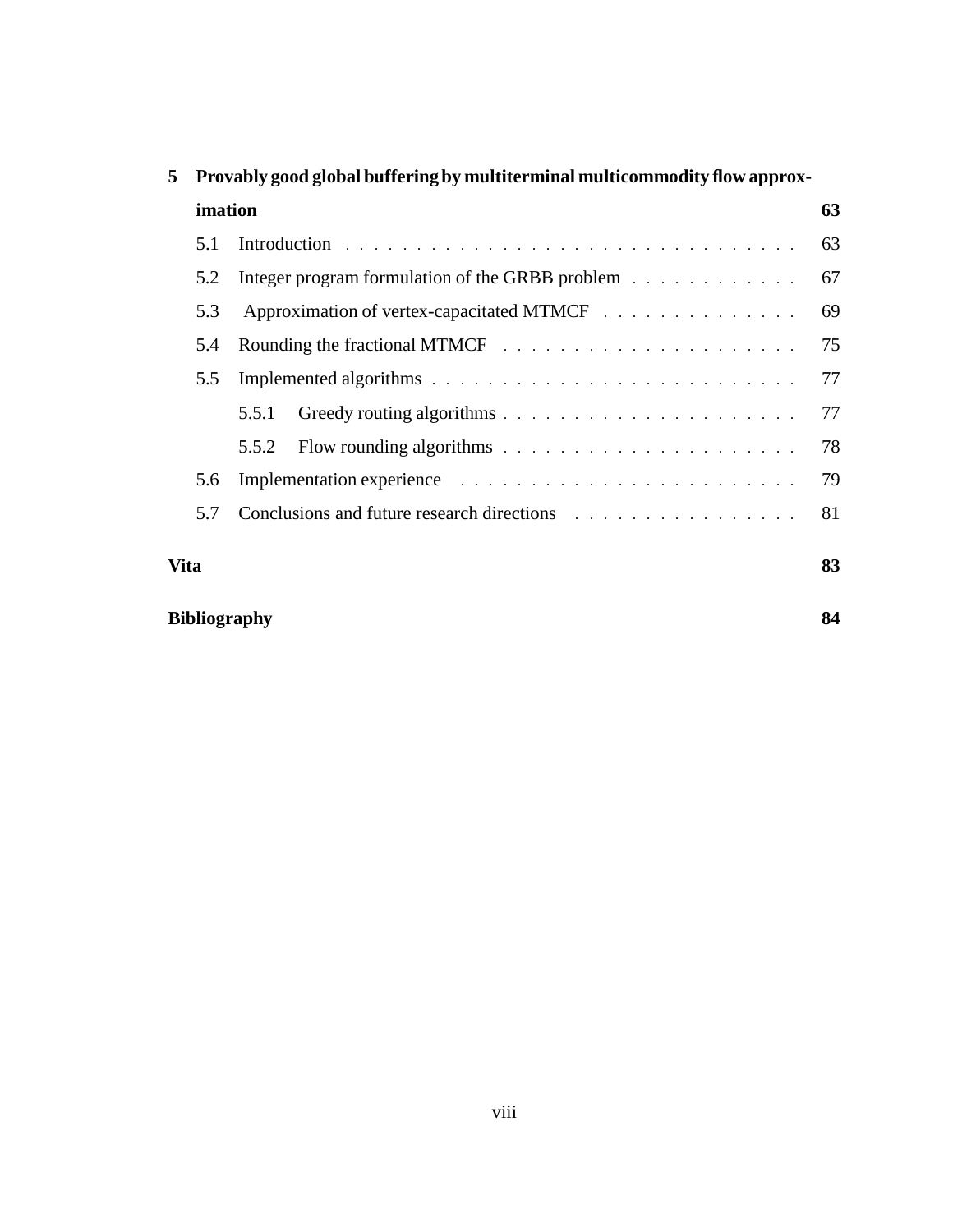# List of Algorithms

| 1              | The RV-Phase algorithm $\ldots \ldots \ldots \ldots \ldots \ldots \ldots \ldots \ldots$          | 17 |
|----------------|--------------------------------------------------------------------------------------------------|----|
| 2              |                                                                                                  | 20 |
| 3              | The IRV algorithm $\ldots \ldots \ldots \ldots \ldots \ldots \ldots \ldots \ldots \ldots \ldots$ | 21 |
| $\overline{4}$ | The zero-skew stretching algorithm for arbitrary metric spaces                                   | 44 |
| 5              | The zero-skew stretching algorithm for metrically convex metric spaces                           | 46 |
| 6              |                                                                                                  | 48 |
| $\tau$         | The MST based bounded-skew tree algorithm                                                        | 54 |
| 8              | The approximate Steiner tree based bounded-skew tree algorithm                                   | 55 |
| 9              |                                                                                                  | 70 |
| 10             | The randomized MTMCF rounding algorithm                                                          | 76 |
| 11             | The multiterminal greedy (MTG) routing algorithm $\ldots \ldots \ldots \ldots$                   | 78 |
| 12             |                                                                                                  | 79 |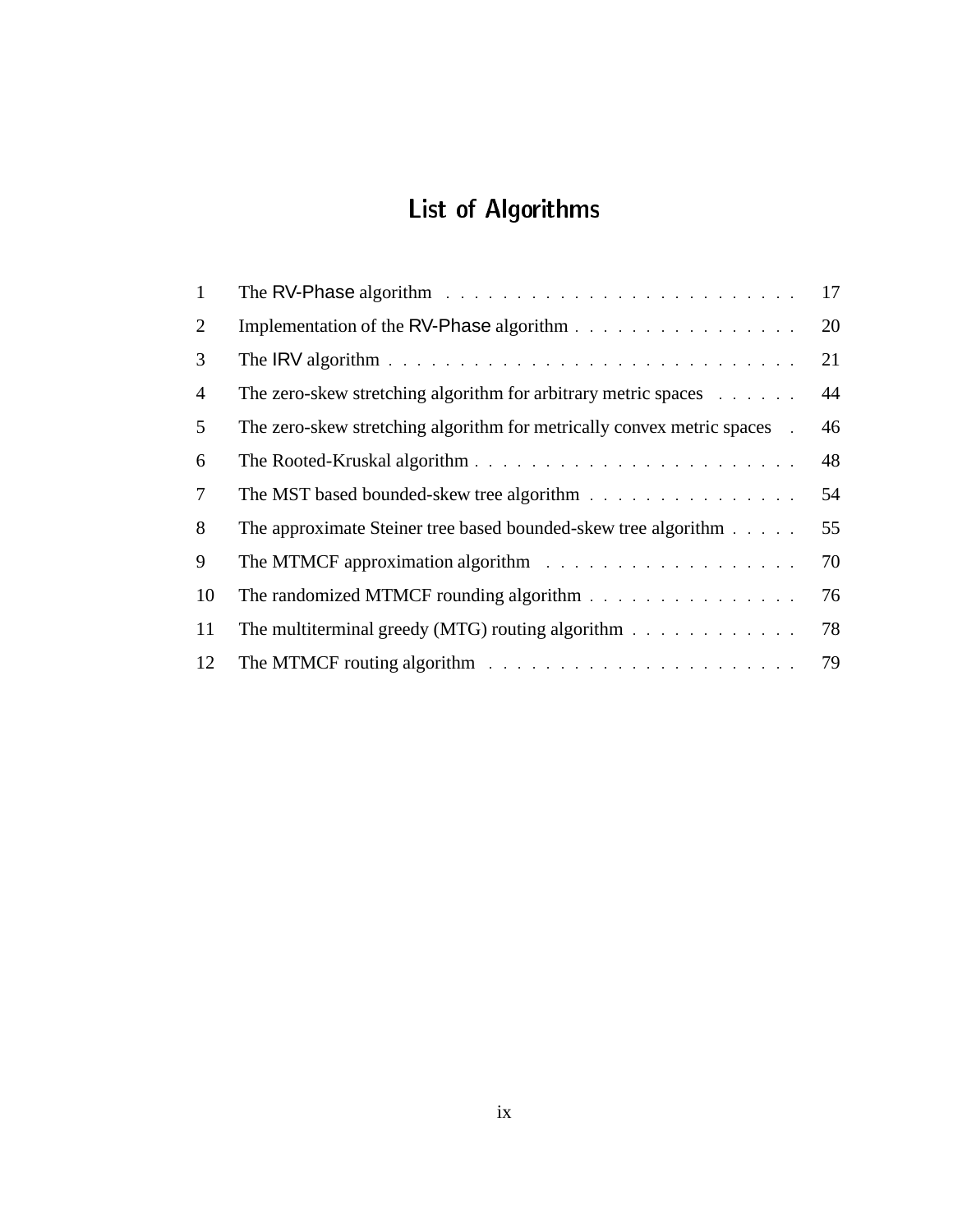# List of Figures

| $\mathbf{1}$   |                                                                                                                                                                                                                                | 23 |
|----------------|--------------------------------------------------------------------------------------------------------------------------------------------------------------------------------------------------------------------------------|----|
| $\overline{2}$ | Average improvement over MST.                                                                                                                                                                                                  | 26 |
| 3              | 95% confidence intervals for the difference in percent improvement over                                                                                                                                                        |    |
|                |                                                                                                                                                                                                                                | 27 |
| $\overline{4}$ |                                                                                                                                                                                                                                | 28 |
| 5              | IRV vs. GeoSteiner on 1000 250–terminal instances                                                                                                                                                                              | 28 |
| 6              | Speed-up achieved by using the empty rectangle test                                                                                                                                                                            | 31 |
| $\tau$         |                                                                                                                                                                                                                                | 31 |
| 8              | Convergence to the final solution on instance 16BSHREG.RESET                                                                                                                                                                   | 32 |
| 9              | Convergence to the final solution on a random 406–terminal instance                                                                                                                                                            | 32 |
| 10             | Histograms of running times on 1000 250–terminal instances                                                                                                                                                                     | 35 |
| 11             | The basic step of the stretching algorithm for arbitrary metric spaces                                                                                                                                                         | 44 |
| 12             | Loop folding in metrically convex metric spaces entertainment of the set of the space of the space of the set of the set of the set of the set of the set of the set of the set of the set of the set of the set of the set of | 46 |
| 13             | The basic elimination step in the proof of the MST ratio $\ldots$ ,                                                                                                                                                            | 61 |
| 14             | Percent of sinks connected vs. time on instance i1                                                                                                                                                                             | 82 |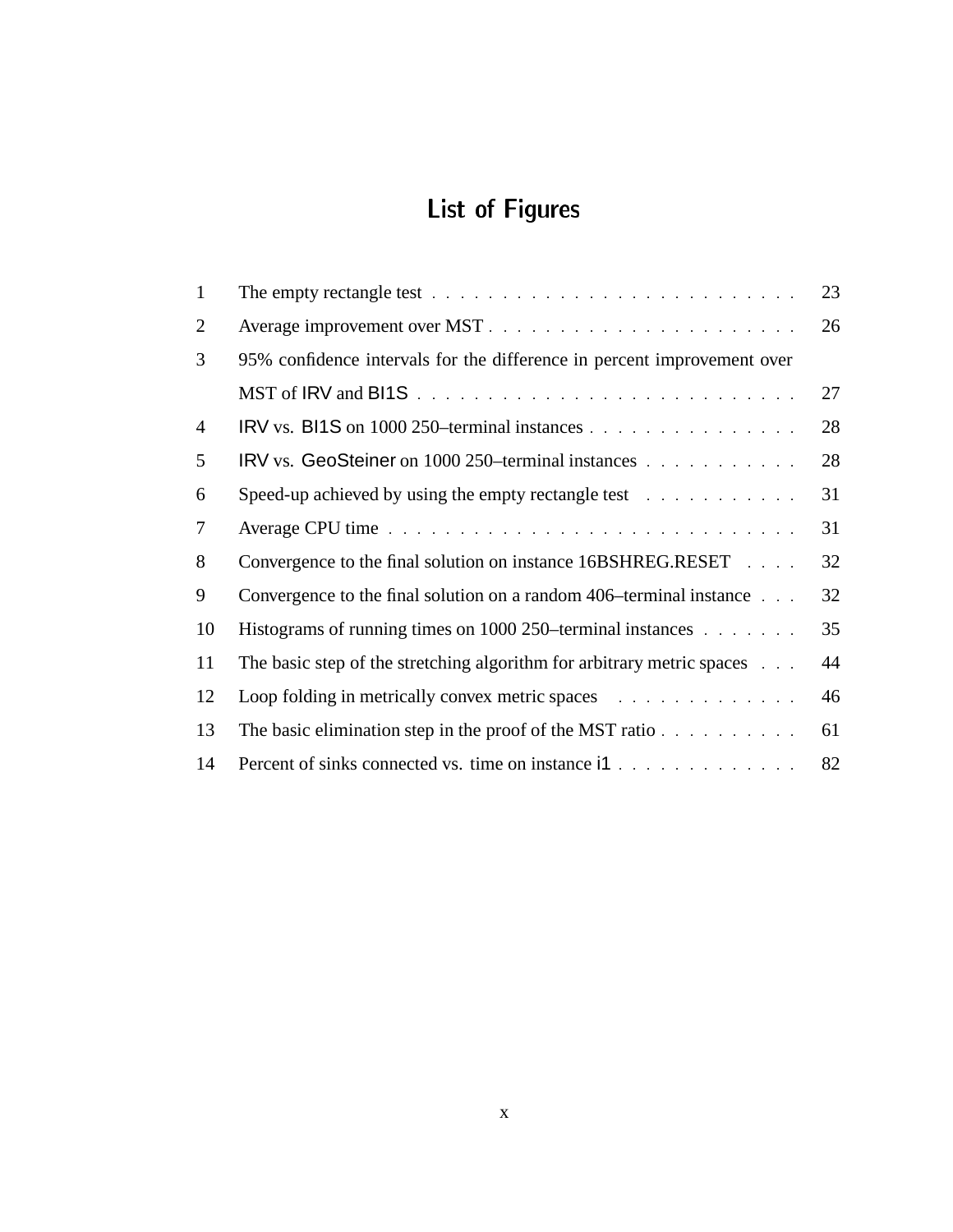## List of Tables

|                | Average percent improvement over MST on VLSI instances 29            |  |
|----------------|----------------------------------------------------------------------|--|
| $\overline{2}$ |                                                                      |  |
| 3              | Summary of results on the zero- and bounded-skew tree problems and   |  |
|                | comparison to the results of Charikar et al.                         |  |
| 4              | Percent of sinks connected and CPU time for the greedy algorithms 80 |  |
| $5^{\circ}$    | Percent of sinks connected and CPU time for the 2TMCF algorithm 80   |  |
| 6              | Percent of sinks connected and CPU time for the 3TMCF algorithm 80   |  |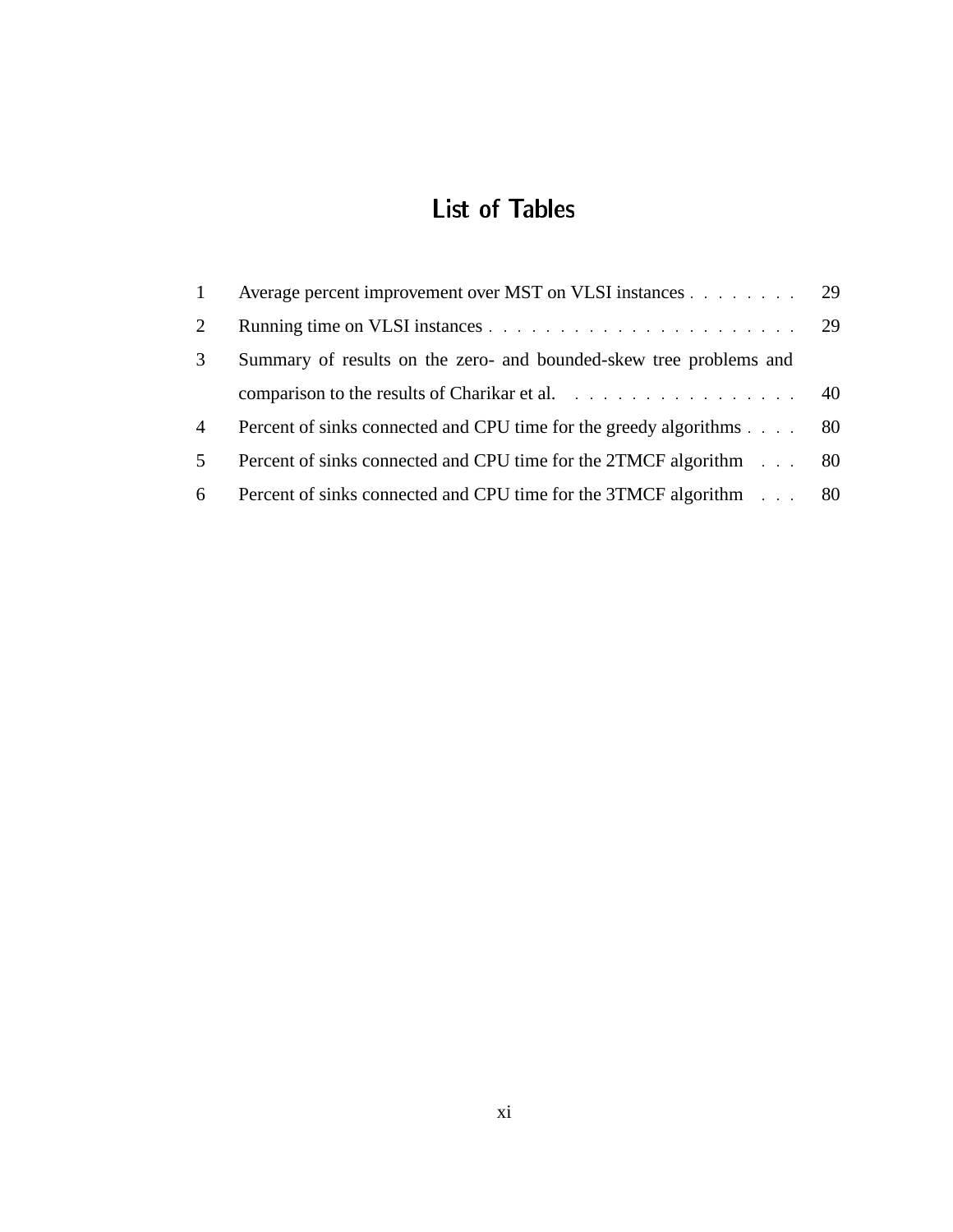## Acknowledgements

First and foremost, I would like to thank my advisor, Vijay Vazirani, for his continuous guidance, advice, and support throughout my years at Georgia Tech. Vijay initiated me to approximation algorithms, and encouraged my efforts to combine theoretical work in this field with experimental validation.

I am also grateful to Alex Zelikovsky, who has timely accepted a position with the Computer Science department of Georgia State University just as I was trying to learn more about VLSI CAD. He ended up acting as my second advisor for the past year and a half, and I have greatly benefited from our close collaboration.

The results in this thesis have been obtained in joint work with Feodor Dragan, Joe Ganley, Andrew Kahng, Sudhakar Muddu, Vijay Vazirani, and Alex Zelikovsky. Working with them has been a rewarding experience. I wish to thank my coauthors for giving me this opportunity and for allowing me to include our joint results in this thesis.

During my Ph.D. studies at Georgia Tech I benefited in many ways from interactions with faculty members of the College of Computing, and of the Mathematics and Industrial Systems Engineering departments. Extra thanks go to Howard Karloff, Milena Mihail, Dana Randall, Leonard Schulman, Prasad Tetali, and H. Venkateswaran for serving on my Ph.D. examination, proposal, and/or defense committees. I would also like to express my deepest gratitude to Cristian Calude and Ioan Tomescu for guiding my first research steps at the University of Bucharest.

Last, but not least, I would like to thank my family—my faraway parents and brother, my wife and our daughter—for their love and support. This thesis is dedicated to them.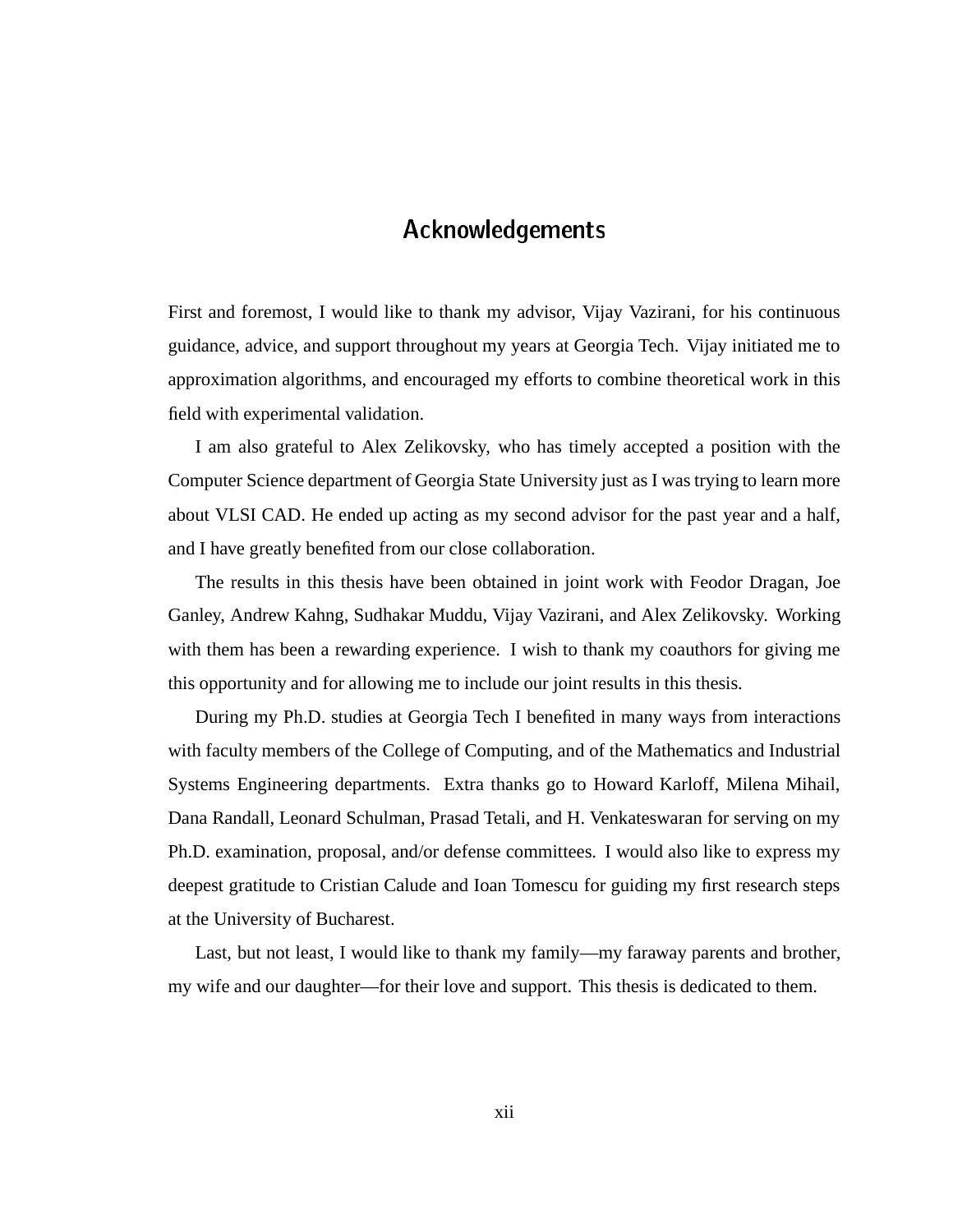## Chapter 1

Physical VLSI design is the process of translating the electrical description of a circuit into a geometrical layout. Obtaining good solutions to the NP-hard problems arising in this process is crucial for the production of low-cost, high-performance integrated circuits. In this thesis we explore, both theoretically and experimentally, several approximation algorithms and heuristics for problems related to the *global routing* phase of physical design.

In global routing, interconnection topologies must be specified for a large number of *signal nets*, each consisting of a *source* and multiple *sink* terminals. Routing is typically performed one net at a time, a feasible solution to a single-net instance of the routing problem being a rectilinear Steiner tree for the set of terminals. Different optimization objectives are used, depending on the functionality of the nets. The most important objectives considered in the VLSI literature are [50]:

 **Length.** Minimizing length has long been the prevailing objective in VLSI routing, since a minimum-length interconnection occupies the minimum amount of area and has minimum overall capacitance and resistance. Although recent advances of integrated circuit technology into the deep-submicron realm have introduced additional routing objective functions, minimizing length remains the most important objective for non-critical nets and in physically small instances. This objective is captured by the the well-studied *Rectilinear Steiner Tree* (RST) problem.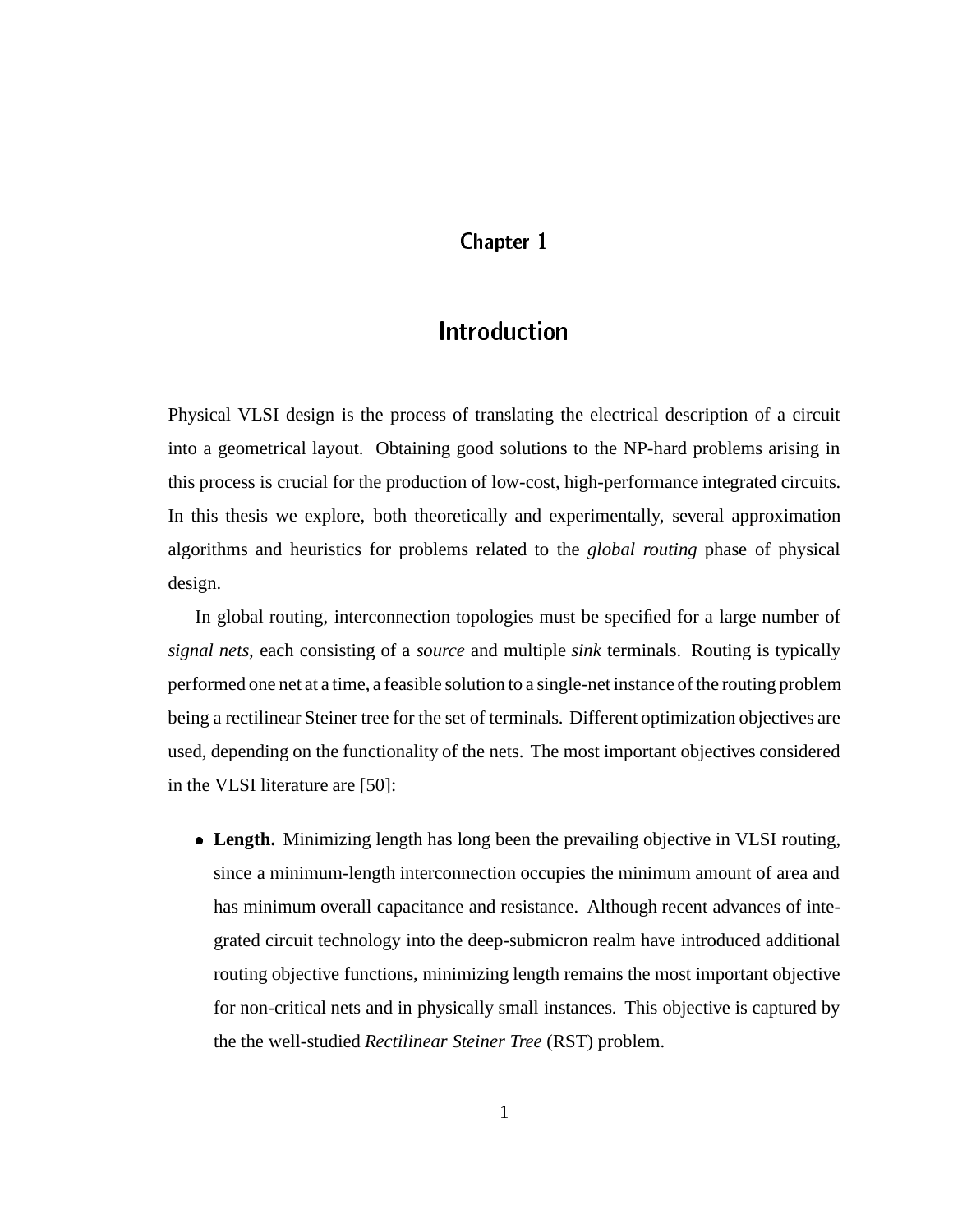- **Delay.** As VLSI technology scales to smaller feature sizes and larger layout areas, propagation delay increasingly dominates delay through switching devices. In performance-driven routing, one seeks to control the propagation delay between the source and a specified set of sinks. A standard formulation of this objective is the *Rectilinear Steiner Arborescence* (RSA) problem, that asks for a minimum length "shortest-path" rectilinear Steiner tree rooted at the source, i.e., a minimum length Steiner tree in which the length of each source-to-sink path is as small as possible.
- **Skew.** In order to maximize the clock rate it is necessary to minimize the *skew* of the clock network, i.e., the maximum difference between source-to-sink delays. Two formulations capturing this objective have received much attention in the VLSI literature. The *Zero-Skew Tree* (ZST) problem is to find a minimum length rooted rectilinear Steiner tree in which all root-to-leaf paths have equal length. The *Bounded-Skew Tree* (BST) problem is defined similarly, except that the length of two root-to-leaf paths may differ by at most a given number  $b$ .
- Buffers. Buffer insertion is an increasingly popular solution for maintaining signal integrity and achieving reasonable signal delay in the global nets of today's interconnect-dominated deep-submicron designs. To minimize the increase in area and power requirements, it is desirable to use the smallest number of buffers that meets the given upper-bound on buffer–buffer and buffer–terminal wire lengths. The *Minimum number of Steiner Points Tree* (MSPT) problem captures this objective by modeling buffers as Steiner points, possibly of degree 2.

In Chapters 2–4 of this thesis we consider the single-net routing problem under three of the above objectives: minimizing length, skew, and number of buffers. In the final chapter we address a multi-net global buffered routing problem in which a large number of nets must be routed simultaneously using only buffers located at a given set of buffer blocks,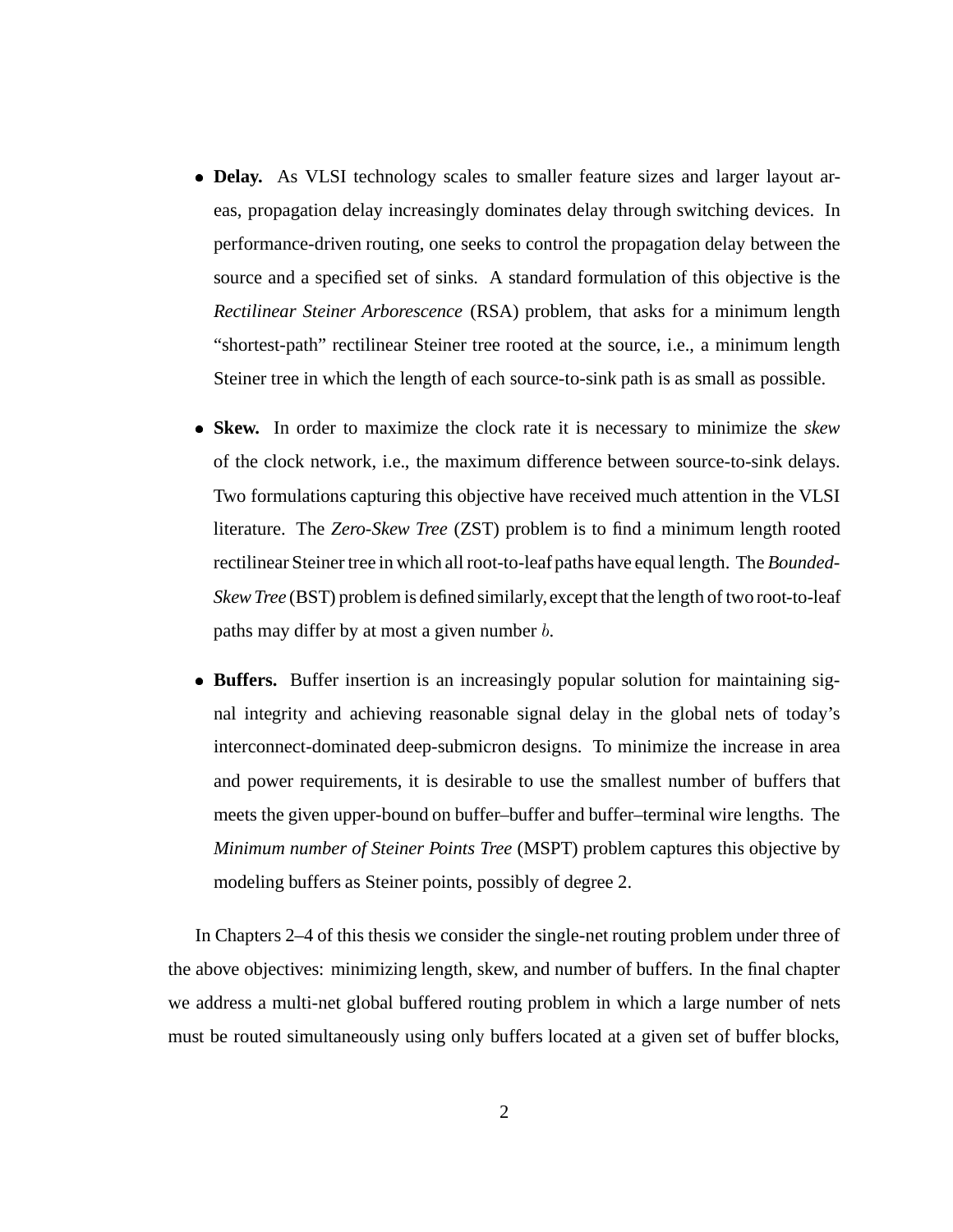each with limited capacity. In the remaining of this chapter we formally introduce these problems and give a summary of our results.

## 1.1 Rectilinear Steiner trees

Since VLSI fabrication technology typically mandates the use of only horizontal and vertical interconnect, the problem that captures the length-minimization objective in global VLSI routing is the following variant of the classical Steiner tree problem:

**Rectilinear Steiner Tree Problem:** Given a set of terminals in the plane, find a minimum length interconnection of the terminals, using only horizontal and vertical wires. Wires are allowed to meet at points other than the terminals, these non-terminal meeting points are referred to as *Steiner points*.

The RST problem was defined by Hanan in 1966 [40], and has been the subject of active research ever since. Since the RST problem is NP-hard [34], most of the research effort on the problem has been devoted to designing heuristics and approximation algorithms, see e.g. [1, 8, 11, 31, 36, 41, 45, 50, 53, 61, 75, 77]. In an extensive survey of RST heuristics up to 1992 [46], the Batched Iterated 1-Steiner (BI1S) heuristic of Kahng and Robins [49] emerged as the clear winner, with an average improvement over the MST on terminals of almost 11%.

After a steady, but relatively slow progress [30, 33, 68], exact RST algorithms have recently witnessed spectacular progress [73], with the new release of the GeoSteiner code by Warme, Winter, and Zachariasen matching in average running time the fast BI1S implementation of Robins. We are thus faced with the paradoxical situation that an exact algorithm for an NP-hard problem has the same average running time as a state-of-the-art heuristic for the problem.

In Chapter 2 of this thesis we give a new RST heuristic that improves over the BI1S heuristic of Kahng and Robins in both speed (the new heuristic is faster by a factor of 2–10,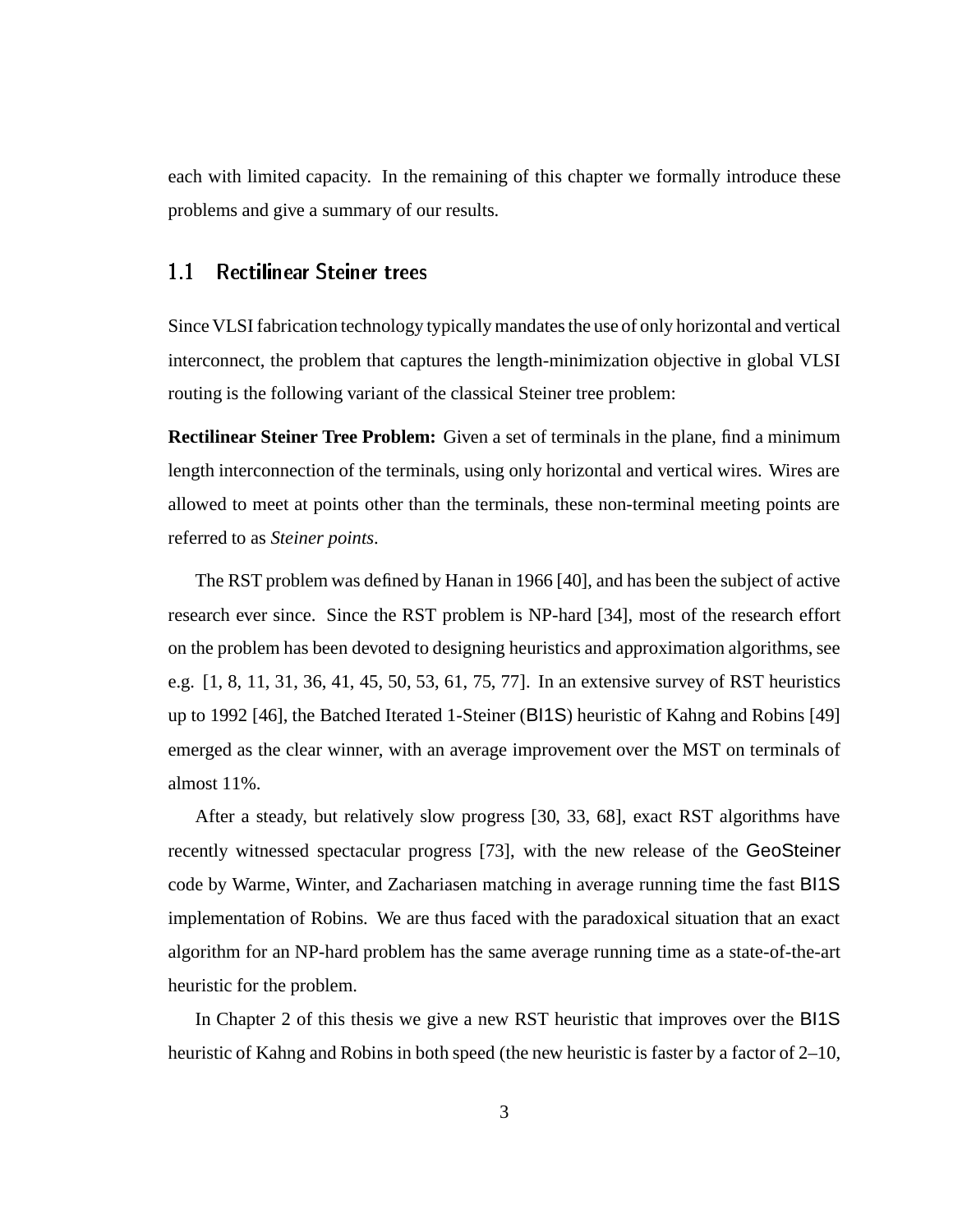depending on the instance size) and average solution quality. The new heuristic comes within 0.5% of the optimum solution computed by GeoSteiner on the average, and runs 4–10 times faster than the exact code.

Our results are obtained by exploiting a number of recent algorithmic and implementation ideas. On the algorithmic side, we build on the recent  $3/2$  approximation algorithm of Rajagopalan and Vazirani [64] for the metric Steiner tree problem on quasi-bipartite graphs; these are graphs that do not contain edges connecting pairs of Steiner vertices. This algorithm is based on the linear programming relaxation of a sophisticated integer formulation of the metric Steiner tree problem, called the bidirected cut formulation. It is well known that the RST problem can be reduced to the metric Steiner tree problem on graphs [40], however, the graphs obtained from the reduction are not quasi-bipartite. We give an RV-based heuristic for finding Steiner trees in arbitrary (non quasi-bipartite) metric graphs. The heuristic, called *Iterated RV* (IRV), computes a Steiner tree of a quasi-bipartite subgraph of the original graph using the RV algorithm, in order to select a set of candidate Steiner vertices. The process is repeated with the selected Steiner vertices treated as terminals—thereby allowing the algorithm to pick larger quasi-bipartite subgraphs, and seek additional Steiner vertices for inclusion in the tree—until no further improvement is possible.

The efficient implementation of the IRV heuristic depends critically on the size of the quasi-bipartite subgraphs considered in each iteration. We decrease the size of the graphs that correspond to RST instances by applying *reductions*, which are deletions of edges and vertices that do not affect the quality of the result. Our key edge reduction is based on Robins and Salowe's result that bounds the maximum degree of a rectilinear MST [66], and allows us to retain in the graph at most 4 edges incident to each vertex. Notably, the same reduction is the basis of a significant speed-up in the running time of BI1S [37], and is currently incorporated in Robins' implementation. Our vertex reduction is based on a simple *empty rectangle* test [8, 31, 76].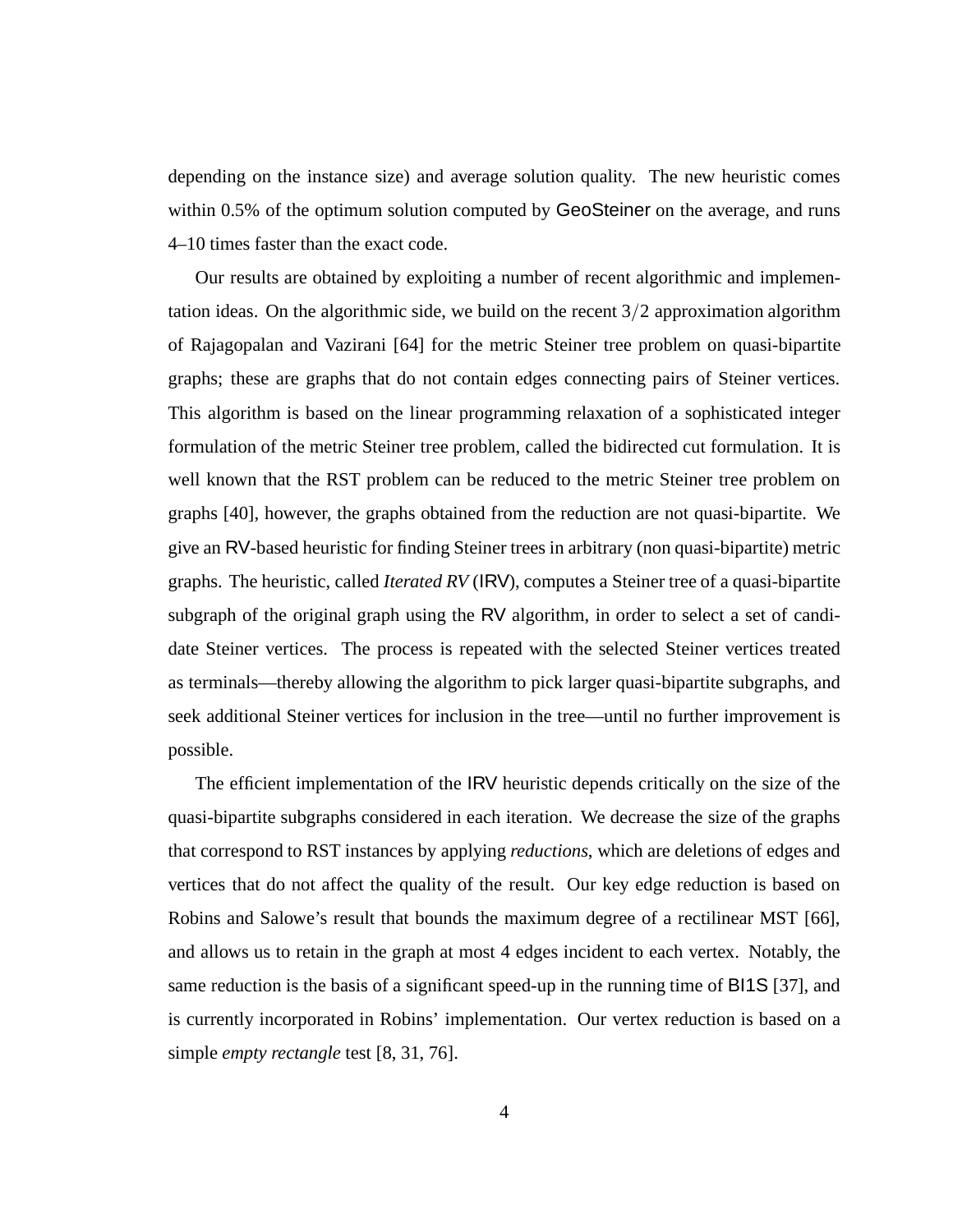It is interesting to note that, due to poor performance and prohibitive running times, none of the previous algorithms with proven guarantees for the Steiner tree problem in graphs [1, 8, 36, 61, 77] was found suitable as the core algorithmic idea around which heuristics can be built for use in the industry. Our adaptation of the RV algorithm fills this void for the first time, and points to the importance of drawing on the powerful new ideas developed recently in the emerging area of approximation algorithms for NP-hard optimization problems.

#### $12<sub>2</sub>$ Zero- and bounded-skew clock trees

Today's high-performance VLSI circuits use almost exclusively synchronous designs. In these circuits, a clock signal, distributed by means of a tree rooted at the clock source, must be delivered periodically to a set of clock sinks. To achieve maximum clock rate it is necessary to minimize the *clock skew*, i.e., the maximum difference in arrival times of the clock signal at synchronizing elements.

Clock skew can be controlled in a number of ways, e.g., by using wires with nonuniform width or by inserting buffers. In this thesis we address the most popular approach of controlling skew, which is to control the length of wires in the clock tree. In this approach, a feasible routing for a set of sinks S is a *zero-skew tree* (ZST), i.e., a rooted Steiner tree in which all root-to-sink paths have equal length. Due to power consumption, signal integrity, and area utilization considerations, the objective is to minimize the total length of the ZST. Thus the clock tree construction problem has been formalized [5] as follows:

**Rectilinear Zero-Skew Tree Problem:** Given a set S of sinks in the rectilinear plane, find a zero-skew tree of minimum total length for <sup>S</sup>.

As noted in [50], a more realistic design requirement is captured by bounded-skew trees (BST). A rooted Steiner tree T for the set S of sinks is a b*-bounded-skew tree* if the difference in length between any two root-to-sink paths is at most <sup>b</sup>.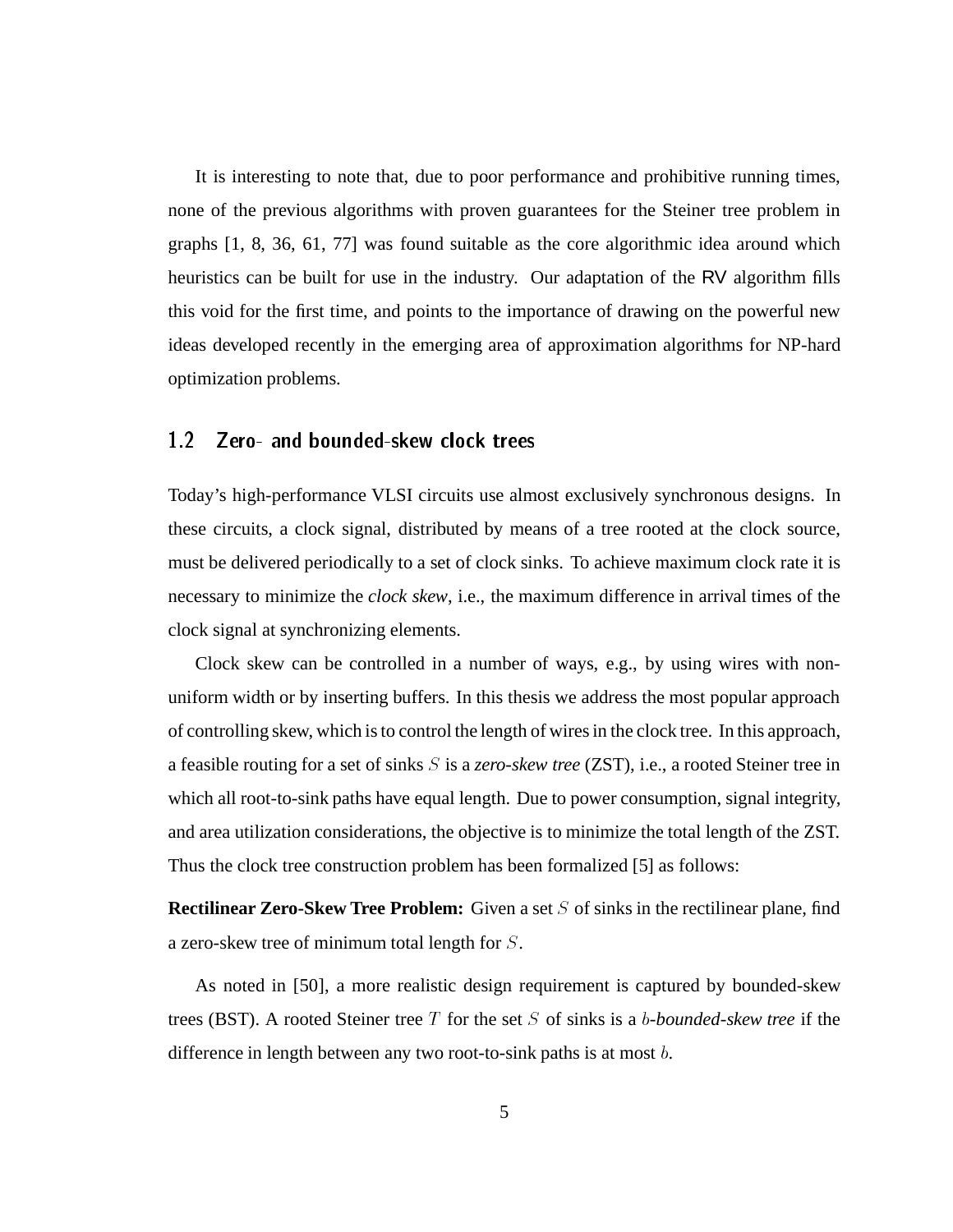**Rectilinear Bounded-Skew Tree Problem:** Given a set S of sinks in the plane and bound  $b > 0$ , find a b-bounded-skew tree of minimum total length for S.

The rectilinear BST problem and the generalization of the ZST problem to arbitrary metric spaces are NP-hard [16]. The complexity of the rectilinear ZST problem is not known—for a fixed tree topology the problem can be solved in linear time by using the *Deferred-Merge Embedding* (DME) algorithm independently introduced in [10, 13, 24].

Although the rectilinear zero- and bounded-skew tree problems have received much attention in the VLSI CAD literature [6, 10, 13, 14, 19, 24, 25, 47, 18, 54] (see Chapter 4 of [50] for a detailed review), the first algorithms with constant approximation factors have been proposed only recently, by Charikar et al. [16]. Charikar et al. generalize the ZST and BST problems to arbitrary metric spaces, and, for this general setting, give algorithms with approximation factors of  $2e \approx 5.44$  and 16.86, respectively. The BST algorithm in [16] relies on an approximation algorithm for the Steiner tree problem in graphs. Using the currently best Steiner tree approximation of Robins and Zelikovsky [67] and Arora's PTAS for computing rectilinear Steiner trees [3, 4], the BST bounds in [16] can be updated to 16.11 for arbitrary metric spaces, and to 12.53 for the rectilinear plane.

In Chapter 3 of this thesis we give practical algorithms with improved approximation factors for both problems. For  $n$  points in the rectilinear plane, our algorithms find zeroand bounded-skew trees of length at most 3 and 9 times the optimum. In general metric spaces, the respective approximation factors are 4 and 14.

An important feature of our algorithms is their practical running time: our algorithms run in  $O(n \log n)$  time for the rectilinear plane and in  $O(n^2)$  time for arbitrary metric spaces. Thus, our algorithms can easily handle the clock nets with hundreds of thousands of sinks that occur in large cell-based or multi-chip module designs.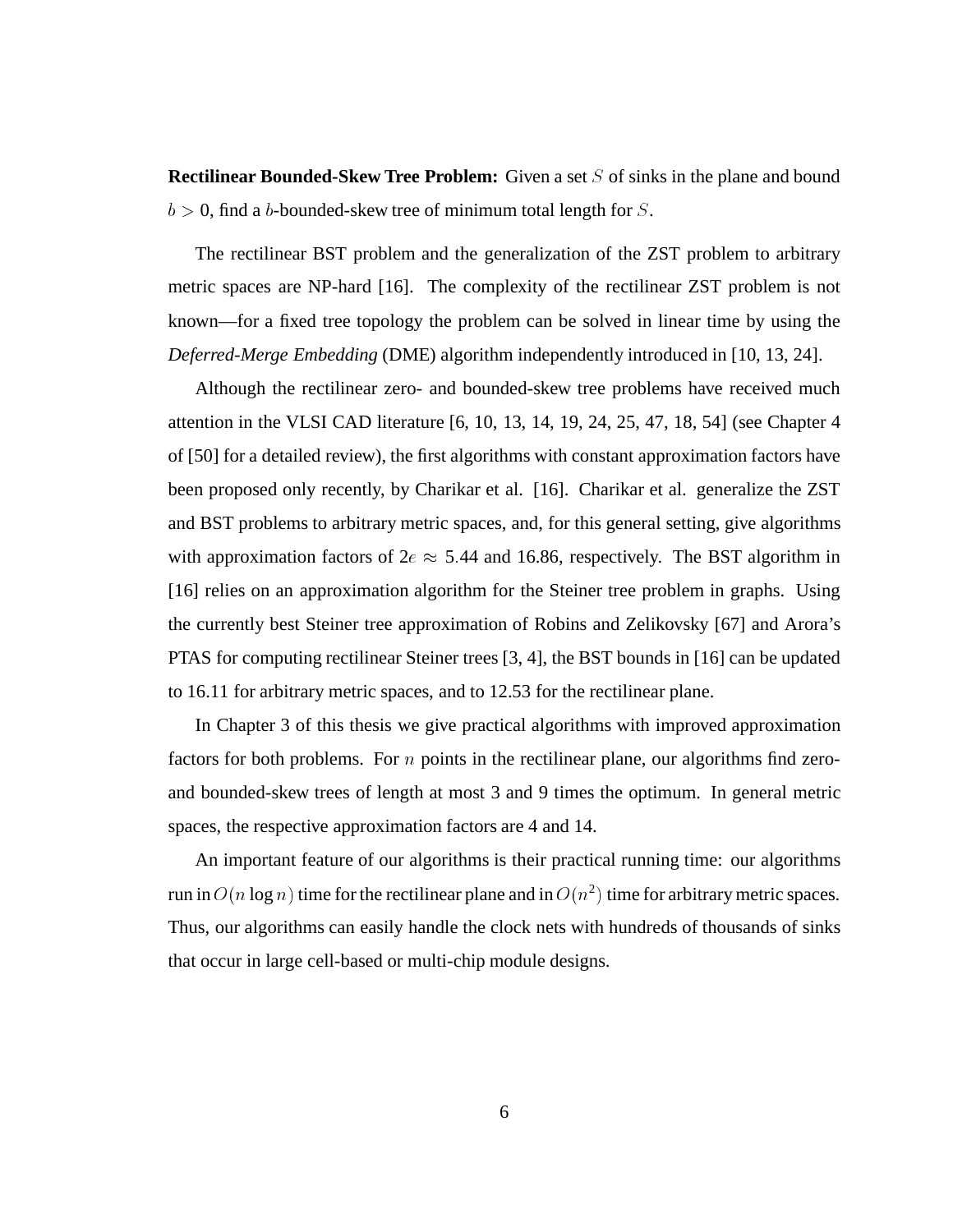### 13 1.3 Bounded edge-length Steiner trees with minimum number of Steiner points

Bounded edge-length Steiner trees are a natural model for applications arising in VLSI routing as well as wireless network design. In these applications terminals are points in the plane, and the underlying metric is either the rectilinear metric,  $L_1$ , as in buffer insertion for clock delay and skew minimization, or the Euclidean metric,  $L_2$ , as in the design of fixed wireless networks. The goal is to minimize the number of Steiner points, which correspond to buffers, respectively radio relays.

**Minimum Number of Steiner Points Tree Problem:** Given a set S of terminals in an arbitrary metric space and bound  $R > 0$ , find a Steiner tree for S with minimum number of Steiner points among the trees with edges of length at most  $R$ .

The MSPT problem, which is a special case of the *node-weighted* Steiner tree problem [51], was first introduced by Sarrafzadeh and Wong [69]. The problem is NP-hard even when restricted to points in the rectilinear or Euclidean planes [69]. The results of [51] and [28] imply that, for arbitrary metric spaces, the MSPT problem cannot be approximated within a factor of  $(1 - \varepsilon) \ln n$ , where *n* is the number of terminals, unless  $NP \subseteq TIME(n^{\log \log n})$ . Thus, the ln *n*-approximation algorithm of Guha and Kuller [38] is optimal in this case.

Optimal approximation results are not known for the rectilinear and Euclidean planes. Recently, Lin and Xue [55] considered the following *MST heuristic* for the MSPT problem: Compute an MST on terminals, then subdivide each edge  $(u, v)$  of the MST via  $\lceil d(u, v)/R \rceil - 1$  equally spaced Steiner points, where  $d(u, v)$  stands for the distance between  $u$  and  $v$ . Lin and Xue proved that the MST heuristic has an approximation factor not worse than 5 in the Euclidean plane, leaving open the problem of finding the exact approximation factor.

In Chapter 4 of this thesis we give a tight analysis of the MST heuristic for any Lp metric space, showing that its approximation factor is exactly one less than the *MST*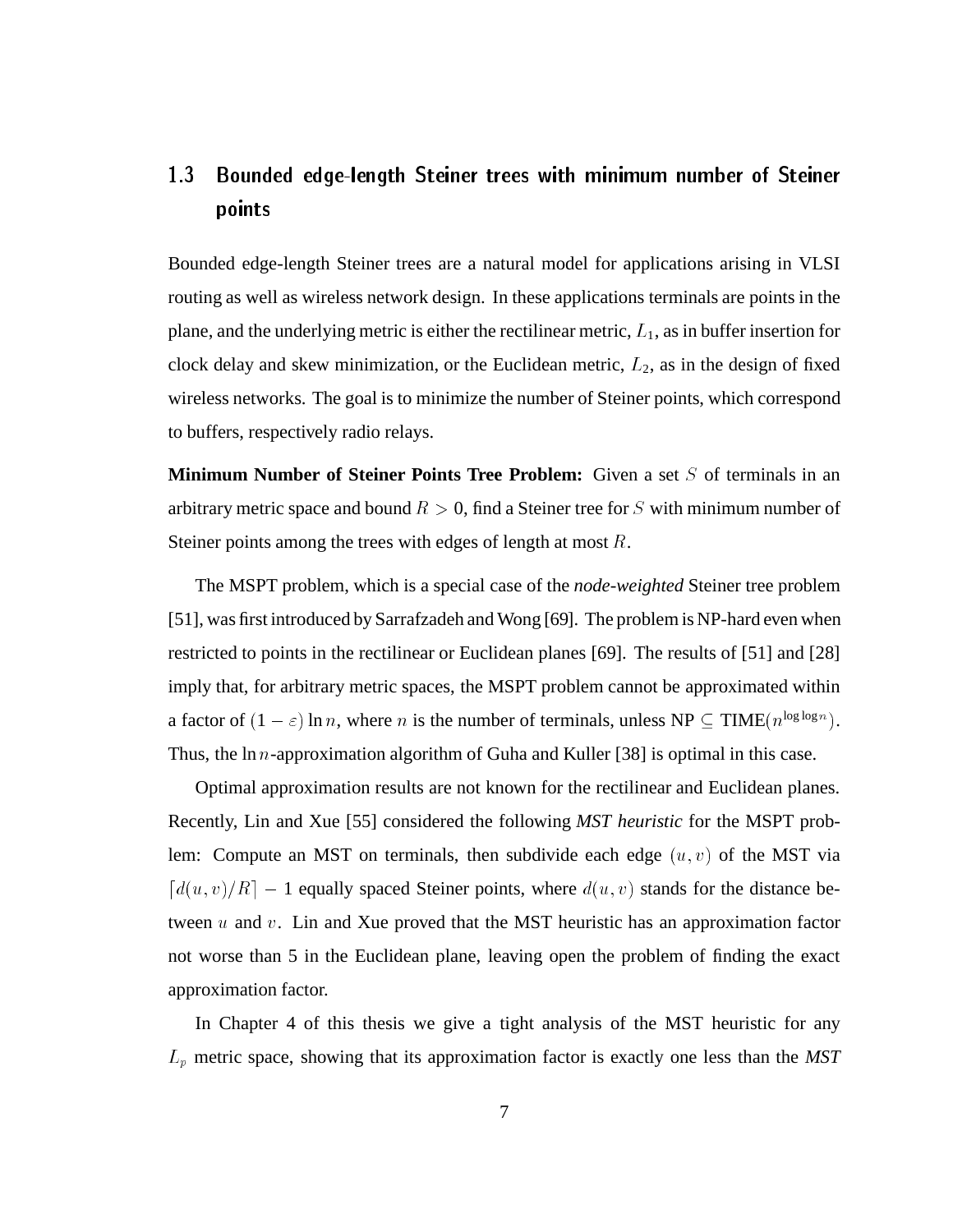*number*, defined as the maximum possible degree of a minimum-degree MST spanning points from the space. Since the MST numbers for the rectilinear and Euclidean planes are 4 and 5 [66], our analysis implies that for these two metric spaces the MST heuristic has tight approximation factors of 3 and 4, respectively.

#### $1.4$ Multi-net global routing via buffer blocks

Process scaling leads to an increasingly dominant effect of interconnect on high-end chip performance. Each top-level global net must undergo repeater insertion to maintain signal integrity and reasonable signal delay. Estimates of the need for repeater insertion range up to 10<sup>6</sup> repeaters for top-level on-chip interconnect for 50nm technology. These repeaters occupy a significant area on the chip, affect global routing congestion, can entail nonstandard cell height and special power routing requirements, and can act as noise sources. In a block- or reuse-based methodology, designers seek to isolate repeaters for global interconnect from individual block implementations.

For these reasons, a *buffer block* methodology has become increasingly popular in structured-custom and block-based ASIC methodologies. In Chapter 5 of this thesis we address the problem of how to perform buffering of global nets *given an existing buffer block plan*. We give a provably good algorithm based on a recent approach of Garg and Könemann [35] and Fleischer [29]. Our method routes the nets using available buffer blocks subject to both upper and lower bounds on repeater intervals, as well as path-length upper bounds and buffer parity constraints per connection. More formally, our problem is defined as follows.

### **Given:**

- a planar region with rectangular obstacles;
- a set of nets in the region, each net has: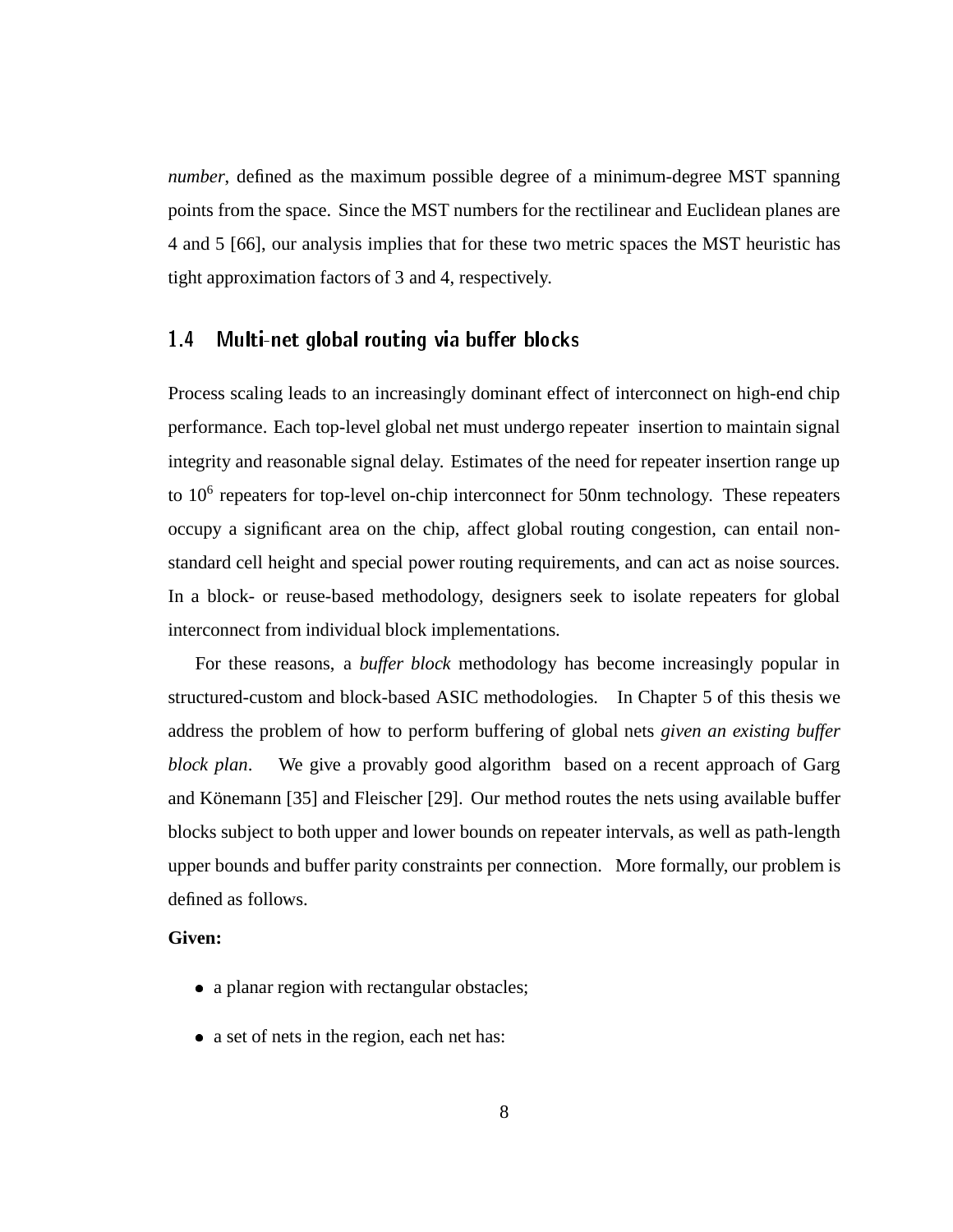- **–** a single source and one or more sinks;
- **–** a non-negative importance (criticality) coefficient;
- each sink has:
	- **–** a parity requirement, which specifies the required parity of the number of buffers (inverters) on the path connecting it to the source;
	- **–** a timing-driven requirement, which specifies the maximum number of buffers allowed on this path;
- a set of buffer blocks, each with given capacity; and
- an interval  $[L, U]$  specifying lower and upper bounds on the distance between buffers.

The **Global Routing via Buffer Blocks (GRBB) Problem** is to route a subset of the given nets, with maximum total importance, such that:

- the distance between the source of a route and its first repeater, between any two consecutive repeaters, respectively between the last repeater on a route and the route's sink, are all between  $L$  and  $U$ ;
- the number of trees passing through any given buffer block does not exceed the block's capacity;
- the number of buffers on each source-sink path should not exceed the given upper bound and should be of the given parity; to meet the parity constraint two buffers of the same block can be used.

If possible, the optimum solution to the GRBB problem simultaneously routes all the nets. Otherwise, it maximizes the sum of the importance coefficients over routed nets. The importance coefficients can be used to model various practical objectives. For example, importance coefficients of 1 for each net correspond to maximizing the number of routed nets,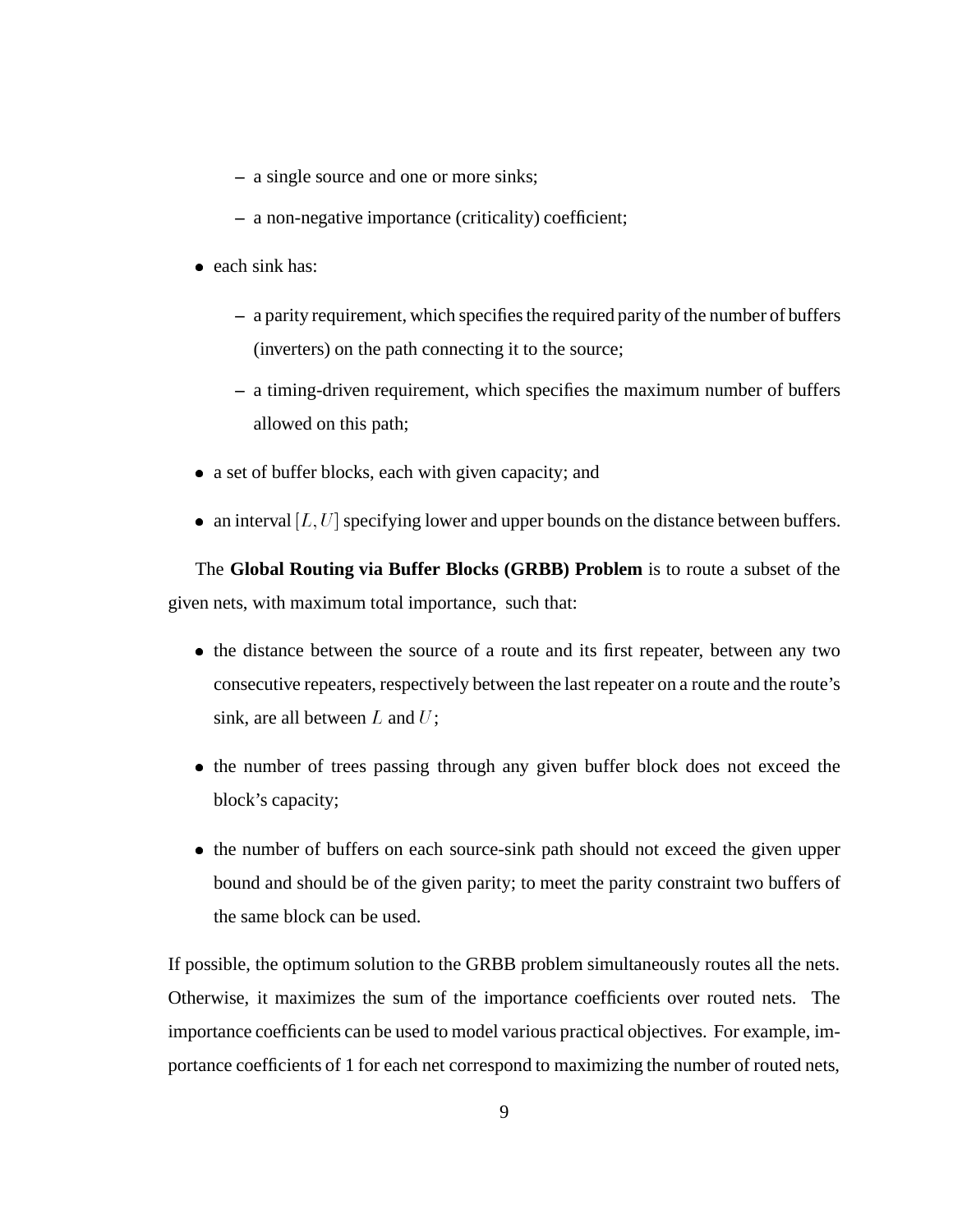and importance coefficients equal the number of sinks in the net correspond to maximizing the number of connected sinks.

In Chapter 5 of this thesis we show that the GRBB problem can be formulated as a generalized version of (vertex-capacitated) integer multiterminal multicommodity flow (MTMCF). Exploiting this formulation, we give a new algorithm for the GRBB problem based on randomized rounding of an approximate solution to the fractional relaxation of the integer MTMCF program. Prior to our work, multicommodity flow based heuristics have been applied [60, 70, 12, 43, 2] to unbuffered versions of VLSI global routing in which the main constraints are given by *edge*, not *vertex*, capacities. As noted in [56], the applicability of these algorithms has often been limited to problem instances of relatively small size by the prohibitive cost of solving exactly the fractional relaxation. Following [2], we avoid this limitation by using an *approximate* MTMCF algorithm. This algorithm, based on recent results of [35, 29], allows for a smooth trade-off between running time and solution accuracy. Our experiments show that even MTMCF solutions with low accuracy give good final solutions for the GRBB problem.

An interesting feature of our algorithm is its ability to work with multiterminal nets previous work on the GRBB problem [20, 71] has considered only the case of 2-pin nets. Experiments on top-level layouts extracted from a recent high-end microprocessor design validate our MTMCF-based algorithm, and indicate that (1) the algorithm significantly outperforms existing algorithms for the problem [20], even when applied to 2-pin net decompositions, and (2) applying the MTMCF algorithm on multipin nets instead of 2-pin decompositions further increases the quality of the solution, even when the same time budget is given to both algorithms.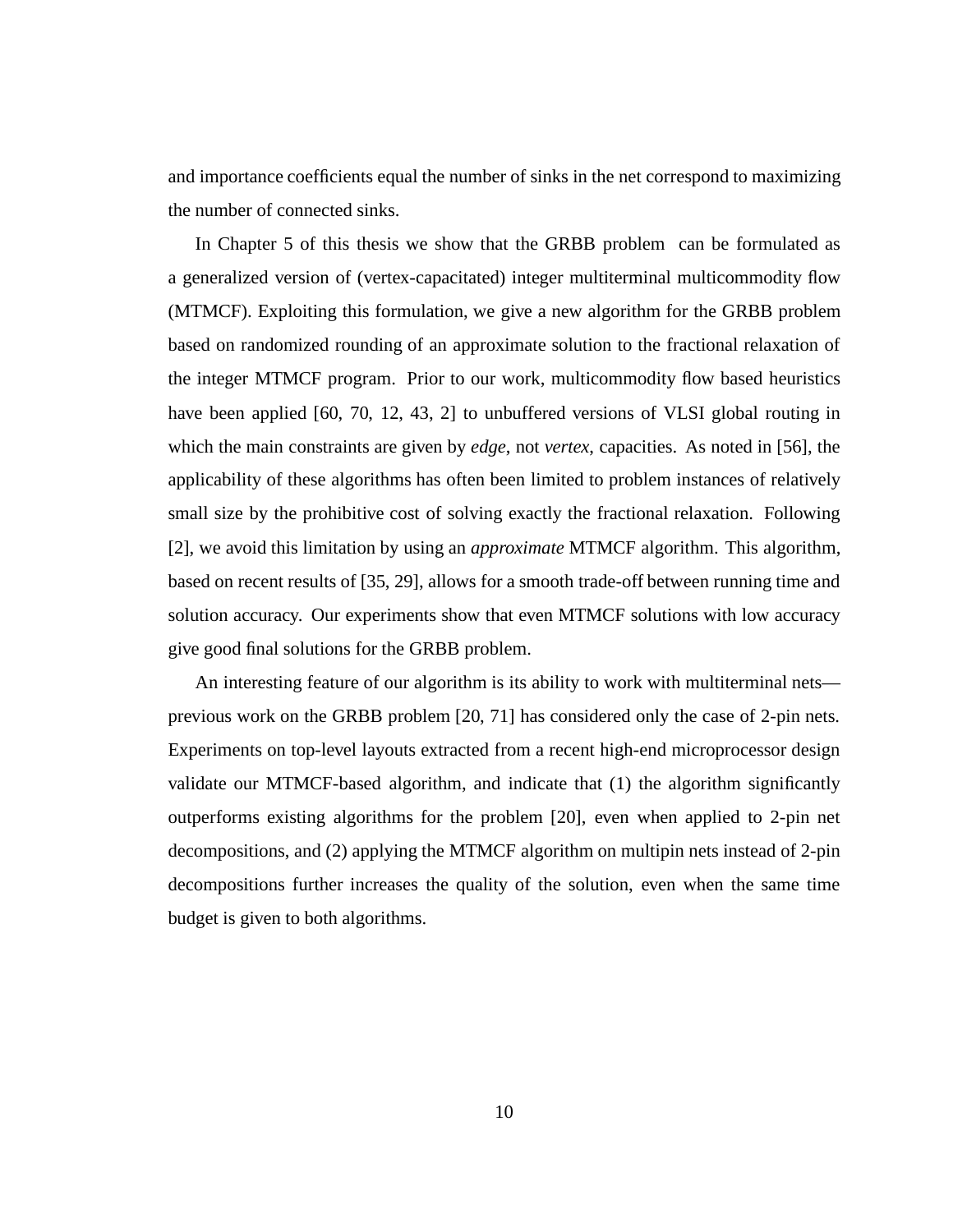## Chapter 2

## A new heuristic for rectilinear Steiner trees

### 2.1 **Introduction**

The rectilinear Steiner tree (RST) problem is that of finding a minimum-length interconnection of a set of terminals in the plane using only horizontal and vertical wires. The RST problem was introduced by Hanan in 1966 [40], and has been the subject of active research ever since, mostly because of its aplications in electronic design automation. Although recent advances of integrated circuit technology into the deep-submicron realm have introduced additional routing objectives besides length minimization, the Steiner tree problem retains its importance for non-critical nets and in physically small instances.

Since the RST problem is NP-hard [34], most of the research effort on the problem has been devoted to designing heuristics and approximation algorithms, see e.g. [1, 8, 11, 31, 36, 41, 45, 49, 53, 61, 75, 77]. In an extensive survey of RST heuristics up to 1992 [46], the Batched Iterated 1-Steiner (BI1S) heuristic of Kahng and Robins [49] emerged as the clear winner with an average improvement over the MST on terminals of almost 11%. Subsequently, two other heuristics [11, 53] have been reported to match the same performance.

After a steady, but relatively slow progress [30, 33, 68], exact RST algorithms have recently witnessed spectacular progress [73] (see also [32]). The new release [74] of the GeoSteiner code by Warme, Winter, and Zachariasen has average running time comparable to the fast BI1S implementation of Robins [65] on random instances. We are thus faced

This chapter is based on joint work with Vijay V. Vazirani and Joseph L. Ganley [57, 58].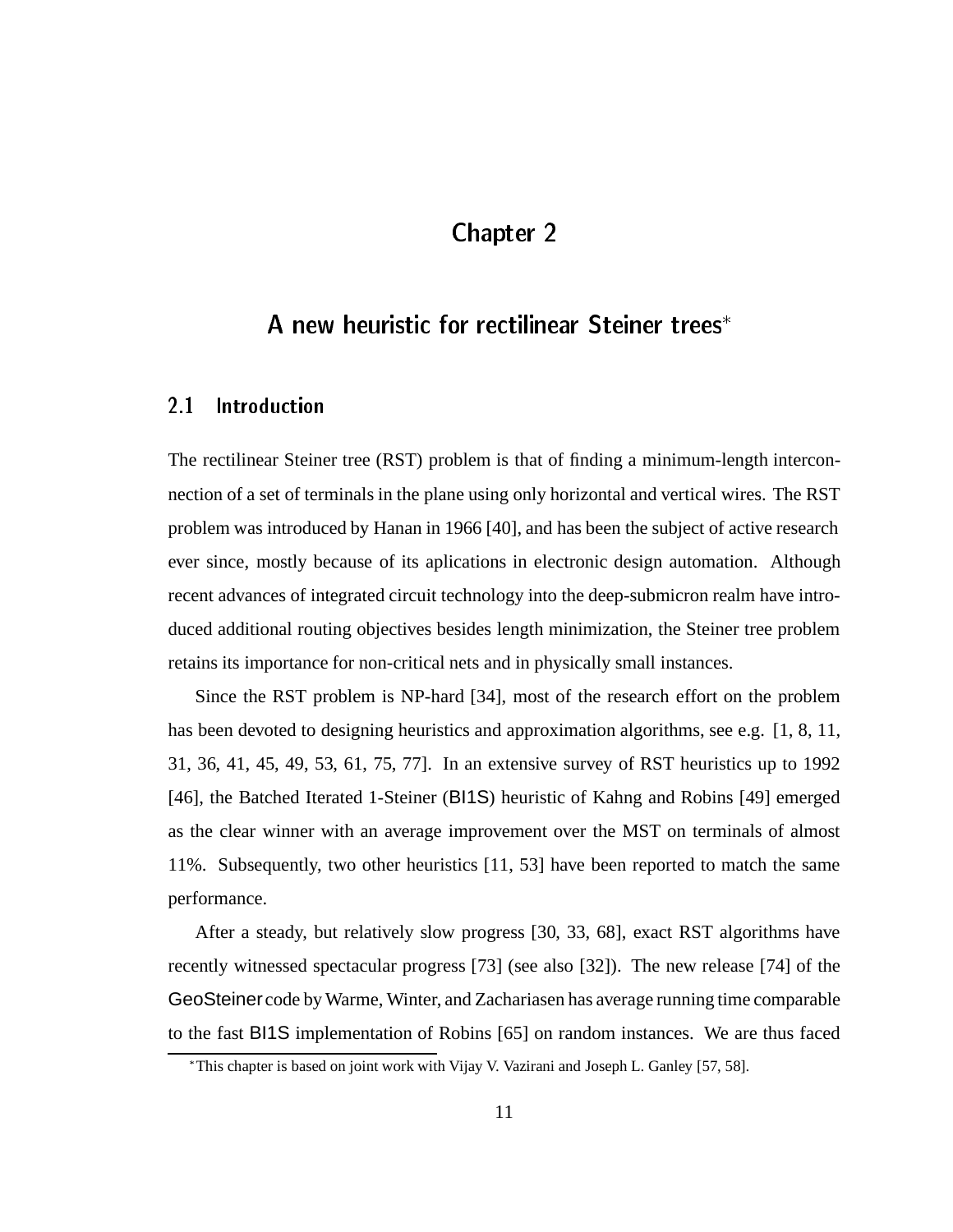with the paradoxical situation that an exact algorithm for an NP-hard problem has the same average running time as a state-of-the-art heuristic for the problem. It appears that, for the RST problem, progress on heuristics has lagged behind that on exact algorithms.

We try to remedy this situation by proposing a new RST heuristic. Our experiments show that the new heuristic has better average running time than both Robins' implementation of BI1S and the GeoSteiner code. Moreover, the new heuristic gives higher-quality solutions than BI1S on the average; of course, it cannot beat GeoSteiner in solution quality.

Our results are obtained by exploiting a number of recent algorithmic and implementation ideas. On the algorithmic side, we build on the recent  $3/2$  approximation algorithm of Rajagopalan and Vazirani [64] for the metric Steiner tree problem on quasi-bipartite graphs; these are graphs that do not contain edges connecting pairs of Steiner vertices. This algorithm is based on the linear programming relaxation of a sophisticated integer formulation of the metric Steiner tree problem, called the bidirected cut formulation. It is well known that the RST problem can be reduced to the metric Steiner tree problem on graphs [40], however, the graphs obtained from the reduction are not quasi-bipartite. We give an RV-based heuristic for finding Steiner trees in arbitrary (non quasi-bipartite) metric graphs. The heuristic, called *Iterated RV* (IRV), computes a Steiner tree of a quasi-bipartite subgraph of the original graph using the RV algorithm, in order to select a set of candidate Steiner vertices. The process is repeated with the selected Steiner vertices treated as terminals—thereby allowing the algorithm to pick larger quasi-bipartite subgraphs, and seek additional Steiner vertices for inclusion in the tree—until no further improvement is possible.

The efficient implementation of the IRV heuristic depends critically on the size of the quasi-bipartite subgraphs considered in each iteration. We decrease the size of the graphs that correspond to RST instances by applying *reductions*, which are deletions of edges and vertices that do not affect the quality of the result. Our key edge reduction is based on Robins and Salowe's result that bounds the maximum degree of a rectilinear MST [66],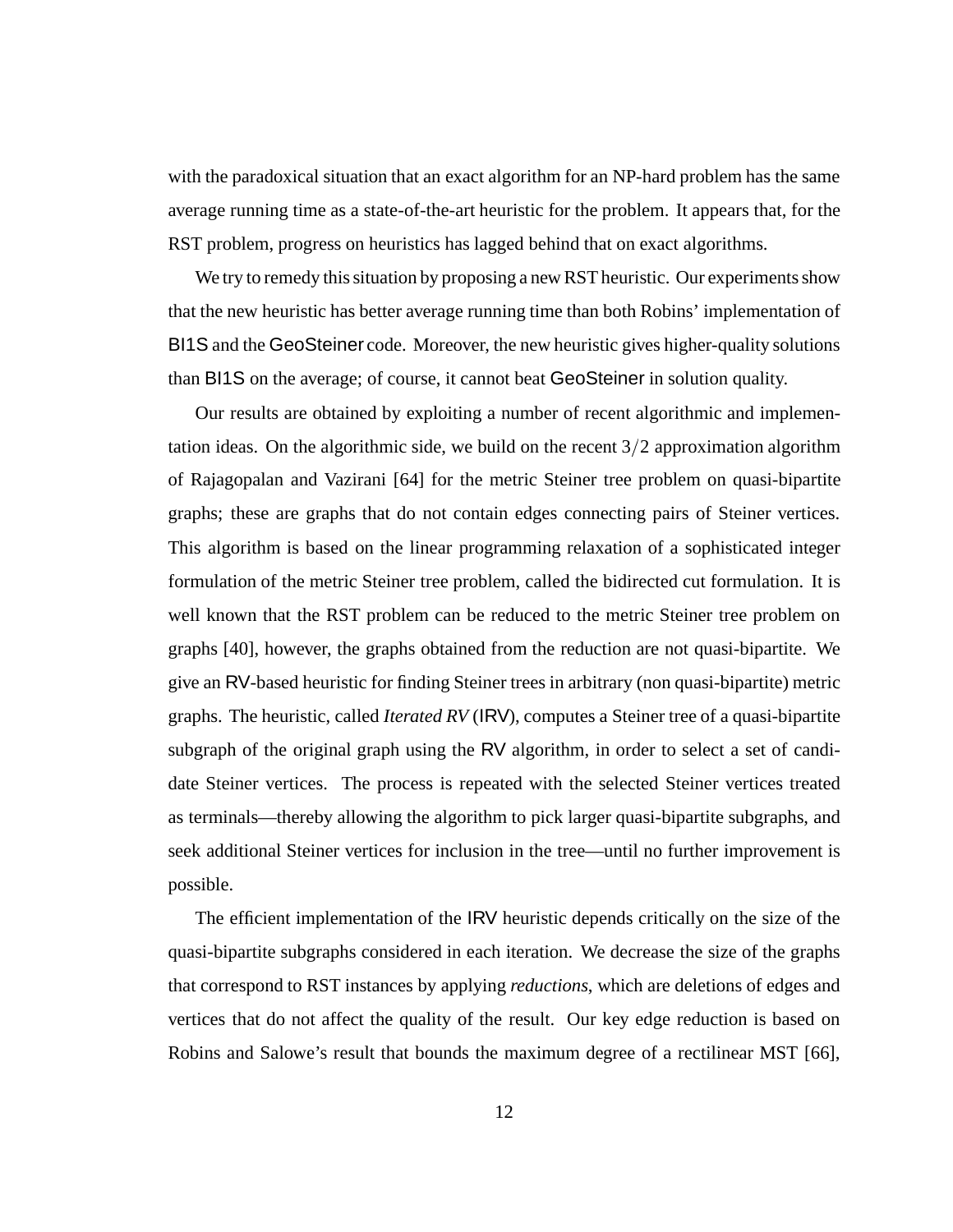and allows us to retain in the graph at most 4 edges incident to each vertex. Notably, the same reduction is the basis of a significant speed-up in the running time of BI1S [37], and is currently incorporated in Robins' implementation [65]. Our vertex reduction is based on a simple *empty rectangle* test that has its roots in the work of Berman and Ramaiyer [8] (see also [31, 76]).

We ran experiments to compare our implementation of IRV against Robins' implementation of BI1S [65] and against the GeoSteiner code of Warme, Winter, and Zachariasen [74]. The results reported in Section 2.4 show that, on both random and real VLSI instances, our new heuristic produces on the average higher-quality solutions than BI1S. The quality improvement is not spectacular, but we should note that solutions produced by BI1S are already less than 0.5% away from optimum on the average.

More importantly, IRV's improvement in solution quality is achieved with an excellent running time. On random instances with up to 250 terminals, our IRV code runs 4–10 times faster than the  $lp$  solve based version of GeoSteiner used in our experiments, and 2–10 times faster than Robins' implementation of BI1S—the speed-up increases with the number of terminals. After noticing that BI1S can also benefit from vertex reductions, we incorporated the empty rectangle test into Robins' BI1S code. The enhanced BI1S code becomes about 30% faster than our IRV code on large random instances. However, this does not necessarily mean that BI1S is the best heuristic in practice. Results on real VLSI instances indicate a different hierarchy: On these instances both IRV and GeoSteiner are faster than the enhanced BI1S.

It is interesting to note that, due to poor performance and prohibitive running times, none of the previous algorithms with proven guarantees for the Steiner tree problem in graphs [1, 8, 36, 61, 77] was found suitable as the core algorithmic idea around which heuristics can be built for use in the industry. Our adaptation of the RV algorithm fills this void for the first time, and points to the importance of drawing on the powerful new ideas developed recently in the emerging area of approximation algorithms for NP-hard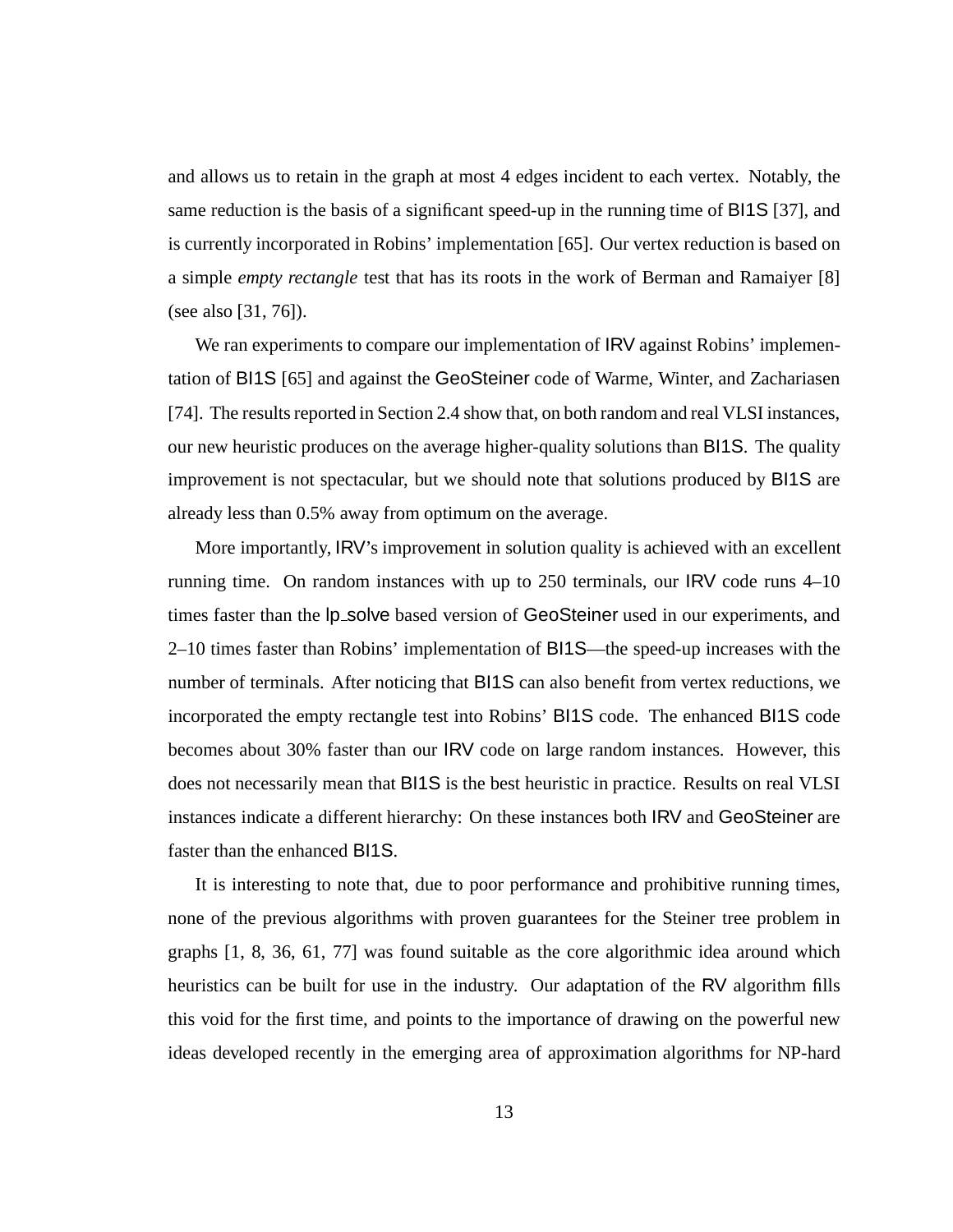optimization problems [72].

The remainder of this chapter is structured as follows. Section 2.2 describes the RV algorithm and its extension to non quasi-bipartite graphs. Section 2.3 describes how this extension, IRV, is used to solve RST instances, and Section 2.4 presents experimental results comparing IRV with BI1S and GeoSteiner on test cases both randomly generated and extracted from real circuit designs.

#### $2.2$ Steiner trees in graphs

The *metric Steiner tree in graphs* (GST) problem is: Given a connected graph  $G = (V, E)$ whose vertices are partitioned in two sets, T and S, the *terminal* and *Steiner* vertices respectively, and non-negative edge costs satisfying the triangle inequality, find a minimum cost tree spanning all terminals and any subset of the Steiner vertices. Recently, Rajagopalan and Vazirani [64] presented a 3/2 approximation algorithm (henceforth refered to as the RV algorithm) for the GST problem when restricted to quasi-bipartite graphs, i.e., graphs that have no edge connecting a pair of Steiner vertices. In this section we review the RV algorithm, discuss its implementation, and present an RV-based heuristic for the GST problem on arbitrary graphs.

#### ----The bidirected cut relaxation

The RV algorithm is based on a sophisticated integer programming (IP) formulation of the GST problem. A related, but simpler formulation is given by the following observation: A set of edges  $E' \subseteq E$  connects terminals in T if and only if every cut of G separating two terminals crosses at least one edge of  $E'$ . The IP formulation resulting from this observation is called the undirected cut formulation. The IP formulation on which the RV algorithm is based, called the *bidirected cut formulation*, is obtained by considering a directed version of the above cut condition.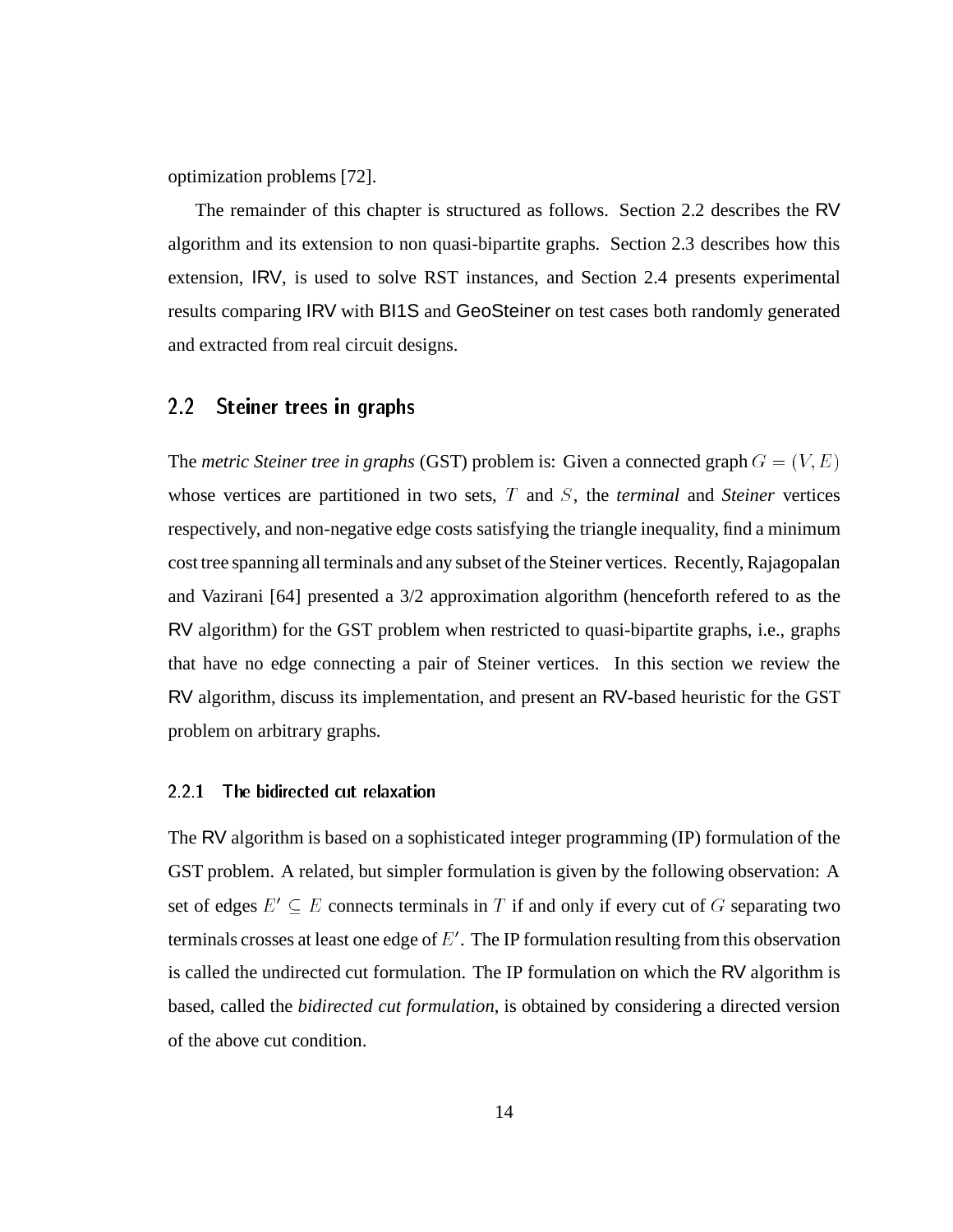Let E be the set of arcs obtained by replacing each undirected edge  $(u, v) \in E$  by two directed arcs  $u \to v$  and  $v \to u$ . For a set C of vertices, let  $\delta(C)$  be the set of arcs  $u \to v$ with  $u \in C$  and  $v \in V \setminus C$ . Finally, if  $t_o$  is a fixed terminal, let  $C$  contain all sets  $C \subseteq V$  that contain at least one terminal but do not contain  $t<sub>o</sub>$ . The bidirected cut formulation attempts to pick a minimum cost collection of arcs from  $E$  in such a way that each set in  $\mathcal C$  has at least one outgoing arc:

minimize 
$$
\sum_{e \in \vec{E}} cost(e)x_e
$$
  
\ns.t.  $\sum_{e:e \in \delta(C)} x_e \ge 1$ ,  $C \in \mathcal{C}$   
\n $x_e \in \{0, 1\}$ ,  $e \in \vec{E}$   
\nBy allowing  $x_e$ 's to assume non-negative fractional values we obtain a linear program (LP)

called the *bidirected cut relaxation* of the GST problem:

minimize 
$$
\sum_{e \in \vec{E}} cost(e)x_e
$$
  
s.t.  $\sum_{e:e \in \delta(C)} x_e \ge 1$ ,  $C \in \mathcal{C}$   
 $x_e \ge 0$ ,  $e \in \vec{E}$  (2)

The *dual* of the covering LP (2) is the packing LP:

maximize 
$$
\sum_{C \in C} y_C
$$
 (3)  
s.t.  $\sum_{C: e \in \delta(C)} y_C \le cost(e), e \in \vec{E}$   
 $y_C \ge 0, C \in \mathcal{C}$   
From LP-duality theory, the cost of any feasible solution to (3) is less than or equal to the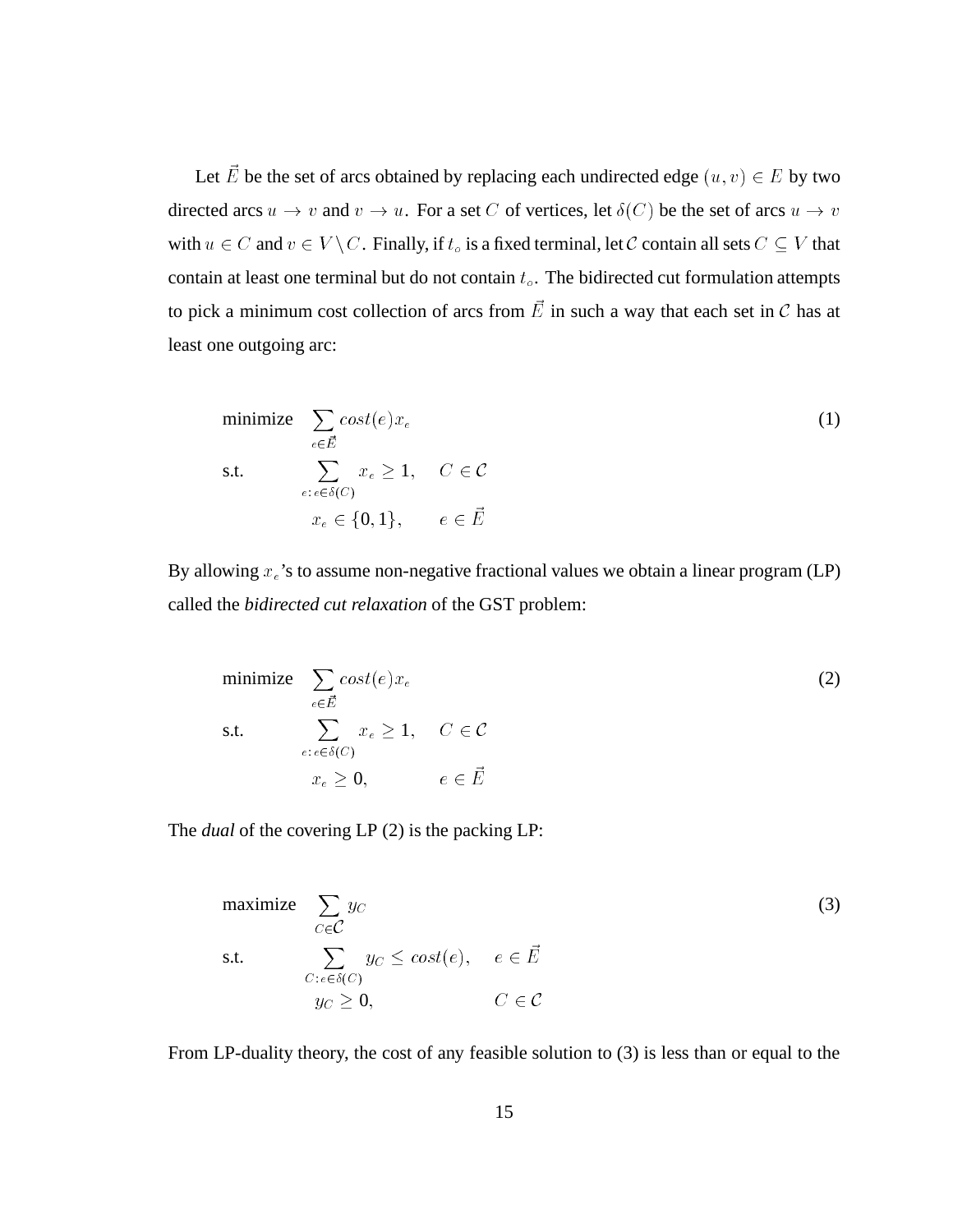cost of the optimum solution to (2), and hence, less than or equal to the cost of any feasible solution to (1). The RV algorithm uses this observation to guarantee the quality of the solution produced: The algorithm constructs feasible solutions to both IP (1) and LP (3), in such a way that the costs of the two solutions differ by at most a factor of 3/2.

### 2.2.2 The RV algorithm

The RV algorithm works on quasi-bipartite graphs  $G$ . At a coarse level, the RV algorithm is similar to the Batched Iterated 1-Steiner algorithm of Kahng and Robins [49]: Both algorithms work in phases, and in each phase some Steiner vertices are iteratively added to the set of terminals. While BI1S adds Steiner vertices to  $T$  greedily—based on the decrease in the cost of the MST—the RV algorithm uses the bidirected cut relaxation to guide the addition.

In each phase, the RV algorithm constructs feasible solutions to both IP (1) and LP (3). The bidirected cut formulation and its relaxation are inherently asymmetric, since they require a terminal  $t_o$  to be singled out. However, the RV-Phase algorithm works in a symmetric manner: The information it computes can be used to derive feasible solutions for any choice of  $t_o$ .

A set  $C \subseteq V$  is called *proper* if both C and  $V \setminus C$  contain terminals; with respect to the original set of terminals only sets in  $C$  and their complements are proper. During its execution, the RV-Phase algorithm tentatively converts some Steiner vertices into terminals; note that the only proper sets created by these conversions are singleton sets containing new terminals, and their complements. The algorithm maintains a variable  $y_C$ , called *dual*, for every proper set, including the newly created ones. The *amount of dual felt* by arc e is  $\sum_{C : e \in \delta(C)} y_C$ ; we say that e is *tight* when  $\sum_{C : e \in \delta(C)} y_C = cost(e)$ . A set C of vertices is *unsatisfied* if it is proper and  $\delta(C)$  does not contain any tight arc.

The RV-Phase algorithm (Algorithm 1) starts with  $y_C$  set to 0 for every proper set C, and an empty list  $\vec{L}$  of tight arcs. It then proceeds in a *primal-dual* manner, by alternatively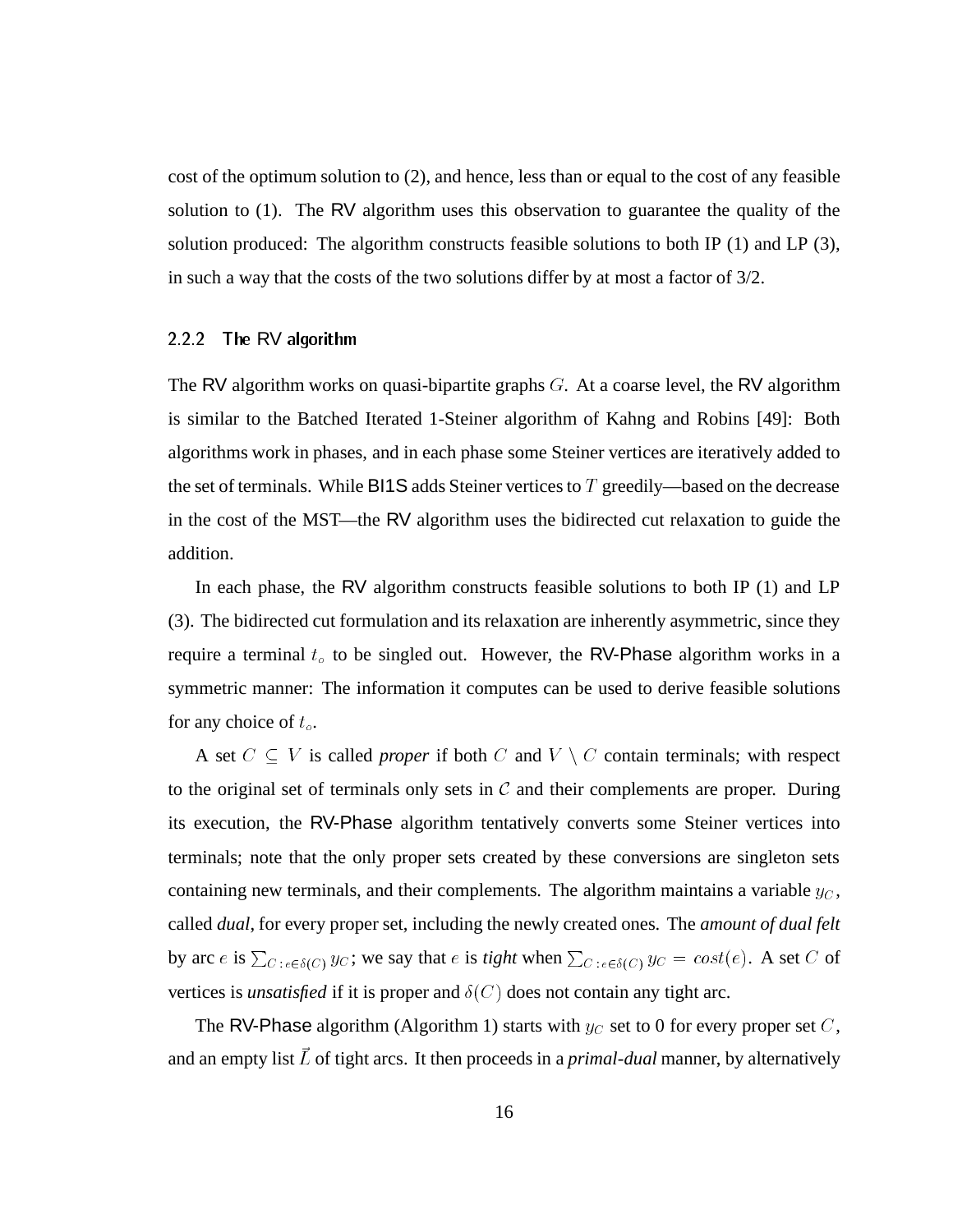**Input:** Bidirected quasi-bipartite graph  $G = (V, E)$ , set  $T \subseteq V$  of terminals **Output:** Augmented set T

- **1.**  $\vec{L} \leftarrow \emptyset$ ; For each proper set  $C, y_C \leftarrow 0$
- **2.** If all proper sets are satisfied by arcs in  $L$ , return  $T$  and exit
- **3.** Otherwise, uniformly raise the y values of minimally unsatisfied sets until an arc  $u \rightarrow v$  goes tight
- **4.** If  $u \notin T$ , then  $T \leftarrow T \cup \{u\}$ ; repeat from Step 1<br>**5.** Else,  $\vec{L} \leftarrow \vec{L} \cup \{u \rightarrow v\}$ ; repeat from Step 2
- **5.** Else,  $\vec{L} \leftarrow \vec{L} \cup \{u \rightarrow v\}$ ; repeat from Step 2<br>Algorithm 1: The RV-Pha

### Algorithm 1: The RV-Phase algorithm

raising dual variables as long as this does not violate the packing constraints of (3), and picking tight edges into  $L$ , thus satisfying more and more proper sets. When the algorithm stops, all proper sets are satisfied by tight arcs in  $L$ .

**Theorem 1** *[64] (a) If arc* u ! <sup>v</sup>*,* u =2 <sup>T</sup> *, goes tight then* cost(MST(T [ fug)) <sup>&</sup>lt;  $cost(MST(T))$ *.* 

*(b)* At the end of the RV-Phase *algorithm,*  $cost(MST(T \cup \{u\})) > cost(MST(T))$  *for every*  $u \notin T$ *.* 

The RV algorithm (whose pseudo-code we omit) repeats the RV-Phase algorithm followed by removal of unnecessary Steiner vertices, until no further improvement is made in the cost of  $MST(T)$ . At the end of the algorithm, the duals raised around proper sets are converted into a solution to (1) by picking  $t_o$  and discarding  $y_s$ 's with  $S \notin \mathcal{C}$ . The 3/2 approximation guarantee follows by relating the cost of this solution to the cost of  $\mathrm{MST}(T).^1$ 

<sup>&</sup>lt;sup>1</sup>The tree produced by the RV algorithm is *locally optimal*, i.e., cannot be improved by the adition or deletion of a single Steiner vertex. Recently, Robins and Zelikovsky [67] used a different argument to prove that *any* locally optimal Steiner tree gives a 3/2-approximation for the metric Steiner tree in quasi-bipartite graphs.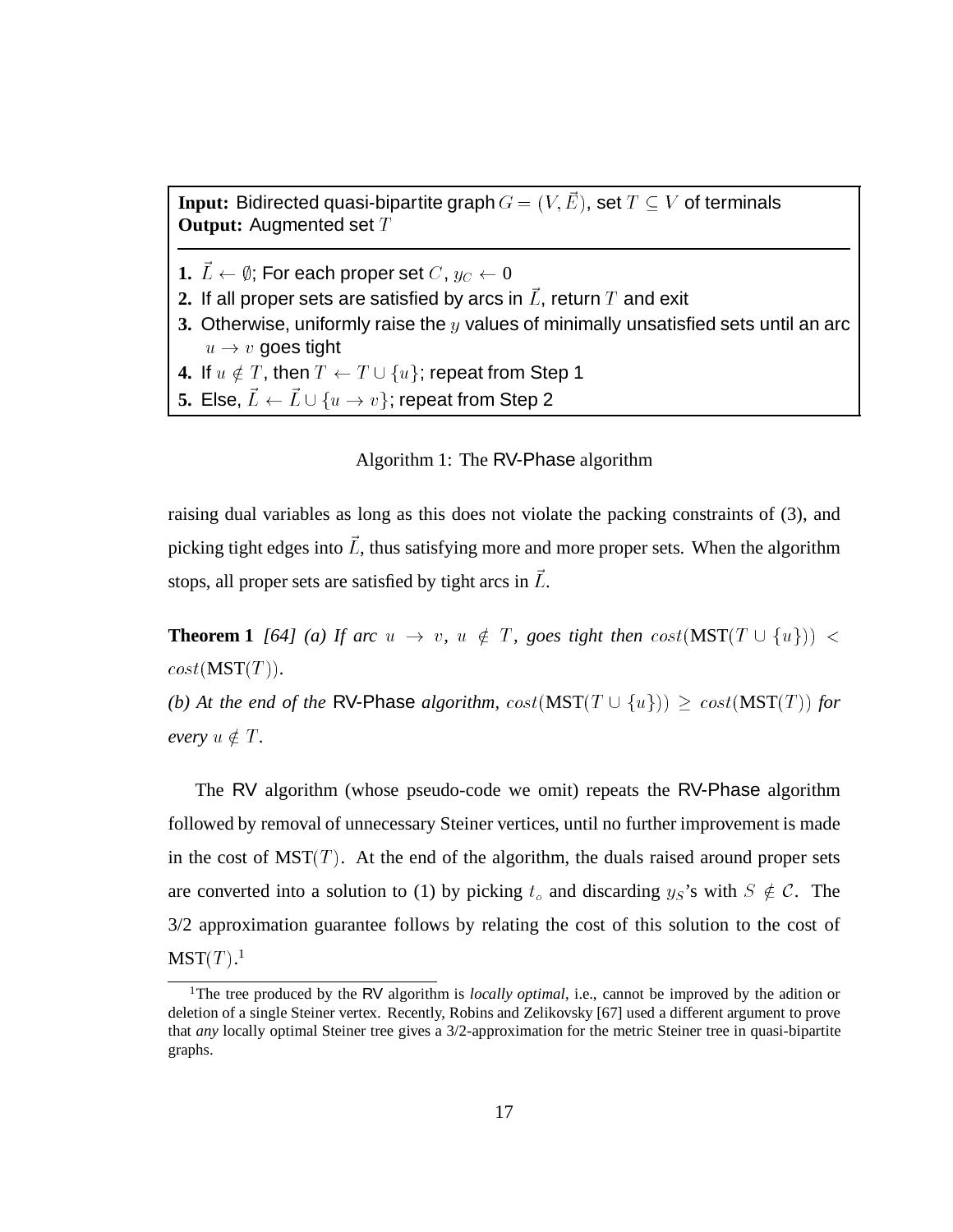#### 2.2.3Efficient implementation of the RV-Phase algorithm

Since our heuristic for general graphs uses the RV-Phase algorithm as a subroutine, we describe here an efficient implementation of it. Several implementation ideas are derived from the following key property maintained throughout the RV-Phase algorithm:

**Lemma 2** [64] Let u and v be two terminals. If all arcs along some path  $u \to x_1 \to \cdots \to$  $\rightarrow x_1 \rightarrow \cdots \rightarrow$ <br> $\rightarrow x_1 \rightarrow u.$  $\cdots$   $\sim$ 

 $\rightarrow$  *v are tight, then so are the arcs on the reverse path,*  $v \rightarrow x_k \rightarrow \cdots \rightarrow x_1 \rightarrow u$ .<br>For implementation purposes we do not need to keep track of the duals raised; all that For implementation purposes we do not need to keep track of the duals raised; all that matters is the order in which arcs get tight. The tightening time of an arc can be determined by monitoring the number of minimally unsatisfied sets (henceforth called *active* sets) that are felt by that arc.

It is easy to see that the set of vertices reachable via tight arcs from a terminal  $u$  forms an active set; Lemma 2 implies that no other active set can contain  $u$ . Thus, we get:

**Corollary 3** *For any terminal* <sup>u</sup>*, there is exactly one active set containing* <sup>u</sup> *at any time during the algorithm. Hence, the tightening time of any arc*  $u \rightarrow v$ ,  $u \in T$ , is exactly  $cost(u, v)$ .

Unlike terminals, Steiner vertices may be contained in multiple active sets. Hence, arcs out of Steiner vertices will feel dual at varying rates during the algorithm.

**Lemma 4** *Let u be a Steiner vertex. If arc*  $u \rightarrow v$  *goes tight in the* RV-Phase *algorithm*, *then arc*  $v \rightarrow u$  goes tight at the same time or before  $u \rightarrow v$  does. Moreover, each arc  $u \rightarrow w$  for which  $w \rightarrow u$  is already tight will go tight together with  $u \rightarrow v$ .

**Proof :** In order to get tight,  $u \rightarrow v$  must feel some active set, i.e., there must exist a tight path from a terminal  $v' \neq v$  to u. After  $u \rightarrow v$  gets tight, there is a tight path from  $v'$  to v, and, by Lemma 2, the reverse path (hence the arc  $v \rightarrow u$ ) must also be tight. The second claim follows similarly.  $\Box$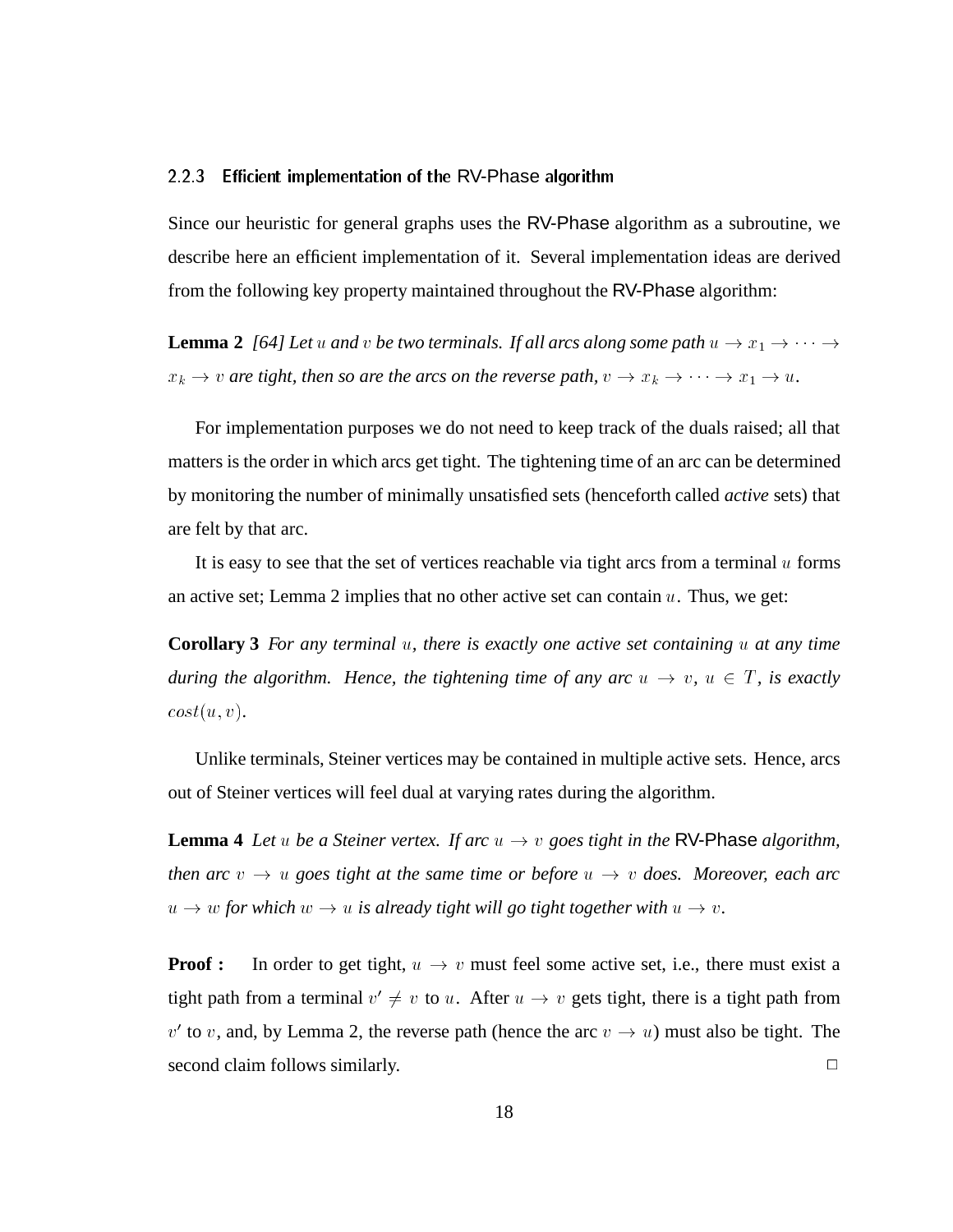Since several arcs out of a Steiner vertex get tight simultaneously, we say that the vertex *crystallizes* when this happens. Note that crystallization is precisely the moment when the vertex is added to  $T$ , i.e., when it begins to be treated as terminal. Lemma 4 implies that, in order to detect when a Steiner vertex crystallizes, it suffices to monitor the amount of dual felt by the shortest arc out of that Steiner vertex, which we will call *critical arc*.

Our implementation of RV-Phase (Algorithm 2) is a discrete-event simulation of the continuous-time Algorithm 1. The structure of the algorithm is reminiscent of the wellknown MST algorithm of Kruskal (see, e.g., [21]): Arcs out of terminals are sorted in nondecreasing order, then marked as tightened one by one (and active sets updated accordingly) until a Steiner vertex crystallizes or all terminals are connected. However, unlike Kruskal's algorithm, which visits each edge only once, the RV-Phase algorithm must restart the tree construction from scratch after each vertex crystallization. Our implementation exploits the fact that the two opposite arcs connecting a pair of terminals get tight at the same time, and handles one of these arcs implicitly. The main advantage of this implicit representation is that the list of arcs out of terminals does not have to be updated and re-sorted after vertex crystallizations.

In order to determine the crystallization times, we maintain for each terminal  $u$  its active set,  $as(u)$ , i.e., the set of vertices reachable from u by tight arcs. We also maintain for each Steiner vertex s the cost  $c(s)$  of its critical arc and the number  $na(s)$  of active sets containing s. Whenever  $na(s)$  changes its value we update the amount  $df(s)$  of dual felt by the critical arc of s. Notice that, if  $na(s) > 1$ , the critical arc of s feels only  $na(s) - 1$  of the active sets, since one of the active sets contains both ends of the critical arc. Thus, if  $na(s) > 1$ , the estimate for the crystallization time of s is given by  $ut(s)+(c(s) - df(s))/(na(s) - 1),$ where  $ut(s)$  represents the time of the last update of  $df(s)$ . If  $na(s) \leq 1$ , the critical arc of s feels no dual, so s has an estimated crystallization time of  $\infty$ .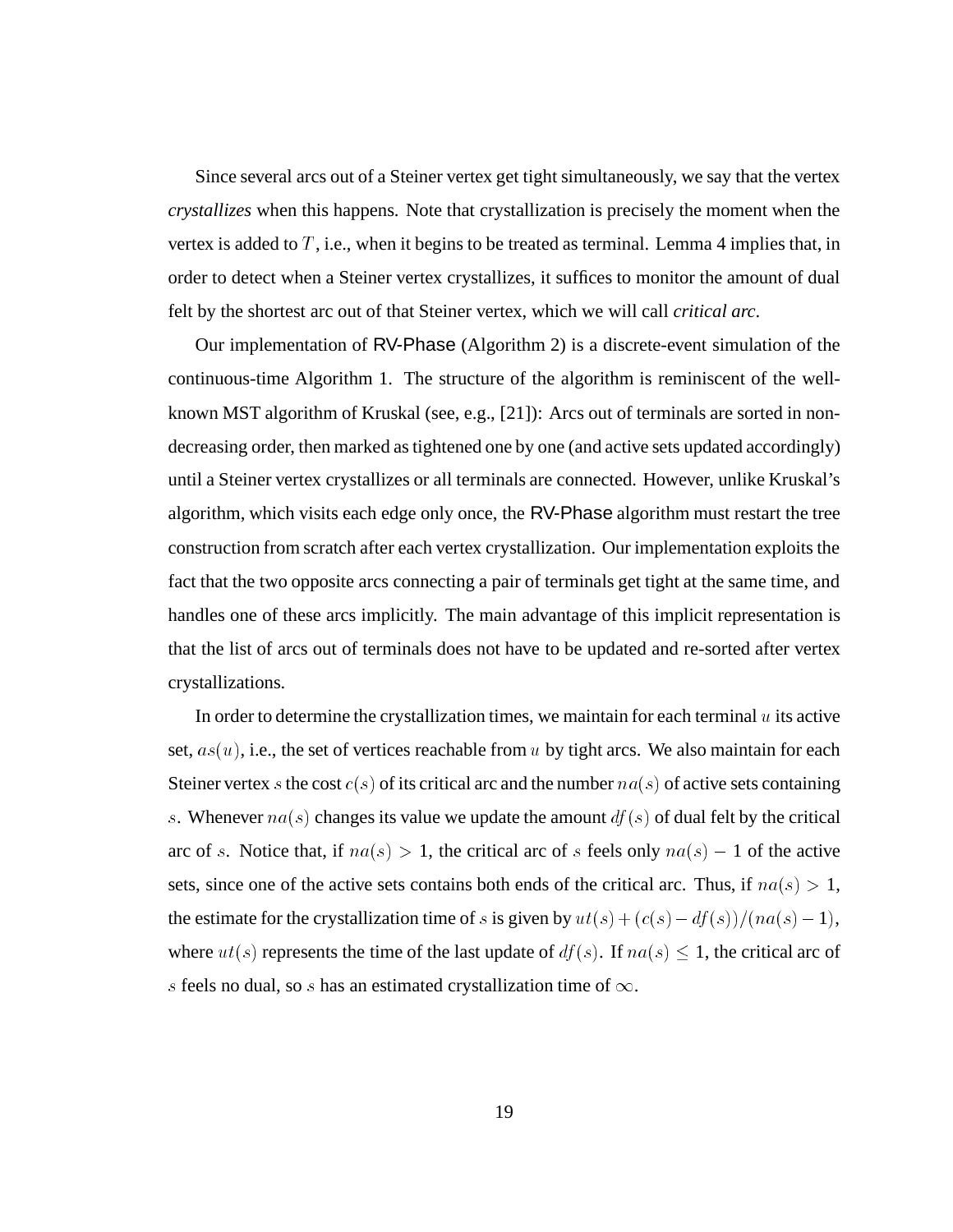**Input:** Bidirected quasi-bipartite graph  $G = (V, E)$ , set  $T \subseteq V$  of terminals **Output: Augmented set T** 

```
1. Let a_1,\ldots,a_m be the arcs in \{(u,v)\in \vec{E}|u,v\in T, u < v\}ju; v 2 T;u \sim \sim \sim \sim \sim \sim\{(u, v) \in E \mid u \in T, v \notin T\}, sorted non-decreasingly by cost
2. S \leftarrow V \setminus T; time \leftarrow 0; i \leftarrow 1For each t \in T, as(t) \leftarrow \{t\}For each s \in S,
                c(s) \leftarrow \min\{cost(s, u) \mid (s, u) \in \vec{E}\}\df(s) \leftarrow 0; na(s) \leftarrow 0; ut(s) \leftarrow 03. (u, v) \leftarrow a_i; time \leftarrow cost(u, v)4. C \leftarrow \{s \in S \mid na(s) > 1\}If C \neq \emptyset then
                ct \leftarrow min\{ut(s) + (c(s) - df(s))/(na(s) - 1) \mid s \in C\}s_0 \leftarrow \text{argmin}\{ut(s) + (c(s) - df(s))/(na(s) - 1) \mid s \in C\}Else, ct \leftarrow \infty5. If time > ct then T \leftarrow T \cup \{s_0\}; repeat from step 2<br>
6. Else, if v \in S and v \notin as(u) then<br>
If na(v) > 1, df(v) \leftarrow df(v) + (na(v) - 1)(time - ut(v))6. Else, if v \in S and v \notin as(u) then
      as(u) \leftarrow as(u) \cup \{v\}; na(v) \leftarrow na(v) + 1; ut(v) \leftarrow time7. Else, if v \in T and v \notin as(u) then
        For each s \in as(u) \cap as(v) do
                df(s) \leftarrow df(s) + (na(s) - 1)(time - ut(s))na(s) \leftarrow na(s) - 1; ut(s) \leftarrow time<br>
as(u) \leftarrow as(v) \leftarrow as(u) \cup as(v)as (u) as (u<sub>1</sub>) as (u<sub>2</sub>) as (u<sub>3</sub>) as (u<sub>1</sub>)8. If T \subseteq as(u) then return T and exit
9. Else, i \leftarrow i + 1; repeat from Step 3
```
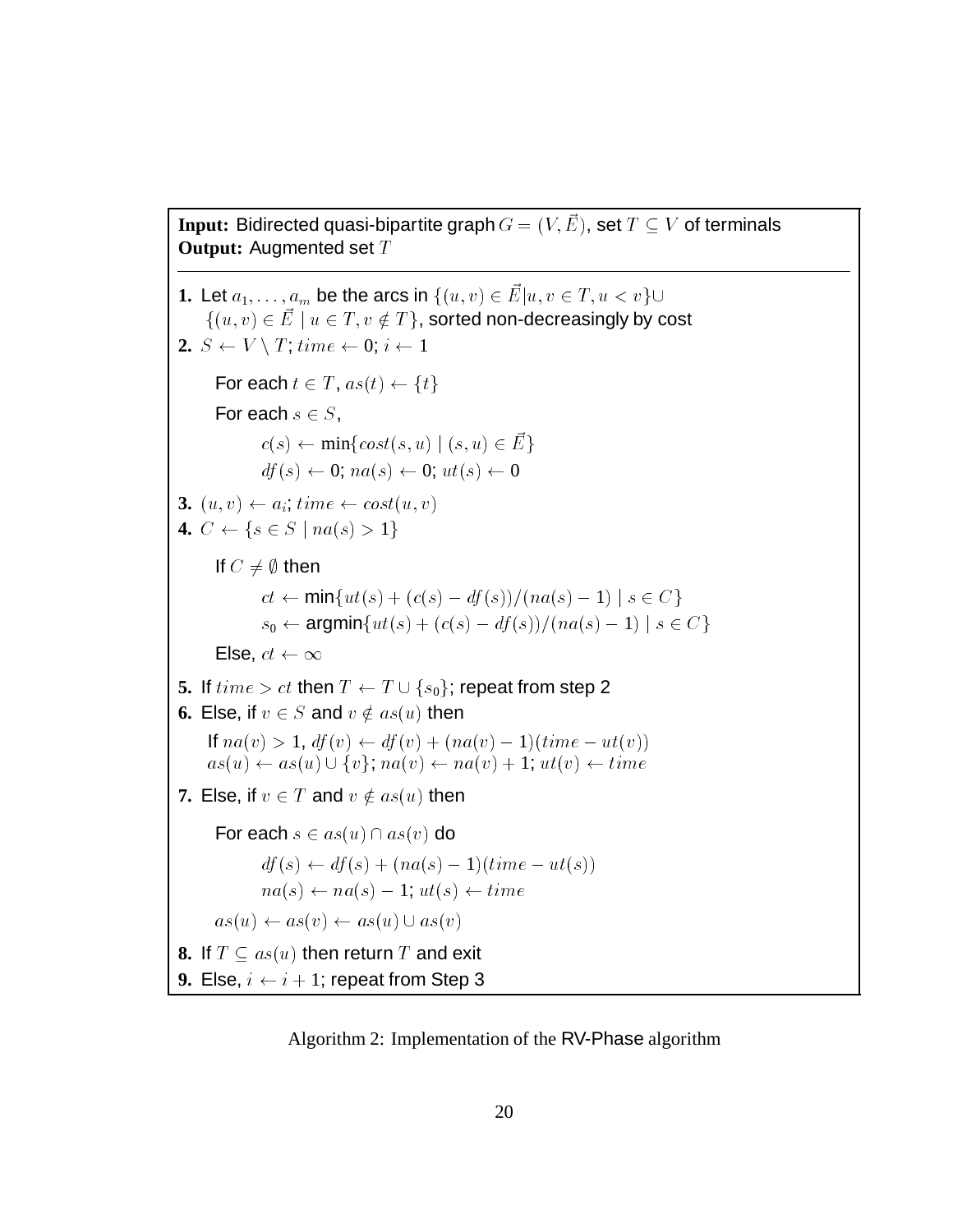**Input:** Arbitrary graph  $G = (V, E)$ , set  $T \subseteq V$  of terminals **Output:** Steiner tree on terminals

- 1.  $T_{best} \leftarrow T_{in} \leftarrow T$
- **2.** Remove from G all edges  $(u, v)$  with  $u, v \notin T$ , bidirect remaining edges, then run the RV-Phase algorithm on the resulting graph. This will add some Steiner vertices to  $T$
- **3.** Construct an MST on  $T$  , then prune from  $T \setminus T_{in}$  all vertices with tree degree  $\leq 2$
- **4.** If  $cost(MST(T)) < cost(MST(T_{best}))$  then

 $T_{best} \leftarrow T$ ; repeat from Step 2

**5.** Return MST( $T_{best}$ ).

### Algorithm 3: The IRV algorithm

Maintaining active sets using an augmented disjoint-set data-structure leads to a worst case running time of  $O(k \cdot |T| \cdot |S|)$ , where k is the number of crystallized Steiner vertices all other operations are performed in  $O(k \cdot |E| \cdot \log |V|)$ .

#### 2.2.4The iterated RV heuristic

A simple way of dealing with non-quasi-bipartite graphs is to remove all Steiner-Steiner edges and then run the RV algorithm. To allow Steiner-Steiner edges to come into play, we iterate this process. If a Steiner vertex is added to  $T$  during some run of the RV algorithm, for subsequent runs we extend the graph by adding *all* edges incident to it, not just those leading to terminals.

Preliminary experiments have shown that it is better—in both running time and solution quality—to extend the graph after running just one RV-Phase, not the full RV algorithm, on the quasi-bipartite graph. This gives Algorithm 3.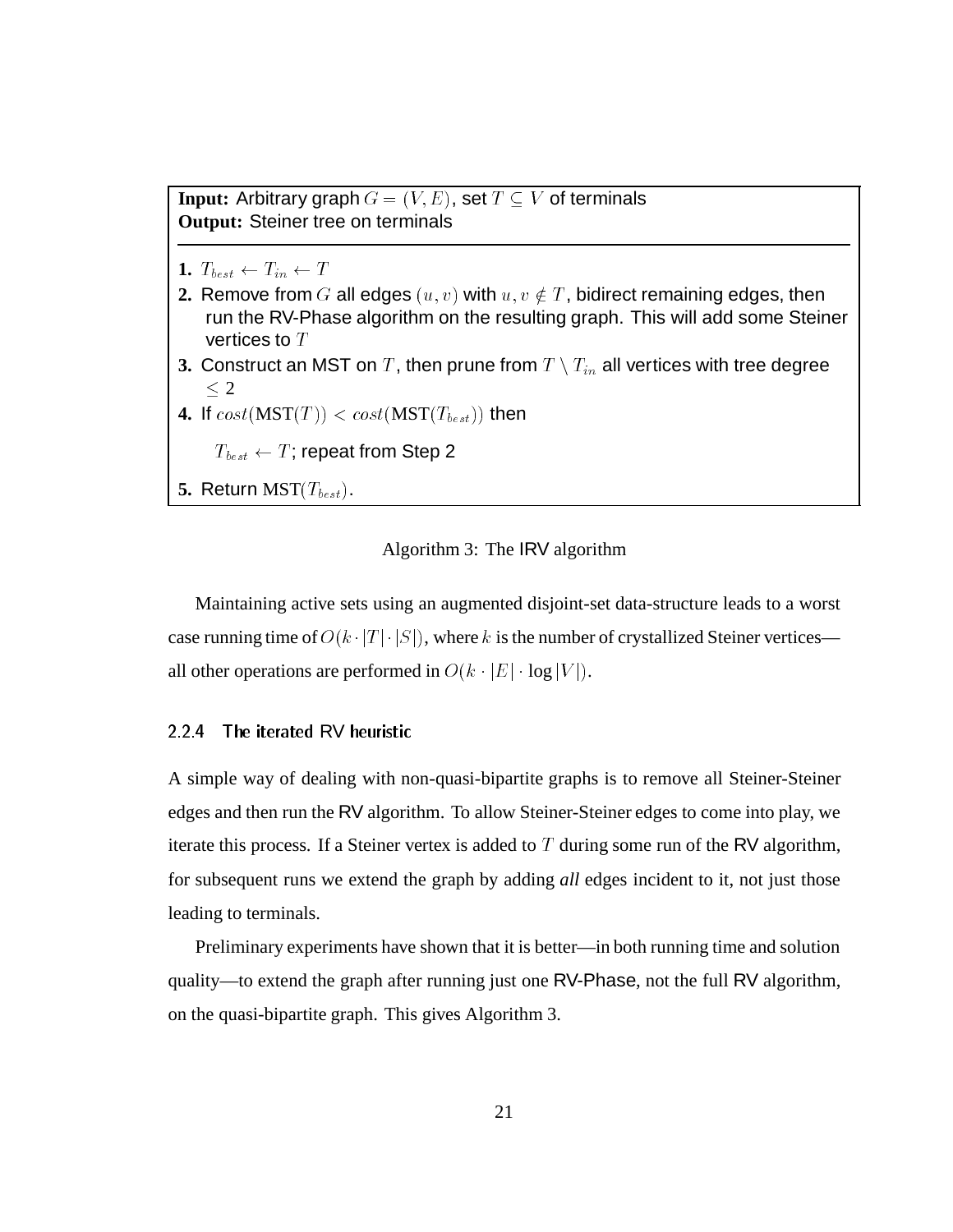## 2.3

The *rectilinear Steiner tree* (RST) problem is defined as follows: Given a set T of *terminals* in the plane, find a shortest interconnection of the terminals using only horizontal and vertical lines. Lines are allowed to meet at points other than the terminals; as usual, non-terminal meeting points are called *Steiner points*.

By a classical result of Hanan [40], there exists an optimal rectilinear Steiner tree that uses only Steiner points located at intersections of vertical and horizontal lines passing through terminals. Thus, finding a minimum rectilinear Steiner tree on a set of terminals reduces to finding a minimum Steiner tree in the Hanan grid, with edge costs given by the L<sub>1</sub> (or Manhattan) metric,  $d(u, v) = |x_u - x_v| + |y_u - y_v|$ .

The IRV algorithm yields good results when applied to a graph for which the cost and structure of the minimum Steiner tree does not change much after the removal of Steiner-Steiner edges. For the RST problem, the best choice with respect to solution quality is to run IRV on the *complete* graph induced by the Hanan grid. We obtain a practical running time by applying a few simple, yet very effective, reductions to this graph.

### 2.3.1 Edge reductions

By a result of Robins and Salowe [66], for any set of points there exists a rectilinear MST in which each point  $p$  has at most one neighbor in each of the four diagonal quadrants,  $-x \leq y < x, -y < x \leq y, x < y \leq -x$ , and  $y \leq x < -y$ , translated at p. Hence, the optimum Steiner tree in the quasi-bipartite graph is not affected if we remove all edges incident to a Steiner vertex except those connecting it to the closest terminals from each quadrant. We can also discard all edges connecting pairs of terminals except for the  $|T| - 1$ edges in MST $(T)$ —this merely amounts to a particular choice of breaking ties between terminal-terminal edges during RV-Phase. Combined, these two edge reductions leave a quasi-bipartite graph with  $O(|T| + |S|)$  edges, as opposed to  $O(|T| \cdot (|T| + |S|))$  without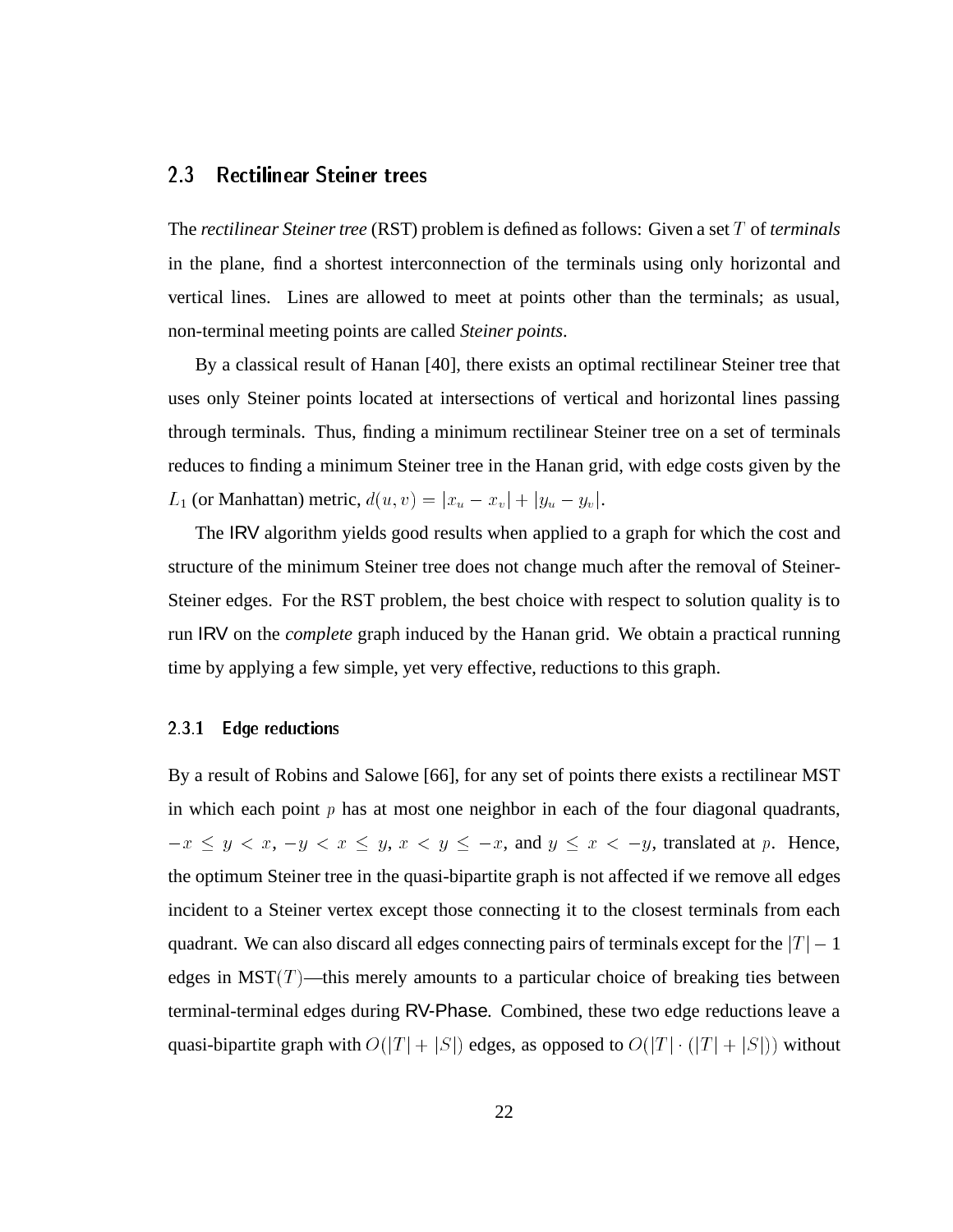

Figure 1: The empty rectangle test

edge reductions.

### 2.3.2 Vertex reductions

Zachariasen [76] noted that reductions based on structural properties of full Steiner components, which play a crucial role for exact algorithms such as [30] and [73], can also be used to remove from the Hanan grid a large number of Steiner vertices without affecting the optimum Steiner tree. Simpler versions of these reductions suffice in our case, since we only want to leave unaffected the optimum Steiner tree in the graph that results after the removal of Steiner-Steiner edges.

We incorporated in our code a version of the *empty rectangle* test [76], originally due to Berman and Ramaiyer [8]. Consider a grid point found, say, at the intersection of the vertical line through a terminal  $u$  and the horizontal line through a terminal  $v$  (see Figure 1). The empty rectangle test says that the point must be retained in the graph only if (1) the rectangle determined by terminals  $u$  and  $v$  is empty, i.e., contains no terminals in its interior, and (2) the shaded quadrant contains at least one terminal. We used a simple  $\sim$  (j- j  $\prime$   $\sim$ <sup>2</sup>) implementation of this test; an  $O(|T| \log |T| + k)$  implementation, where k is the number of empty rectangles, is also possible [39].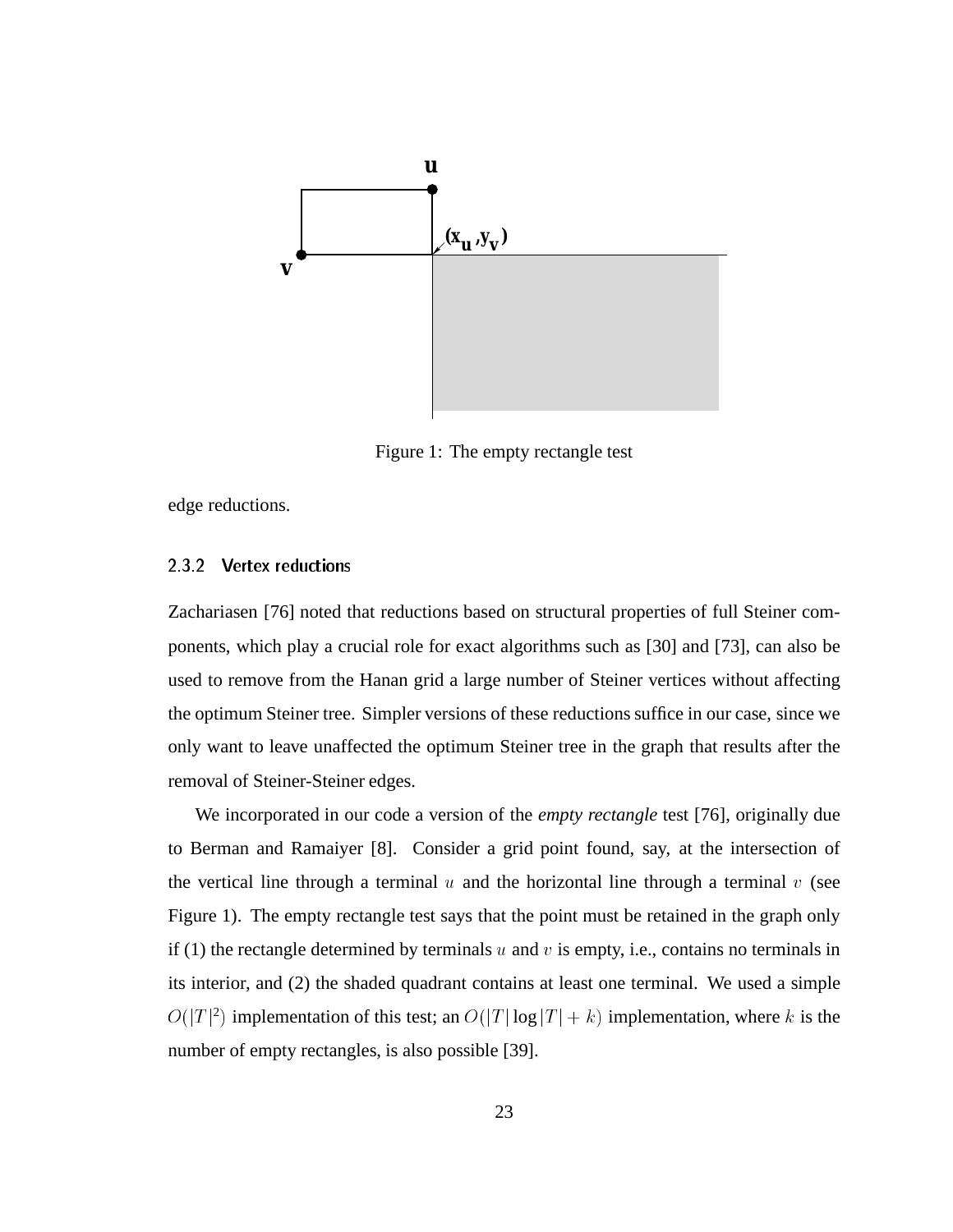As noted in [31, 76], a stronger version of the empty rectangle test is guaranteed to remove all but a set of  $O(|T|)$  Steiner points, still with no increase in the cost of the optimum RST with no Steiner-Steiner edges. By using this stronger test the overall running time of IRV as applied to RST reduces to  $O(k \cdot |T|^2)$ , where k is the number of crystallized Steiner vertices (usually a small fraction of  $|T|$ ). Steiner vertices (usually a small fraction of  $|T|$ ).

#### $2.4$ **Experimental results**

We compared our algorithm against Robins' implementation [65] of BI1S [49, 37], and against the recent release [74] of the exact GeoSteiner algorithm of Warme, Winter, and Zachariasen [73].

### 2.4.1 Experimental setup

All experiments were conducted on a SGI Origin 2000 with 16 195MHz MIPS R10000 processors—only one of which is actually used by the sequential implementations included in our comparison—and 4 G-Bytes of internal memory, running under IRIX 6.4 IP27. Timing was performed using low-level Unix interval timers, under similar load conditions for all experiments.

We coded our heuristic in C; Robins' BI1S implementation and GeoSteiner are coded in C as well. The three programs were compiled using the same compiler (gcc version egcs-2.90.27) and optimization options (-O4). Whenever we had a choice in the configuration of BI1S or GeoSteiner, we optimized for speed. The only exception to this rule was the choice of LP–solver in GeoSteiner: Since CPLEX was not available on our test machine, we configured GeoSteiner to use Warme's customized version of the publicdomain package lp solve. In order to assess the loss in speed induced by this choice, we ran both versions of GeoSteiner on a different machine that had a licensed copy of CPLEX 6.5.1. Although CPLEX is generally considered to be significantly faster than  $|p_{s}$  solve,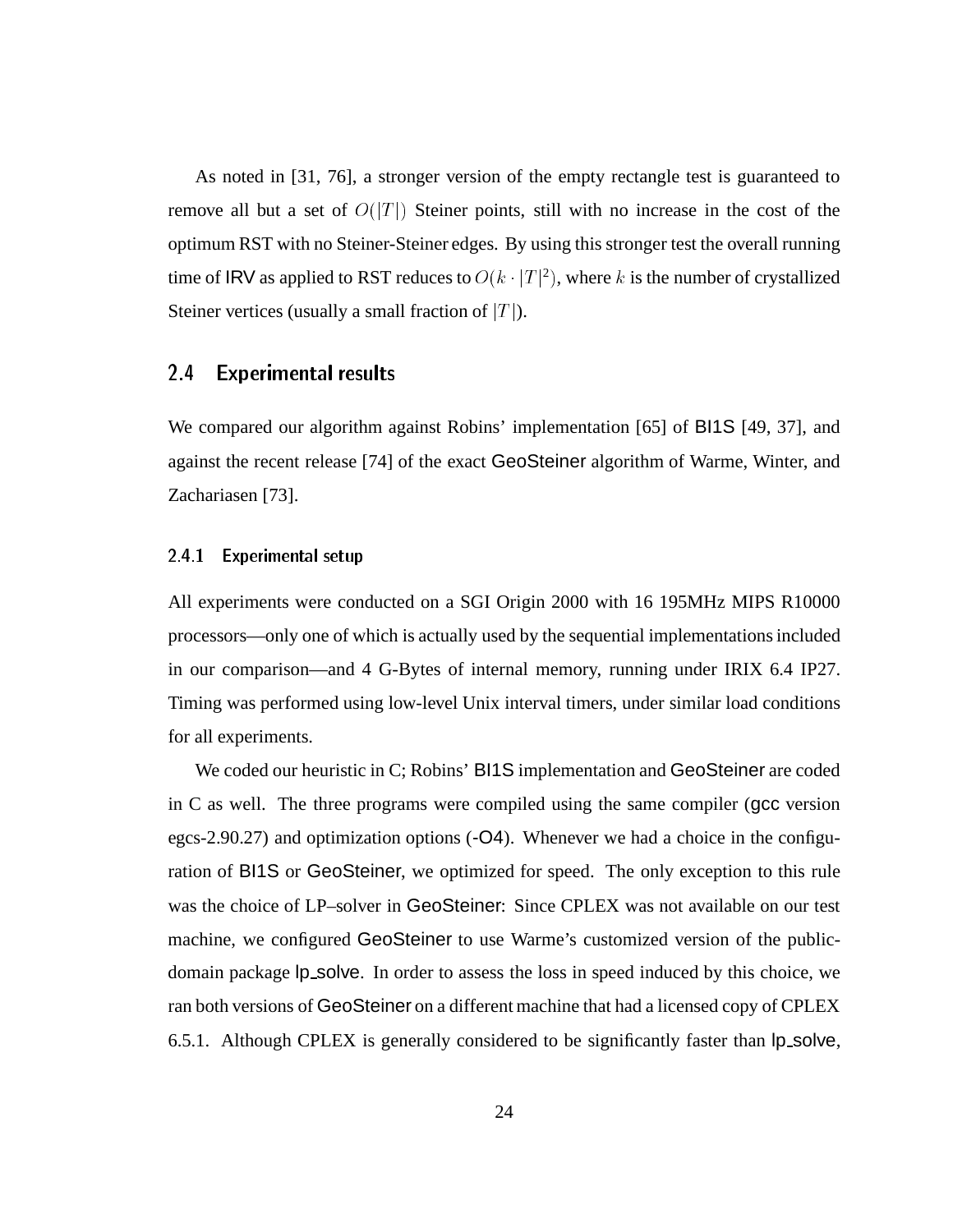the CPLEX version of GeoSteiner was only 30% faster than the lp\_solve version on experiments involving 1000 random instances. The  $lp$  solve version of GeoSteiner contains some optimizations—made possible by intimate access to the internals of  $lp$ -solve—not included in the CPLEX version. However, since the optimized portions of the code were infrequently executed in our experiments, these optimizations do not fully explain the unexpectedly small speed advantage of CPLEX. As suggested by David Warme, the most plausible explanation is the expensive CPLEX preprocessing, that pays off handsomely on large and difficult instances but not as well on the LPs occurring in our computational study.

The test bed for our experiments consisted of two categories of instances:

- *Random instances:* For each instance size between 10 and 250, in increments of 10, we generated uniformly at random  $1,000$  instances<sup>2</sup> consisting of points in general position<sup>3</sup> drawn from a  $10000 \times 10000$  grid.
- *Real VLSI instances:* To further validate our results, we ran the three competing algorithms on a set of 9 large instances extracted from two different VLSI designs.

### 2.4.2 Solution quality

Following the standard practice [46], we use the *percent improvement over the MST on terminals*,

$$
\frac{cost(\text{MST}) - cost(\text{Algo. RST})}{cost(\text{MST})} \times 100,
$$

to compare the quality of the RSTs produced by the three algorithms.

<sup>&</sup>lt;sup>2</sup>Of the total of 25,000 random instances, the  $lp$ -solve based GeoSteiner exhibited numerical instability on 18. These instances could only be solved by turning on a perturbation scheme that has the effect of slowing down GeoSteiner. In the solution quality results reported below for GeoSteiner we use all 25,000 instances, since all of them could be solved to optimality in one way or another. However, in the running time results we omit these 18 instances to avoid penalizing GeoSteiner for the increased running time caused by turning on perturbations.

 $3A$  set of points is in general position if no two points share a common x- or y-coordinate.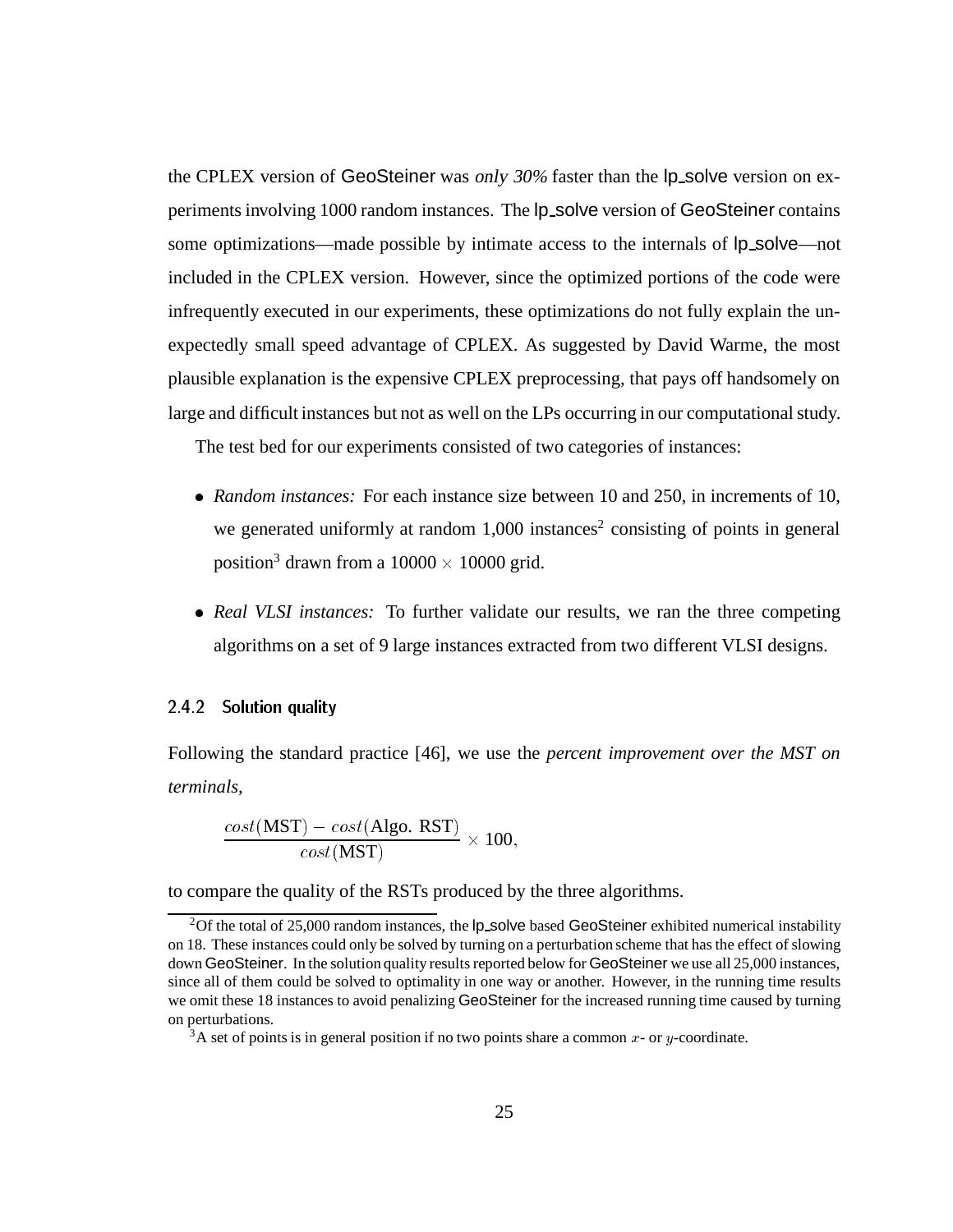

Figure 2: Average improvement over MST

Figure 2 shows the average percent improvement over MST for BI1S, IRV, and GeoSteiner on random instances. Both IRV and BI1S come on the average within 0.5% of the optimum solution found by GeoSteiner. Moreover, IRV has a very small advantage over BI1S for almost all instance sizes. Although this advantage is small—less than 0.05% on the average—it is statistically very significant, i.e., likely to be observed with high probability on any set of instances. Figure 3 shows the 95% confidence intervals for the expected difference between the percent improvement over MST of IRV and the percent improvement over MST of BI1S. For all but three instance sizes the confidence interval does not contain the origin. Wilcoxon's signed-rank sum test [42] also confirms—with a one-sided p-value lower than 0.001 for instances of size 100 or more—the small advantage that IRV has over BI1S.

For a more detailed comparison, Figure 4 gives a scatter plot of the percent improvement over MST of IRV versus that of BI1S for the 1000 random instances with 250 terminals. On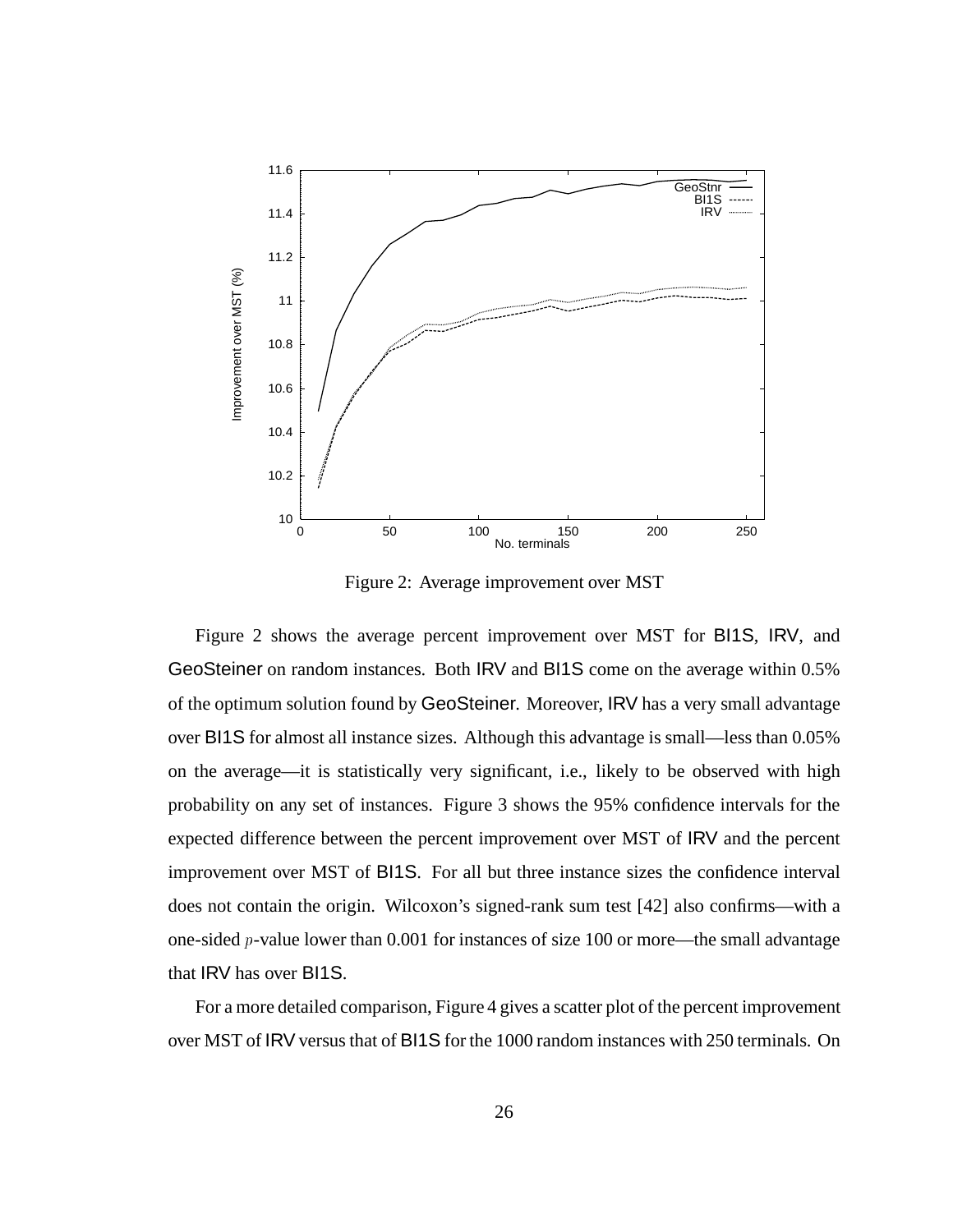

Figure 3: 95% confidence intervals for the difference in percent improvement over MST of IRV and BI1S

61% of these instances IRV finds a better solution than BI1S. The quality of the solutions produced by IRV is further illustrated by the scatter plot in Figure 5, which shows the percent improvement over MST of IRV versus the maximum possible improvement. On the same 1000 random instances, IRV is rarely more than 1% away from optimum, and on the average is less than 0.5% away.

Solution quality results on VLSI instances are presented in Table 1. These results are consistent with the findings on random instances: IRV gives solutions of the same quality as BI1S on 3 instances, of better quality on 5 instances, and of worse quality on 1 instance. Both heuristics come very close to optimum; in fact, BI1S finds an optimum solution on one instance and IRV finds optimum solutions twice.

#### 2.4.3Running time

We noted in Section 2.3 that our IRV implementation uses edge and vertex reductions in order to speed-up the computation. Figure 6 shows the speed-up obtained by using the empty rectangle test described in section 2.3.2; edge reductions described in Section 2.3.1 lead to an even more significant speed-up, similar to the one reported in [37] for BI1S. Despite its simplicity, the empty rectangle test reduces the number of Steiner points by a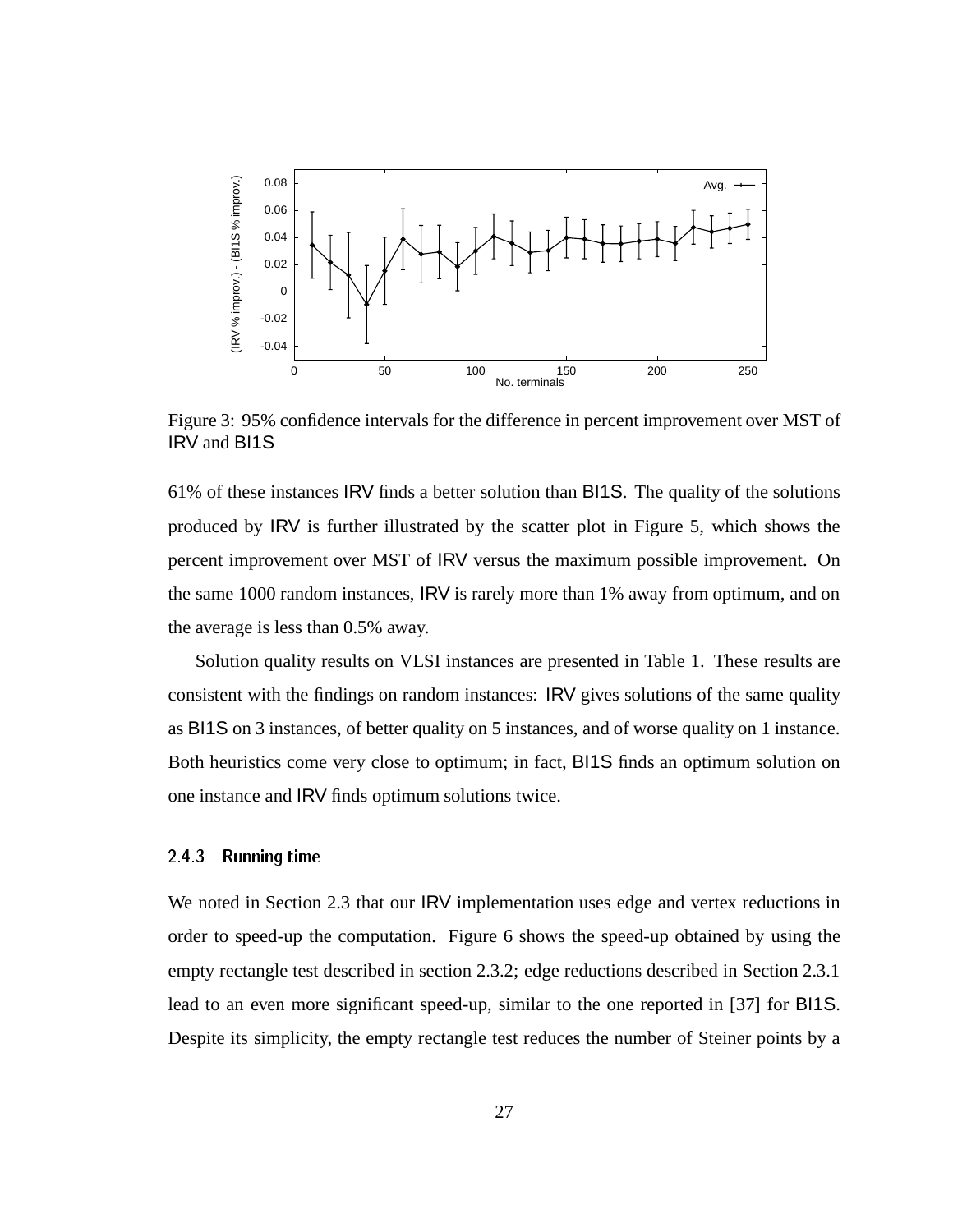

Figure 4: IRV vs. BI1S on 1000 250–terminal instances



Figure 5: IRV vs. GeoSteiner on 1000 250–terminal instances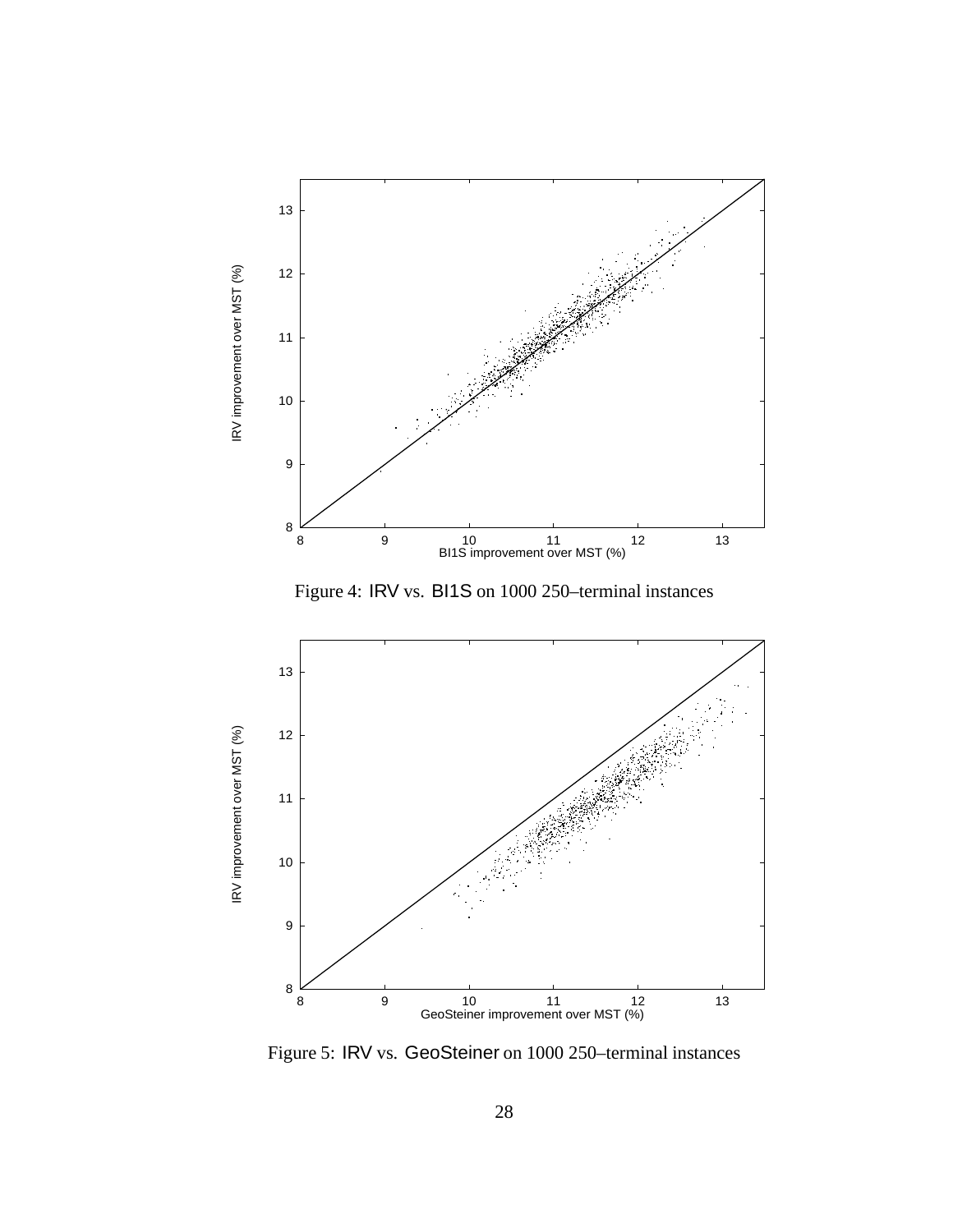| Design.Net        | No. term. | No. Stnr. | BI <sub>1</sub> S | IRV    | GeoStnr |
|-------------------|-----------|-----------|-------------------|--------|---------|
| 16BSHREG.CLK      | 185       | 1375      | 1.757             | 1.757  | 1.757   |
| 16BSHREG.RESET    | 406       | 4730      | 3.666             | 3.666  | 3.810   |
| 16BSHREG.VDD      | 573       | 5089      | 8.079             | 8.079  | 8.118   |
| 16BSHREG.VSS      | 556       | 6058      | 7.854             | 8.131  | 8.192   |
| <b>MAR.BRANCH</b> | 188       | 2034      | 9.007             | 9.158  | 9.221   |
| <b>MAR.CLK</b>    | 264       | 3355      | 7.637             | 7.748  | 7.957   |
| <b>MAR.GND</b>    | 245       | 3264      | 6.300             | 6.321  | 6.476   |
| <b>MAR.RESET</b>  | 109       | 1021      | 11.206            | 11.246 | 11.246  |
| <b>MAR.VDD</b>    | 340       | 3681      | 6.038             | 6.003  | 6.181   |

Table 1: Average percent improvement over MST on VLSI instances

| Design.Net        | No. term. | No. Stnr. | BI <sub>1</sub> S | <b>IRV</b> | GeoStnr |
|-------------------|-----------|-----------|-------------------|------------|---------|
| 16BSHREG.CLK      | 185       | 1375      | 1.31              | 0.25       | 2.80    |
| 16BSHREG.RESET    | 406       | 4730      | 10.07             | 1.65       | 4.37    |
| 16BSHREG.VDD      | 573       | 5089      | 30.29             | 2.94       | 1.73    |
| 16BSHREG.VSS      | 556       | 6058      | 36.71             | 3.29       | 7.90    |
| <b>MAR.BRANCH</b> | 188       | 2034      | 1.26              | 0.62       | 5.21    |
| <b>MAR.CLK</b>    | 264       | 3355      | 2.34              | 1.57       | 13.16   |
| MAR.GND           | 245       | 3264      | 1.96              | 1.26       | 1.03    |
| <b>MAR.RESET</b>  | 109       | 1021      | 0.24              | 0.16       | 0.65    |
| MAR.VDD           | 340       | 3681      | 7.69              | 1.59       | 8.19    |

Table 2: Running time on VLSI instances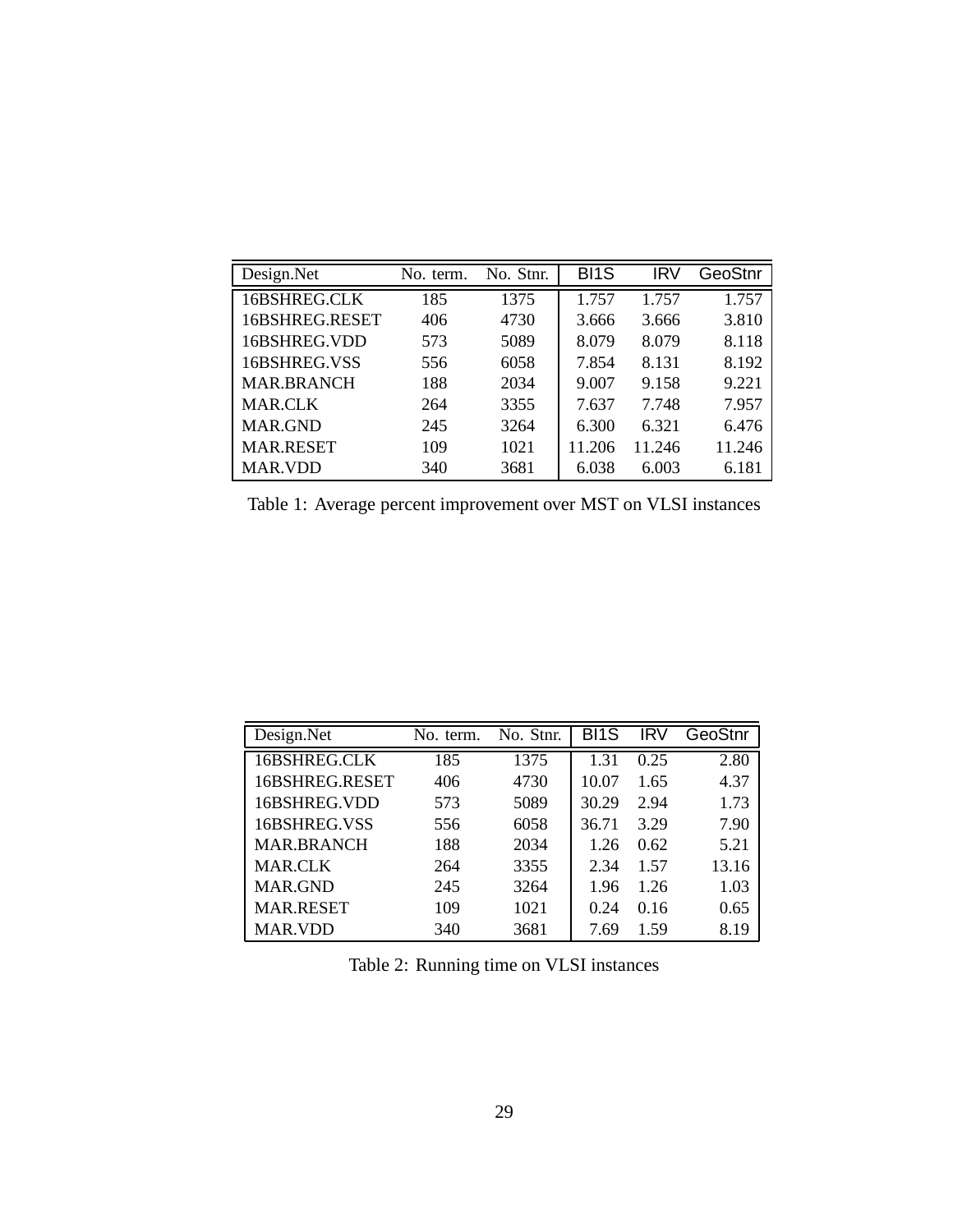factor of over 15 for 250 terminal instances. This speeds up the IRV algorithm by essentially the same factor. Due to the direct correspondence between the reduction in Steiner vertices and the speed-up of the algorithm, it seems worthwhile to explore further reduction ideas, in particular those suggested in [31, 76].

After noticing that BI1S can also benefit from vertex reductions, we incorporated the empty rectangle test into Robins' code. As shown in Figure 6, we obtained again a speed-up roughly equal to the decrease in the number of Steiner vertices. All running times reported below for BI1S refer to this sped-up version of Robins' code.

Figure 7 compares the average running time of BI1S, IRV, and GeoSteiner on random instances. On these instances IRV is 4–10 times faster than GeoSteiner and BI1S is 30% faster than IRV. Surprisingly, the results on VLSI instances presented in Table 2 indicate different trends than results on random instances. On these instances, both IRV and GeoSteiner run significantly faster than predicted by experiments on random instances. In particular, IRV is always faster than BI1S, sometimes by as much as a factor of 10. Although IRV is still faster than GeoSteiner, the difference in speed is not as impressive on these instances as it is on random instances.

#### 2.4.4Convergence rate

Figures 8 and 9 display the rate of convergence to the final solution for BI1S, IRV, and GeoSteiner, when run on 16BSHREG.RESET and on a random instance of the same size, respectively. Each point on the IRV and BI1S curves corresponds to the addition/deletion of a single Steiner point to/from the solution; the points defining the GeoSteiner curve represent moments when better feasible solutions are found during the branch-and-cut search. A logarithmic time-scale is used in both figures to better put in perspective the early rate of convergence for each algorithm.

Although Figures 8 and 9 don't give much insight on GeoSteiner, they do capture many of the fundamental features of BI1S and IRV. For example, it is immediately apparent that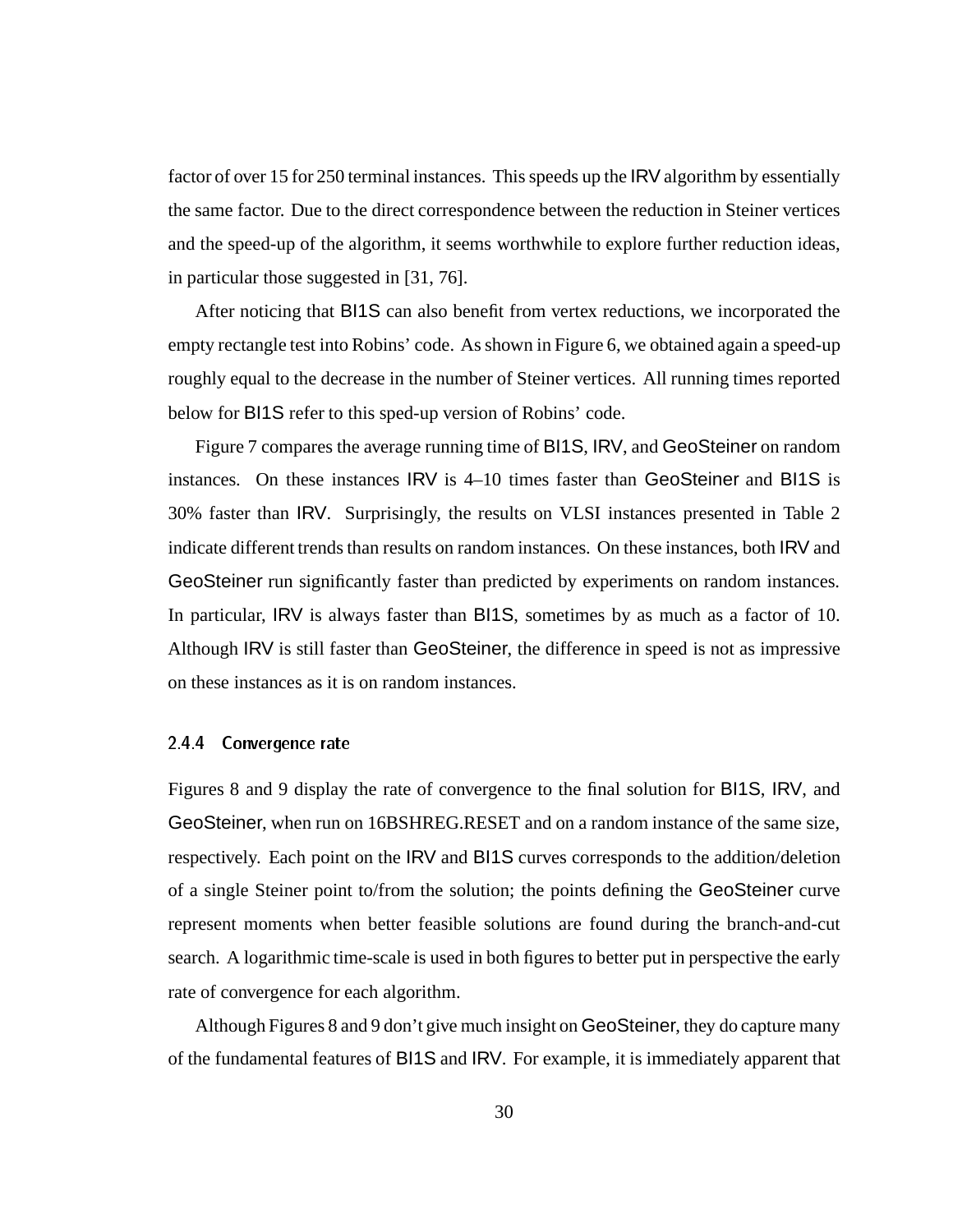

Figure 6: Speed-up achieved by using the empty rectangle test



Figure 7: Average CPU time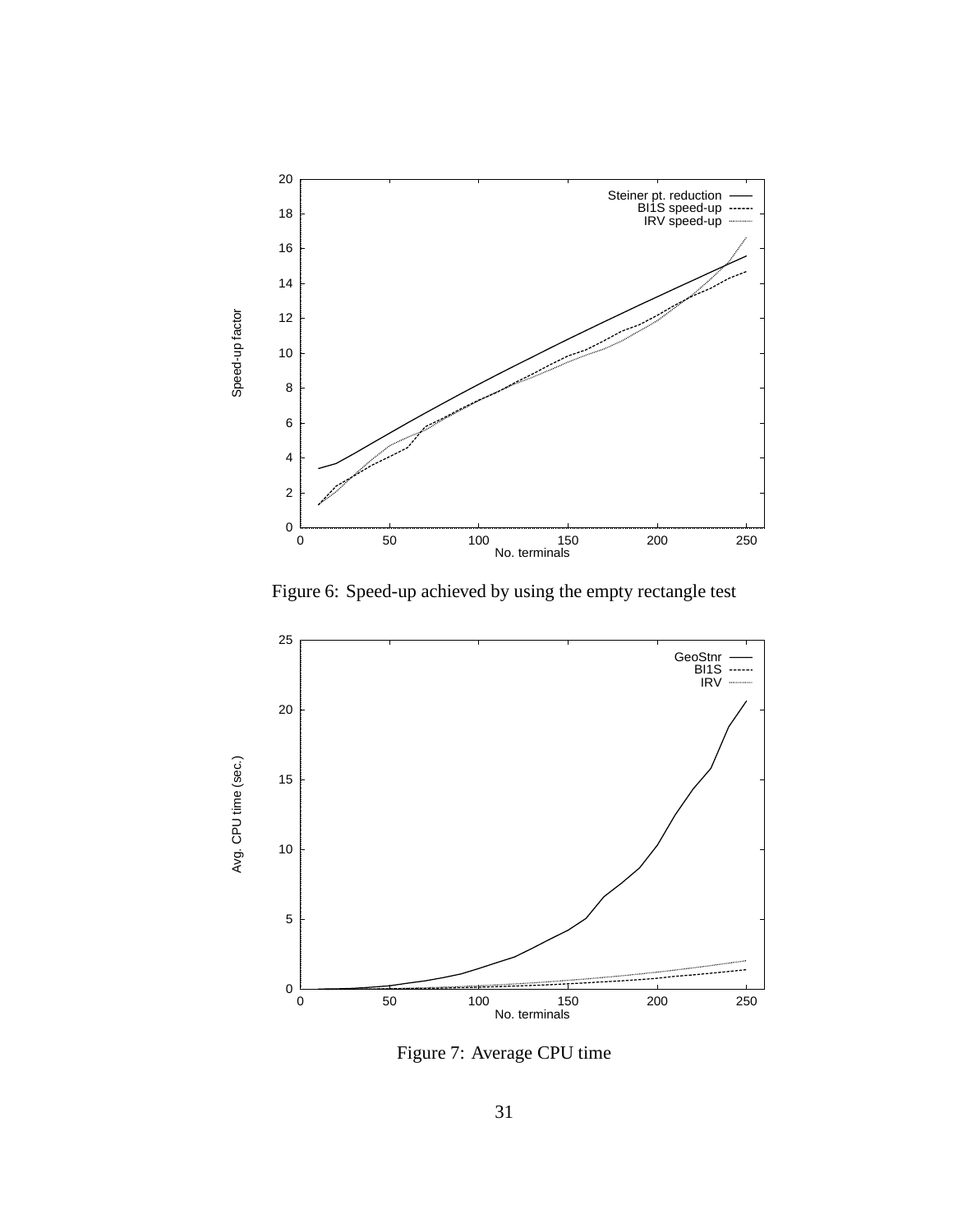

Figure 8: Convergence to the final solution on instance 16BSHREG.RESET



Figure 9: Convergence to the final solution on a random 406–terminal instance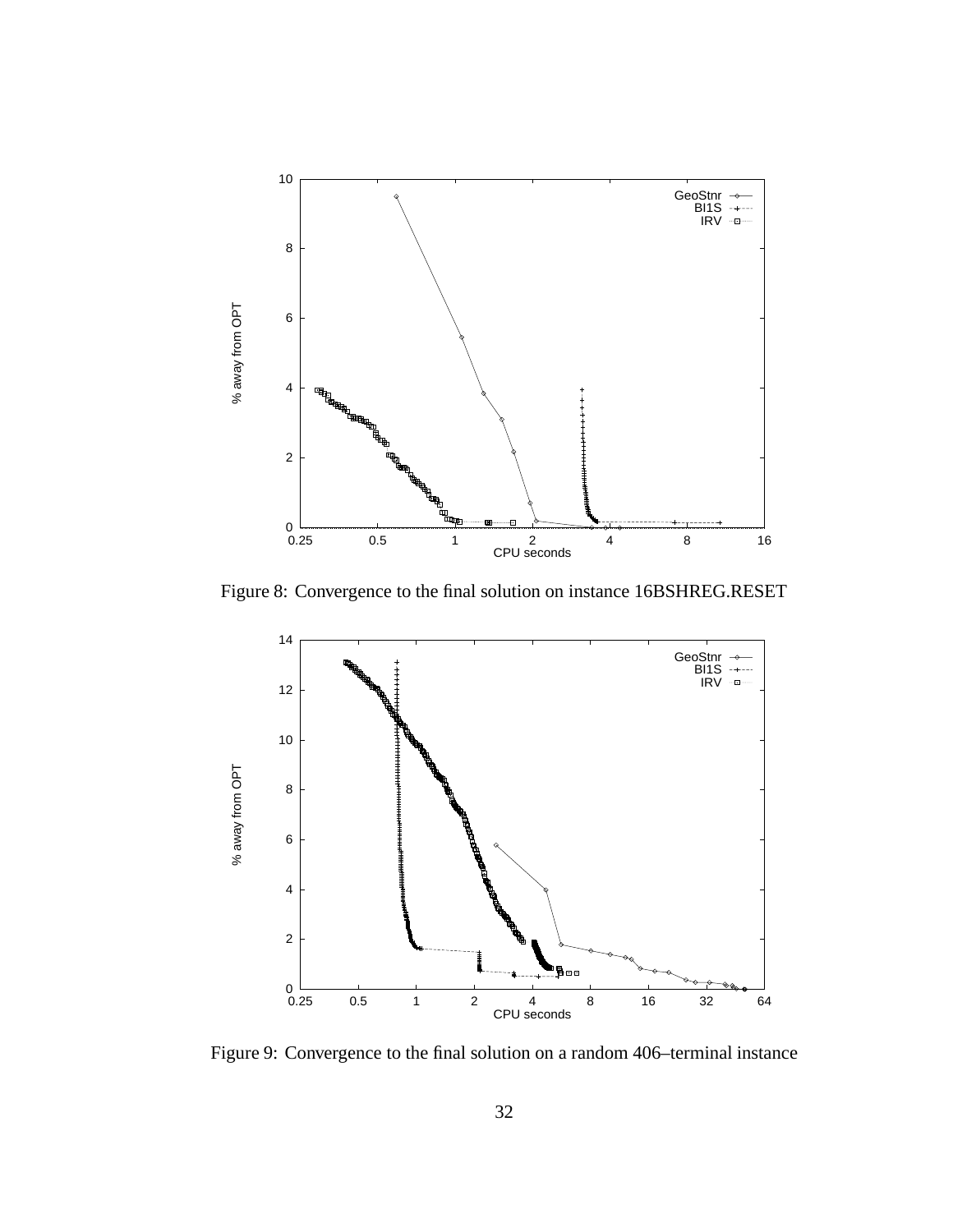BI1S uses a greedy strategy, selecting in each step the point whose addition to the solution gives the largest immediate gain. By contrast, due to the different nature of its selection rules, IRV may select some points with very large gain only late in the process. IRV differs from BI1S not only with respect to the order in which Steiner points are selected, the two algorithms end up making different selections as well. For example, although the two algorithms obtain solutions of the same cost on 16BSHREG.RESET, the two solutions are not identical. Out of 68 Steiner points selected by IRV and 67 selected by BI1S, only 51 are shared—42 of which are also selected by GeoSteiner.

The phase structure of IRV and BI1S is also clearly visible in Figures 8 and 9. Both algorithms need 3 phases on 16BSHREG.RESET, and 5 on the random instance. The first phase adds most Steiner vertices to the solution, also giving the bulk of the overall improvement in solution quality. The following phases add fewer and fewer points, with the last phase merely verifying that a local optimum has been reached.

Although Steiner point selection is slower in IRV than in BI1S (compare the slopes), IRV appears to have a smaller phase–setup cost compared to BI1S. Indeed, IRV's phase initialization consists of sorting the edges in the quasi-bipartite graph, while BI1S needs to start a phase by computing the gain corresponding to each Steiner point—this is done by an MST computation for each Steiner point. Surprisingly, Robins' MST algorithm seems to work better on random sets of points: the phase–setup time in Figure 9 is less than a third of the phase-setup time in Figure 8, despite the fact that the random instance has *more* Steiner points (7366 versus 4730 in 16BSHREG.RESET). This explains why BI1S is faster than IRV on random instances but not on VLSI instances.

### 2.4.5 Running time predictability

Figure 10 gives histograms for the running times of GeoSteiner, BI1S, and IRV on 1000 instances of size 250. Most striking is the heavy-tailed distribution for the running time of GeoSteiner (note the logarithmic scale along GeoSteiner's time axis). The running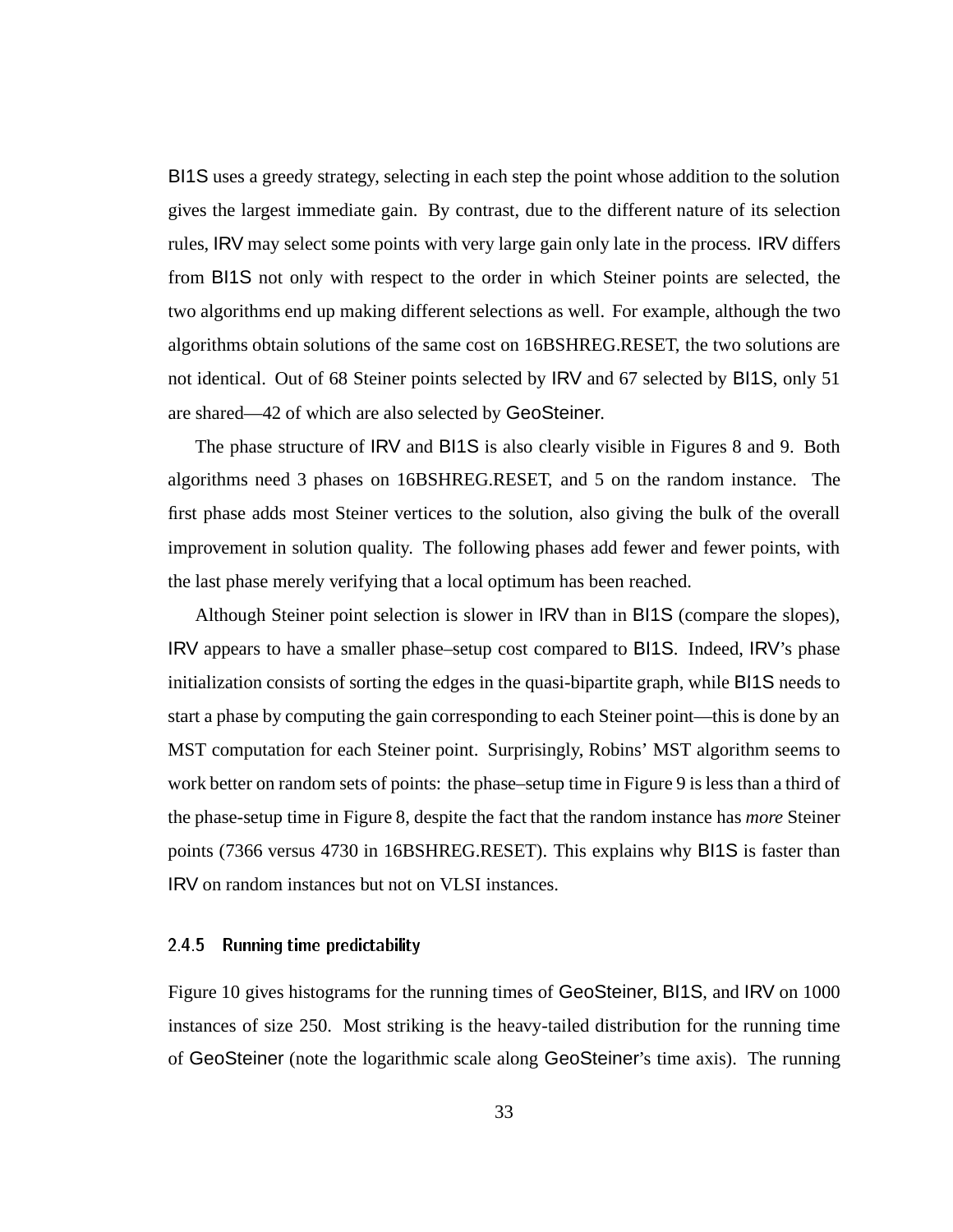time of BI1S has a multi-spike distribution, determined by the number of phases—typically between 2 and 4. The running time of the IRV algorithm depends in a much smoother way on the number of phases (again between 2 and 4 most of the time) due to its reduced phase–setup cost.

#### $2.5$ **Conclusions**

The experimental data presented in Section 2.4 shows that IRV produces high-quality rectilinear Steiner trees, typically better than those produced by the Batched Iterated 1- Steiner heuristic. The same data shows that BI1S is significantly sped up by the addition of the empty rectangle test. With this enhancement, BI1S runs 30% faster than IRV on random instances, but not on large VLSI instances as those considered in our experiments. It should be interesting to perform extensive tests on full VLSI designs to see how the running times of the two heuristics compare when applied to a mix of both small and large nets.

Our experimental data also confirms the excellent average running time of the exact GeoSteiner algorithm of Warme, Winter, and Zachariasen [73]. When exact algorithms achieve practical running times, one is immediately prompted to ask if any interest remains in suboptimal heuristics. We think that this interest will not disappear, at least not in those RST applications where speed is more important than a small loss in solution accuracy, e.g., in wire-length estimation during placement.

Compared to GeoSteiner, heuristics such as BI1S and IRV have the advantage of a more predictable and worst-case bounded running time.<sup>4</sup> Moreover, BI1S and IRV hold more promise than the GeoSteiner algorithm for giving efficient solutions to objective functions other than length minimization. Since both BI1S and IRV are essentially solving the Steiner tree problem in graphs, they can be adapted without much loss in efficiency to

<sup>&</sup>lt;sup>4</sup>Of course, GeoSteiner takes exponential time in the worst case. For example, Berman, Fössmeier, Karpinski, Kaufmann and Zelikovsky [7] (see also [50], pp. 39–40) give an infinite family of RST instances on which GeoSteiner provably needs exponential time.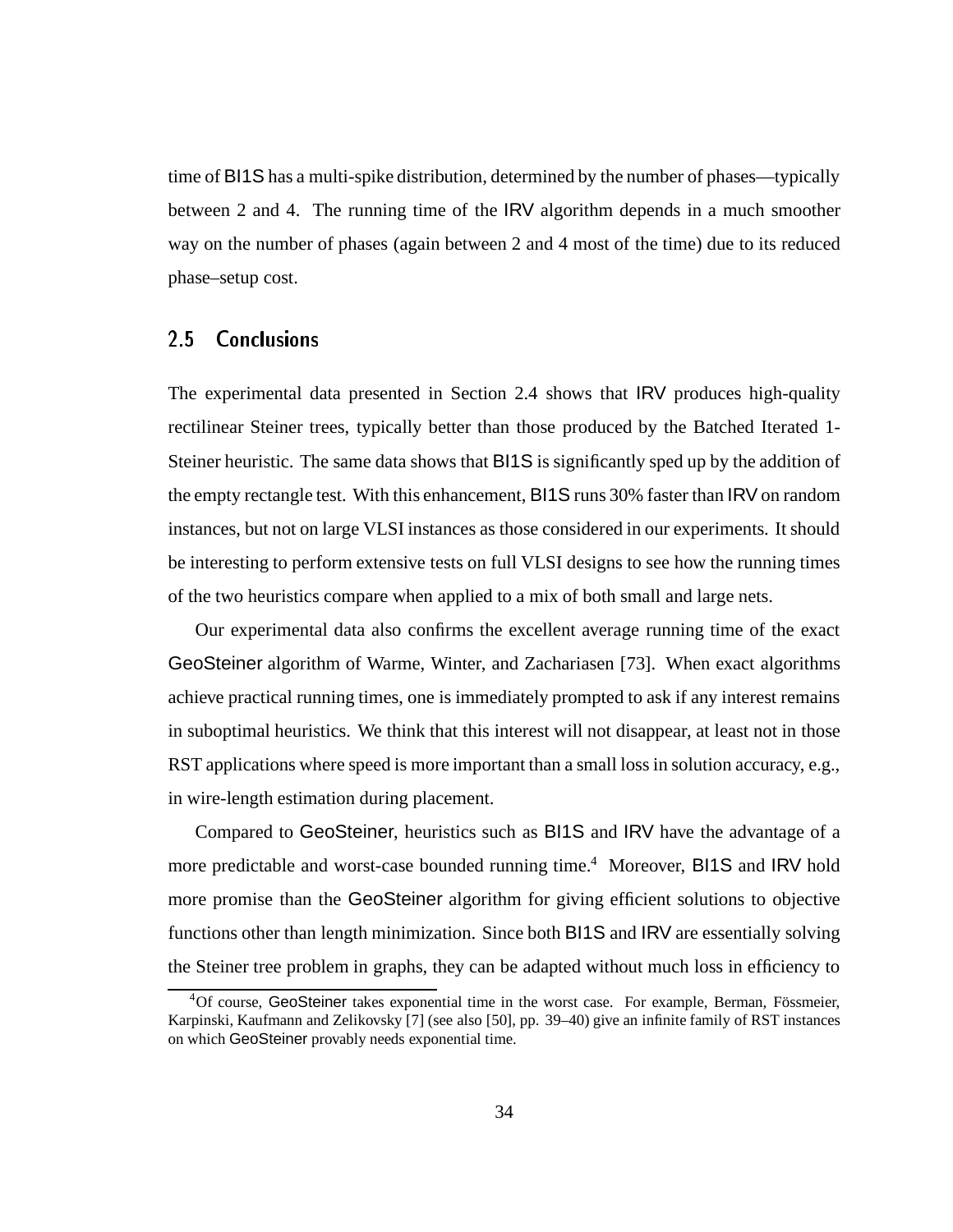

Figure 10: Histograms of running times on 1000 250–terminal instances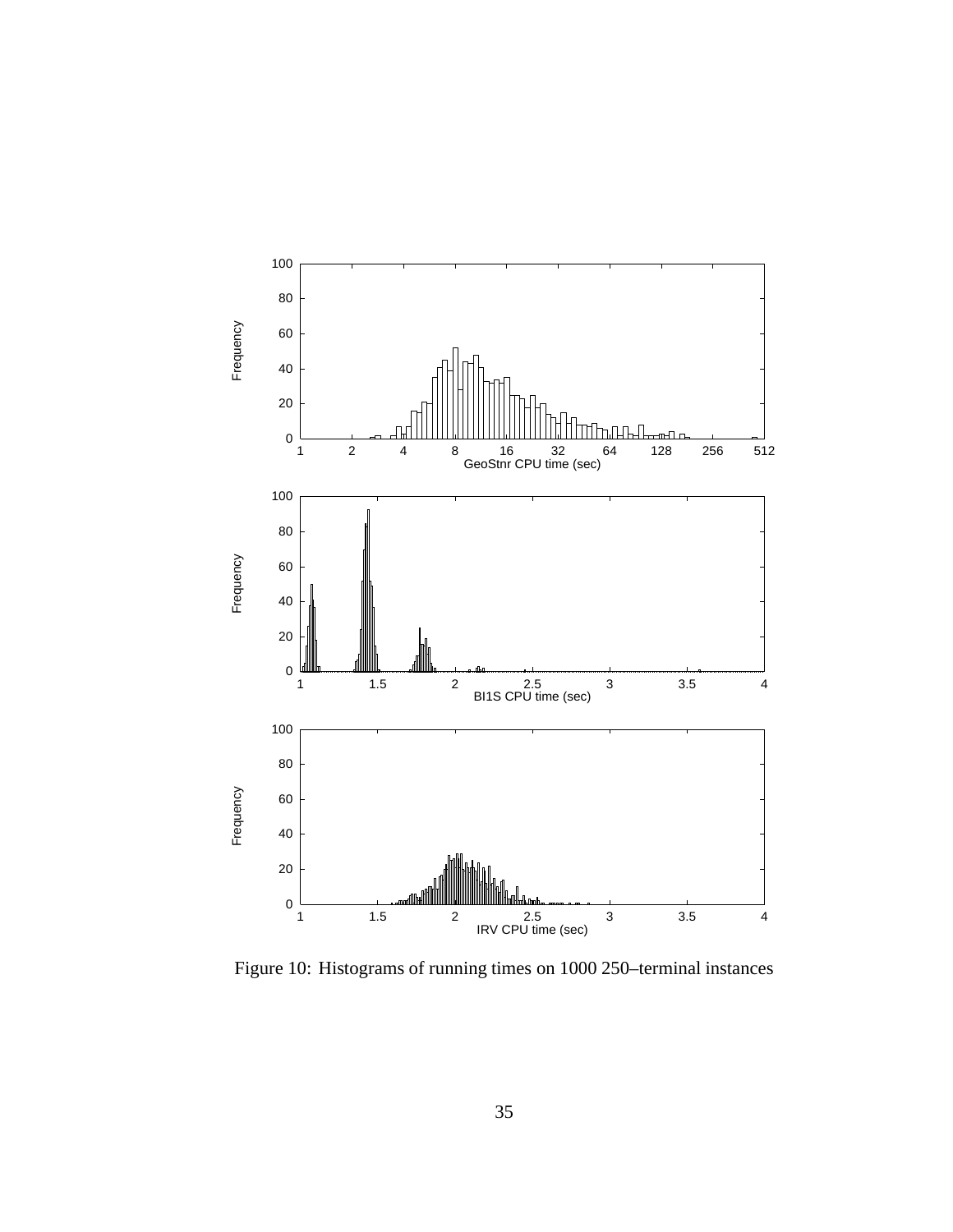almost any edge-cost function—IRV does rely on costs satisfying triangle inequality. In contrast, the efficiency of a critical phase in the GeoSteiner algorithm, the Full Steiner Tree (FST) generation phase, heavily depends on structural properties specific to the underlying metric space. Even when well-understood, these structural properties may not lead to the same efficiency as in the rectilinear case. For example, FST generation is more than 100 times slower on Euclidean instances than it is on rectilinear ones, and becomes in this case the bottleneck of the whole algorithm [73].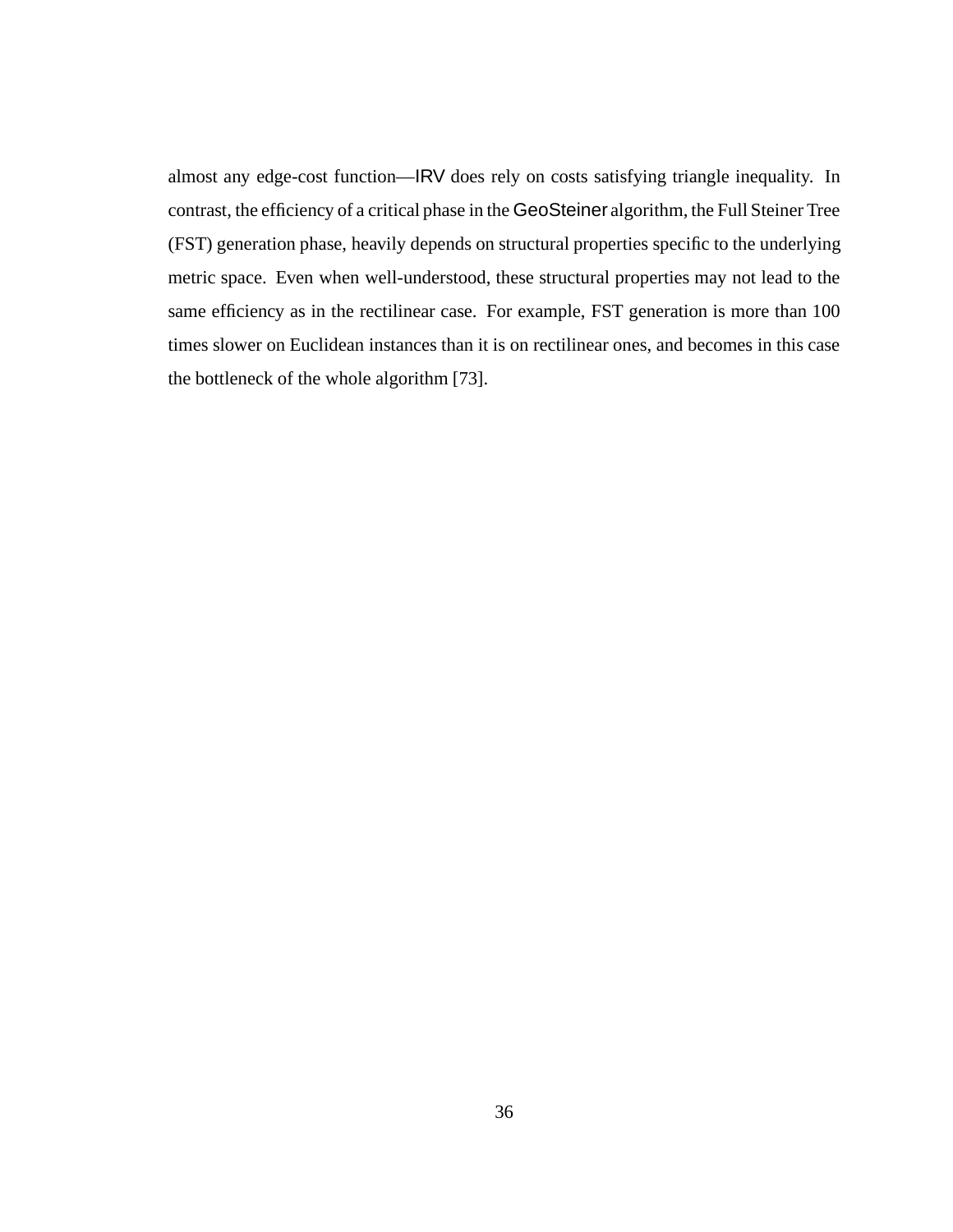## Chapter 3

# Practical approximation algorithms for zero- and bounded-skew clock trees

#### 3.1 **Introduction**

Today's high-performance VLSI circuits use almost exclusively synchronous designs. In these circuits, a clock signal, distributed by means of a tree rooted at the clock *source*, must be delivered periodically to a set of synchronizing elements, or clock *sinks*. To achieve maximum clock rate it is necessary to minimize the *clock skew*, i.e., the maximum difference in arrival times of the clock signal at synchronizing elements.

In the typical VLSI physical design cycle, clock routing is done after the placement phase has determined positions for all clock sinks. At this stage the clock skew can be controlled in a number of ways, e.g., by using wires with non-uniform width or by inserting buffers. We address the most popular approach, which is to control the *wirelength* in the clock tree. In this approach, a feasible routing for a set of sinks S is a *zero-skew tree* (ZST), i.e., a rooted Steiner tree in which all root-to-sink paths have equal length. Due to power consumption, signal integrity, and area utilization considerations, the objective is to minimize the total length of the ZST. Thus the clock tree construction problem has been formalized [5] as follows:

**Rectilinear Zero-Skew Tree Problem:** Given a set S of sinks in the rectilinear plane, find a zero-skew tree of minimum total length for S.

This chapter is based on joint work with Alexander Z. Zelikovsky [78].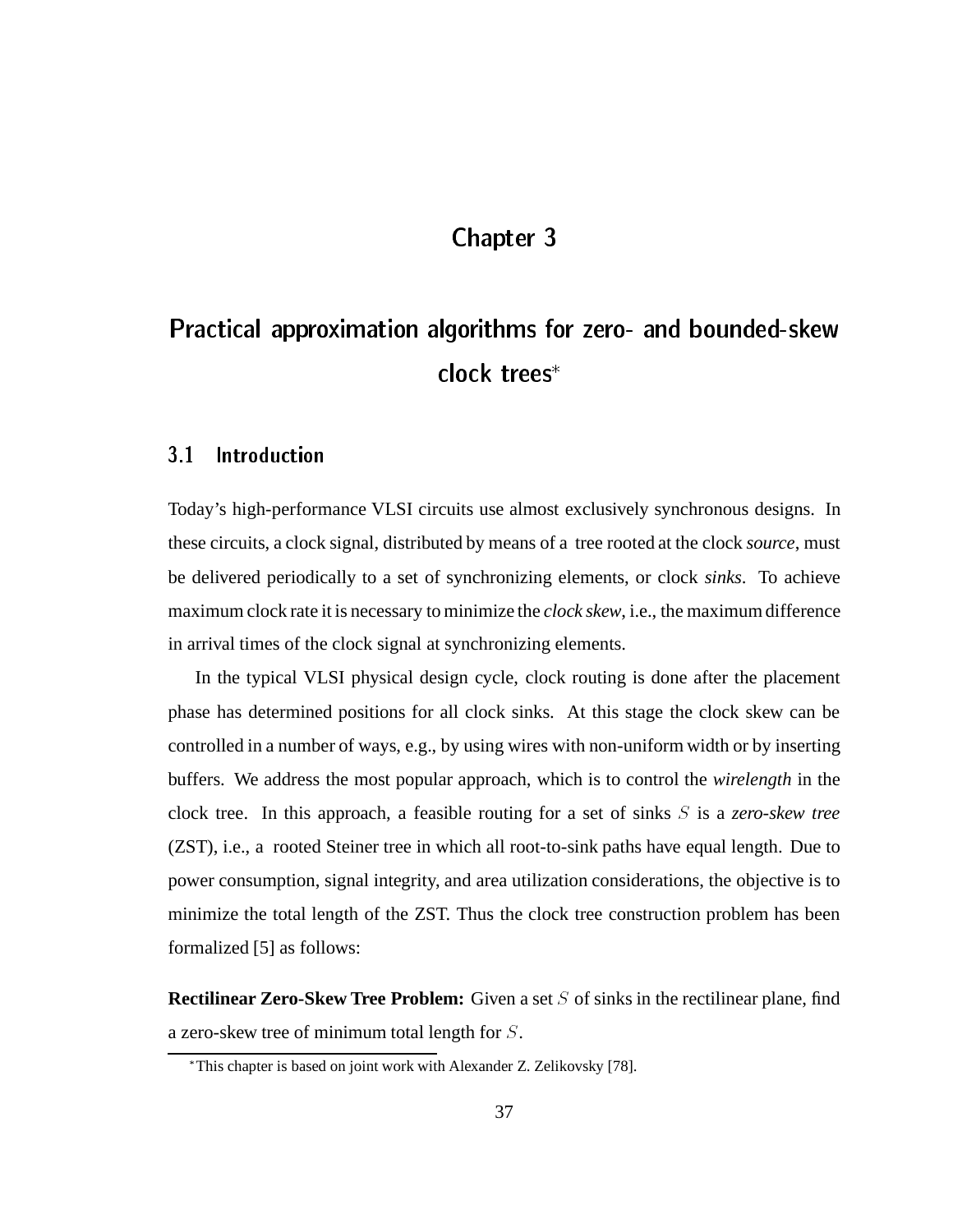As noted in [50], a more realistic design requirement is captured by bounded-skew trees (BST). A rooted Steiner tree T for the set S of sinks is a b*-bounded-skew tree* if the difference in length between any two root-to-sink paths is at most b.

**Rectilinear Bounded-Skew Tree Problem:** Given a set S of sinks in the plane and bound  $b > 0$ , find a b-bounded-skew tree of minimum total length for S.

The rectilinear BST problem and the generalization of the ZST problem to arbitrary metric spaces are NP-hard [16]. The complexity of the rectilinear ZST problem is not known—for a fixed tree topology the problem can be solved in linear time by using the *Deferred-Merge Embedding* (DME) algorithm independently introduced in [10, 13, 24].

Although the rectilinear zero- and bounded-skew tree problems have received much attention in the VLSI CAD literature [6, 10, 13, 14, 19, 24, 25, 47, 48, 54] (see Chapter 4 of [50] for a detailed review), the first algorithms with constant approximation factors have been proposed only recently, by Charikar et al. [16]. Charikar et al. generalize the ZST and BST problems to arbitrary metric spaces, and, in this general setting, give algorithms with approximation factors of  $2e \approx 5.44$  and 16.86, respectively. The BST algorithm in [16] relies on an approximation algorithm for the Steiner tree problem in graphs. Using the currently best Steiner tree approximation of Robins and Zelikovsky [67] and Arora's PTAS for computing rectilinear Steiner trees [3, 4], the BST bounds in [16] can be updated to 16.11 for arbitrary metric spaces, and to 12.53 for the rectilinear plane (see Table 3).

In this chapter we introduce a new approach to these problems, based on zero-skew "stretching" of spanning trees. The new approach leads to simple algorithms with improved approximation guarantees for the rectilinear ZST and BST problems, and for their extensions to arbitrary metric spaces introduced in [16]. Our contributions include:

 constructive lower bounds on the cost of the optimum ZST and BST in arbitrary metric spaces;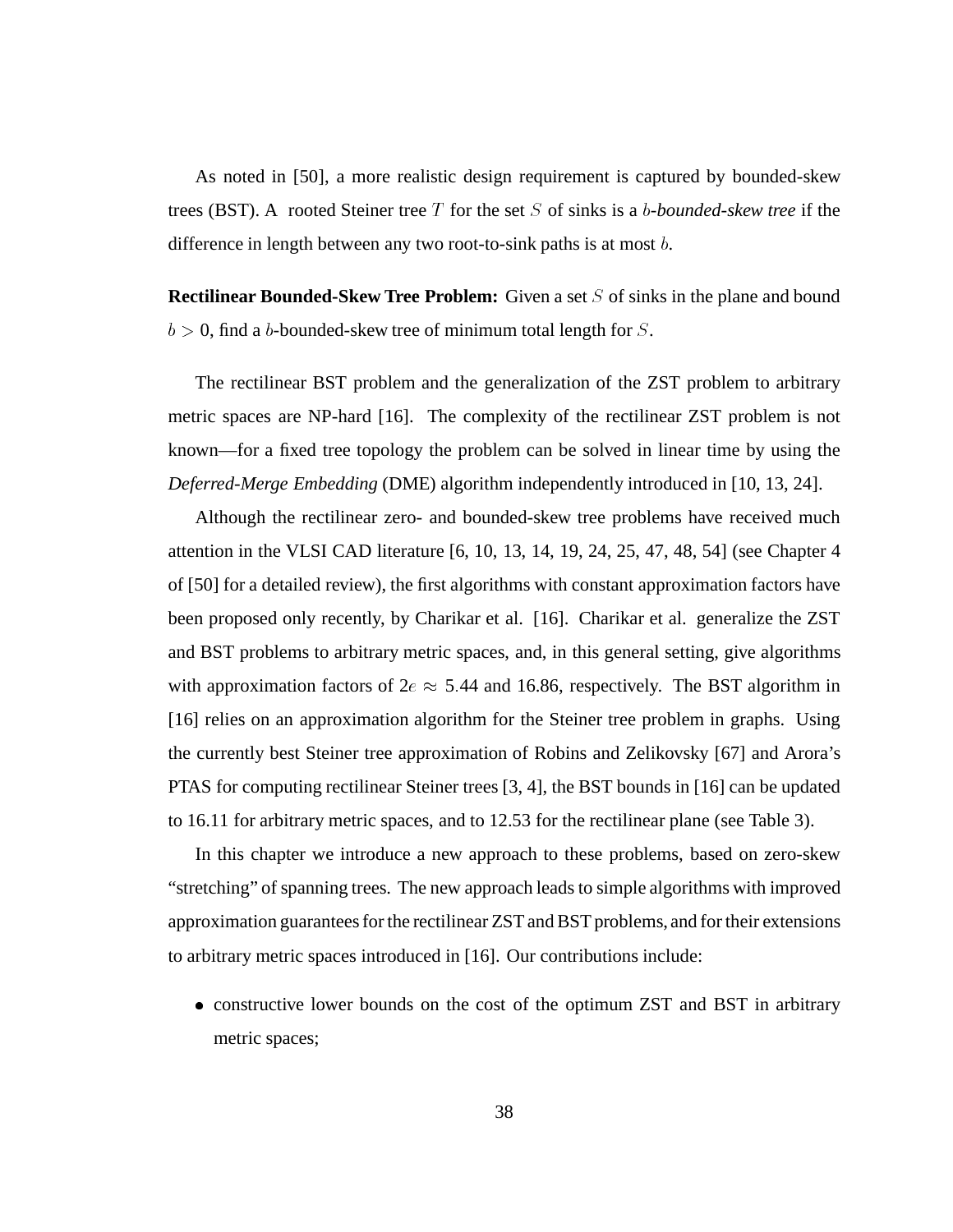- improved approximation for the ZST problem in arbitrary metric spaces, based on a reduction to the *zero-skew spanning tree problem*;
- $\bullet$  improved approximation for the ZST problem in metrically convex metric spaces,<sup>1</sup> based on skew elimination using Steiner points;
- improved approximation for the BST problem in arbitrary and metrically convex metric spaces, based on combining an approximate ZST with a minimum spanning tree for the sinks.

An important feature of our algorithms is their practical running time, which is asymptotically the same as the time needed for computing the minimum spanning tree. Thus, our algorithms can easily handle the clock nets with hundreds of thousands of sinks that occur in large cell-based or multi-chip module designs. For a summary of our results and a comparison to the results of Charikar et al. [16] we refer the reader to Table 3.

The rest of the chapter is organized as follows. In next section we start with a formal definition of the ZST and BST problems in general metric spaces and prove new lower bounds on the length of the optimal ZST and BST. Then, in Section 3.3, we show how to convert (or "stretch") a rooted tree  $T$  spanning the set  $S$  of sinks into a zero-skew tree for S. We show that such "stretching" increases the length by the sum of sink delays, where the *delay* in  $T$  of a sink  $s$  is the length of the path connecting  $s$  to its furthest descendant. We also show that, for metrically convex metric spaces such as the Euclidean or rectilinear planes, it is possible to reduce the "stretching" length to half the sum of delays.

In Section 3.4 we give a Kruskal-like algorithm that builds a rooted spanning tree  $T$ whose total delay does not exceed its length, and whose length is at most twice longer than that of the optimal ZST. These two facts yield an approximation factor of 4 for the ZST problem in arbitrary metric spaces and an approximation factor of 3 for metrically convex

<sup>&</sup>lt;sup>1</sup>A metric space  $(M, d)$  is called *metrically convex* if, for every  $u, v \in M$  and  $0 \le \lambda \le 1$ , there exists a point  $w \in M$  such that  $d(u, w) = \lambda d(u, v)$  and  $d(w, v) = (1 - \lambda) d(u, v)$ .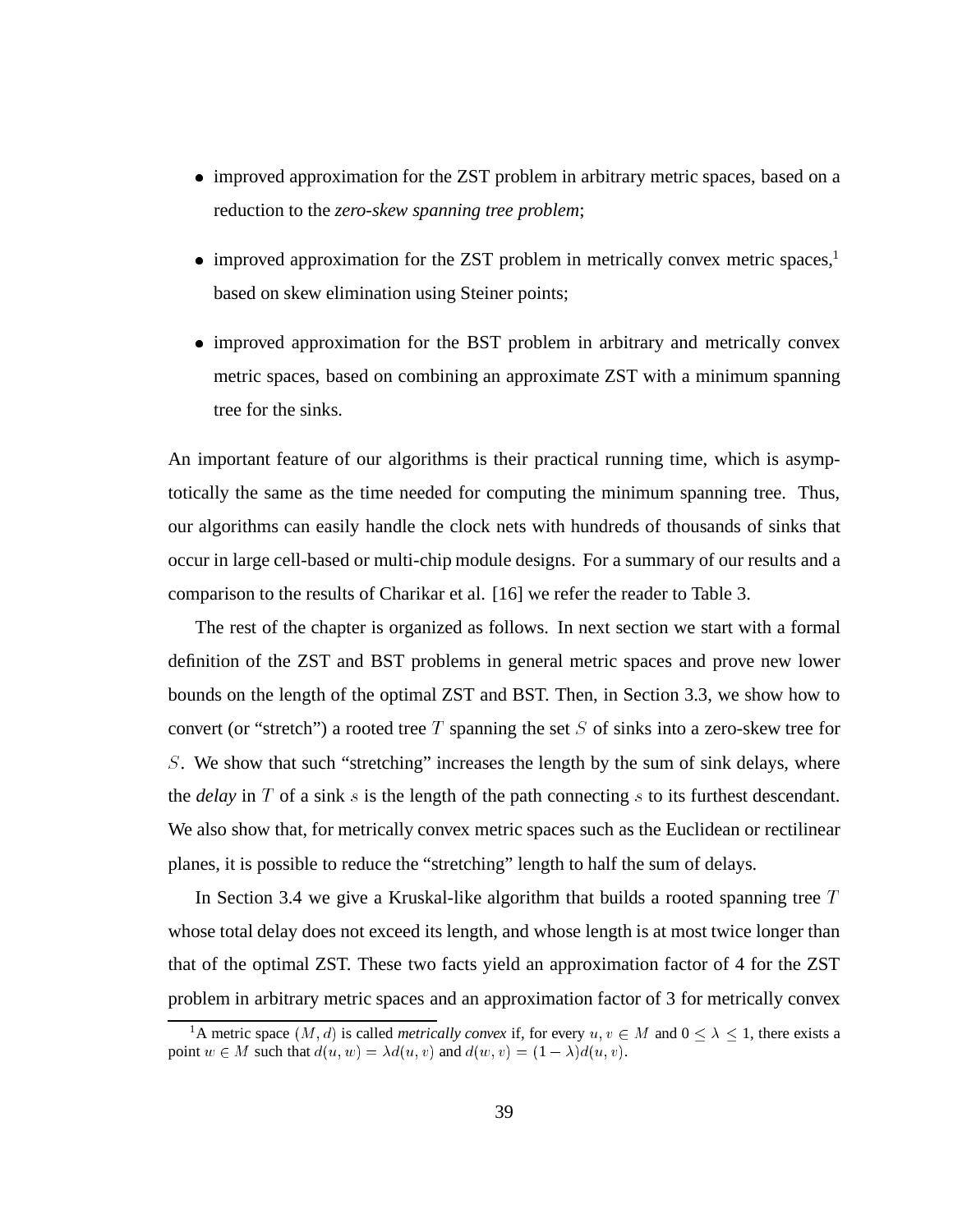| <b>Problem</b> |                    | <b>Zero-Skew Tree</b>                             |  | <b>Bounded-Skew Tree</b> |          |             |               |
|----------------|--------------------|---------------------------------------------------|--|--------------------------|----------|-------------|---------------|
| <b>Metric</b>  |                    | General   Convex   Rectilinear   General   Convex |  |                          |          | Rectilinear |               |
| Approximation  | $\lceil 16 \rceil$ | $2e \approx 5.44$                                 |  |                          | $16.11*$ |             | $12.53*$      |
| factor         | This thesis        |                                                   |  |                          | 14       |             |               |
| Running        | [16]               | strongly polynomial                               |  | strongly polynomial      |          |             |               |
| time           | This thesis        | $O(n^2)$                                          |  | $O(n \log n)$            | $O(n^2)$ |             | $O(n \log n)$ |

Table 3: Summary of results on the zero- and bounded-skew tree problems and comparison to the results of Charikar et al.

metric spaces. In Section 3.5 we discuss the implications of combining our ZST heuristics with the DME algorithm.

Finally, in Section 3.6, we describe a construction of approximate bounded-skew trees based on combining an approximate zero-skew tree for a subset of the sinks with subtrees of a minimum spanning tree (MST) or approximate minimum Steiner tree for the sinks. Combination with the MST gives a 14-approximation algorithm for the bounded-skew tree problem in arbitrary metric spaces; the factor is reduced to 11 for arbitrary metrically convex metric spaces, and to 9 for the rectilinear plane.

#### $3.2$ **Constructive lower bounds**

In this section, we establish new lower bounds for the ZST and BST problems in an arbitrary metric space; in contrast to the lower bounds of Charikar et al. [16] these bounds are constructive. We start by formalizing the "stretching" alluded to in the introduction and defining the ZST and BST problems in an arbitrary metric space.

Let  $(M, d)$  be an arbitrary metric space. A *stretched tree*  $T = (V, E, \pi, cost)$  for a set of sinks  $S \subseteq M$  is a rooted tree with node set V and edge set E, together with a pair of

Values updated with respect to [16] by taking into account the currently best Steiner tree approximation of Robins and Zelikovsky [67], respectively Arora's PTAS for computing rectilinear Steiner trees [3, 4].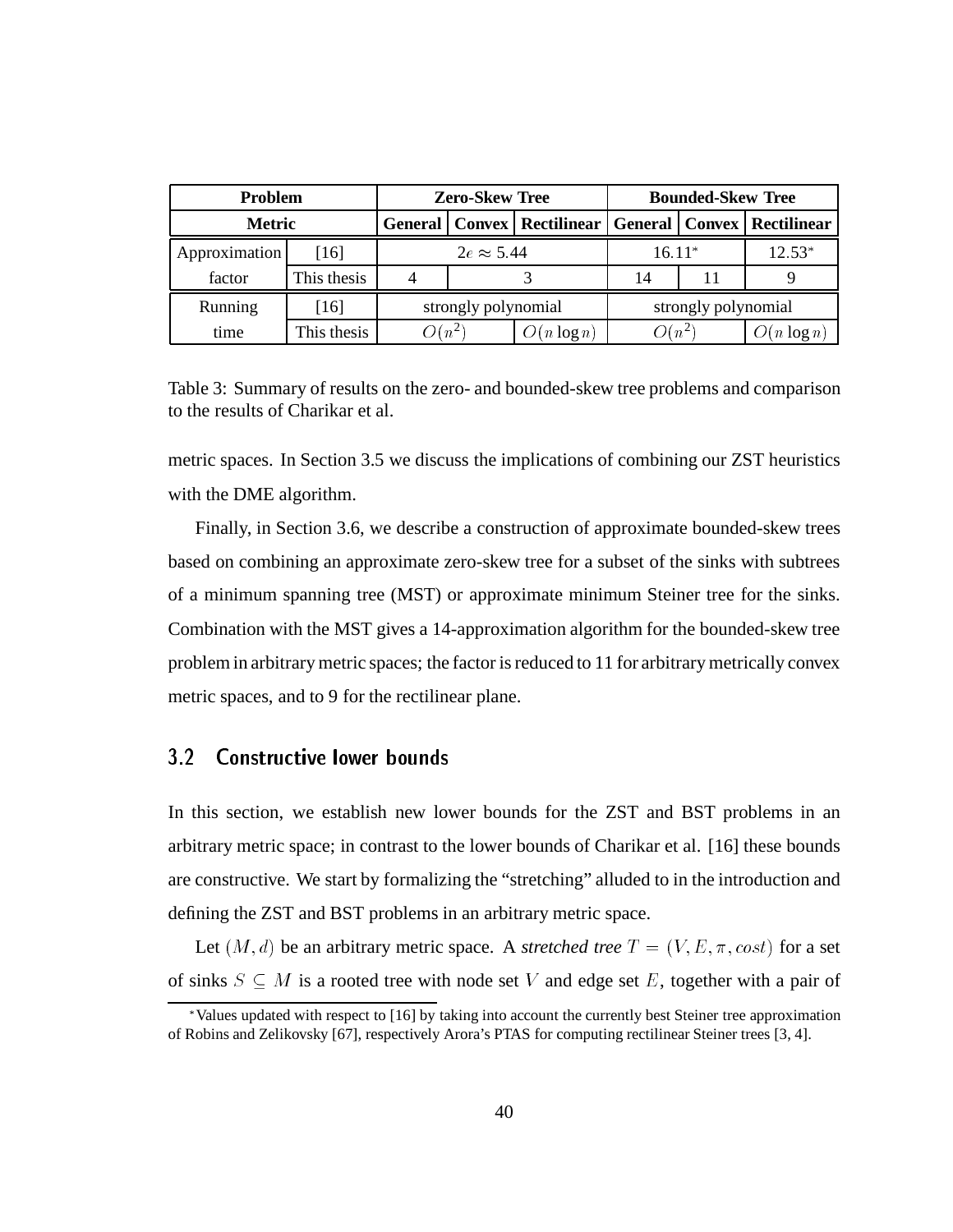mappings,  $\pi : V \to M$  and  $cost : E \to I\!\!R_+$ , such that

- (1)  $\pi$  is a 1–1 mapping between the leaves of T and S, and
- (2) for every edge  $(u, v) \in E$ ,  $cost(u, v) \geq d(\pi(u), \pi(v)).$

We refer to  $\pi(u)$  as the *embedding* of u. A stretched tree T is a *zero-skew tree* if all root-to-leaf paths in T have equal cost; T is a b*-bounded-skew tree* if the difference between the cost of any two root-to-leaf paths is at most  $b$ .

**Zero-Skew Tree Problem:** Given a set of sinks  $S$  in metric space  $(M, d)$ , find a minimum cost zero-skew tree for S.

**Bounded-Skew Tree Problem:** Given a set of sinks  $S$  in metric space  $(M, d)$  and bound  $b > 0$ , find a minimum cost b-bounded-skew tree for S.

The minimum cost of a ZST (BST) for S will be denoted by  $ZST^*(S)$ , respectively  $BST^*(S)$ . In our analysis we will use the following constructive lower bound on  $ZST^*(S)$ :

**Lemma 5** *Let* S *be a set of n sinks. Then, for any enumeration*  $s_1, s_2, \ldots, s_n$  *of the sinks in* S*,*

$$
ZST^*(S) \geq MinDist\{s_1, s_2\} + \frac{1}{2} \sum_{i=2}^{n-1} MinDist\{s_1, \ldots, s_{i+1}\}\
$$

*where*  $MinDist\{A\} = min_{u,v \in A, u \neq v} d(u, v)$ *.* 

**Proof :** For any  $r \ge 0$ , let  $N(r)$  denote the minimum number of closed balls of  $(M, d)$ needed to cover all sinks in S. The radius R of S is the smallest r for which  $N(r) = 1$ . Charikar et al. [16] established that

$$
ZST^*(S) \ge \int_0^R N(r) \, \mathrm{d}r
$$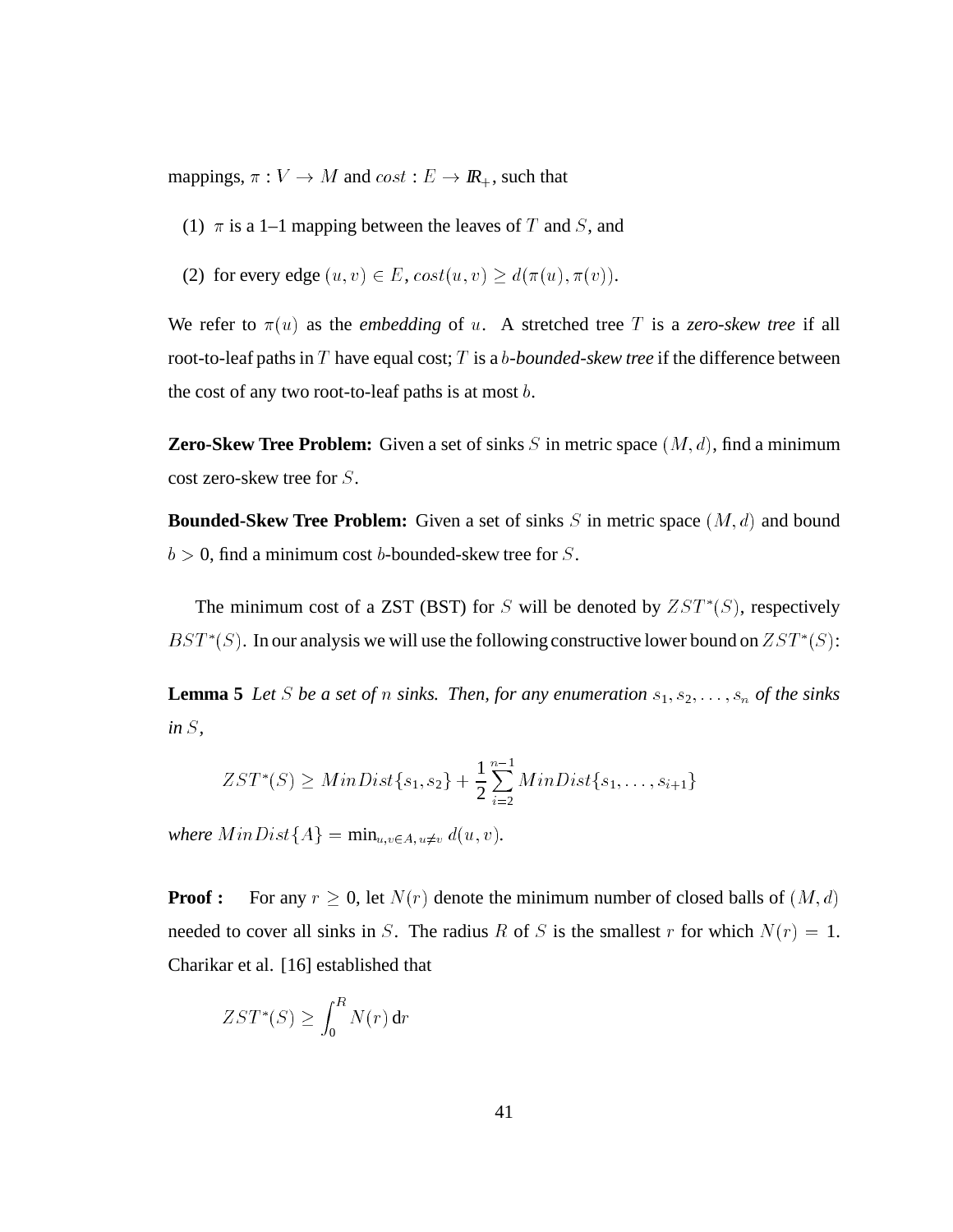Let  $r_i = MinDist\{s_1,\ldots,s_{i+1}\}/2$  for every  $i = 1,\ldots,n-1$ , and  $r_n = 0$ . Clearly, R  $\ge r_1 \ge r_2 \ge \cdots \ge r_{n-1} \ge r_n$ . Note that  $N(r) \ge i + 1$  for  $r < r_i$ , since no two points the set  $\{s_1, \ldots, s_{i+1}\}$  can be covered by the same ball of radius r. Hence, in the set  $\{s_1, \ldots, s_{i+1}\}$  can be covered by the same ball of radius r. Hence,

$$
\int_0^R N(r) dr \geq \sum_{i=1}^{n-1} \int_{r_{i+1}}^{r_i} (i+1) dr = \sum_{i=1}^{n-1} (i+1)(r_i - r_{i+1}) = 2r_1 + \sum_{i=2}^{n-1} r_i
$$

and the lemma follows.  $\Box$ 

It can be shown that the greedy enumeration (e.g. start from a diametrical pair of points and add each time the point maximizing minimum distance to previously enumerated points) may not deliver the maximum to the lower bound established in Lemma 5. The complexity of finding the best enumeration is an open question.

Below we bound the cost of the optimum BST by comparing it with the optimum ZST.

**Lemma 6** Let *S* be a set of sinks. Then, for any  $W \subseteq S$  and skew bound  $b > 0$ ,

$$
BST^*(S) \ge ZST^*(W) - b \cdot (|W| - 1)
$$

 $BST^*(S) \ge ZST^*(W) - b \cdot (|W| - 1)$ <br>**Proof :** Let T be a b-bounded-skew tree for S. We use T to construct a ZST for W of cost no larger than  $cost(T) + b \cdot (|W| - 1)$  as follows. First, notice that T contains  $(|W| - 1)$  as follows. First, notice that T contains T', as subtree. Let  $P_u$  denote the unique path in T' a b-bounded-skew tree for W, say T', as subtree. Let  $P_u$  denote the unique path in T' connecting u to the root, and let  $u_0$  be a leaf of T' for which  $cost(P_{u_0})$  is maximum. We get a zero-skew tree for W by adding to  $T'$  a *loop*, i.e., an edge whose ends are embedded at the same point, of cost  $cost(P_{u_0}) - cost(P_u)$  for each leaf  $u \neq u_0$ . Since T' has skew at most b, each of the  $|W| - 1$  added loops has cost at most b. Thus, the resulting ZST has cost at most  $cost(T') + b \cdot (|W| - 1) \leq BST^*(S) + b \cdot (|W| - 1)$ . cost at most  $cost(T') + b \cdot (|W| - 1) \leq BST^*(S) + b \cdot (|W| - 1).$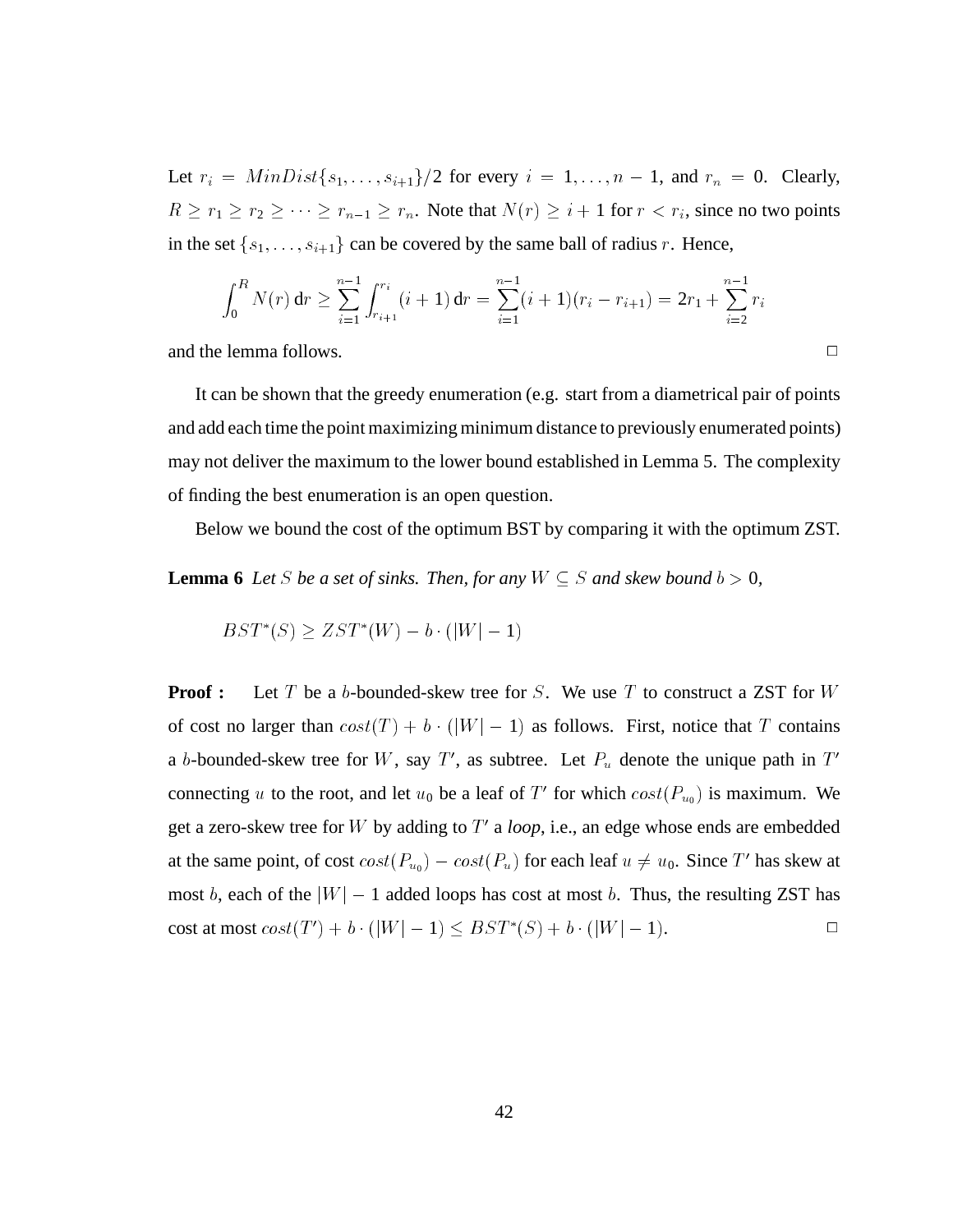## 3.3 Zero-skew stretching of spanning trees

Let  $T = (S, E)$  be a rooted tree spanning the sinks in  $S \subseteq M$ . For any sink u, let  $T_u$  denote the subtree of  $T$  rooted at  $u$ . The *delay* in  $T$  of  $u$  is defined by

$$
delay_T(u) = \max\{length(P_{uv}) \mid v \text{ leaf in } T_u\}
$$

where  $P_{uv}$  denotes the unique path in T connecting u and v, and  $length(P_{uv}) = \sum_{e \in P_{uv}} d(e)$ .

Let  $length(T) = \sum_{e \in E} d(e)$  and  $delay(T) = \sum_{u \in S} delay_T(u)$ . In this section we show that, for an arbitrary metric space  $(M, d)$ , T can be stretched to a zero-skew tree of cost  $length(T) + delay(T)$ . The stretched zero-skew tree uses no Steiner points, i.e., has all nodes embedded at the sinks. We also show that, by using Steiner points, the amount of stretching can be reduced to half the delay of  $T$  in case the underlying space is metrically convex.

#### 3.3.1Zero-skew stretching in arbitrary metric spaces

The stretching algorithm for arbitrary metric spaces (Algorithm 4) replaces each node  $u$  of T by by  $k + 1$  nodes,  $u_0, u_1, \ldots, u_k$ , all embedded at u, where k is the degree of u in T. Each child v of u in T is attached to a distinct copy of u (see Figure 11) by an edge of cost equal to  $d(u, v)$ , which is the length of the edge  $(u, v)$  in T. The  $k + 1$  copies of u are connected by loops in a path of total cost  $delay_T(u)$ , and the cost of each loop is set so that all paths connecting  $u_k$  to leaves of the stretched subtree have the same cost. For clarity, in Algorithm 4 we omit curly braces for single element sets and use " $-$ " and " $+$ " instead of "\" and " $\cup$ ", respectively.

**Lemma 7** *The stretched tree produced by Algorithm 4 has zero-skew and total cost equal to*  $length(T) + delay(T)$ .

**Proof :** It is easy to see that the algorithm produces a zero-skew tree. Since the algorithm assigns a cost of  $d(u, v_k) + delay_T (v_k) = delay_T (u)$  to the path  $(u_k, u_{k-1}, \ldots, u_1, u_0)$ , the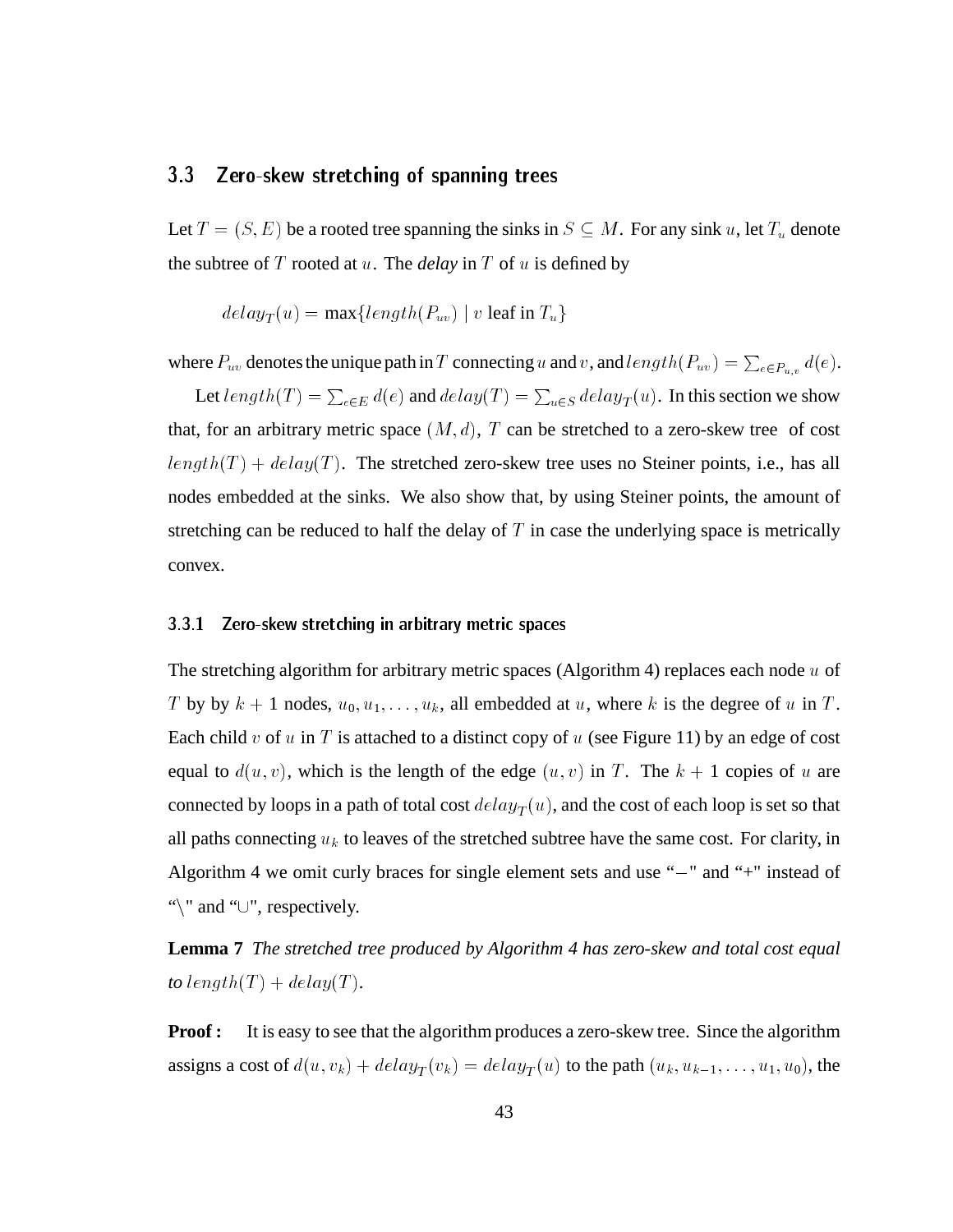

Figure 11: The basic step of the stretching algorithm for arbitrary metric spaces

**Input:** Rooted spanning tree  $T = (S, E)$  in a metric space  $(M, d)$ **Output:** Zero-skew tree  $T_1 = (V_1, E_1, \pi, cost)$  for S **1.**  $V_1 \leftarrow S$ ,  $\pi(v) \leftarrow v$  for any  $v \in V_1$ **2.**  $E_1 \leftarrow E$ ,  $cost(u, v) \leftarrow d(u, v)$  for any  $(u, v) \in E_1$ **3.** For each sink  $u \in S$ , do: Sort u's children, say  $v_1, v_2, \ldots, v_k$ , such that  $a(u, v_1) + a \epsilon u y_T(v_1) \le a(u, v_2) + a \epsilon u y_T(v_2) \le \cdots \le a(u, v_k) + a \epsilon u y_T(v_k)$ <br>
lace each node u with  $k + 1$  nodes embedded at u<br>  $V_1 = u + \{u_2, \ldots, u_k\}$ // Replace each node u with  $k + 1$  nodes embedded at u  $V_1 \leftarrow V_1 - u + \{u_0, \ldots, u_k\},\$  $\pi(u_0) \leftarrow \pi(u_1) \leftarrow \cdots \leftarrow \pi(u_k) \leftarrow u$ // Replace edges  $(u, v_i)$  with edges through copies of u  $E_1 \leftarrow E_1 - (u, v_k) + (u_k, v_k); \ \ \cos t(u_k, v_k) \leftarrow d(u, v_k)$ For  $i = 1, \ldots, k - 1$  do  $E_1 \leftarrow E_1 - (u, v_i) + (u_{i+1}, u_i) + (u_i, v_i);$  $cost(u_i, v_i) \leftarrow d(u, v_i);$  $cost(u_{i+1}, u_i) \leftarrow [ d(u, v_{i+1}) + delay_T(v_{i+1}) ] - [ d(u, v_i) + delay_T(v_i) ]$  $E_1 \leftarrow E_1 + (u_0, u_1); \ \ \cos t(u_0, u_1) \leftarrow d(u, v_1) + delay_T (v_1)$ **4.** Output  $T_1 = (V_1, E_1, \pi, cost)$ 

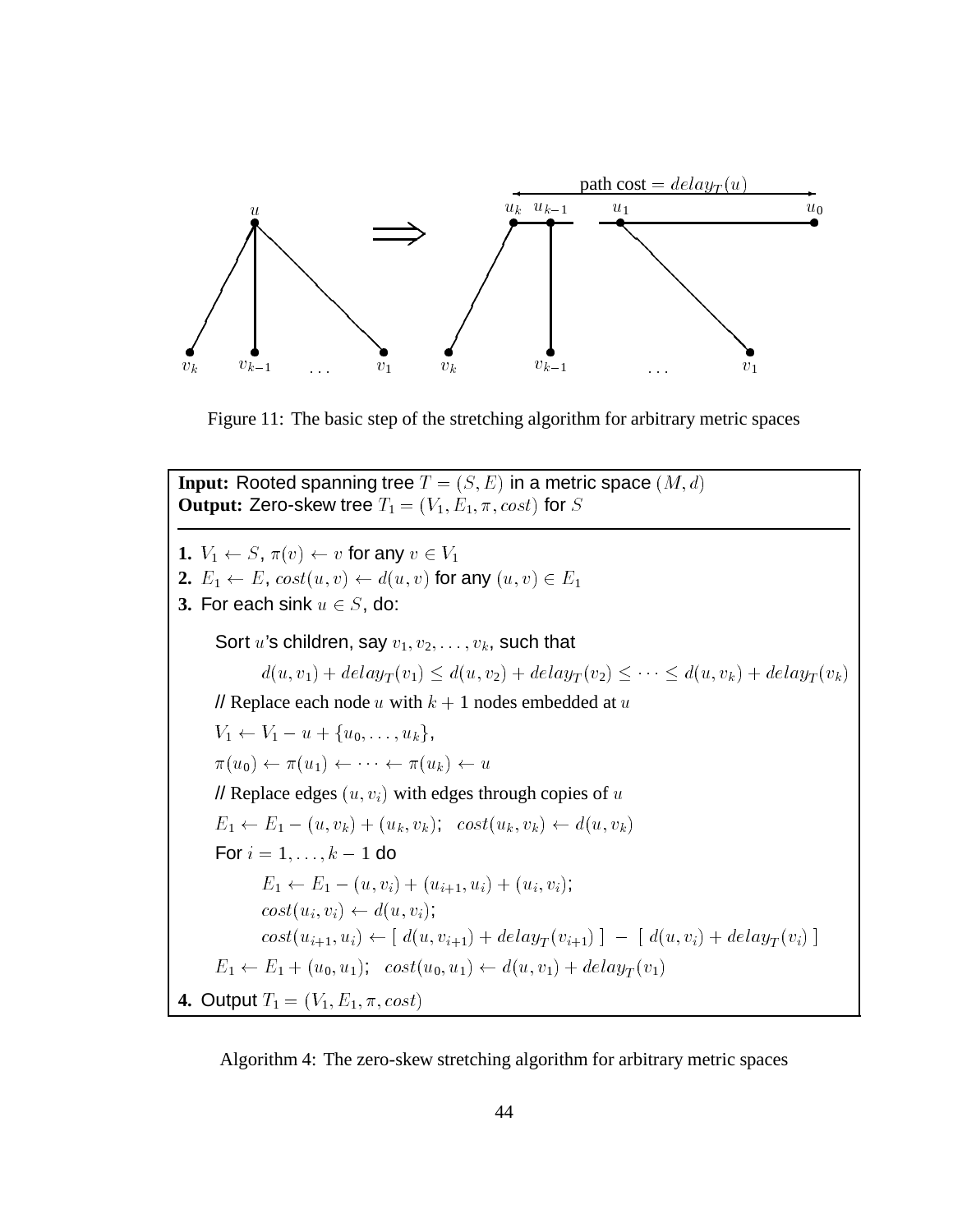cost of  $T_1$  increases by

$$
\left(\sum_{i=1}^k d(u,v_i)\right) + delay_T(u)
$$

when processing node u of T in Step 3 of the algorithm. Hence, the total cost of  $T_1$  is  $length(T) + delay(T).$ 

## 3.3.2 Zero-skew stretching in metrically convex metric spaces

Before stating the algorithm, we need to introduce some more notations. A path  $P =$  $(p_1, p_2, \ldots, p_k)$  in  $T_1$  is called *critical* if  $p_k$  is a leaf of  $T_1$  and  $cost_{T_1}(P) = length(P)$ . By construction, it follows that the tree  $T_1$  produced by Algorithm 4 has at least one critical path starting from each node. Let  $P = (p_1, p_2, \ldots, p_k)$  be a critical path in  $T_1$ . For every  $0 \le \delta \le$ length(P), there exist i such that  $length(p_1, p_2, \ldots, p_i) \leq \delta$  <  $length(p_1, p_2, \ldots, p_{i+1})$ . We denote the edge  $(p_i, p_{i+1})$  by  $e(P, \delta)$ . Since  $(M, d)$  is metrically convex, there is a point  $v(P, \delta) \in M$  such that such that the  $length(p_1, \ldots, p_i, v(P, \delta)) = \delta$  and  $length(v(P, \delta), p_{i+1}, \ldots, p_k) = length(P) - \delta.$ 

The improved stretching in metrically convex metric spaces (Algorithm 5) is based on the following observation: any loop in the stretched tree  $T_1$  produced by Algorithm 4 can be "folded" along a critical path of  $T_1$ , thus saving half of the cost of the loop (see Figure 12).

**Lemma 8** *The stretched tree*  $T_2$  *produced by Algorithm 5 has zero-skew and total cost equal to length* $(T) + delay(T)/2$ .

**Proof :** The total cost of the loops in the stretched tree  $T_1$  is equal to  $delay(T)$ . Step 3 of the algorithm folds all these loops, saving half from the cost of each (see Figure 12). Therefore,  $cost(T_2) = length(T) + delay(T)/2$ . The tree  $T_2$  has zero-skew since  $T_1$  has zero-skew and loop folding preserves all root-to-leaf path costs. <sup>2</sup>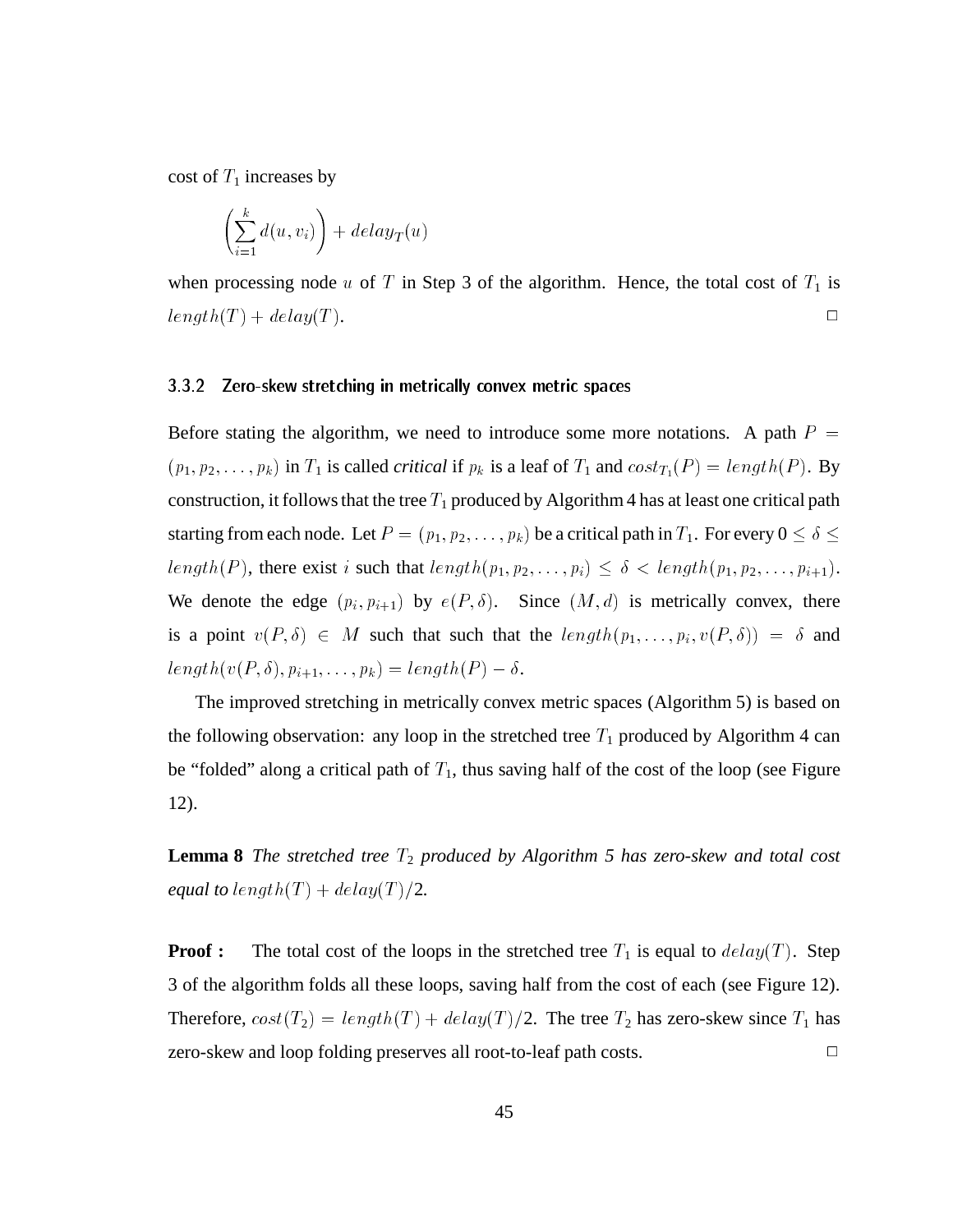

Figure 12: Loop folding in metrically convex metric spaces

**Input:** Rooted spanning tree  $T = (S, E)$  in a metric space  $(M, d)$ **Output:** Zero-skew tree  $T_2 = (V_2, E_2, \pi, cost)$  for S **1.** Find  $T_1 = (V_1, E_1, \pi, cost)$  using Algorithm 4 **2.**  $(V_2, E_2, \pi, cost) \leftarrow (V_1, E_1, \pi, cost)$ **3.** For each loop  $(u_{i+1}, u_i) \in E_2$  do // Add the attachment point to the critical path from  $u_{i+1}$ Find edge  $(x, y) = e(P, \delta/2)$  on the critical path P from  $u_{i+1}$ , where  $\delta = cost(u_{i+1}, u_i)$  $V_2 \leftarrow V_2 + w_i$ , where  $w_i = v(P, \delta/2)$  $E_2 \leftarrow E_2-(x, y)+(x, w_i)+(w_i, y); \ \ cost(x, w_i) \leftarrow d(x, w_i); \ \ cost(w_i, y) \leftarrow d(w_i, y)$ // Replace the loop  $(u_{i+1}, u_i)$  with the edge  $(w_i, u_i)$  $E_2 \leftarrow E_2 - (u_{i+1}, u_i) + (w_i, u_i); \ \ \cos t(w_i, u_i) \leftarrow \delta/2$ **4.** Output  $T_2 = (V_2, E_2, \pi, cost)$ 

Algorithm 5: The zero-skew stretching algorithm for metrically convex metric spaces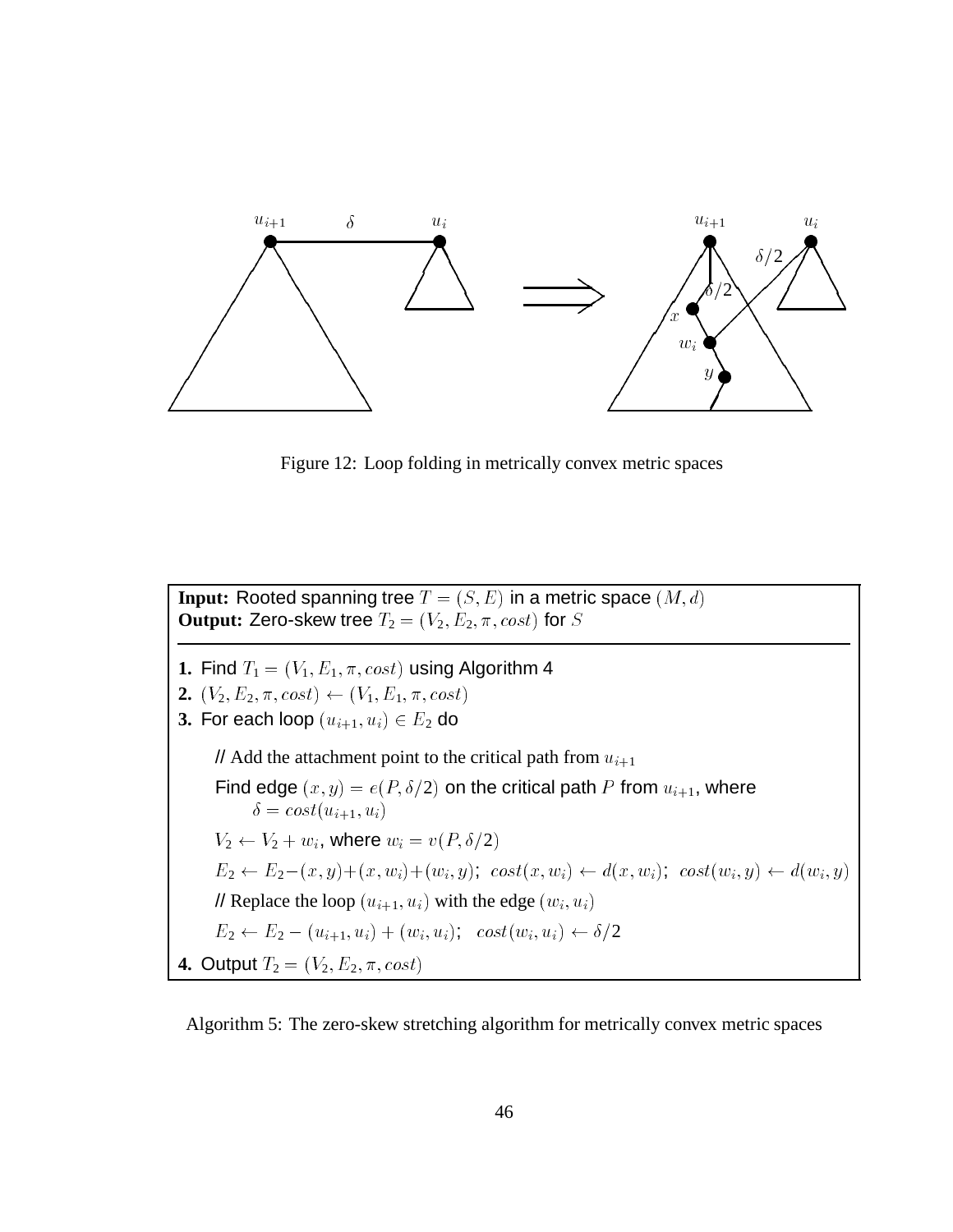#### $3.4$ 3.4 ZST approximation via spanning trees

In the previous section we have shown that one can stretch any rooted spanning tree into a zero-skew tree whose cost is equal to the length of the spanning tree plus its delay (half the delay, for metrically convex metric spaces). This motivates the following:

**Zero-Skew Spanning Tree Problem:** Given a set of points S in a (metrically convex) metric space  $(M, d)$ , find a rooted spanning tree T on S such that  $cost(T) = length(T) + delay(T)$ (respectively,  $length(T) + delay(T)/2$ ) is minimized.

Note that the minimum spanning tree (MST) on  $S$  has the shortest possible length but may have very large delay—if the MST is a simple path, then its delay may be as much as  $O(n)$  times larger than its length. On the other hand, a star having the least delay may be  $O(n)$  times longer than the MST.

In this section we give an algorithm for finding a rooted spanning tree which has both delay and length at most two times the minimum ZST cost. Therefore, our algorithm gives factor 4 and 3 approximations for the ZST problem in general and metrically convex metric spaces, respectively. Simultaneously, our algorithm gives factor 4 and 3 approximations for the zero-skew spanning tree problem in the respective metric spaces, since  $cost(T)$  cannot be smaller than the cost of the minimum ZST.

The algorithm (Algorithm 6) can be thought of as a rooted version of the well-known Kruskal MST algorithm. At all times, the algorithm maintains a collection of rooted trees spanning the sinks, initially each sink is a tree by itself. In each step, the algorithm chooses two trees that have the smallest distance between their roots and merges them by linking the root of one tree as child of the other. In order to keep the delay of the resulting tree small, the child root is always chosen to be the root with smaller delay.

**Lemma 9**  $delay(T) \le length(T)$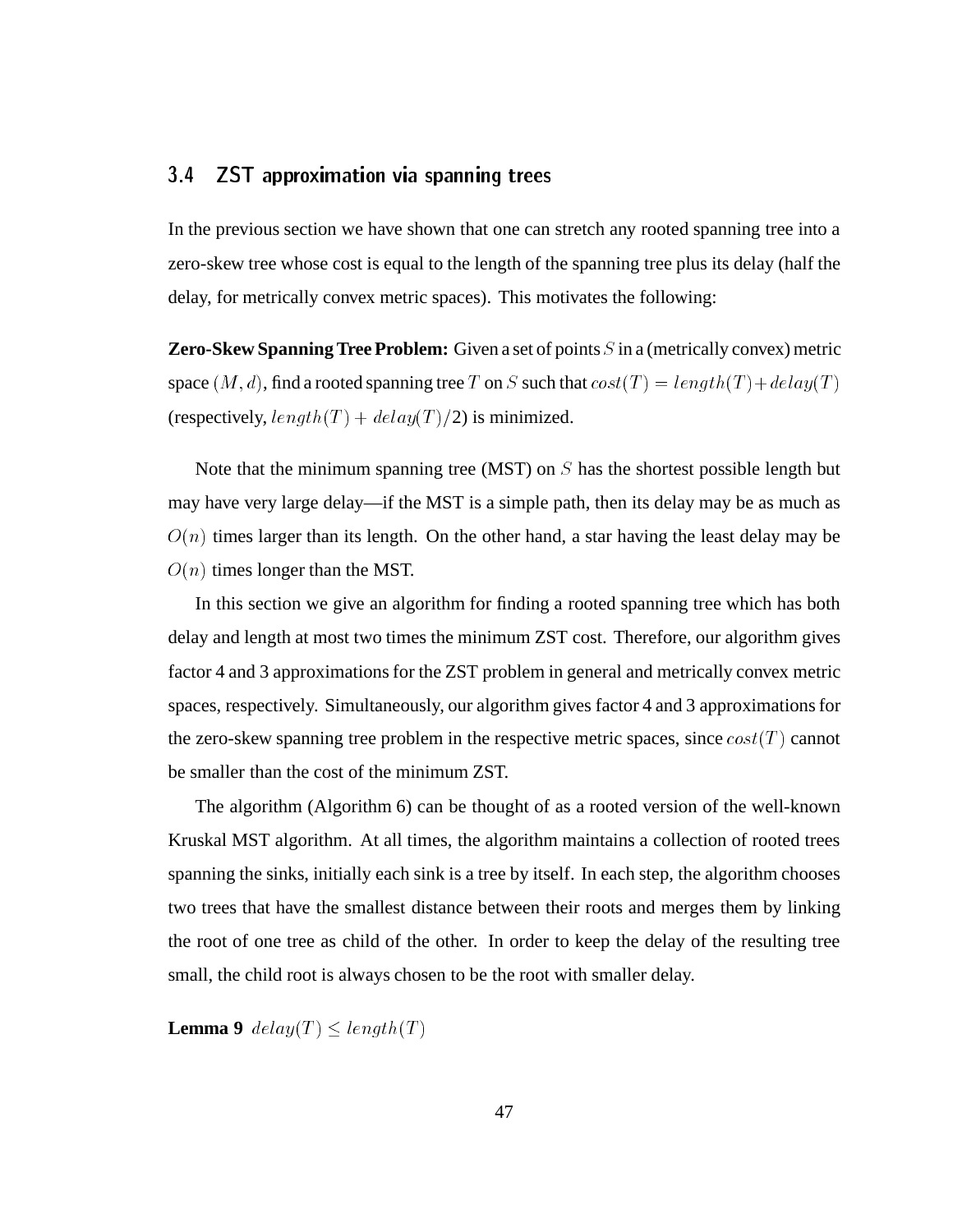**Input:** Finite set  $S \subseteq M$  $\frac{1}{\sqrt{2}}$  and  $\frac{1}{\sqrt{2}}$  are  $\frac{1}{\sqrt{2}}$  on  $\frac{1}{\sqrt{2}}$  on  $\frac{1}{\sqrt{2}}$ 

**1.** Initialization:

 $ROOTS \leftarrow S$ ;  $E \leftarrow \emptyset$ 

For each  $v \in S$ ,  $h(v) \leftarrow 0$ 

2. While  $|ROOTS| > 1$  do:

Find the closest two sinks  $r, r' \in \mathit{ROOTS}$  with respect to metric  $d$ 

```
If h(r) < h(r') then swap r and r'
```

$$
E \leftarrow E + (r, r')
$$

 $h(r) \leftarrow \max\{h(r), d(r, r') + h(r')\}$ 

 $ROUI S \leftarrow ROUI S - r$ 

**3.** Output the tree  $T = (S, E)$ , rooted at the only remaining sink in  $ROOTS$ 

## Algorithm 6: The Rooted-Kruskal algorithm

**Proof :** Note that, at the end of the Rooted-Kruskal algorithm,  $h(u)$  represents exactly the delay of node u in T. In any iteration the algorithm adds edge  $(r, r')$  to  $E(T)$ , thus increasing  $length(T)$  by  $d(r, r')$ . On the other hand, since  $h(r) \ge h(r')$  when  $h(r)$  is updated, the iteration contributes at most  $d(r, r') + h(r') - h(r) \leq d(r, r')$  to  $\sum_{u \in S} h(u)$ , hence, to the total delay of  $T$ .

Let *n* be the number of sinks in  $S$ .

**Lemma 10**  $length(T) \leq 2(1-1/n)ZST^*(S)$ 

**Proof :** Let  $s_1$  be the root of T, and let  $s_2, \ldots, s_n$  be the remaining  $n-1$  nodes of  $T$ , indexed in reverse order of their deletion from  $ROOTS$ . Since in each iteration the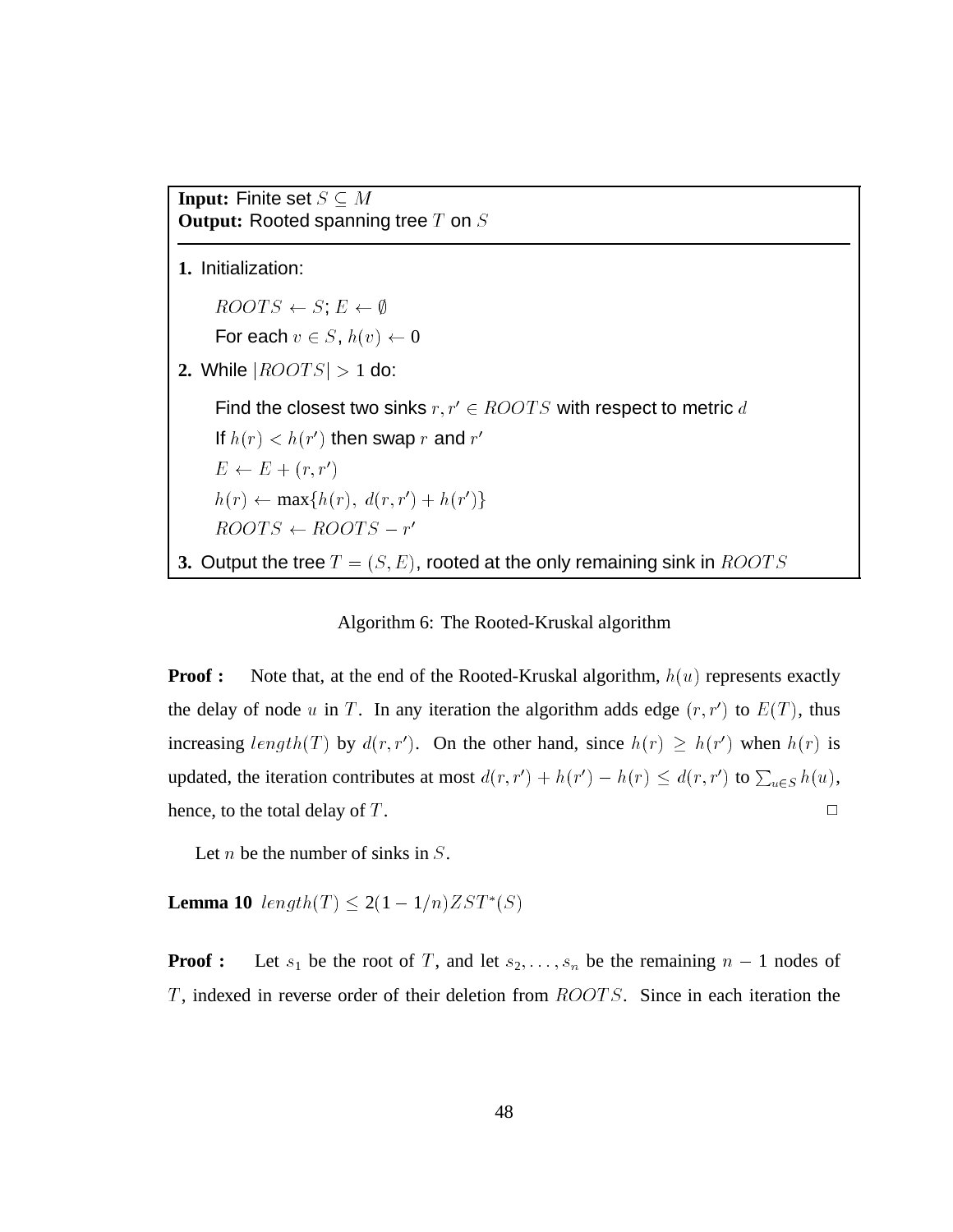algorithm adds to T the edge joining a closest pair of points in  $\it ROOTS$ ,

$$
length(T) = \sum_{i=1}^{n-1} MinDist\{s_1, \ldots, s_{i+1}\}\
$$

Thus, by Lemma 5,

$$
length(T) \le 2 ZST^*(S) - MinDist\{s_1, s_2\} = 2 ZST^*(S) - d(s_1, s_2)
$$

Since  $(s_1, s_2)$  is the longest edge in T,  $d(s_1, s_2) \geq length(T)/(n - 1)$ , and the lemma follows.  $\Box$ 

Lemmas 7, 9, and 10 give:

**Theorem 11** *For any metric space and any set of* n *sinks, running Algorithm 4 on the tree* T *produced by the Rooted-Kruskal algorithm gives a zero-skew tree whose cost is at most*  $4(1-1/n)$  *times larger than*  $ZST^*(S)$ *.* 

**Proof :** By Lemma 7, the cost of the embedding is equal to  $length(T) + delay(T)$ . But  $\leq length(T)$  by Lemma 9, and the approximation factor follows from Lemma 10. delay (Tallington) and the second control of the second control of the second control of the second control of the second control of the second control of the second control of the second control of the second control of t  $\Box$ 

Similarly, Lemmas 8, 9, and 10 give:

**Theorem 12** *For any metrically convex metric space and any set of* n *sinks, running Algorithm 5 on the tree* <sup>T</sup> *produced by the Rooted-Kruskal algorithm gives a zero-skew tree whose cost is at most*  $3(1-1/n)$  *times larger than*  $ZST^*(S)$ *.* 

**Proof :** By Lemma 8, the cost of the embedding is now equal to  $length(T) + (1/2)$ .  $delay(T)$ , and the theorem follows again from Lemmas 9 and 10.

The following example shows that the algorithm in Theorem 11 can produce zero-skew trees which are  $4(1-1/n)$  times larger than optimal. A similar example shows that the algorithm in Theorem 12 has a tight approximation factor of  $3(1-1/n)$ .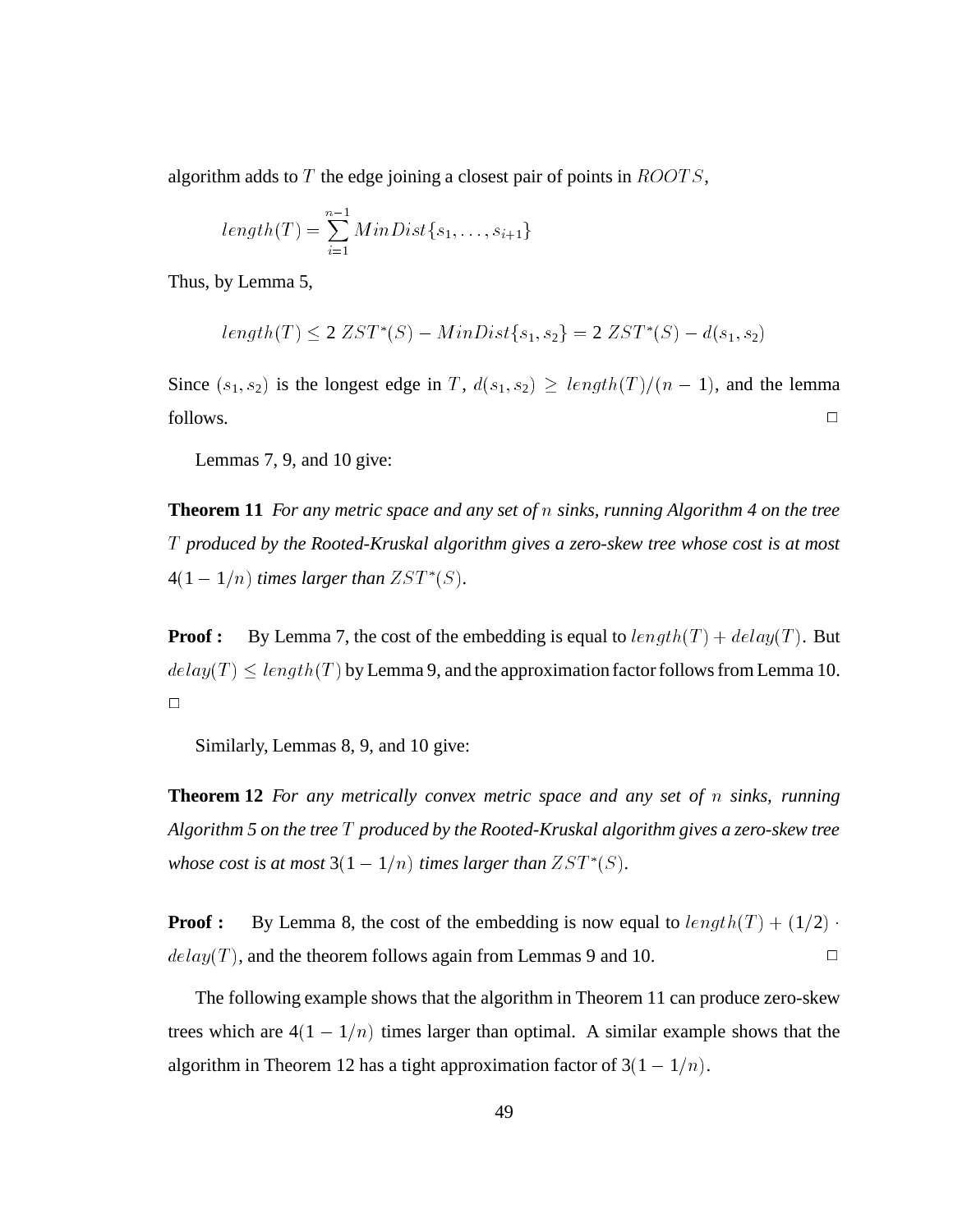**Example 13** Consider a discrete metric space on  $2^k + 1$  points,  $n = 2^k$  of which are sinks. We label the sinks with 0-1 sequences of length k, i.e.,  $S = \{ \alpha = b_{k-1}b_{k-2} \dots b_0 \mid b_i \in I \}$  $\{0, 1\}$ . All sink-to-sink distances are equal to 1 and the distance from the single Steiner point to each of the sinks is  $1/2$ . In this space, the optimal ZST is a star rooted at the Steiner point, and has cost equal to  $n/2$ . The Rooted-Kruskal algorithm may construct the spanning tree T with root  $(11 \dots 1)$  and edges  $(\alpha, \alpha')$ , such that  $\alpha'$  is identical to  $\alpha$  except that the rightmost 0 in  $\alpha'$  is replaced with 1 in  $\alpha$ . Indeed, at each iteration of Step 2, the algorithm may choose to merge trees rooted at  $\alpha$  and  $\alpha'$  as above. It may choose  $\alpha$  to be the root of the merged tree since  $h(\alpha) = h(\alpha')$ .

Clearly,  $length(T) = n - 1$ . On the other hand, since we always merge two roots with the same  $h$ -value, each merge contributes exactly 1 to the total delay of  $T$ . Thus, delay(T ) = n 1. By Lemma 7, the cost of the ZST produced by the algorithm is

$$
length(T) + delay(T) = 2(n-1) = 4(1 - 1/n) \cdot \frac{n}{2}
$$

**Running time.** The running time of the stretching algorithms given in Section 3.3 is dominated by the time needed to sort the children of each node; this can be done in  $O(n \log n)$  overall. For arbitrary metrics the Rooted-Kruskal algorithm can be implemented in  $O(n^2)$  time using Eppstein's dynamic closest-pair data structure [26]. In the rectilinear plane (in fact, in any fixed dimensional  $L_p$  space), the running time can be reduced to  $O(n \log n)$  time by using the dynamic closest-pair data structure of Bespamyatnikh [9]. These implementations of the Rooted-Kruskal algorithm are asymptotically optimal, since the running times match known lower bounds for computing the first closest pair.

Finally, the total time for running the Rooted-Kruskal algorithm followed by one of the stretching algorithms given in Section 3.3 is  $O(n^2)$  in arbitrary metric spaces, respectively  $O(n \log n)$  in the rectilinear plane. Notice that this matches asymptotically the time needed for computing a minimum spanning tree.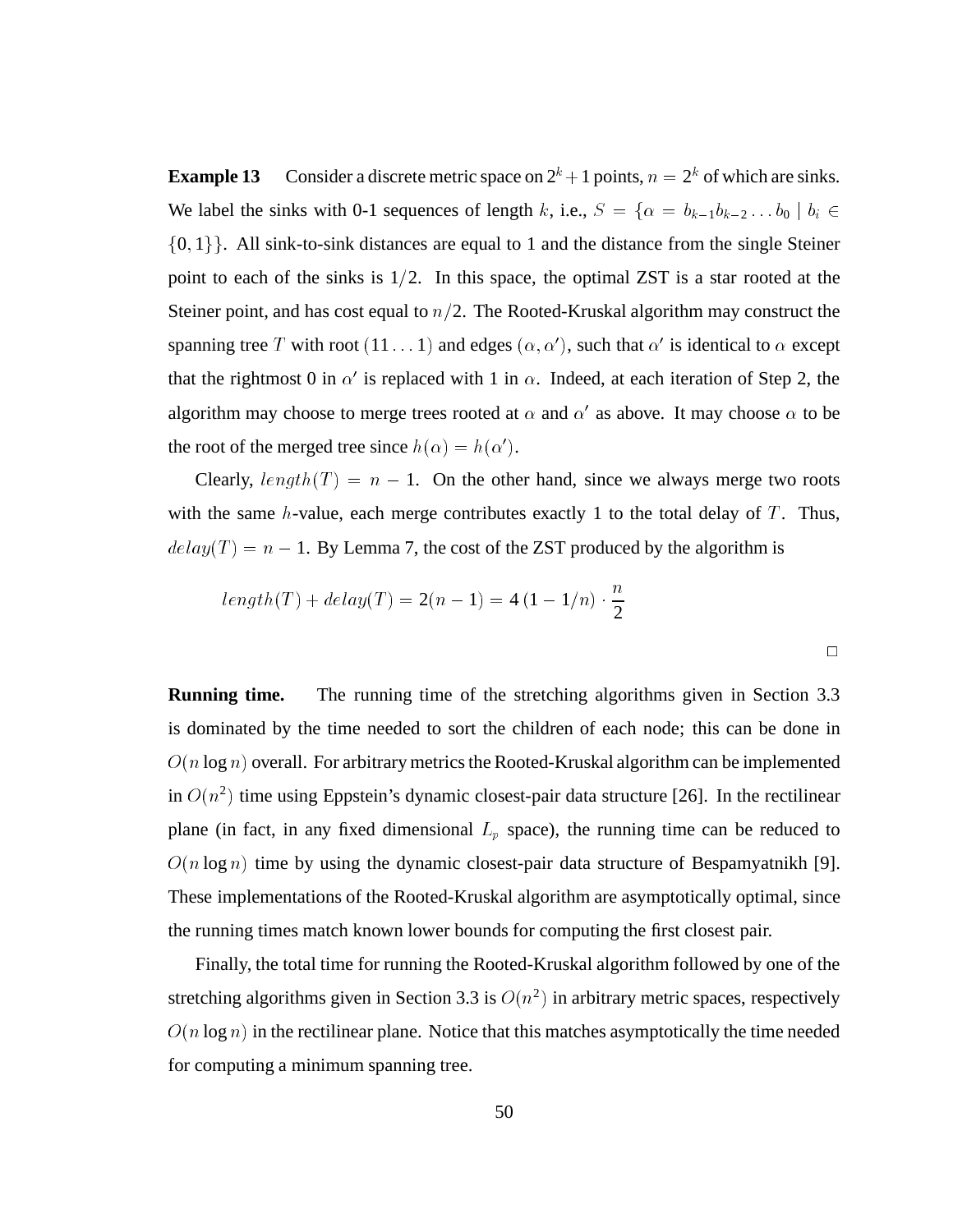#### $3.5$ 3.5 Practical considerations for approximating the rectilinear ZST

In the previous two sections it has been shown how to approximate ZST in metrically convex metric spaces within a factor of 3. In order to obtain shorter ZSTs in the rectilinear plane, we may combine the stretched spanning tree with the DME algorithm [10, 13, 24]. The DME algorithm gives the optimal rectilinear ZST for any given *topology*, which is an unweighted binary tree with the leaves labeled by the sinks. Therefore, we may only shorten the rectilinear ZST if we feed the topology of the stretched spanning tree into the DME algorithm.

In Section 3.3 we suggested two different ways of stretching a spanning tree. One may expect that the topology produced by Algorithm 5 (the loop folding algorithm) is superior to the topology produced by Algorithm 4. Surprisingly, when stretching the spanning tree produced by the Rooted-Kruskal algorithm, both algorithms lead to the same topology. As proven below, in every loop folding step the attachment point for vertex  $u_i$ ,  $w_i = v(P, cost(u_{i+1}, u_i)/2)$ , belongs to the edge  $(u_{i+1}, v_{i+1})$  (see Figures 11 and 12), i.e., folding loops does not change the topology of the stretched tree produced by Algorithm 4.

**Theorem 14** *Let* T *be a rooted spanning tree constructed by the Rooted-Kruskal algorithm. In any metrically convex metric space, the topologies produced by running Algorithms 4 and 5 on* T *are identical.*

**Proof :** Let the children  $\{v_1, \ldots, v_k\}$  of a node u be sorted as in Algorithm 4, i.e., in non-decreasing order of  $d(u, v_i) + \text{delay}_T(v_i)$ . For brevity, denote  $d_i = d(u, v_i)$  and  $D_i = delay_T(v_i)$ . We will show that  $\delta = cost(u_{i+1}, u_i)$  is no greater than  $d_{i+1}$ . This will ensure that the point  $v(P, \delta/2)$  lies on the edge  $(u_{i+1}, v_{i+1})$  and, therefore, the tree topologies produced by the two stretching algorithms are the same. Since  $\delta = (d_{i+1}+D_{i+1})-(d_i+D_i)$ , it suffices to prove that

$$
D_{i+1} \le d_i + D_i \tag{4}
$$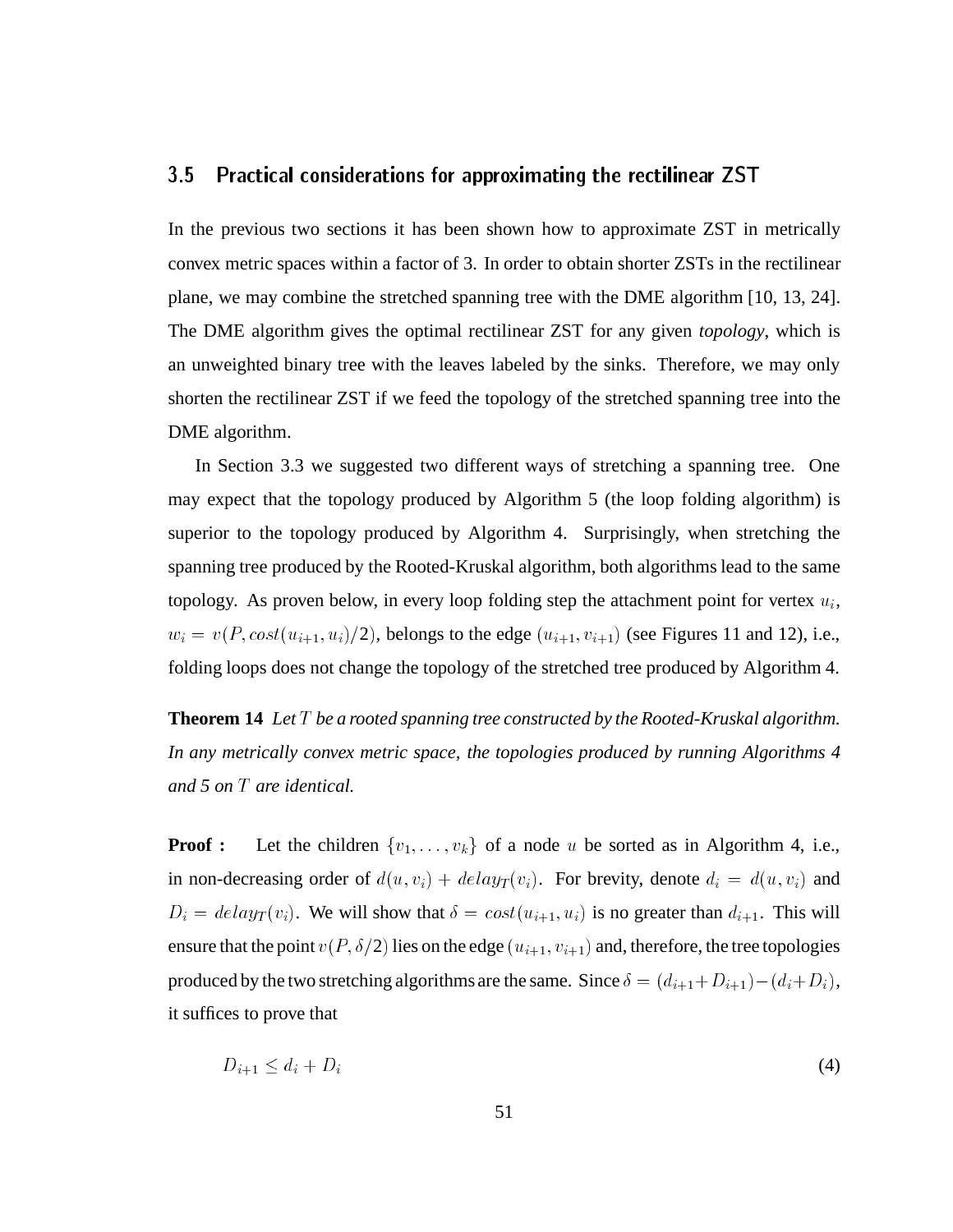We say that index k *precedes* index l if the node  $v_k$  has been attached to u before  $v_l$  in the Rooted-Kruskal algorithm. Let  $p_1$  be the maximum index preceding  $i + 1$ ,  $p_2$  be the maximum index preceding  $p_1$ , and so on, until we arrive at an index  $p_m$  with  $D_{p_m} = 0$ . Then  $d_1 + D_1$  represents the length of the critical path from u at the time when  $v_{i+1}$  is linked to u by the Rooted-Kruskal algorithm, and  $d_{p_{i+1}} + D_{p_{i+1}}$  is the length of the critical path from u at the time when  $v_{p_i}$  is linked to u.

Notice that, since  $d_l \geq d_k$  if k precedes l,

$$
d_{i+1} \ge d_{p_1} \ge \cdots \ge d_{p_m}
$$
\n(5)

\nver,

Moreover,

$$
D_{i+1} \le d_{p_1} + D_{p_1} \tag{6}
$$

and

$$
D_{p_{j-1}} \le d_{p_j} + D_{p_j} \tag{7}
$$

for every  $j = 2, \ldots, m - 1$ , since through all attachments node u remains the root.

Assume, for a contradiction, that  $(4)$  does not hold. We will show by induction on j that  $p_j > i + 1$  and  $D_{i+1} \leq D_{p_j}$  for every  $j = 1, \ldots, m$ . Since  $D_{p_m} = 0$ , the above claim implies that  $D_{i+1} = 0$ , making (4) trivially true.

To prove the claim, consider first  $j = 1$ . If  $p_1 \leq i$ , then  $d_{p_1} + D_{p_1} \leq d_i + D_i$ , and (6) implies (4). So, it must be the case that  $i + 1 < p_1$ . Then  $d_{i+1} + D_{i+1} \leq d_{p_1} + D_{p_1}$ , and (5) implies that  $D_{i+1} \leq D_{p_1}$ .

Assume now that  $D_{i+1} \leq D_{p_{j-1}}$  for some  $j \geq 2$ . If  $p_j \leq i$ , using (7) we get

$$
D_{i+1} \le D_{p_{j-1}} \le d_{p_j} + D_{p_j} \le d_i + D_i
$$

So, it must be the case that  $i + 1 < p_j$ . Then  $d_{i+1} + D_{i+1} \leq d_{p_j} + D_{p_j}$  and, since  $d_{i+1} \geq d_{p_j}$ by (5), this implies that  $D_{i+1} \leq D_{p_j}$ . . The contract of the contract of the contract of  $\Box$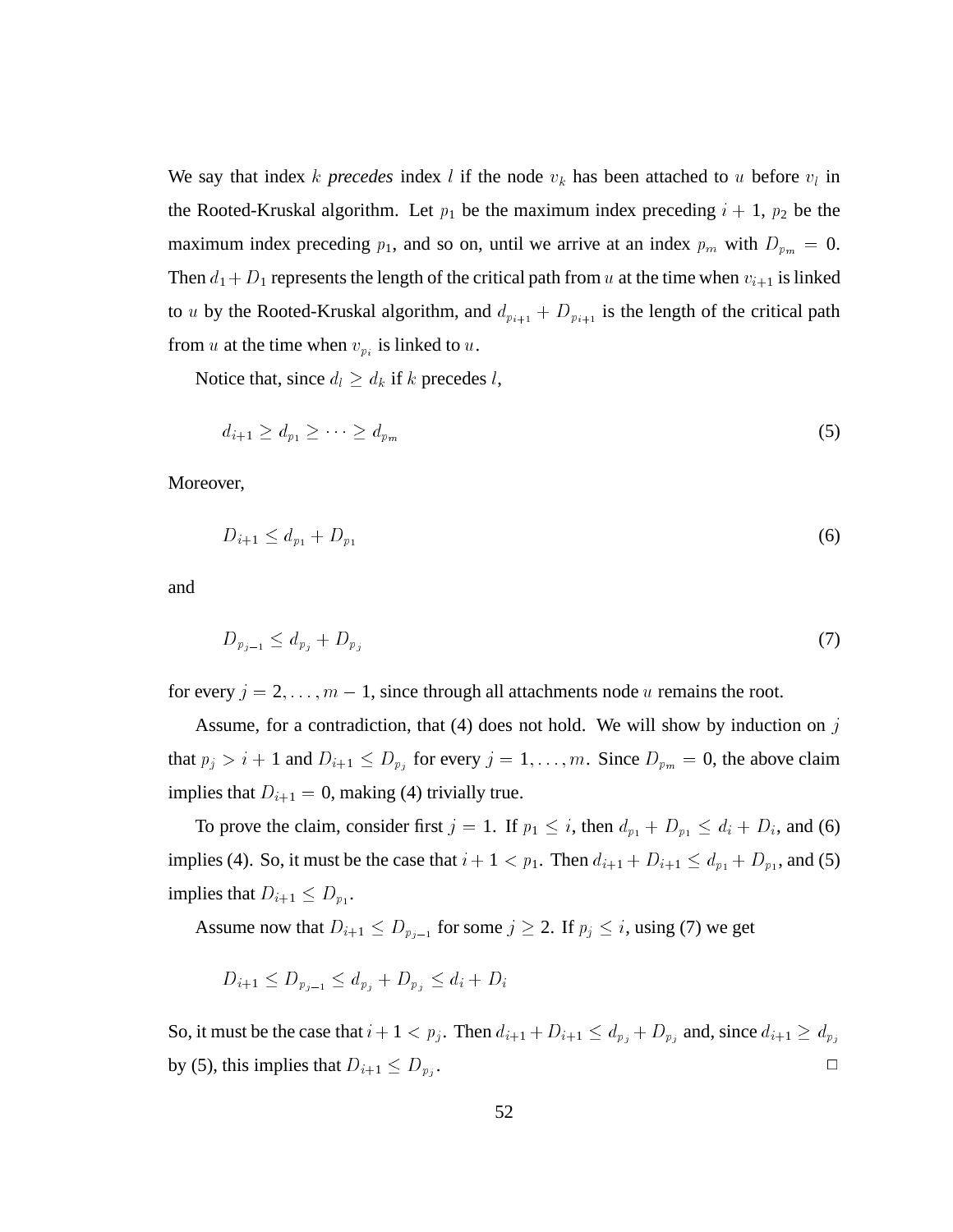**Corollary 15** *Combination of the Rooted-Kruskal algorithm with the stretching algorithm for arbitrary metric spaces (Algorithm 4) and with the DME algorithm gives a 3-approximation for the rectilinear ZST problem.*

## 3.6 Approximate bounded-skew trees

In this section we give two approximation algorithms for the BST problem, both built around a black-box ZST approximation algorithm. In both cases we construct a ZST for an appropriately chosen subset of the sinks, then extend this  $ZST$  to a b-bounded-skew tree for all sinks. In first algorithm (Algorithm 7) the extension is done by adding subtrees of an MST on the sinks; in second (Algorithm 8) subtrees are extracted from an approximate Steiner tree.

#### 3.6.1The MST based algorithm

The first algorithm (Algorithm 7) uses a simple iterative construction to cover the sinks by disjoint b-skew subtrees of an MST  $T_0$  of S. The algorithm then outputs the union of these subtrees with a ZST  $T_1$  on their roots. Clearly the resulting tree  $T'$  is a  $b$ -bounded-skew tree for S. Moreover,  $cost(T') \leq cost(T_1) + length(T_0)$ , since the subtrees are disjoint pieces of  $T_0$ . Hence, if the ZST algorithm used in Step 3 has an approximation factor of  $r_{ZST}$ , by Lemma 6 we get that

$$
cost(T') \leq r_{ZST} ZST^*(W) + length(T_0)
$$
  

$$
\leq r_{ZST}(BST^*(S) + b \cdot (|W| - 1)) + length(T_0)
$$

 $\leq r_{ZST}(BST^*(S) + b \cdot (|W|-1)) + length(T_0)$ <br>Notice that a path of length b or more is deleted from T for each node—except, possibly, the last one—added to W in Step 2 of Algorithm 7. Hence,  $b \cdot (|W| - 1) \le length(T_0)$ , and so and so

$$
cost(T') \leq r_{ZST}BST^*(S) + (r_{ZST} + 1)length(T_0)
$$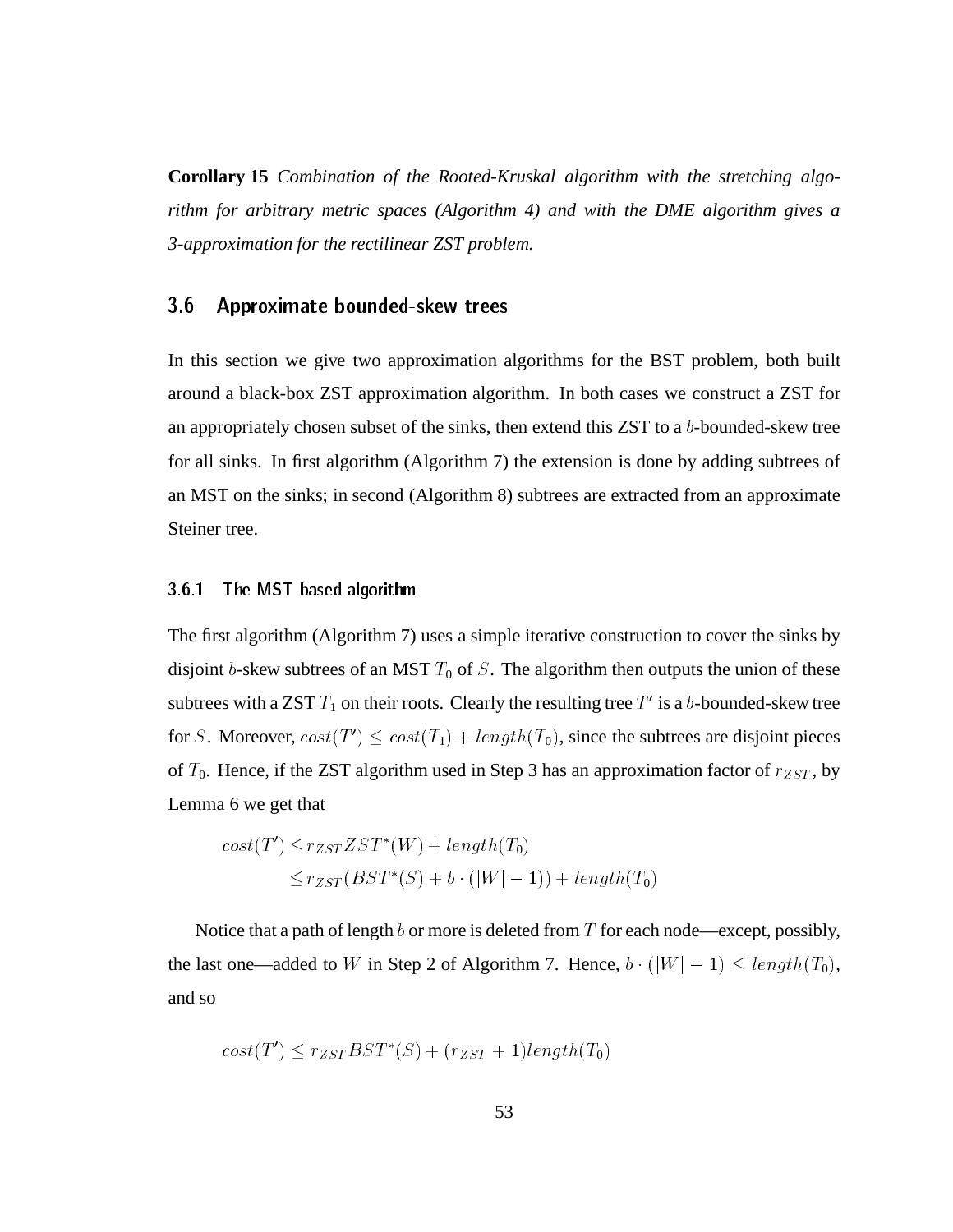```
Input: Finite set S \subseteq M, bound b > 0Output: b-bounded-skew tree for S
```
- **1.** Find an MST  $T_0$  on S, with respect to the metric d, and root it at an arbitrary node
- **2.** Find a set W of sinks and a collection of subtrees of  $T_0$ ,  $(B_u)_{u\in W}$ , as follows:

```
W \leftarrow \emptyset; T \leftarrow T_0While T \neq \emptyset do:
                 Find a leaf v of T which is furthest from the root
                  Find the highest ancestor, say u, of v that still has delay_T(u) \leq bW \leftarrow W \cup \{u\}; B_u \leftarrow T_u; T \leftarrow T \setminus B_u3. Find an approximate zero-skew tree, T_1, for W4. Output the tree T' = T_1 \cup (\bigcup_{u \in \mathbb{R}^n} T_u)state and state and state and state and state and state and state and state and state and state and state and
```
Algorithm 7: The MST based bounded-skew tree algorithm

 $u \in W$   $\omega$ 

Let  $r_{MST}$  be the *Steiner ratio* for the metric space  $(M, d)$ , i.e., the supremum, over all sets of points S in  $(M, d)$ , of the ratio between the length of an MST and the length of a minimum Steiner tree for S. Since the length of the minimum Steiner tree for S is a lower bound on  $BST^*(S)$ , we get that  $length(T_0) \leq r_{MST}BST^*(S)$ . Hence, we have the following:

**Theorem 16** *Algorithm 7 has an approximation factor of*  $r_{ZST} + r_{MST} + r_{ZST}r_{MST}$ *.* 

Since the Steiner ratio is at most 2 for any metric space [52], and 3/2 for the rectilinear plane [44], by using the results in Theorems 11 and 12 we get:

**Corollary 17** *The approximation factor of Algorithm 7 is 14 in arbitrary metric spaces, 11 in arbitrary metrically convex metric spaces, and 9 in the rectilinear plane.*

Notice that the running time of Algorithm 7 is still  $O(n \log n)$  for the rectilinear plane and  $O(n^2)$  for arbitrary metric spaces: The MST in Step 1 can be computed whithin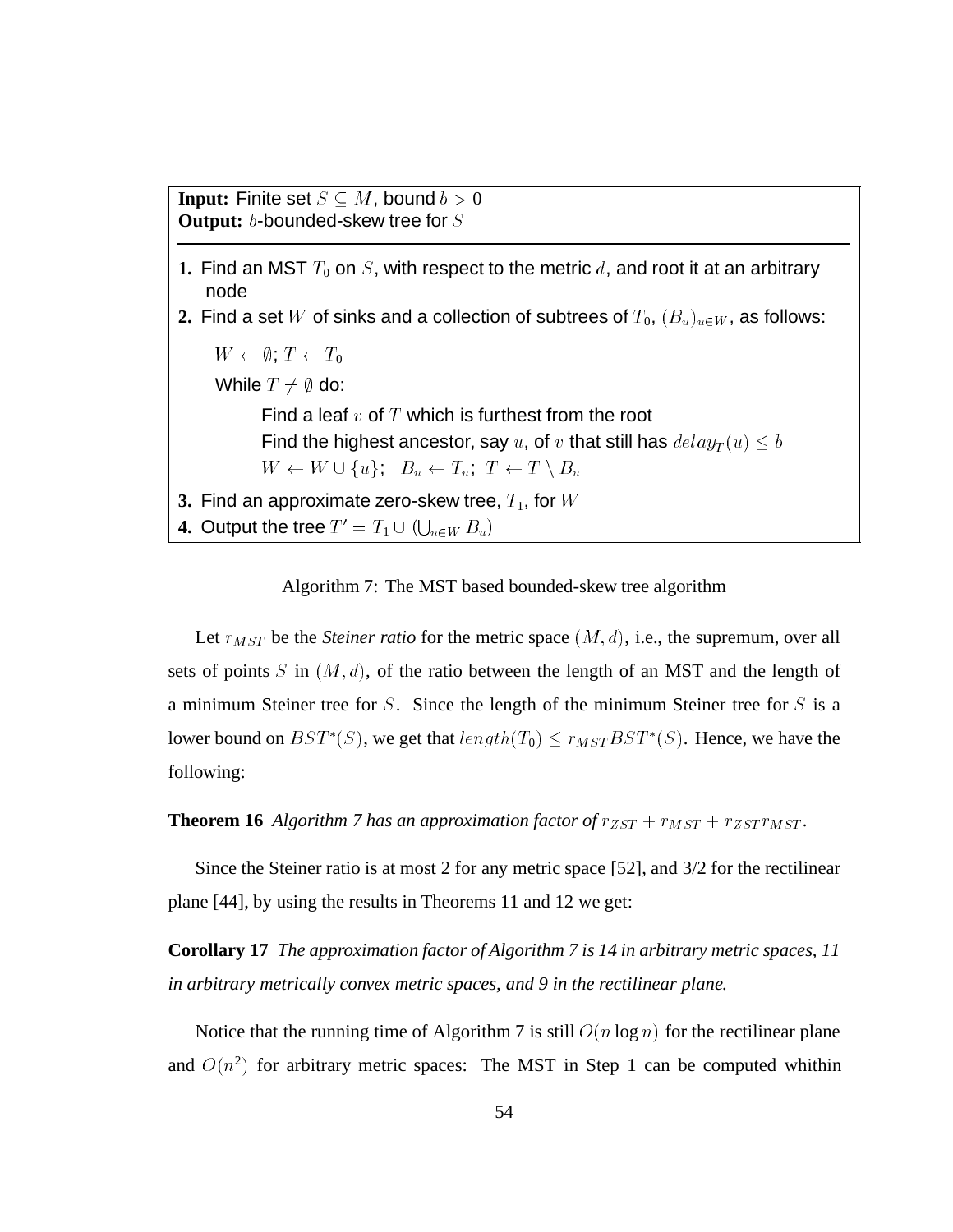**Input:** Finite set  $S \subseteq M$ , bound  $b > 0$ **Output:** b-bounded-skew tree for S **1.** Find an approximate Steiner tree  $T_0$  on  $S$ , with respect to the metric  $d$ **2.** Find a set W of sinks and a collection of subtrees of  $T_0$ ,  $(B_u)_{u\in W}$ , as follows:  $W \leftarrow \emptyset$ ;  $T \leftarrow T_0$ While  $T \neq \emptyset$  do: Pick an arbitrary sink u in T, and let  $B_u$  be the subtree of T induced by vertices within tree distance of at most  $b$  from  $u$  $W \leftarrow W \cup \{u\}; \ T \leftarrow T \setminus B_u$ <br>approximate zero-skew tree, The tree  $T' = T_1 \cup (1 - w \, B_u)$ **3.** Find an approximate zero-skew tree,  $T_1$ , for  $W$ **4.** Output the tree  $T' = T_1 \cup (\bigcup_{u \in \mathbb{R}^n} T_u)$ state of the contract of the contract of the contract of the contract of the contract of the contract of the contract of the contract of the contract of the contract of the contract of the contract of the contract of the c  $u-vv = u/$ **Service Contract Contract Contract** 

Algorithm 8: The approximate Steiner tree based bounded-skew tree algorithm

these time bounds using Hwang's [45] rectilinear MST algorithm and Kruskal's algorithm respectively, while Step 2 can be implemented in linear time.

## 3.6.2 The approximate Steiner tree based algorithm

The second BST algorithm combines a ZST for a subset  $W$  of the sinks with b-skew subtrees of an approximate Steiner tree  $T_0$  (Algorithm 8).

**Theorem 18** *The BST problem can be approximated within a factor of*  $r_{ZST} + r_{SMT} +$ 2  $r_{ZST}r_{SMT}$ , given  $r_{ZST}$ , respectively  $r_{SMT}$ , approximation algorithms for the ZST and *minimum Steiner tree problems.*

**Proof :** By construction, the distance in  $T_0$  between any two sinks in W is at least b. Consider the set of open balls of radius  $b/2$  centered at the sinks in W, with the balls considered in the metric space induced by  $T_0$ . Since any two such balls are disjoint, and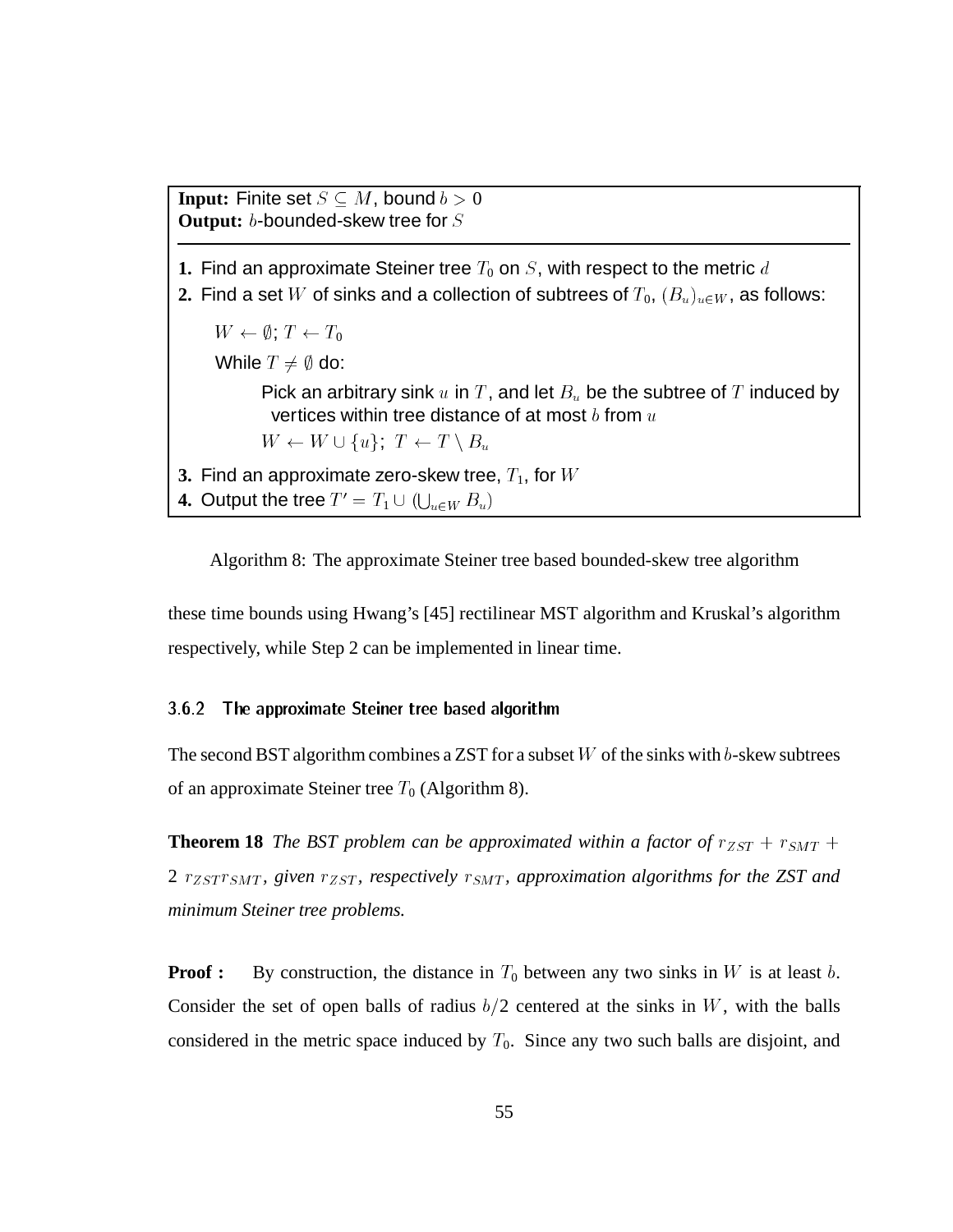each of them must cover at least  $b/2$  worth of edges of  $T_0$ , we get that

$$
b|W| \le 2\ length(T_0) \tag{8}
$$

 $b|W| \le 2$  length(T<sub>0</sub>) (8) (8)<br>To estimate the cost of the BST produced by the algorithm, notice that  $\bigcup_{u \in W} B_u$  has total cost of at most  $length(T_0)$ . By Lemma 6 and (8), we get:

$$
cost(T') \leq r_{ZST} ZST^*(W) + length(T_0)
$$
  
\n
$$
\leq r_{ZST}(BST^*(S) + b \cdot (|W| - 1)) + length(T_0)
$$
  
\n
$$
\leq r_{ZST}(BST^*(S) + 2\ length(T_0)) + length(T_0)
$$

and the theorem follows by observing that  $length(T_0) \leq r_{SMTBST^*}(S)$  since, as noted above, the length of the minimum Steiner tree for S is a lower bound on  $BST^*(S)$ .  $\Box$ 

With the currently known approximation factors for Steiner trees and zero-skew trees, Theorem 16 gives better BST approximations than Theorem 18 for the rectilinear plane, as well as arbitrary (metrically-convex) metric spaces. However, Theorem 18 may improve upon Theorem 16 for metric spaces with good Steiner tree approximation ( $r_{SMT}$  close to 1) and large Steiner ratio ( $r_{MST}$  close to 2), e.g., for high-dimensional  $L_p$  spaces.

#### $3.7$ Conclusions and open problems

We have given approximation algorithms for the ZST and BST problems with improved approximation factors for general and metrically convex metric spaces, as well as the rectilinear plane. Our algorithms have a practical running time:  $O(n \log n)$  in the rectilinear plane, and  $O(n^2)$  in general metric spaces. Preliminary experiments also show that, when combined with the linear time DME algorithm of [10, 13, 24], our rectilinear ZST algorithm gives results competitive to those obtained by the Greedy DME heuristic of Edahiro [25], which is regarded in the VLSI CAD community as the best ZST heuristic to date (see [50]).

An interesting open question is to determine the limitations of the spanning-tree based ZST construction introduced in this thesis. One can define the *zero-skew Steiner ratio* of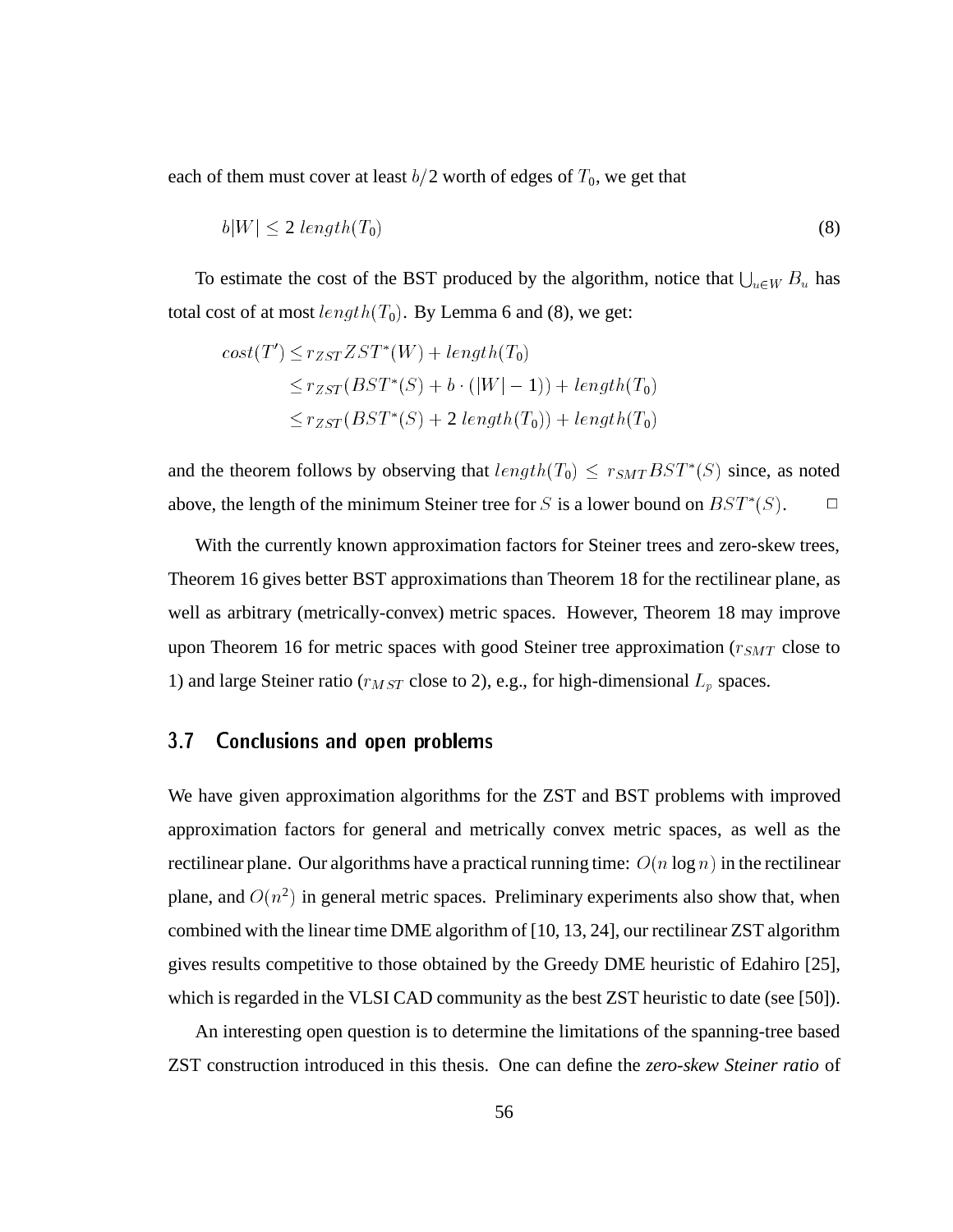a metric space as the supremum, over all sets of sinks, of the ratio between the minimum zero-skew cost (i.e.,  $length + delay$ ) of a spanning tree and the minimum ZST cost. The results in Section 3.4 imply that the zero-skew Steiner ratio is at most 4 in arbitrary metric spaces, and at most 3 in metrically convex metric spaces. On the other hand, we have constructed instances showing that the zero-skew Steiner ratio can be as large as 3 for arbitrary metric spaces; we conjecture that the ratio is never larger than 3. Determining the complexity of the zero-skew spanning tree problem is another interesting open question.

In the *planar* versions of the rectilinear ZST and BST problems, one seeks zero, respectively bounded-skew trees in the rectilinear plane with no self-intersecting edges. Charikar et al. [16] have given the first constant approximation factors for these versions; it would be interesting to find algorithms with improved approximation factors.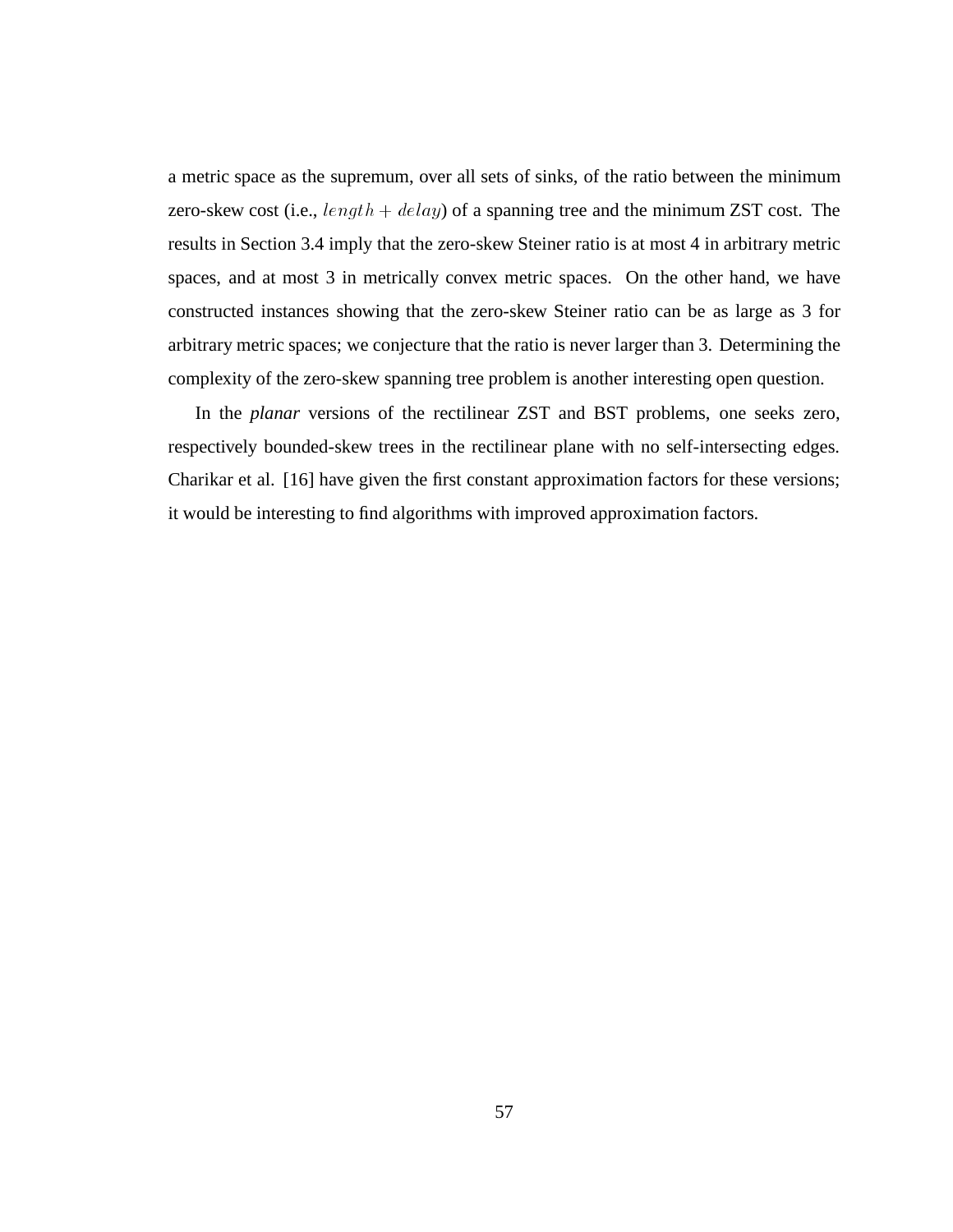## Chapter 4

# Minimizing the number of Steiner points in bounded edge-length Steiner trees

#### $4.1$ Introduction

As integrated circuit technology scales into the deep-submicron range, the effect of interconnect on chip performance becomes increasingly dominant. An important step in maintaining reasonable signal delay is to ensure that no wire segment exceeds a certain length; this can be achieved by using buffers to help interconnect global nets. Since buffers occupy a significant area on the chip and introduce additional power requirements, the goal of buffered routing is to meet the wire segment upper-bound using the minimum number of buffers. In this chapter, we concentrate on a "single-net routing" version of the problem, which is of interest when buffering is applied only to a very small number of nets. In next chapter we will give algorithms for buffered routing of a large number of nets, all competing for a limited amount of space at which buffers can be inserted.

The **Minimum number of Steiner Points Tree (MSPT) Problem** is defined as follows: given a set of terminals and a prescribed upper-bound  $R > 0$ , find a Steiner tree spanning the terminals and a minimum number of Steiner points such that the length of each edge in the tree is at most  $R$ . Note that, unlike the minimum length Steiner tree, the optimal MSPT may contain Steiner points of degree two. It is easy to see that the MSPT problem is equivalent to the variant in which we distinguish a source among the terminals, allow "passive" Steiner

This chapter is based on joint work with Alexander Z. Zelikovsky [59].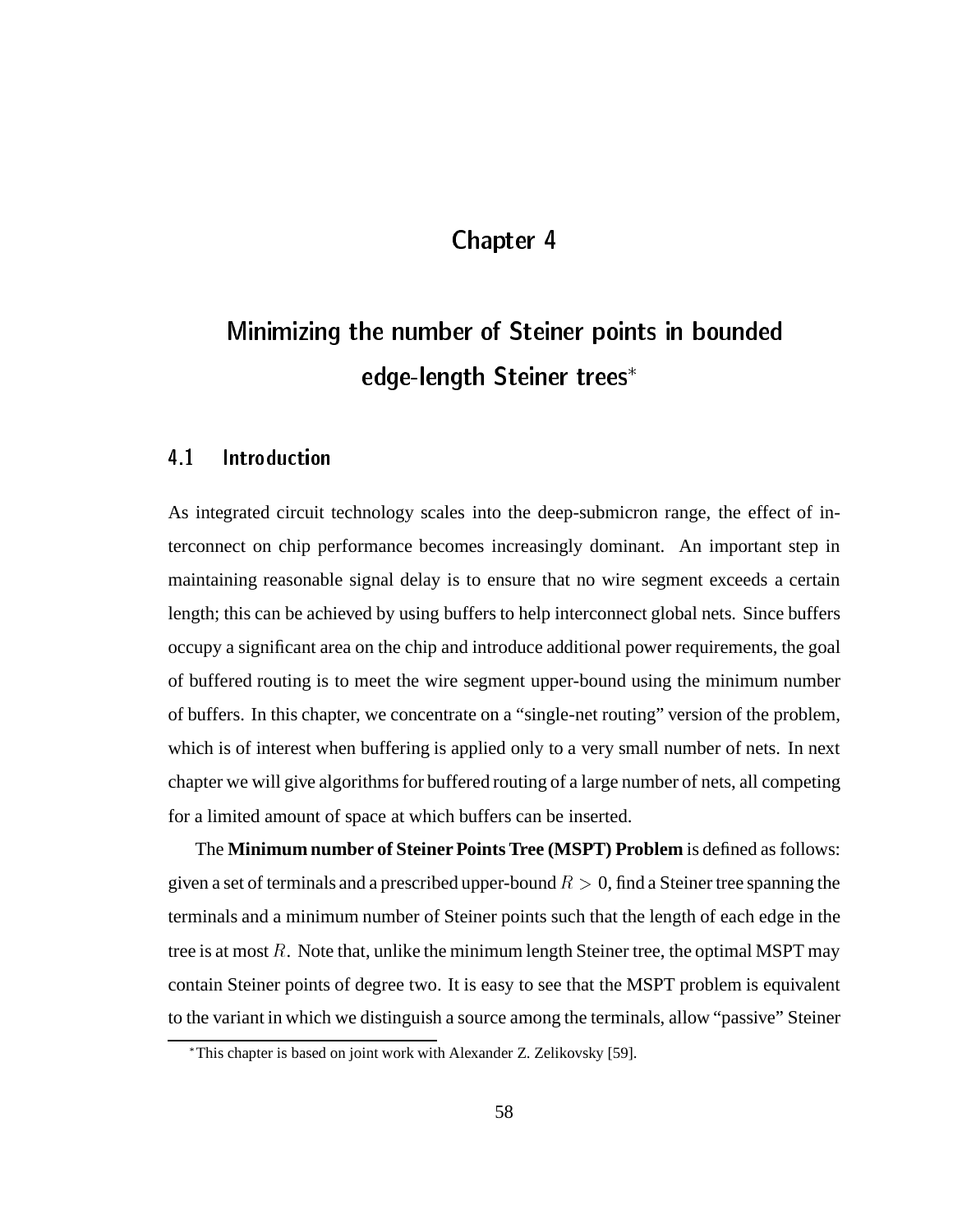points, i.e., branching points that do not count as buffers, and the objective is to minimize the number of buffers subject to the constraint that, on each tree path connecting the source to one of the remaining terminals, the distance between two consecutive buffers/terminals is at most R.

The MSPT problem was introduced by Sarrafzadeh and Wong [69], who considered its rectilinear and Euclidean versions, in which terminals are points in the plane and distances are measured in the  $L_1$ , respectively  $L_2$  metrics. The rectilinear MSPT problem is of interest in VLSI, as explained above, while the Euclidean version has important applications in the design of fixed wireless networks. Unfortunately, even these restricted versions of the MSPT problem remain NP-hard [69]. While for arbitrary metric spaces the  $\ln k$ -approximation algorithm of Guha and Kuller [38] is best possible unless  $NP \subseteq TIME(n^{\log \log n})$  (cf. combined results of [50] and [27]), optimal approximation results are not yet known for the rectilinear and Euclidean planes.

Recently, Lin and Xue [55] considered the following *MST heuristic* for the MSPT problem: Compute an MST on terminals, then subdivide each edge  $(u, v)$  of the MST via  $\lceil d(u, v)/R\rceil - 1$  equally spaced Steiner points, where  $d(u, v)$  stands for the distance between u and v, and  $R > 0$  is the prescribed edge-length upper-bound. Lin and Xue proved that the MST heuristic has an approximation factor not worse than 5 in the Euclidean plane, leaving open the problem of finding the exact approximation factor.

We give a tight analysis of the MST heuristic *for any*  $L_p$  *metric space*, showing that its approximation factor is exactly one less than the *MST number*, defined as the maximum possible degree of a minimum-degree MST spanning points from the space. Since the MST numbers for the rectilinear and Euclidean planes are 4 and 5 [66], our analysis implies that for these two metric spaces the MST heuristic has tight approximation factors of 3 and 4, respectively.

The factor of 4 for the Euclidean plane has been obtained independently by the authors of [17]. The analysis in [17] relies heavily on properties specific to the Euclidean plane and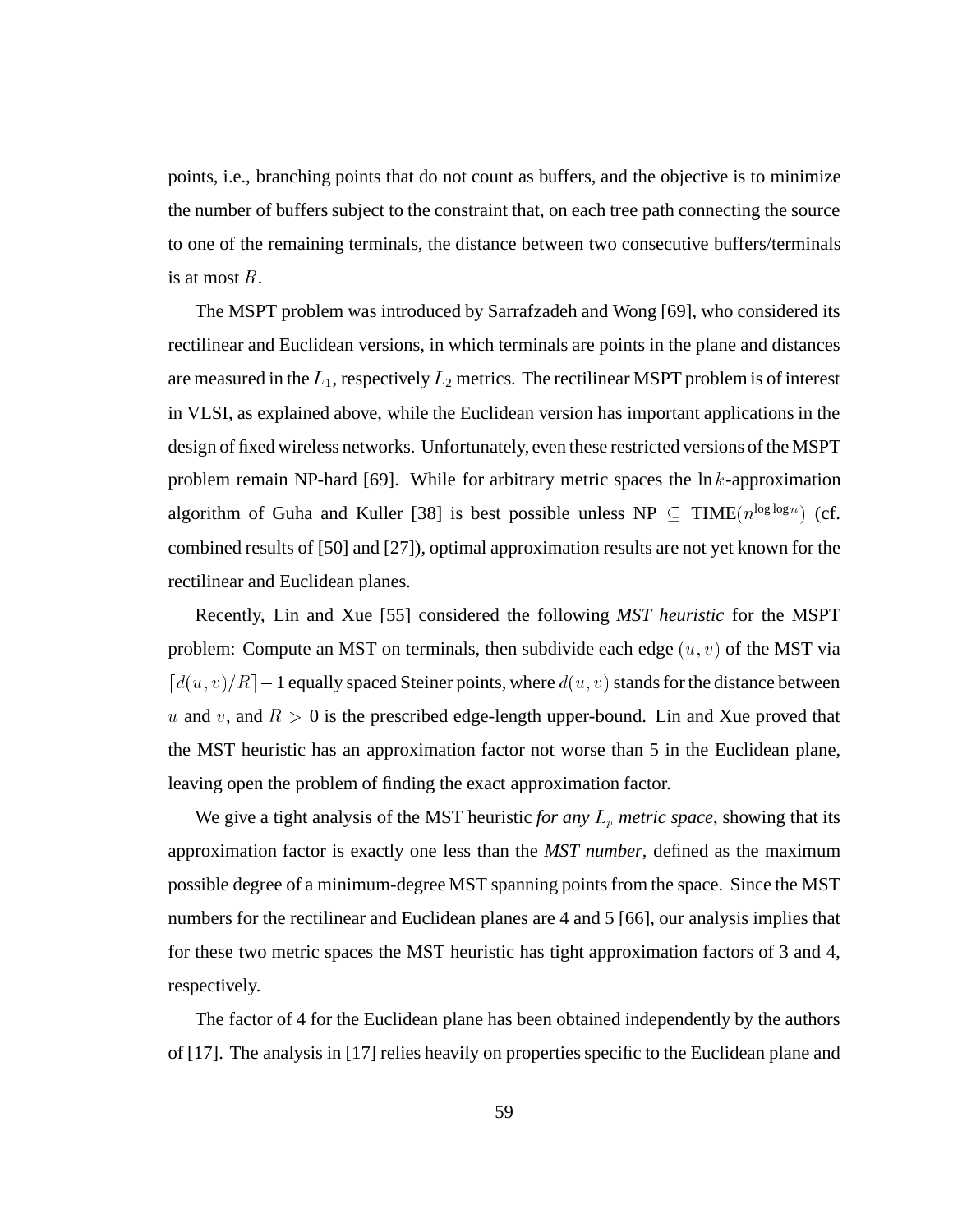does not seem to extend to other metric spaces. In contrast, our analysis comes closer to the simplicity of the original argument of Lin and Xue [55], using only triangle inequality and the fact that every set of points from the space has an MST with maximum degree no larger than the MST number.

#### $4.2$ 4.2 Analysis of the MST heuristic

Let  $(X, d)$  be a metric space, and let  $\tau(P)$  denote the set of all d-weighted MSTs spanning  $P \subseteq X$ . Following Robins and Salowe [66], the *MST number* of  $X$ ,  $D(X)$ , is defined by

$$
D(X) = \sup_{P} \min_{T \in \tau(P)} \max_{v \in P} \deg_T(v),\tag{9}
$$

where the supremum in (9) is taken over all finite subsets P of X. Note that, if  $D(X)$  is finite, then every set of points in X admits an MST with maximum degree at most  $D(X)$ .

**Theorem 19** *The MST heuristic has an approximation factor of*  $D - 1$  *in every metric space whose MST number is*  $D < \infty$ *.* 

**Proof :** Let P be a set of terminal points, and let  $T_{opt}$  be an MSPT for P. Let  $s_1, \ldots, s_k$  be the Steiner points spanned by  $T_{opt}$ , numbered in the order in which a breadth-first traversal (started from an arbitrarily terminal  $t_0 \in P$ ) encounters them. Since all edges of  $T_{opt}$  have length at most R, it follows that, for every  $1 \leq i \leq k,s_i$  is within a distance of R of at least

one point from  $P \cup \{s_1, \ldots, s_{i-1}\}.$ <br>For a tree T, let beads(T) = For a tree T, let beads(T) =  $\sum_{(u,v)\in E(T)}(\lceil d(u,v)/R \rceil - 1)$  denote the number of division points, or *beads*, that need to be added on T's edges in order to satisfy the subdivision points, or *beads*, that need to be added on T's edges in order to satisfy the edge-length condition. It is easy to see that any MST has minimum number of beads among trees spanning the same set of points; we will use this fact below.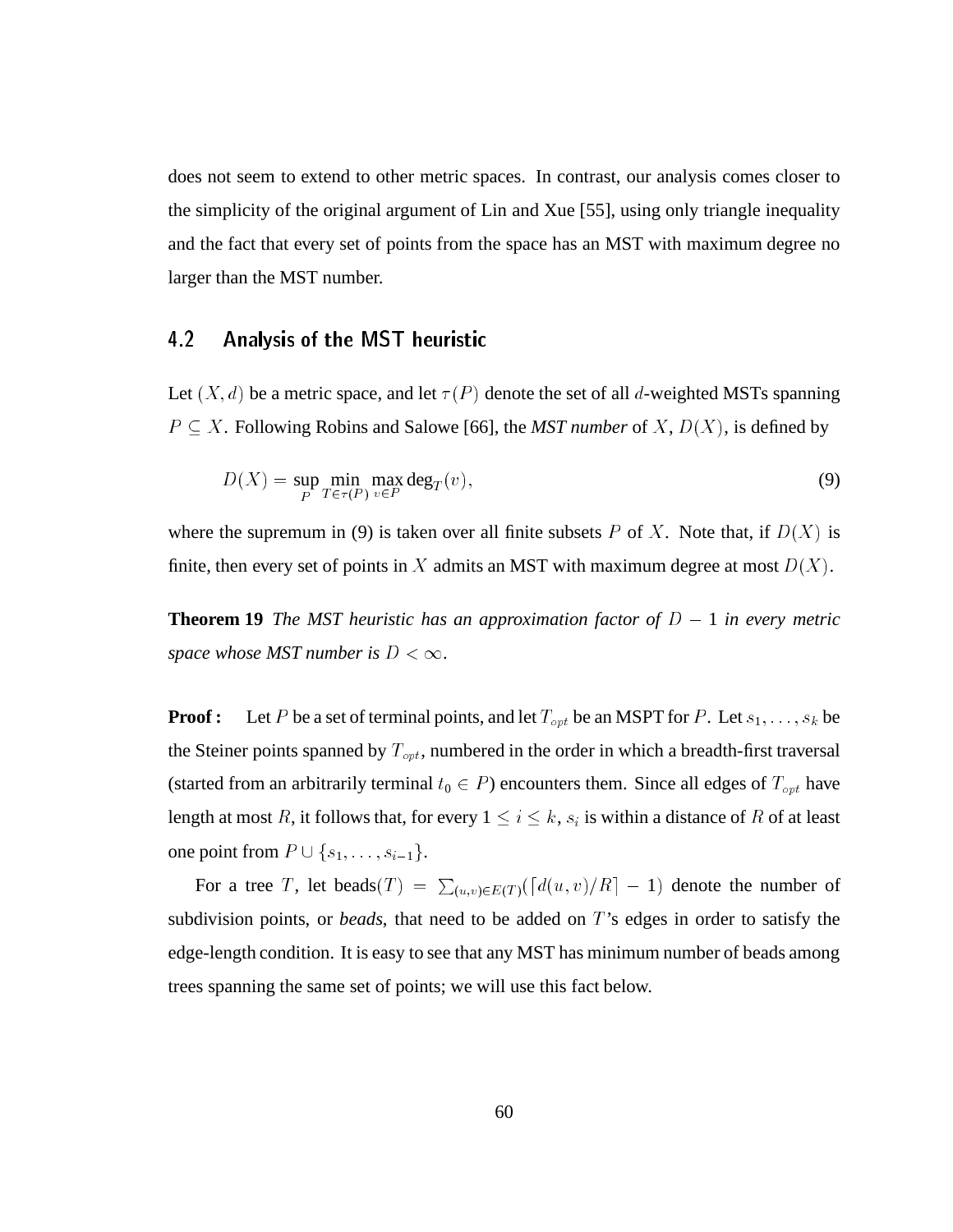

Figure 13: The basic elimination step in the proof of the MST ratio

For  $1 \le i \le k$ , let  $T_i$  be an MST on  $P \cup \{s_1,\ldots,s_i\}$  with maximum degree at most D.<br>claim that, for every  $1 \le i \le k$ , We claim that, for every  $1 \le i \le k$ ,

$$
\text{beads}(T_{i-1}) \le \text{beads}(T_i) + (D-1). \tag{10}
$$

Let  $v_0, v_1, \ldots, v_p$  be the  $p + 1 \leq D$  nodes adjacent to  $s_i$  in  $T_i$ , one of which, say  $v_0$ , must be a closest neighbor of  $s_i$  in  $P \cup \{s_1, \ldots, s_{i-1}\}$ . Let  $T'_i$  be<br>by removing  $s_i$  and connnecting to  $v_0$  the nodes  $v_i$ ,  $i = 1, \ldots, p$ .  $i'$  be the tree obtained from  $T_i$ by removing  $s_i$  and connnecting to  $v_0$  the nodes  $v_i$ ,  $i = 1, \ldots, p$ .

Note that  $d(s_i, v_0) \leq R$ , since the BFS numbering ensures that  $s_i$  is within a distance of R of at least one point from  $P \cup \{s_1, \ldots, s_{i-1}\}\$  and  $v_0$  is the point from this set closest to  $s_i$ . By triangle inequality, any edge  $(v_i, v_0)$  needs at most one more bead than the edge  $(v_j, s_i)$ . Hence,

beads $(T_i') \leq$  beads $(T_i) + p \leq$  beads $(T_i) + (D - 1)$ .

Inequality (10) follows by noting that beads $(T_{i-1}) \leq$  beads $(T'_{i})$ , since  $T_{i-1}$  is an MST spanning the same set of points as  $T_i'$ .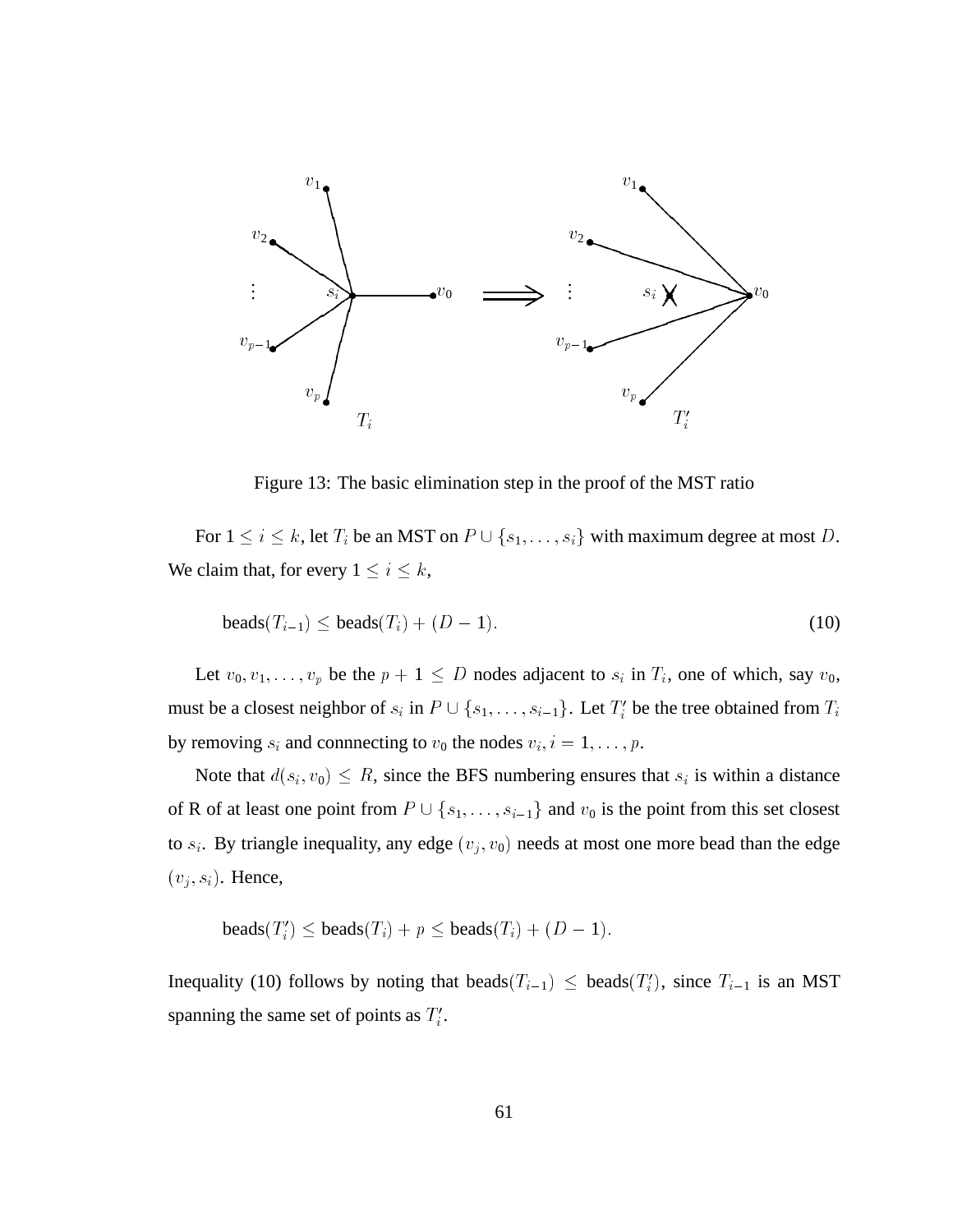Adding inequalities (10) for  $0 \le i \le k$  and using the fact that beads( $T_k$ ) = 0 gives beads( $T_0$ )  $\leq k \cdot (D - 1)$ . Thus, the MST on P uses at most  $D - 1$  times more Steiner points than  $T_{opt}$ .

**Theorem 20** *The approximation guarantee given in Theorem 19 is tight for any fixeddimensional* Lp *metric space.*

**Proof :** Robins and Salowe [66] show that in  $L_p$  metric spaces the MST number is finite, being equal to the maximum number of points that can be placed on the surface of a unit ball such that each pair of points is strictly more than one unit apart. When the MST heuristic is run with  $R = 1$  on a set of D points realizing the above configuration, the result is a tree with  $D - 1$  Steiner points, all of degree 2. On the other hand, the MSPT uses only one Steiner point, of degree D, namely the center of the ball.  $\Box$ 

Since the MST number is 4 (resp. 5) for the rectilinear (resp. Euclidean) planes [66], Theorems 19 and 20 give:

**Corollary 21** *The MST heuristic has a tight approximation factor of 3 in the rectilinear plane, and of 4 in the Euclidean plane.*

### 4.3 Conclusion and open problems

The obvious open problem is to find approximation algorithms that achieve better factors than the MST heuristic in the rectilinear plane. We believe this could be done by an adaptation of the techniques in [77, 8], based on restricted Steiner trees. Recently, [17] proposed a 3-approximation algorithm for the MSPT problem in the Euclidean plane based on these techniques.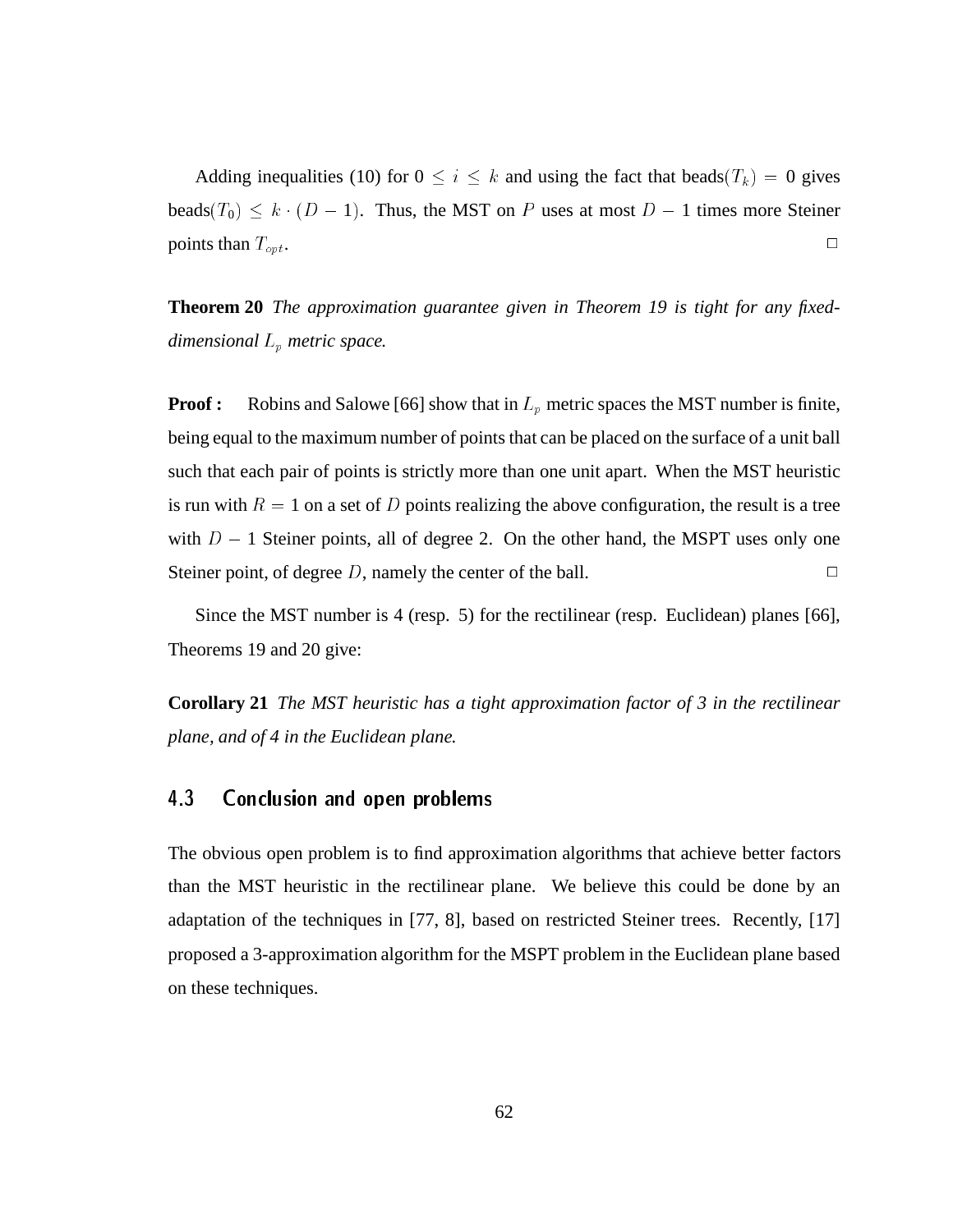# Chapter 5

# Provably good global buffering by multiterminal multicommodity flow approximation\*

#### Introduction 5.1

Process scaling leads to an increasingly dominant effect of interconnect on high-end chip performance. Each top-level global net must undergo repeater<sup>1</sup> insertion to maintain signal integrity and reasonable signal delay. Estimates of the need for repeater insertion range up to  $10<sup>6</sup>$  repeaters for top-level on-chip interconnect for 50nm technology. These repeaters occupy a significant area on the chip, affect global routing congestion, can entail nonstandard cell height and special power routing requirements, and can act as noise sources. In a block- or reuse-based methodology, designers seek to isolate repeaters for global interconnect from individual block implementations.

For these reasons, a *buffer block* methodology has become increasingly popular in structured-custom and block-based ASIC methodologies. Two recent works by Tang and Wong [71] and Cong, Kong and Pan [20] give algorithms to solve the buffer block *planning* problem. Their formulation is roughly stated as follows: Given a placement of circuit blocks, and a set of two-pin connections with feasible regions for buffer insertion, $2$  plan

This chapter is based on joint work with F.F. Dragan, A.B. Kahng, S. Muddu, and A.Z. Zelikovsky [22, 23].

<sup>1</sup>Following the literature, we will use the terms *buffer* and *repeater* fairly interchangeably. When we need to be more precise: a repeater can be implemented as either an inverter or as a buffer (= two co-located inverters).

 $2$ In [71] only a single buffer per connection is allowed.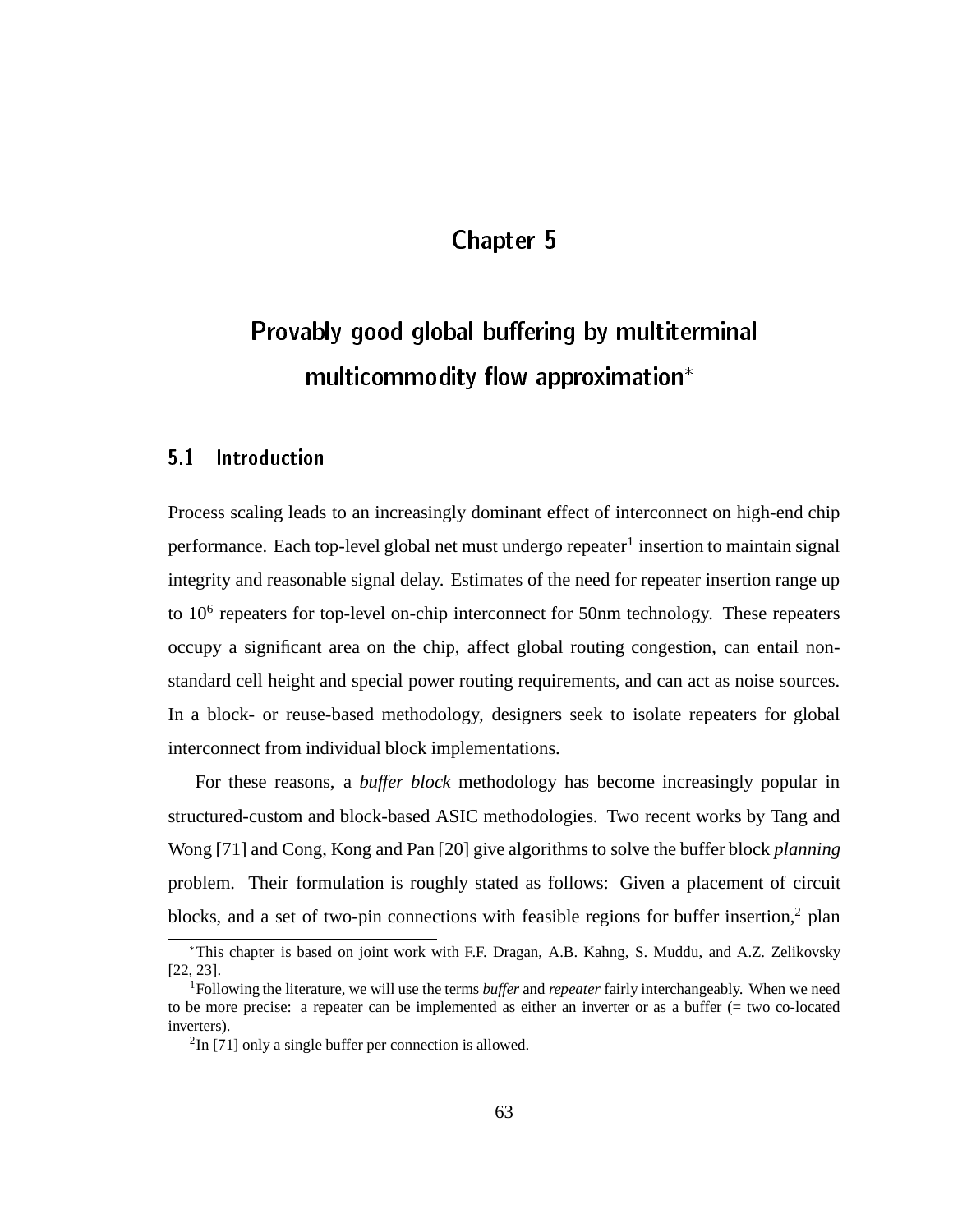the location of buffer blocks within available free space so as to route maximum number of connections.

In this chapter, we address the problem of how to perform buffering of global nets *given an existing buffer block plan*. (Hence, our work is compatible with and complements the methods in [20, 71].) We give a provably good algorithm based on a recent approach of Garg and Könemann  $[35]$  and Fleischer  $[29]$ . Our method routes the nets using available buffer blocks, such that required upper and lower bounds on repeater interval—as well as length upper bounds per connection—are satisfied. In addition, our algorithm observes repeater parity constraints, i.e., it will choose to use an inverter or a buffer (= co-located pair of inverters) according to source and destination signal parity. Previous works on the problem [20, 71] assumed that global nets have been decomposed into two-pin connections. Unlike these works, our model takes into account *multiterminal nets* and allows *more than one buffer* to be inserted into any given connection.

Informally, our problem is defined as follows.

### **Given:**

- a planar region with rectangular obstacles;
- a set of nets in the region, each net has:
	- **–** a single source and one or more sinks;
	- **–** a non-negative importance (criticality) coefficient;
- $\bullet$  each sink has:
	- **–** a parity requirement, which specifies the required parity of the number of buffers (inverters) on the path connecting it to the source;
	- **–** a timing-driven requirement, which specifies the maximum number of buffers allowed on this path;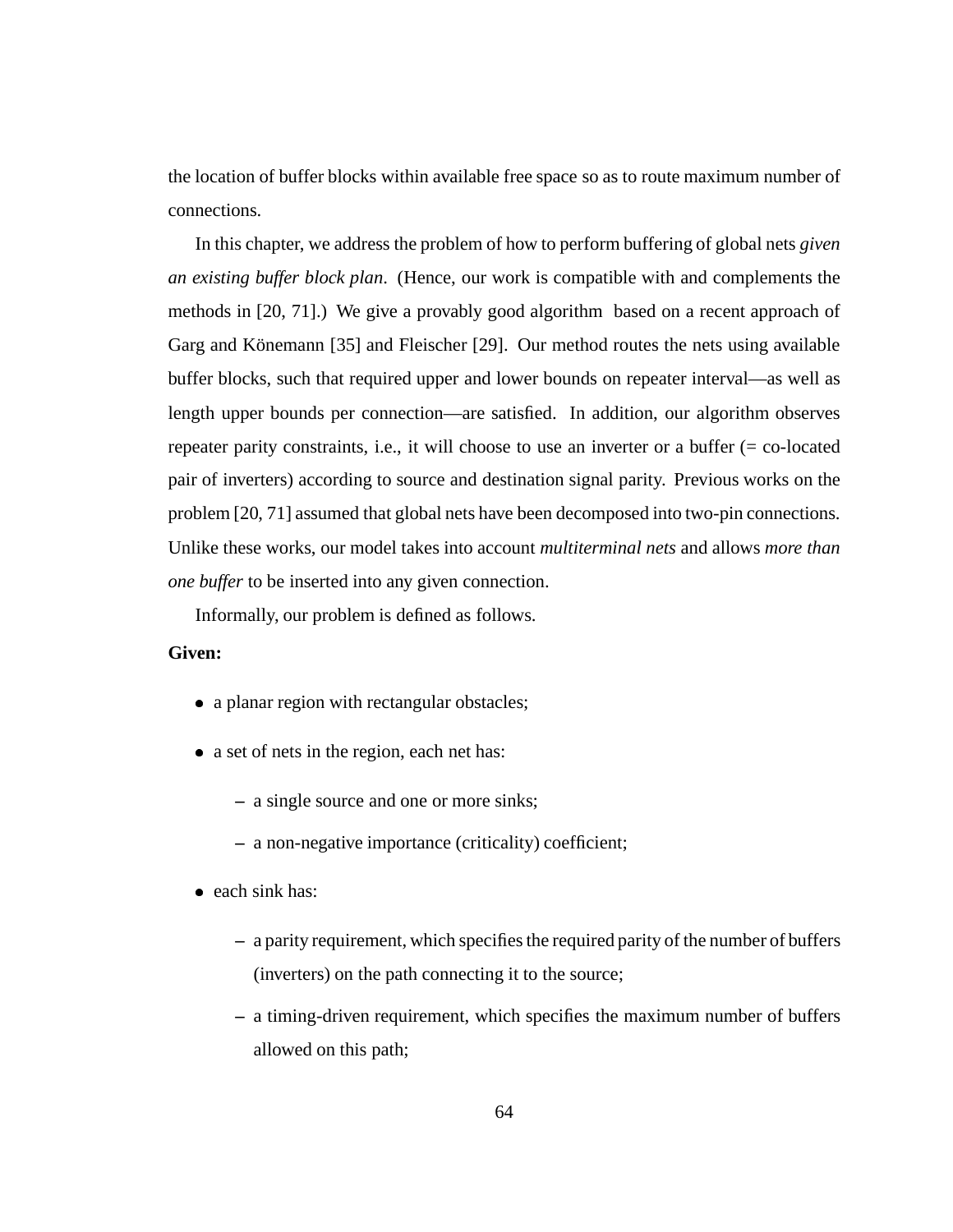- a set of buffer blocks, each with given capacity; and
- an interval  $[L, U]$  specifying lower and upper bounds on the distance between buffers.

The **Global Routing via Buffer Blocks (GRBB) Problem** is to route a subset of the given nets, with maximum total importance, such that:

- the distance between the source of a route and its first repeater, between any two consecutive repeaters, respectively between the last repeater on a route and the route's sink, are all between  $L$  and  $U$ ;
- the number of trees passing through any given buffer block does not exceed the block's capacity;
- the number of buffers on each source-sink path should not exceed the given upper bound and should be of the given parity; to meet the parity constraint two buffers of the same block can be used.

If possible, the optimum solution to the GRBB problem simultaneously routes all the nets. Otherwise, it maximizes the sum of the importance coefficients over routed nets. The importance coefficients can be used to model various practical objectives. For example, importance coefficients of 1 for each net correspond to maximizing the number of routed nets, and importance coefficients equal the number of sinks in the net correspond to maximizing the number of connected sinks.

If all nets have exactly two terminals (the source and a single sink), the GRBB problem can be formulated as a generalized version of (vertex-capacitated) integer *multicommodity flow* (MTMCF), see [22] for details. In this chapter we show that the GRBB problem for arbitrary sized nets can be formulated as a generalized version of (vertex-capacitated) integer *multiterminal* multicommodity flow (MTMCF). Exploiting this formulation, we give a new algorithm for the GRBB problem based on randomized rounding of an approximate solution to the fractional relaxation of the integer MTMCF program. Prior to our work,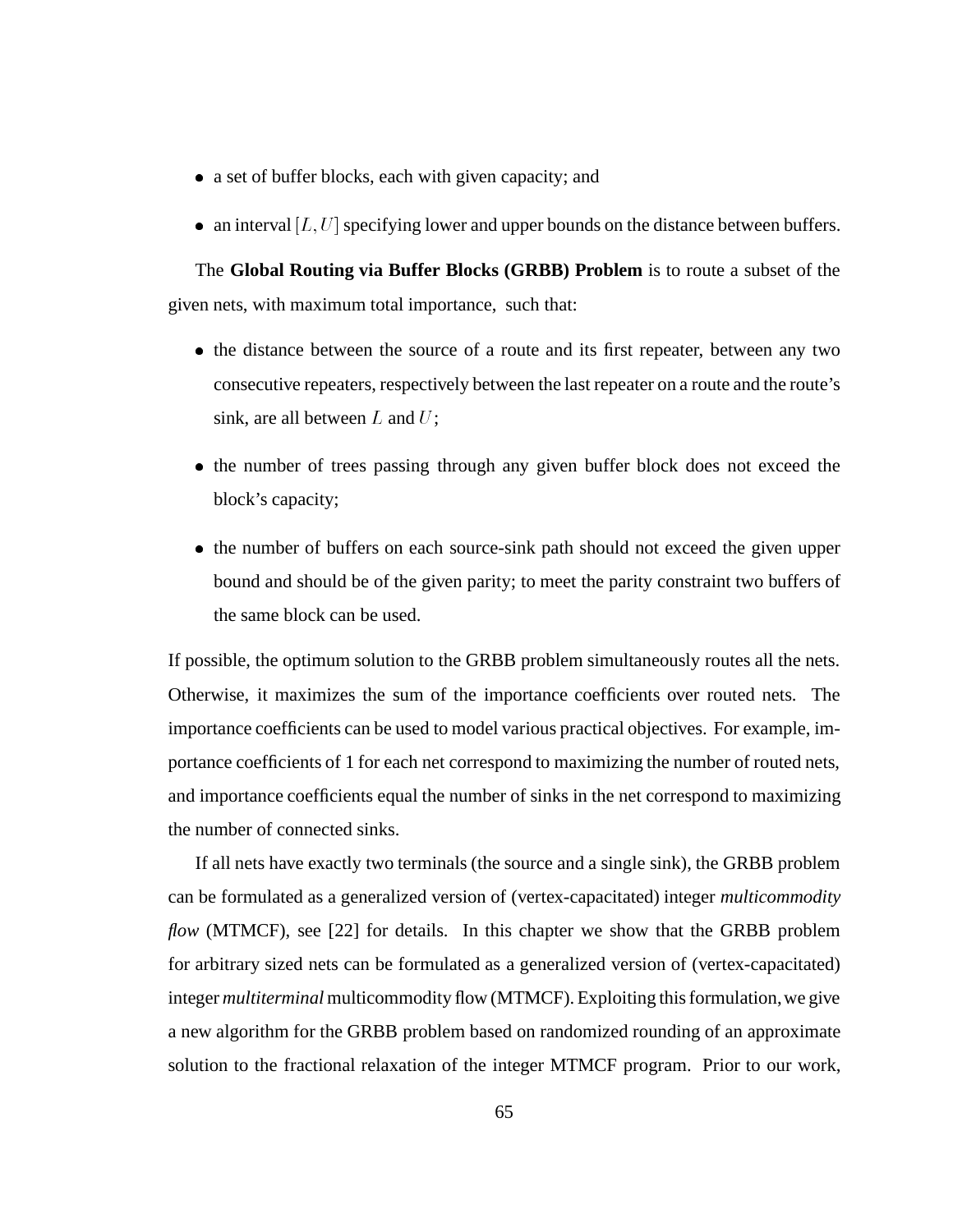multicommodity flow based heuristics have been applied [60, 70, 12, 43, 2] to unbuffered versions of VLSI global routing in which the main constraints are given by *edge*, not *vertex*, capacities. As noted in [56], the applicability of these algorithms has often been limited to problem instances of relatively small size by the prohibitive cost of solving exactly the fractional relaxation. Following [2], we avoid this limitation by using an *approximate* MTMCF algorithm. This algorithm, based on recent results of [35, 29], allows for a smooth trade-off between running time and solution accuracy. Our experiments show that even MTMCF solutions with low accuracy give good final solutions for the GRBB problem.

An interesting feature of our algorithm is its ability to work with multiterminal nets previous work on the GRBB problem [20, 71] has considered only the case of 2-pin nets. Experiments on top-level layouts extracted from a recent high-end microprocessor design validate our MTMCF-based algorithm, and indicate that (1) the algorithm significantly outperforms existing algorithms for the problem [20], even when applied to 2-pin net decompositions, and (2) applying the MTMCF algorithm on multipin nets instead of 2-pin decompositions further increases the quality of the solution, even when the same time budget is given to both algorithms.

The rest of the chapter is organized as follows. In Section 5.2, we reduce the Global Buffering Problem to a generalized version of integer multiterminal multicommodity flow. The fractional relaxation of this problem is a special case of *packing LP*, and can thus be approximated within any desired accuracy using the algorithm of Garg and Könemann [35]. In Section 5.3 we present a faster approximation algorithm, obtained by extending the ideas of Fleischer [29] to this special type of packing LPs. In Section 5.4 we describe the randomized rounding process used to convert near-optimal fractional MCF solutions into near-optimal integral solutions. In Section 5.5 we describe a number of implemented global buffering heuristics, some based on the MTMCF approach, and some based on less sophisticated greedy ideas. Finally, in Section 5.6 we give the results of an experimental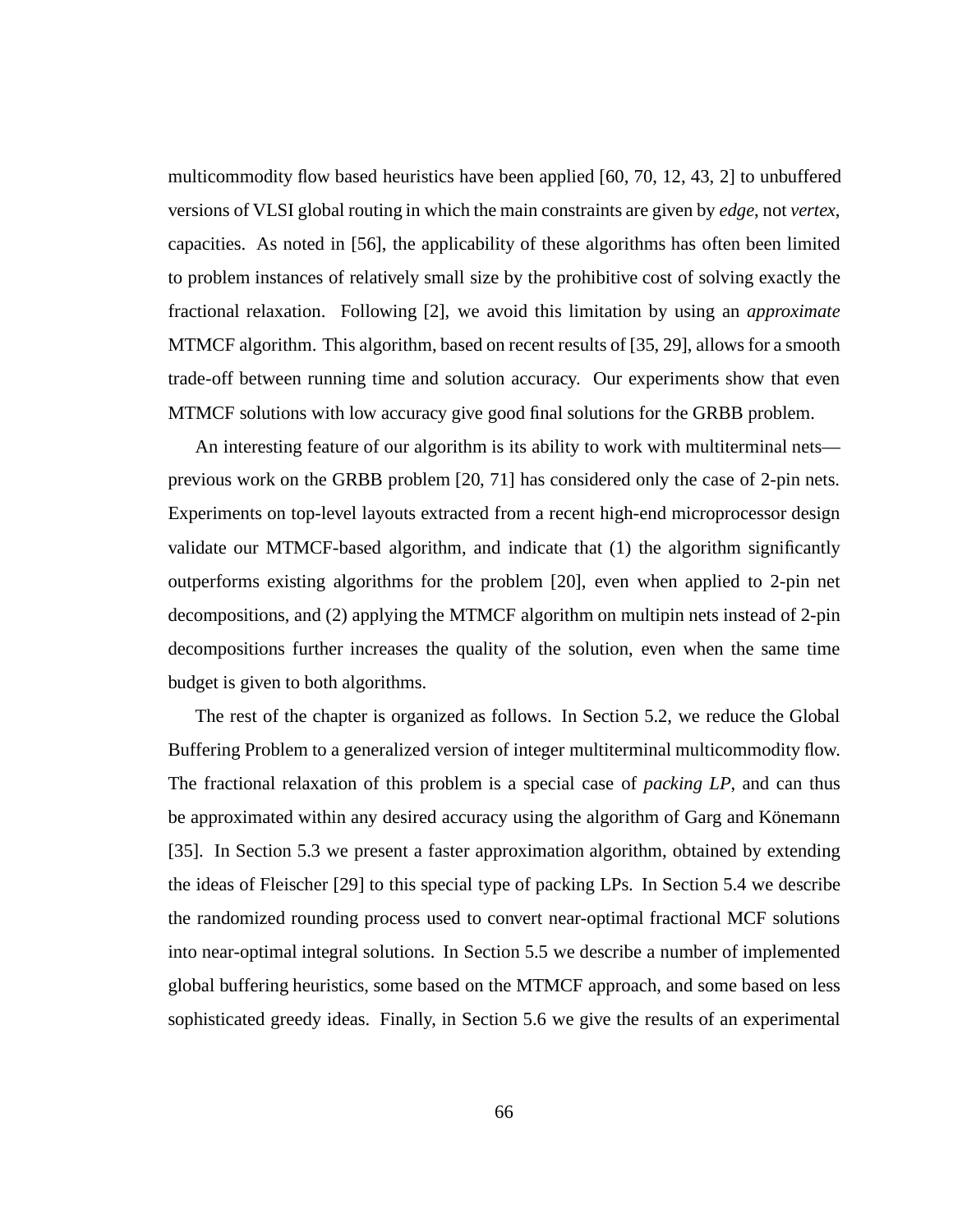comparison of these heuristics on test cases extracted from the top-level layout of a recent high-end microprocessor, and conclude in Section 5.7 with a list of future research directions.

### 5.2 Integer program formulation of the GRBB problem

Given K nets  $N_k = (s_k; t_k^1, \ldots, t_k^{q_k})$ ,  $k = 1, \ldots, K$ , and n buffer blocks  $\{r_1, \ldots, r_n\}$ , denote  $S = \{s_1, \ldots, s_K\}, T = \{t_1^1, \ldots, t_1^{q_1}, \ldots, t_K^{q_K}, \ldots, t_K^{q_K}\}, R = \{r_1, \ldots, r_n\}.$  Let also . . . . <u>.</u>  $\in \mathbb{N}$  denote the capacity of the buffer block  $r \in R$ ,  $a_k^i \in$  $\in$  {even, odd} be the parity<br>und on the number of buffers requirement for pair  $(s_k, t_k^i)$ , and  $l_k^i$  be the prescribed upper bound on the number of buffers on path between source  $s_k$  and sink  $t_k^i$ .

Let  $p_{xy}$  be a rectilinear path connecting points x and y of a planar region that avoids all rectangular obstacles given in the region. Denote by  $d(x, y)$  the length of a shortest such path. Let  $G = (V, E)$  be a graph with vertex set  $V = S \cup T \cup R$ . The edge set E contains all edges of type  $vv, v \in R$  (such an edge is called a loop). Two different vertices x and y are adjacent (i.e.,  $xy \in E$ ) if and only if  $L \le d(x, y) \le U$ .

A path  $p = (s_k, v_1, v_2, \ldots, v_l, t_k^i)$  in G between source  $s_k$  and sink  $t_k^i$  ( $k = 1, \ldots, K$ ,  $i = 1, \ldots, q^k$ ) is a restricted  $(s_k, t_k)$ -path if

- $v_i \in R$  for each  $i = 1, \ldots, l$ ,
- the parity of l is  $a_k^i$ ,
- $l \leq l_k^i$ ,
- there can be some pairs of different indices  $i, j \in \{1, \ldots, l\}$  such that  $v_i = v_j$ ; in this case we must have  $|i - j| = 1$ .

A feasible Steiner tree for net  $N_k$  is a Steiner tree  $T_k$  in  $G$  connecting terminals  $s_k, t_k^1, \ldots, t_k^{q_k}$ such that, for every  $i = 1, \ldots, q_k$ , the path of  $T_k$  connecting  $s_k$  to  $t_k^i$  is a restricted  $(s_k, t_k^i)$ path as defined above.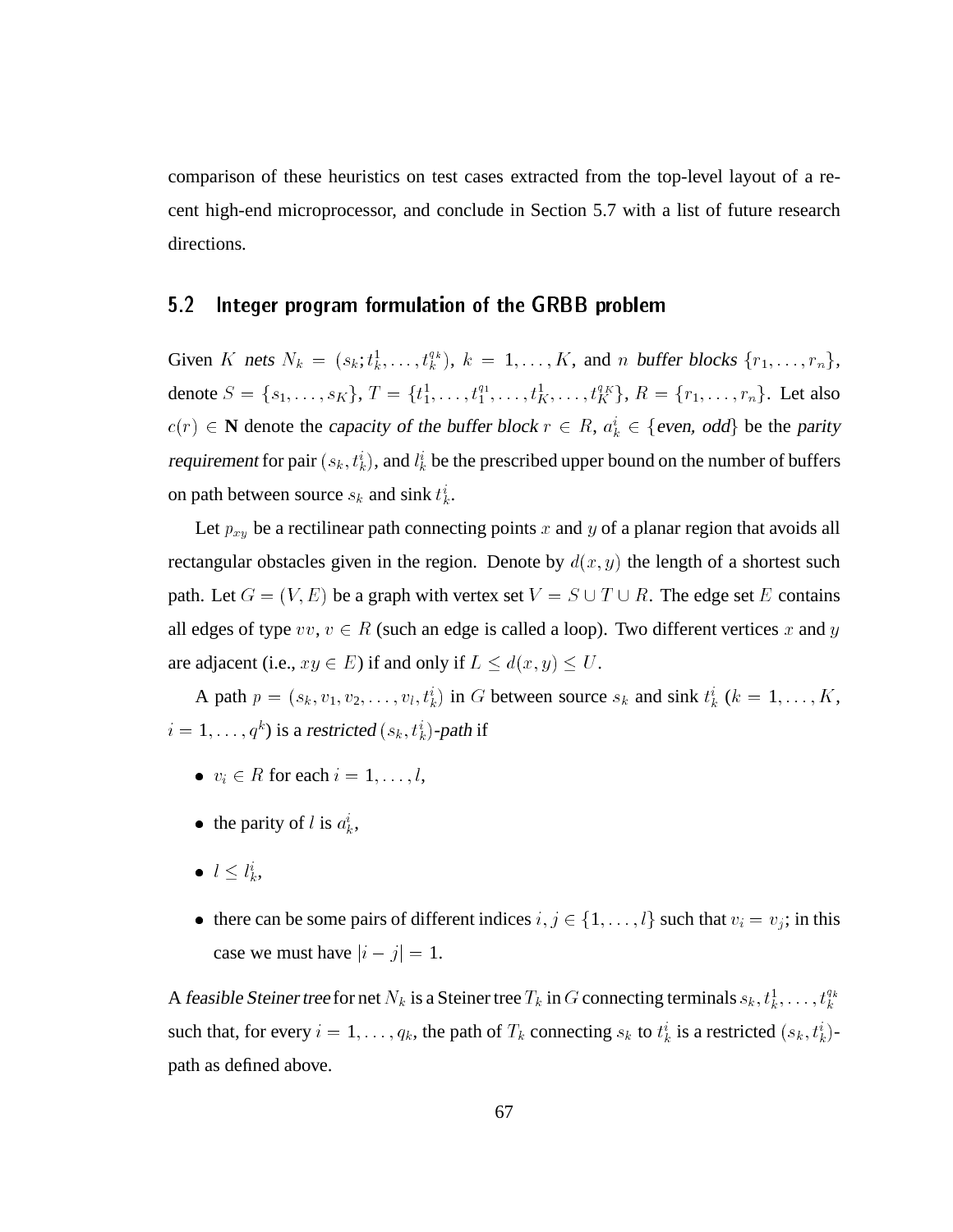Define capacities on all vertices of  $G$  by

$$
c(v) := \begin{cases} 1, & \text{if } v \in S \cup T \\ \text{capacity of buffer block } v, \text{if } v \in R \end{cases}
$$

Let  $\mathcal{T}_k$  be the set of all feasible Steiner trees for net  $N_k$ , and let  $\mathcal{T} = \bigcup_{k=1}^K \mathcal{T}_k$ . For each <u>the second second</u> and the second second second the second second second second second second second second second second second second second second second second second second second second second second second second s  $\in \mathcal{T}_k$ ,  $k = 1, \ldots, K$ , define  $g(T) := g_k$ , where  $g_k$  is the importance of  $N_k$ .<br>The GRBB problem is then equivalent to the following integer linear progr

The GRBB problem is then equivalent to the following integer linear program:

maximize 
$$
\sum_{T \in \mathcal{T}} g(T) f_T
$$
  
s.t. 
$$
\sum_{T \in \mathcal{T}} \pi_T(v) f_T \le c(v), \quad v \in V
$$

$$
f_T \in \{0, 1\} \qquad T \in \mathcal{T}
$$

 $f_T \in \{0, 1\}$   $T \in \mathcal{T}$ <br>where  $f_T = 1$  if the tree T is used in the solution and  $f_T = 0$  otherwise, and  $\pi_T(v)$  is the number of occurrences of  $v$  in  $T$ , i.e.,

$$
\pi_T(v) := \begin{cases} 0, \text{ if } v \notin T, \\ 1, \text{ if } v \in T, \text{ but } vv \text{ is not a loop on } T, \\ 2, \text{ if } v \in T, \text{ and } vv \text{ is a loop on } T. \end{cases}
$$

Our approach will be to solve the relaxation of the above integer program obtained by replacing the integrality constraint with  $f_T \ge 0$  for  $T \in \mathcal{T}$ ; we will then use randomized<br>rounding to obtain an integer solution. We will refer to this relaxation as the *Multiterminal* rounding to obtain an integer solution. We will refer to this relaxation as the Multiterminal Multicommodity Flow (MTMCF) LP.

Although the MTMCF LP is solvable in polynomial time (using, e.g., the ellipsoid algorithm), exact algorithms are highly impractical. On the other hand, the MTMCF LP is a special case of *packing LP*, and can thus be efficiently approximated within any desired accuracy using the recent combinatorial algorithm of Garg and Könemann [35]. In next section we give a significantly faster approximation algorithm based on a speed-up idea due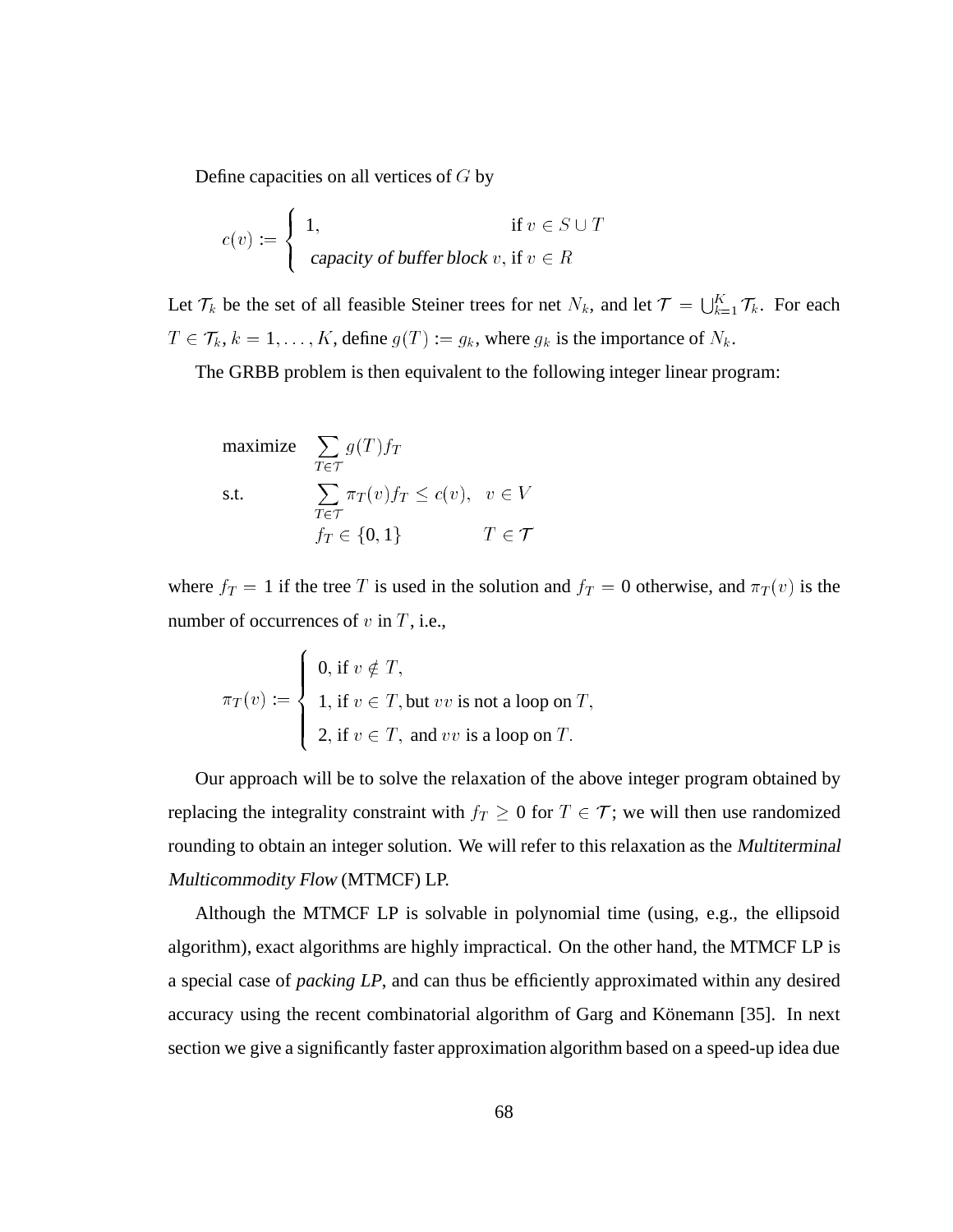to Fleischer [29]. Fleischer's idea, originally proposed for approximating the maximum edge-capacitated MCF, has been recently extended [2] to edge-capacitated *multiterminal* multicommodity flow. Here we take this approach further and show how to use it for efficient approximation of *vertex-capacitated* multiterminal multicommodity flow.

#### $5<sub>3</sub>$ 5.3 Approximation of vertex-capacitated MTMCF

Our approximation algorithm for MTMCF simultaneously solves both the primal and the dual LPs; the dual solution is used in proving the approximation guarantee of the algorithm. The dual of the MTMCF LP is:

minimize 
$$
\sum_{v \in V} w(v)c(v)
$$
  
s.t. 
$$
\frac{1}{g(T)} \sum_{v \in T} w(v) \ge 1, T \in \mathcal{T}
$$

$$
w(v) \ge 0, \qquad v \in V
$$

The dual LP can be viewed as an assignment of non-negative weights,  $w(\cdot)$ , to the vertices of G such that the weight of any tree  $T \in \mathcal{T}$  is at least 1; the objective is to minimize the  $\in \mathcal{T}$  is at least 1; the objective is to minimize the *veight*(*T*), of the tree *T* is the sum of the weights sum  $\sum_{v \in V} w(v)c(v)$ . Here, the weight,  $weight(T)$ , of the tree T is the sum of the weights of vertices forming this tree (if the tree uses a loop  $vv$  then vertex  $v$  contributes twice to this sum) divided by the importance  $q(T)$  of this tree.

Denote  $D(w) = \sum_{v \in V} w(v)c(v)$  and let  $\alpha(w)$  be the weight of a minimum weight tree from  $\mathcal T$  (with respect to  $w(\cdot)$ ). The dual problem is equivalent to finding a weight function  $w: V \to \mathbf{R}^+$  such that  $\beta = \frac{D(w)}{\alpha(w)}$  is minimized. In the following we will assume that  $min{g_k : k = 1,..., K} = 1$ —this can be easily achieved by scaling—and will denote by Γ the maximum  $g_k$ .

In our algorithm for approximating MTMCF (Algorithm 9),  $f_k(v)$  denotes how many times vertex v was used by all feasible Steiner trees found for the net  $N_k$  so far, and f denotes the total number of minimum weight feasible Steiner trees used by algorithm. The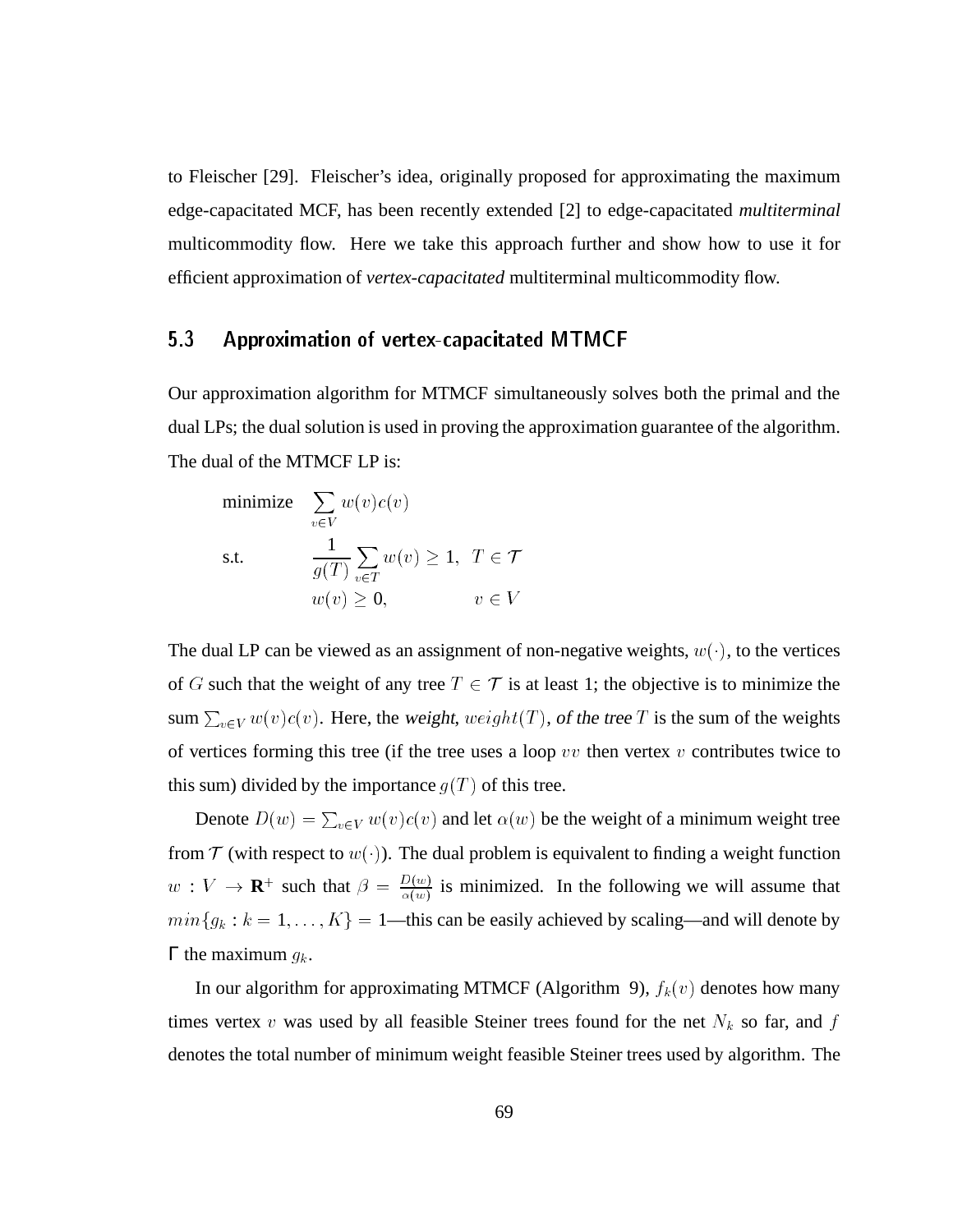**Input:** Graph G with K nets  $N_1, \ldots, N_K$ , vertex capacities  $c(v)$ **Output:** Variables  $f_k(v) \in [0, 1], k = 1, \ldots, K, v \in V(G)$ Set  $f = 0$ . Set  $w(v) = \delta$  for all  $v \in V$ . Set  $f_k(v)=0$  for all  $v \in V$  and  $k = 1, \ldots, K$ . For  $i=1$  to  $\log_{1+2\epsilon}{1+2\epsilon \over \delta}$  d  $\frac{+2\epsilon}{\delta}$  do For  $k = 1$  to K do Find a minimum weight tree T in  $\mathcal{T}_k$ . While  $weight(T) < min\{1/\Gamma, \delta/\Gamma(1 + 2\epsilon)^i\}$  do  $f = f + 1;$ For all  $v \in T$ , if T uses a loop vv then set  $f_k(v) = f_k(v) + 2$  and  $w(v) = w(v)(1 + \frac{2\epsilon}{c(v)})$ ; else set  $f_k(v) = f_k(v) + 1$  and  $w(v) = w(v)(1 + \frac{\epsilon}{c(v)})$ . Find a minimum weight tree T in  $\mathcal{T}_k$ . End while End for End for Output  $\frac{f}{2\log_{1+2\epsilon}\frac{1+2\epsilon}{\delta}}$ , and  $\frac{f_k(v)}{2\log_{1+2\epsilon}\frac{1+2\epsilon}{\delta}}$  for each  $v\in V$  and  $k=1,\ldots,K.$ 

Algorithm 9: The MTMCF approximation algorithm

algorithm associates a weight with each vertex, and every time it uses a minimum weight tree T from  $\mathcal{T}_k$  ( $k = 1, \ldots, K$ ) to connect the pins of net  $N_k$  it multiplies the weight of every vertex on this tree by  $1 + \frac{\epsilon}{c(v)}$  for a fixed  $\epsilon$  (if this tree uses a loop vv, then the weight of v is multiplied by  $1 + \frac{2\epsilon}{c(v)}$ ). Initially, every vertex v has weight  $\delta$  for some constant  $\delta$ . Thus, the more often is a vertex used, the larger is its weight. Hence, an often used vertex is less likely to be a part of future minimum weight trees.

According to Garg and Könemann's approximation algorithm [35], we must use a lightest (with respect to current weight function  $w(\cdot)$ ) tree from T, if the weight of this tree is less than  $1/\Gamma$ . We also must stop after t iterations where t is the smallest number such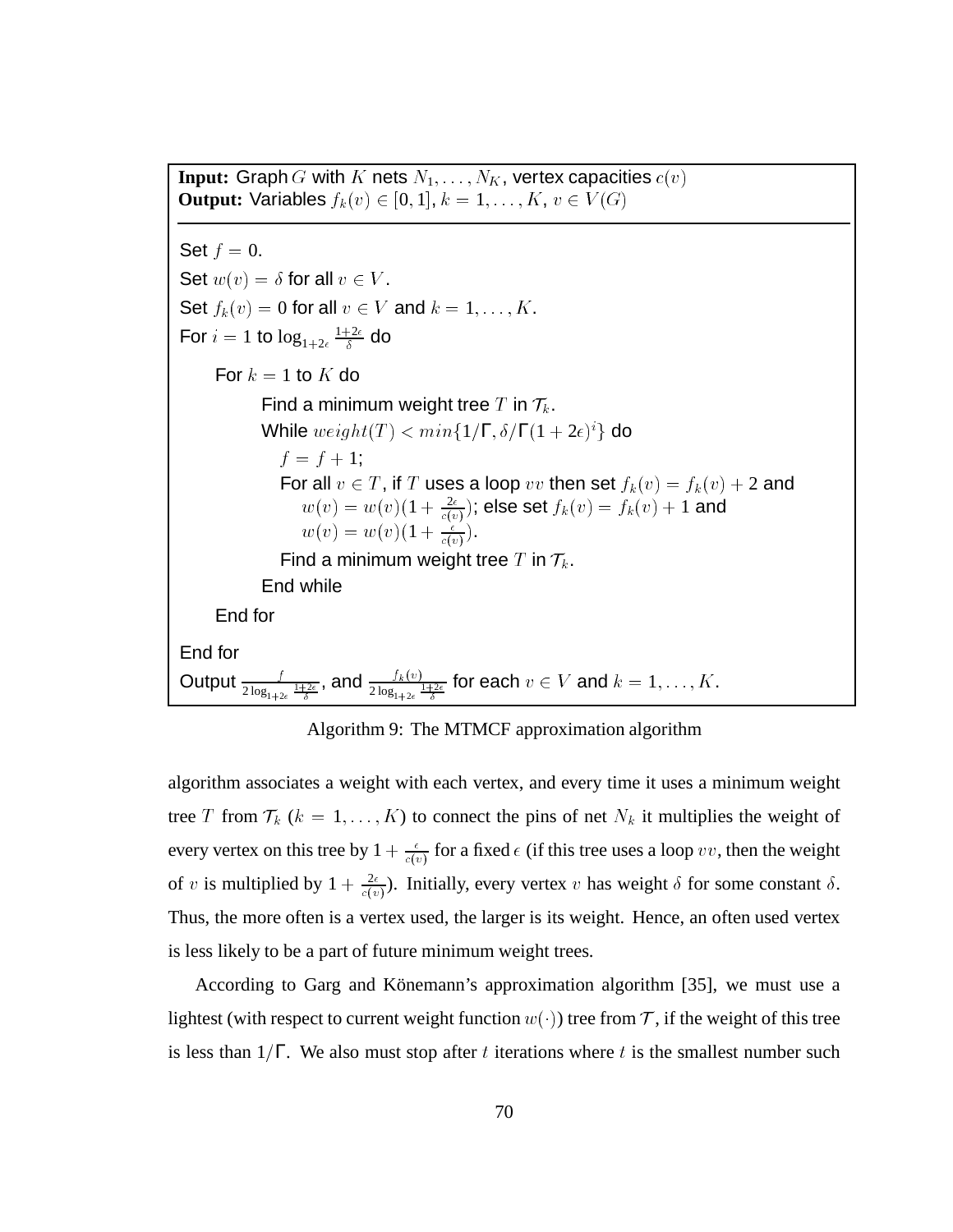that  $\alpha(w)$ , computed with respect to vertex weights  $w(\cdot)$  of this iteration, is at least 1/Γ. We extend the Fleischer's ideas [29] to our generalized fractional MTMCF problem and reduce the number of minimum weight tree computations during the algorithm. Instead of finding the lightest tree in  $T$  to connect the pins of a net, we settle for some tree within a factor of  $(1 + 2\epsilon)$  of the lightest, and show that one can obtain a similar approximation guarantee.

Let  $w_{i-1}(\cdot)$  be the weight function at the beginning of the *i*th iteration. We have  $w_0(v) = \delta$  for each  $v \in V$ . For brevity denote  $\alpha(w_i)$ ,  $D(w_i)$  by  $\alpha(i)$ ,  $D(i)$  respectively. Following Fleischer, we cycle through the nets, sticking with a net until the lightest feasible Steiner tree for that net is above a  $1 + 2\epsilon$  factor times a lower bound estimate of the overall lightest tree. Let  $\bar{\alpha}(i)$  be a lower bound on  $\alpha(i)$ . To start, we set  $\bar{\alpha}(0) = \delta/\Gamma$ . As long as there is some  $T \in \mathcal{T}$  with  $weight(T) \leq min\{1/\Gamma, (1+2\epsilon)\bar{\alpha}(i)\}\)$ , we use tree T. When  $\in \mathcal{T}$  with  $weight(T) \leq min\{1/\Gamma, (1 + 2\epsilon)\bar{\alpha}(i)\}$ , we use tree T. When<br>olds, we know that the weight of the lightest tree is at least  $(1 + 2\epsilon)\bar{\alpha}(i)$ , this no longer holds, we know that the weight of the lightest tree is at least  $(1 + 2\epsilon)\bar{\alpha}(i)$ , and so we set  $\bar{\alpha}(i + 1) = (1 + 2\epsilon)\bar{\alpha}(i)$ . Thus, throughout the course of the algorithm,  $\bar{\alpha}$ takes on values in the set  $\{\delta/\Gamma(1 + 2\epsilon)^i\}_{i \in \mathcal{N}}$ . Since  $\alpha(0) \ge \delta/\Gamma$  and  $\alpha(t - 1) < 1/\Gamma$ ,  $\alpha(t) < (1+2\epsilon)/\Gamma$ . Thus, when we stop,  $\bar{\alpha}(t)$  is between  $1/\Gamma$  and  $(1+2\epsilon)/\Gamma$ . Each increase of  $\bar{\alpha}$  is by a  $1 + 2\epsilon$  factor, hence the number of increases of  $\bar{\alpha}$  is  $\log_{1+2\epsilon} \frac{1+2\epsilon}{\delta}$  (and the final value of *i* is  $\lfloor \log_{1+2\epsilon} \frac{1+2\epsilon}{\delta} \rfloor$ )  $\frac{+2\epsilon}{\delta}$ ]).

Between updates to  $\bar{\alpha}$ , the algorithm proceeds by considering each net one by one. As long as the lightest feasible Steiner tree T for net  $N_k$  has weight less than the minimum of  $1 + 2\epsilon$  times the current value of  $\bar{\alpha}$  and  $1/\Gamma$ , this lightest tree T is used to connect the pins of the net  $N_k$ . When  $min_{T \in \mathcal{T}_k} weight(T) \ge (1 + 2\epsilon)\bar{\alpha}$ , net  $N_{k+1}$  is considered. After all K nets are considered,  $\bar{\alpha}$  is updated. A total of at most  $K \log_{1+2\epsilon} \frac{1+2\epsilon}{\delta}$  n  $rac{1}{\delta}$  minimum weight feasible Steiner tree computations are used to update  $\alpha$  over the course of the algorithm.

**Theorem 22** *Algorithm* 9 is a  $(1 + \omega)$ -approximation algorithm for the MTMCF LP by *choosing*  $\delta = (1 + 2\epsilon)((1 + 2\epsilon)L\Gamma)^{-\frac{1}{2\epsilon}}$  *and*  $\epsilon < min\{.07, \frac{1+\omega-\Gamma}{8\Gamma}\},$  $\frac{1}{8\Gamma}$ }, where *L* is the number *of vertices in the longest feasible Steiner tree of* G *connecting any net.*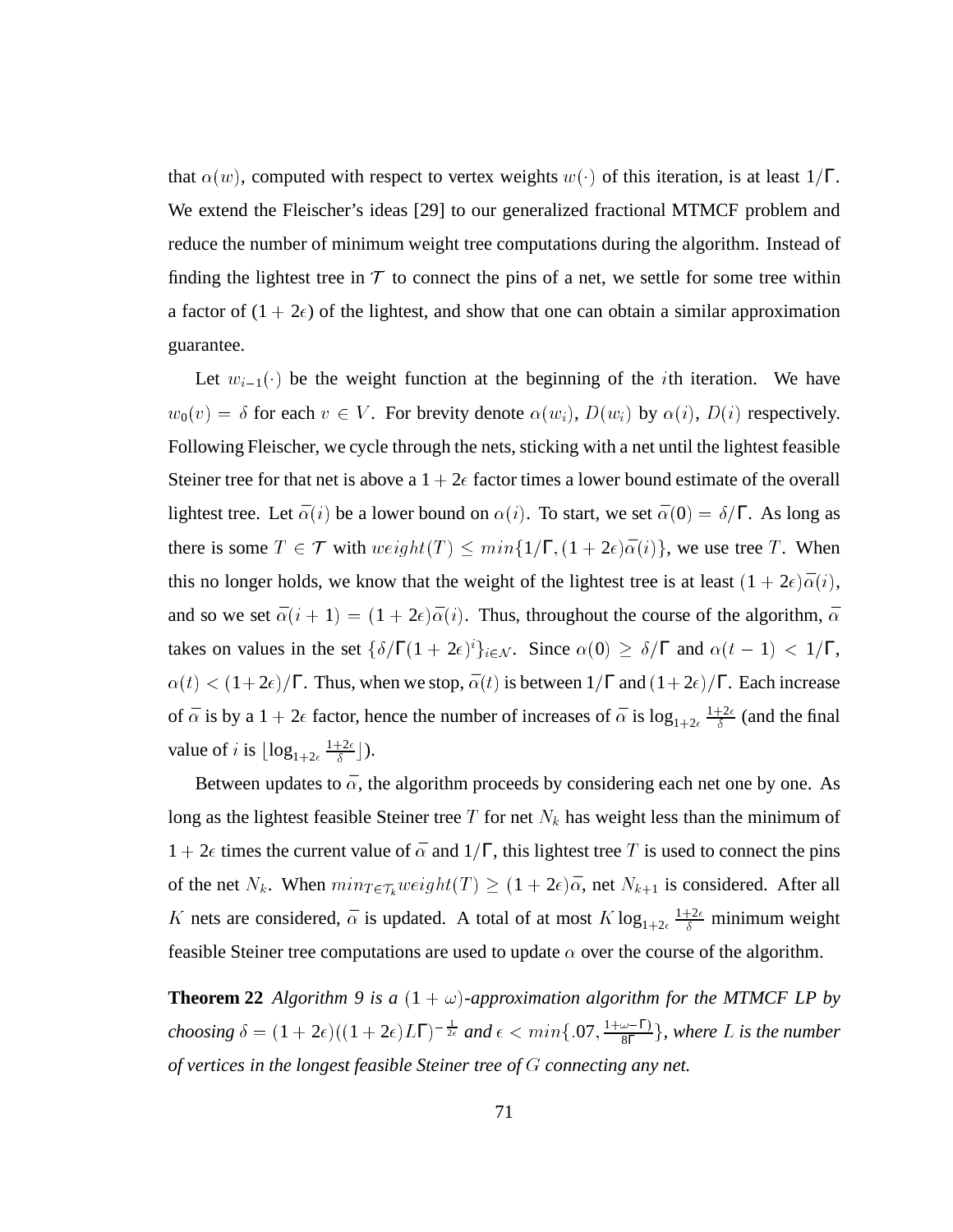**Proof :** Our proof is an adaptation of the proof of Garg and Könemann [35] (see also Fleischer [29]). First we show that the values  $\frac{f_k(v)}{2 \log_{1+2\varepsilon} \frac{1+2\varepsilon}{\delta}}$  ( $v \in V, k = 1, \ldots, K$ ), computed by the algorithm, are feasible, i.e.,  $\frac{1}{2 \log_{1+2\epsilon} \frac{1+2\epsilon}{\delta}} \sum_{k=1}^{K} f_k(v) \leq c(v)$  and hence we do not exceed the capacity of any vertex  $v$  of  $G$ . Consider an arbitrary vertex  $v$  of  $G$  and let  $M = \sum_{k=1}^{K} f_k(v)$  denotes how many times the vertex v was used by all feasible Steiner trees found by algorithm. For every two times that the vertex  $v$  was used by feasible Steiner trees, the weight of v increased by a factor of at least  $(1 + \frac{2\epsilon}{c(v)}).$  Since  $w_0(v) = \delta$ , it follows that  $w_t(v) \ge \delta(1 + \frac{2\epsilon}{c(v)})^{\frac{M}{2}}$ . Simplifying this expression, we get

$$
w_t(v) \geq \delta(1+\frac{2\epsilon}{c(v)})^{\frac{M}{2}} = \delta((1+\frac{2\epsilon}{c(v)})^{c(v)})^{\frac{M}{2c(v)}} \geq \delta(1+2\epsilon)^{\frac{M}{2c(v)}}
$$

The last time we increased the weight of  $v$ , it was on a feasible Steiner tree of weight less than  $1/\Gamma$ . Hence, the weight of v was less than 1. Since in each iteration we increase the vertex weight by factor of at most  $(1 + 2\epsilon)$ , the final weight of v is at most  $(1 + 2\epsilon)$ . Consequently,

$$
\delta(1+2\epsilon)^{\frac{M}{2c(v)}}\leq w_t(v)\leq 1+2\epsilon, \text{ i.e., }~M\leq c(v)2\log_{1+2\epsilon}\frac{1+2\epsilon}{\delta}
$$

Now we show that the ratio of the values of the dual and the primal solutions,  $\gamma =$ . . . .  $\frac{\beta}{f} 2 \log_{1+2\epsilon}{\frac{1+2\epsilon}{\delta}},$  i  $\frac{12\epsilon}{\delta}$ , is at most  $(1 + \omega)$ .

For each iteration  $i \geq 1$  we have

$$
D(i) = \sum_{v \in V} w_i(v)c(v) = \sum_{v \in V} w_{i-1}(v)c(v) + \epsilon \sum_{v \in T} w_{i-1}(v)
$$
  

$$
\leq D(i-1) + \epsilon(1+2\epsilon)\Gamma\alpha(i-1)
$$

Note that, if T used a loop  $vv$ , then v contributes to the sum  $\sum_{v \in T} w_{i-1}(v)$  twice (since  $w_i(v) = w_{i-1}(v)(1 + \frac{2\epsilon}{c(v)}).$ 

Then,

$$
D(i) - D(0) \le \epsilon (1 + 2\epsilon) \Gamma \sum_{j=1}^{i} \alpha(j-1)
$$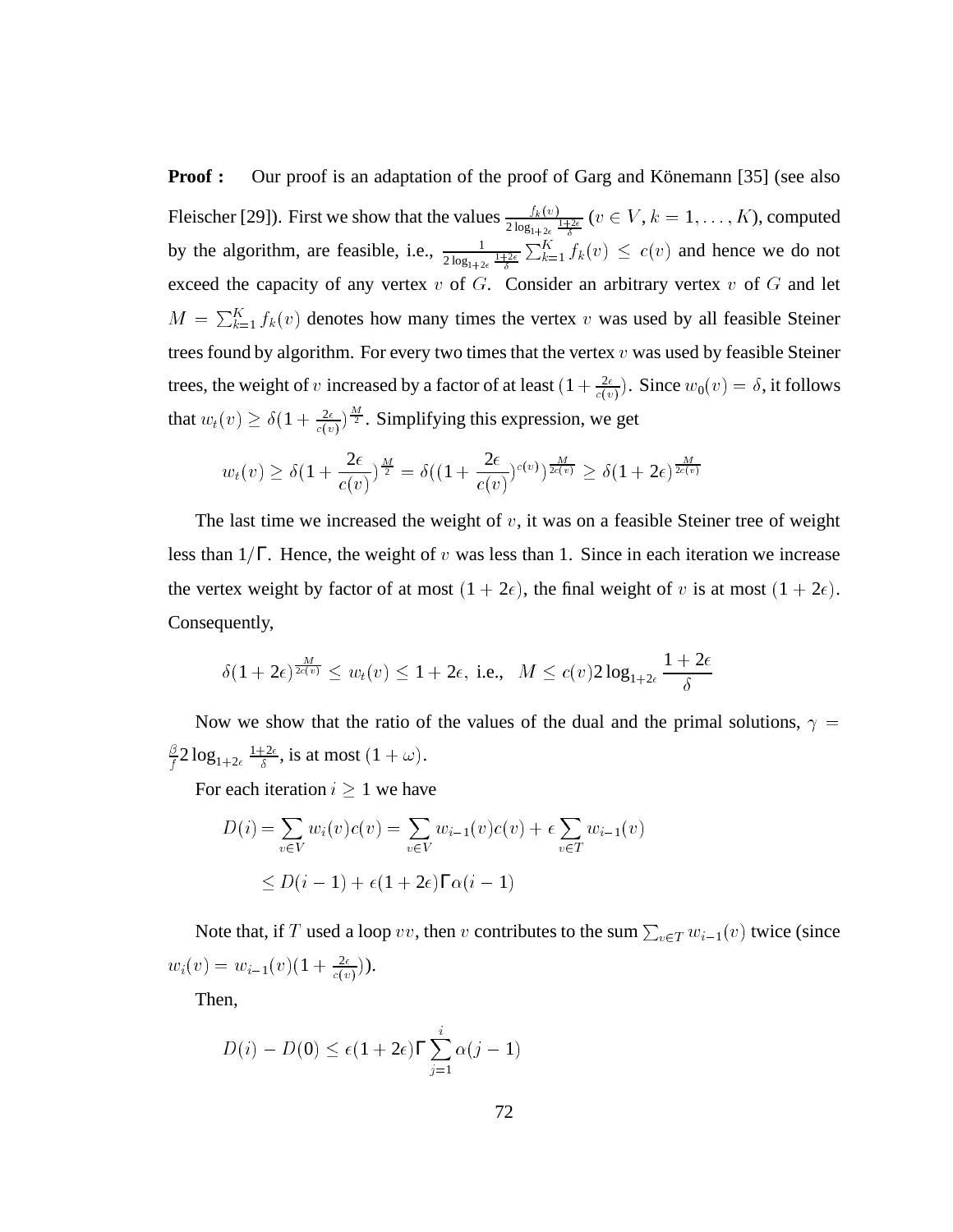Consider the weight function  $w_i(\cdot) - w_0(\cdot)$ . We have  $\alpha(w_i - w_0) \ge \alpha(w_i) - \delta L$ , where  $L$  is the number of vertices in the longest feasible Steiner tree of  $G$  connecting any net.

Consequently, if  $\alpha(w_i) - \delta L > 0$ , then

$$
\beta \le \frac{D(w_i - w_0)}{\alpha(w_i - w_0)} \le \frac{D(i) - D(0)}{\alpha(i) - \delta L} \le \frac{\epsilon (1 + 2\epsilon) \Gamma \sum_{j=1}^{\infty} \alpha(j-1)}{\alpha(i) - \delta L}
$$

Thus, in any case (for the case  $\alpha(w_i) - \delta L \leq 0$ , it is trivial) we have

$$
\alpha(i) \leq \delta L + \frac{\epsilon (1 + 2\epsilon)\Gamma}{\beta} \sum_{j=1}^{i} \alpha(j-1)
$$
  

$$
\leq (1 + \frac{\epsilon (1 + 2\epsilon)\Gamma}{\beta})^{i-1} (\delta L + \frac{\epsilon (1 + 2\epsilon)\Gamma}{\beta} \alpha(0))
$$
  

$$
\leq (1 + \frac{\epsilon (1 + 2\epsilon)\Gamma}{\beta})^{i-1} (\delta L + \frac{\epsilon (1 + 2\epsilon)\Gamma}{\beta} \delta L)
$$
  

$$
= \delta L (1 + \frac{\epsilon (1 + 2\epsilon)\Gamma}{\beta})^i \leq \delta L e^{\frac{i\epsilon (1 + 2\epsilon)\Gamma}{\beta}}
$$

For the last inequality the fact  $1 + x \le e^x$  for  $x \ge 0$  is used.

Since we stop at iteration t with  $\alpha(t) \geq 1/\Gamma$ , and  $t = f$ , we get

$$
1/\Gamma \leq \alpha(t) \leq \delta L e^{\frac{t\epsilon(1+2\epsilon)\Gamma}{\beta}} = \delta L e^{\frac{f\epsilon(1+2\epsilon)\Gamma}{\beta}}.
$$

Hence,

$$
\frac{\beta}{f} \leq \frac{\epsilon (1+2\epsilon)\Gamma}{\ln(\delta L\Gamma)^{-1}}
$$

Now, for the ratio  $\gamma$  we obtain

$$
\gamma = \frac{\beta}{f} 2 \log_{1+2\epsilon} \frac{1+2\epsilon}{\delta}
$$
  
\$\leq \frac{2\epsilon (1+2\epsilon)\Gamma \log\_{1+2\epsilon} \frac{1+2\epsilon}{\delta}}{\ln(\delta L\Gamma)^{-1}} = \frac{2\epsilon (1+2\epsilon)\Gamma \ln \frac{1+2\epsilon}{\delta}}{\ln(1+2\epsilon) \ln(\delta L\Gamma)^{-1}}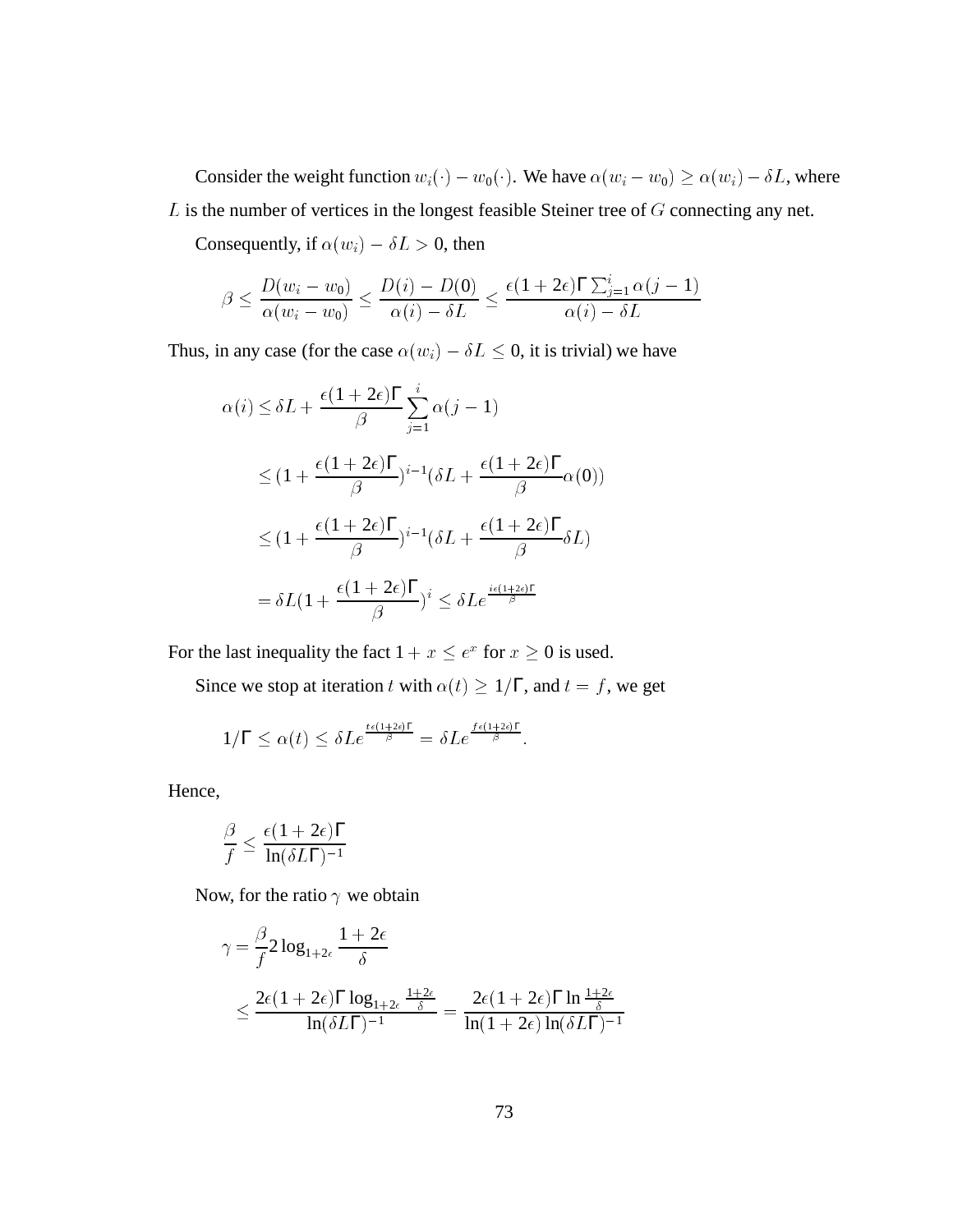Since we have chosen  $\delta = (1 + 2\epsilon)((1 + 2\epsilon)L\Gamma)^{\frac{-1}{2\epsilon}}$ , we get

$$
\frac{\ln \frac{1+2\varepsilon}{\delta}}{\ln(\delta L\Gamma)^{-1}} = \frac{1}{1-2\varepsilon}
$$

and hence,

$$
\gamma \leq \frac{2\epsilon (1 + 2\epsilon)\Gamma}{(1 - 2\epsilon)\ln(1 + 2\epsilon)} \leq \frac{2\epsilon (1 + 2\epsilon)\Gamma}{(1 - 2\epsilon)(2\epsilon - 4\epsilon^2/2)}
$$
  

$$
\leq (1 + 2\epsilon)(1 - 2\epsilon)^{-2}\Gamma
$$

Here we use that  $ln(1 + x) \ge x - x^2/2$  (by Taylor series expansion of  $ln(1 + x)$ ).

Since  $(1 + 2\epsilon)(1 - 2\epsilon)^{-2}$  is at most  $(1 + 8\epsilon)$ , for  $\epsilon < .07$ , and  $(1 + 8\epsilon)\Gamma$  should be no more than our approximation ratio  $(1 + \omega)$ , we are done.

In Algorithm 9 we need to solve the following problem. Let  $G_k$  ( $k = 1, \ldots, K$ ) be a subgraph of the graph G induced by vertices  $\{s_k, t_k^1, \ldots, t_k^{q_k}\} \cup R$  (recall that each vertex  $v \in R$  has a loop  $vv \in E$ ). Let also each vertex  $v$  of  $G_k$  have a non-negative weight  $w(v)$ .  $v \in R$  has a loop  $vv \in E$ ). Let also each vertex v of  $G_k$  have a non-negative weight  $w(v)$ . Find a minimum weight tree  $T_k$  in  $G_k$  connecting  $s_k$  with  $t_k^1, \ldots, t_k^{q_k}$  such that, for each  $i = 1, \ldots, q_k$ , the path of  $T_k$  between  $s_k$  and  $t_k$  passes through even (odd, depending on  $a_k^i$ ) number of vertices, and that number of vertices should not exceed  $l_k^i$ . This path may contain a loop. So, the vertex weight will contribute either once or twice (in case of loop) to the weight of the tree  $T_k$ .

Let  $L_k = max\{l_k^1, \ldots, l_k^{q_k}\}\.$  We reduce this problem to the usual shortest directed rooted Steiner tree problem on an edge-weighted directed acyclic graph (dag)  $D_k$  with  $V(D_k) = \{s_k\} \cup \{r_{i,j} | 1 \le i \le n, 1 \le j \le L_k\} \cup \{t_k^1, \ldots, t_k^{q_k}\}$  and  $E(D_k) = E_1 \cup E_2 \cup E_3$ , where

$$
E_1 = \{(s_k, r_{i,1}) \mid 1 \le i \le n, (s_k, r_i) \in E(G)\}
$$
  
\n
$$
E_2 = \{(r_{i,j}, r_{i',j+1}) \mid 1 \le i, i' \le n, 1 \le j < L_k, (r_i, r_{i'}) \in E(G)\}
$$
  
\n
$$
E_3 = \{(r_{i,j}, t_k^h) \mid 1 \le i \le n, 1 \le h \le q_k, 1 \le j \le l_k^h, j \equiv a_k^h \pmod{2}, (r_i, t_k^h) \in E(G)\}
$$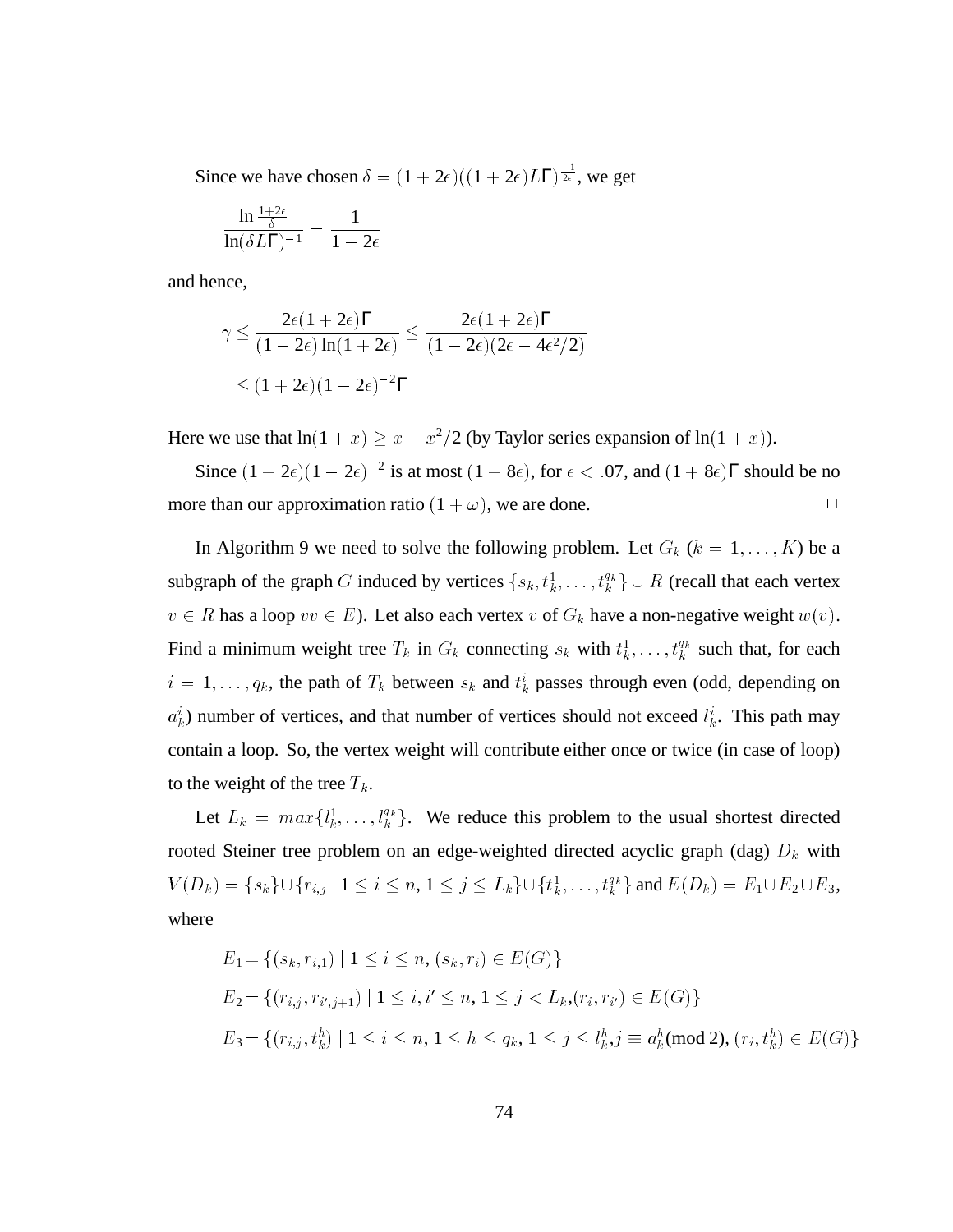If the cost of each arc  $(x, y)$  in  $D_k$  is given by  $w(x)$ , it is easy to see that finding the minimum weight tree in  $\mathcal{T}_k$  reduces to finding a minimum cost directed rooted Steiner tree (DRST) in  $D_k$ . Generally, the directed rooted Steiner tree problem asks, for a given directed edge-weighted graph  $H = (X, U)$ , a specified root  $r \in X$ , and a set of terminals  $Y \subset X$ , to find the minimum cost arborescence rooted at  $r$  and spanning all the vertices in  $Y$  (in other words r should have a path to every vertex in Y). Unfortunately, the fact that  $D_k$  is acyclic does not help. There is a simple reduction for this problem from arbitrary directed graphs to acyclic graphs. As far as we know, the best result for the DRST problem is due to Charikar et al. [15] which says that an  $O(\log^2 q_k)$ -approximate solution can be found in quasipolynomial time  $O(n^{3 \log q_k})$ . Since this is very inefficient, we need to find some other ways to compute such trees. One way is to compute (exactly or approximately) a DRST once, and then in all next iterations (with new edgelengths) using the found Steiner points  $p_1, \ldots, p_s$ find a minimum directed spanning tree of the graph induced by  $\{s_k, t_k^1, \ldots, t_k^{q_k}, p_1, \ldots, p_s\}$ (this approach was used in [2]). To find a minimum spanning directed tree in directed acyclic graphs, one can use a very simple procedure: for each vertex choose a shortest incoming arc. After running this procedure one can recursively delete all leaves of the spanning tree, that are not sinks of the net  $N_k$ .

#### 5.4 5.4 Rounding the fractional MTMCF

In the previous section we presented an algorithm for approximating the optimum multiterminal multicommodity flow (MTMCF) within any desired accuracy. The optimum MTMCF gives an upper-bound on the maximum number of routable nets (connections). In this section we show how to use the approximate MTMCF to route an almost optimal number of nets (resp. connections). Our construction is based on the randomized rounding technique of Raghavan and Thomson [63], in particular, on the random-walk based algorithm for rounding multicommodity flow [62] (see also [56]).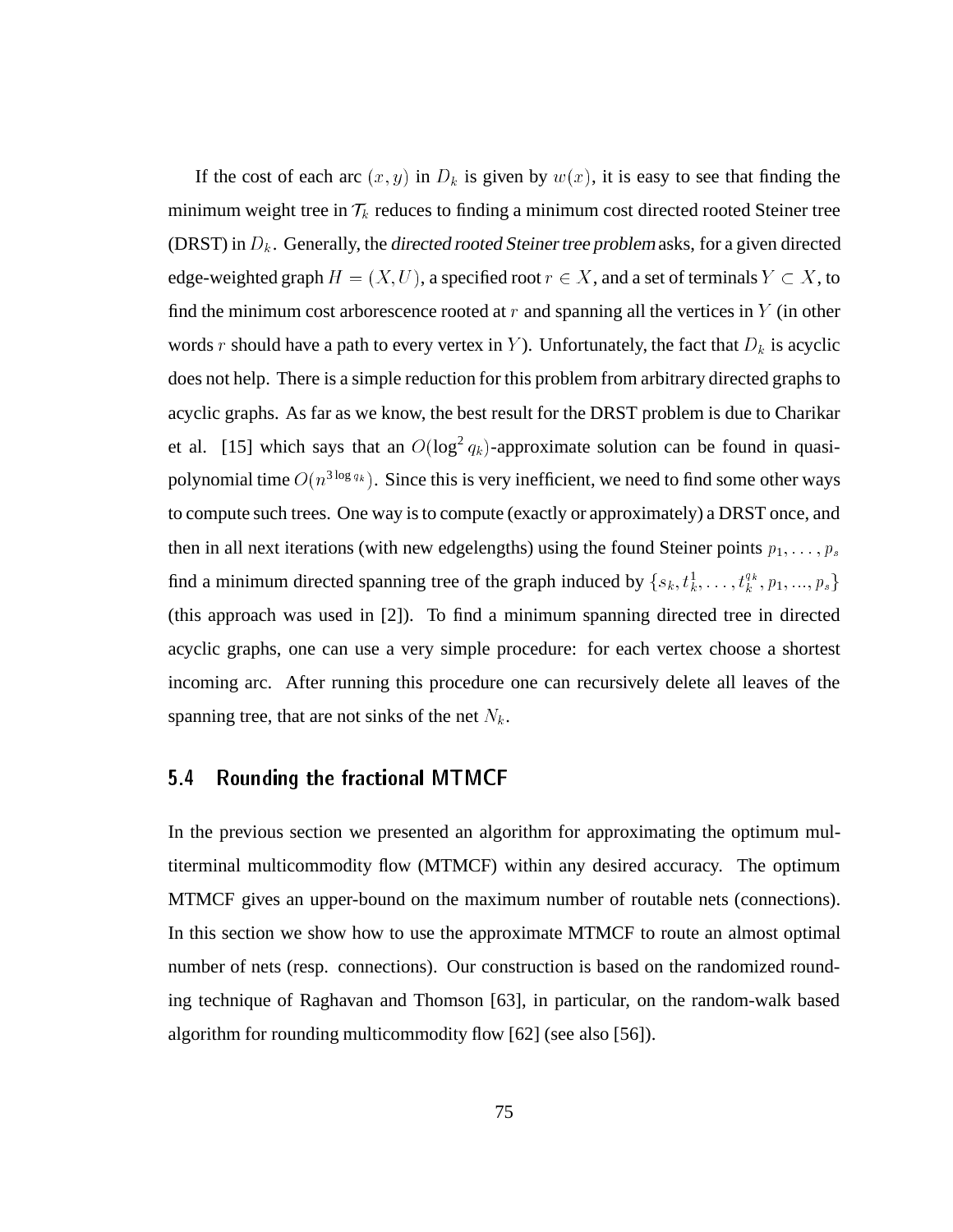**Input:** Multiterminal flows  $f_k(e) \in [0, 1], k = 1, \ldots, K, e \in E(G)$ **Output:** Set of trees  $T_k \in \mathcal{T}_k$ <br>For each  $k = 1, \ldots, K$ , with probability  $f_k$ , do  $T_k \leftarrow \{s_k\}$ For each sink  $t_k^i$  in  $N_k$  do  $P \leftarrow \emptyset; \quad v \leftarrow t_k^i$ While  $v \notin T_k$  do Pick arc  $(u, v)$  with probability  $f_k(u, v)/f_k(v)$  $P \leftarrow P \cup \{(u, v)\}; \quad v \leftarrow u$ End while  $T_k \leftarrow T_k \cup P$ End for End for

Algorithm 10: The randomized MTMCF rounding algorithm

The MCF rounding algorithm in [62] chooses a set of source-sink pairs by including each pair  $(s, t)$  with a probability equal to the flow from s to t. Then, for each chosen pair,  $(s, t)$ , the algorithm performs a random-walk from s to t, based on probabilities given by edge-flows. In our MTMCF rounding algorithm (Algorithm 10), a net  $N_k = (s_k; t_k^1, \ldots, t_k^{q_k})$ is also routed with probability equal to the net's total flow,  $f_k = \sum_{T \in \mathcal{T}_k} f_T$ . Since we need to construct a tree connecting all sinks  $t_k^i$  to the source  $s_k$ , we route the net by performing *backward* random walks from each sink until reaching either  $s_k$  or a vertex on a path already included in the tree. Thus, if the net has only one sink, our rounding algorithm becomes identical to the algorithm in [62], except for the direction of the random walk.

Ensuring that no vertex capacities are exceeded can be accomplished in two ways. Following [56], one way is to solve the MTMCF LP with capacities scaled down by a small factor that guarantees that the rounded solution will meet the *original* capacities with very high probability. A simpler approach, the so-called *greedy-deletion algorithm* [22], is to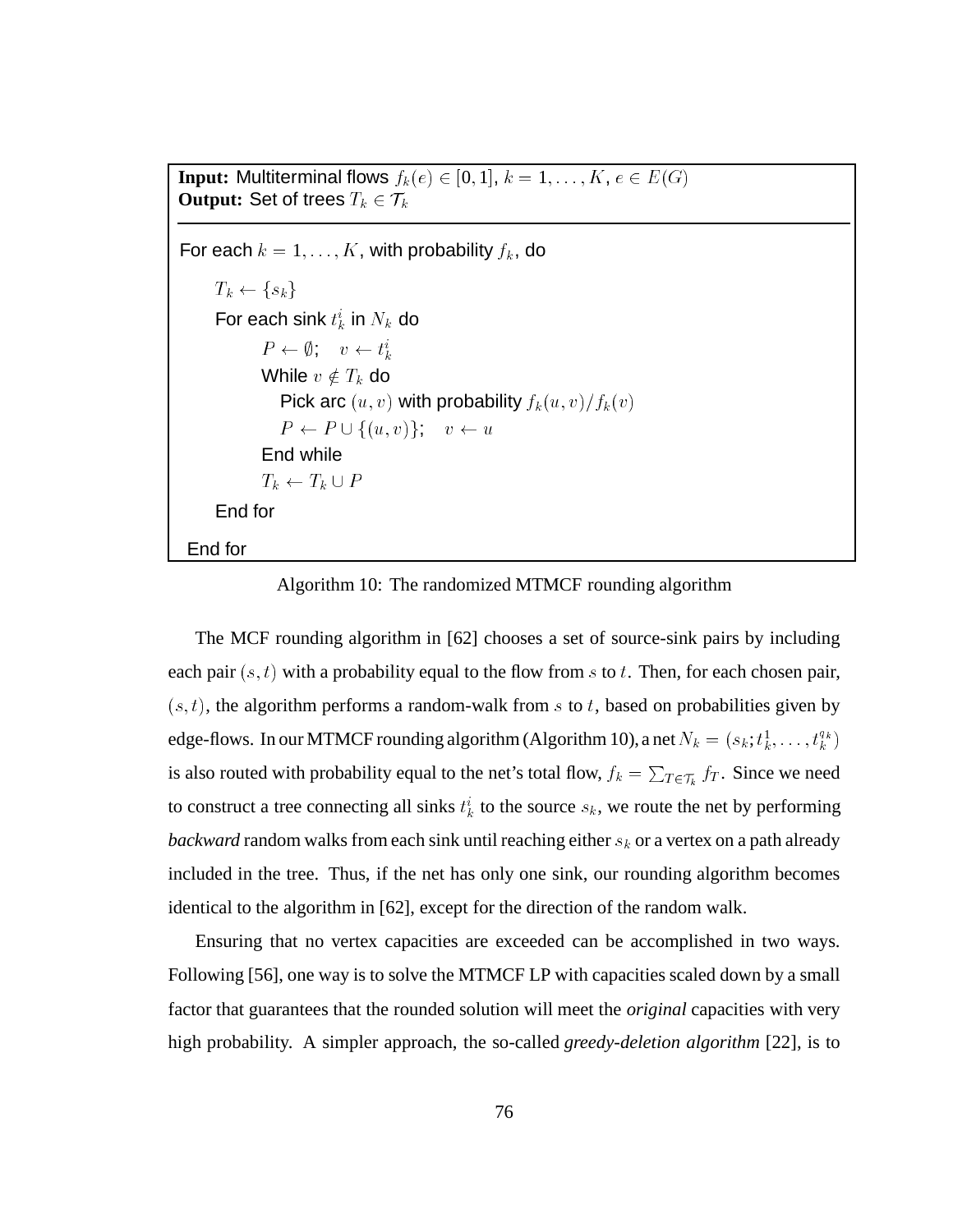repeatedly drop routed nets that visit over-used vertices until feasibility is achieved. We implement a modification of the second approach: instead of dropping an entire tree, we drop only the sinks which use paths through over-used vertices.

### 5.5 Implemented algorithms

In this section we describe the implemented algorithms for the Global Routing via Buffer Blocks problem.

#### 5.5.1Greedy routing algorithms

We have implemented 3 greedy algorithms for the GRBB problem. The first algorithm, similar to one proposed in [20], starts by decomposing each multiterminal net into 2-terminal nets. Then, the algorithm attempts to route the 2-terminal nets one by one, using for routing a shortest available path from the net's source to its sink, if such a path exists. We will refer to this algorithm as the *forward 2-terminal greedy* (F-2TG) algorithm.

The second greedy algorithm (Algorithm 11), referred to as the *multiterminal Greedy* (MTG) algorithm, handles multiterminal nets, and thus does not have to resort to net decomposition. For each multiterminal net we attempt to route the sinks one by one. For each sink we use a shortest available path to one of the vertices already connected to the source, if any such path exists.

The third algorithm, the *backward 2-terminal greedy* (B-2TG), works as F-2TG, except for the fact that shortest paths are computed backward, from sinks toward sources and not from sources toward sinks. Notice that B-2TG is the special case of MTG when applied to 2-terminal nets.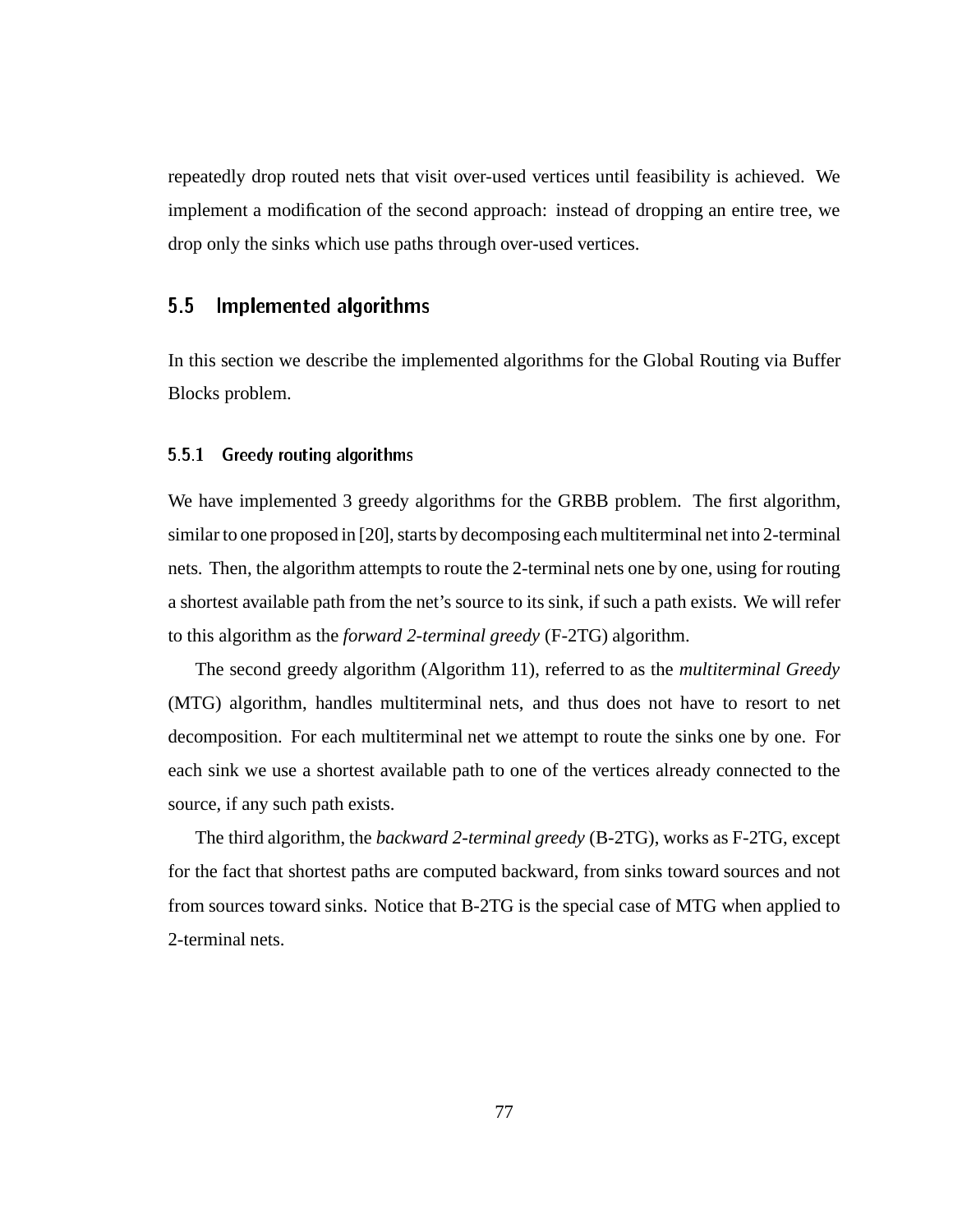```
Input: Graph G with K nets N_1, \ldots, N_K, vertex capacities c(v)Output: Set of trees T_k \in \mathcal{T}_kFor each k = 1, \ldots, K, do
    T_k \leftarrow \{s_k\}For each sink t_k^i in N_k do
           Using a backward BFS search, find a shortest path P from t_k^i to T_k in G \parallelusing only vertices v with c(v) > 0; if no such path exists let P = \emptyset;
           For each vertex v in P, c(v) \leftarrow c(v) - 1End for
End for
```


#### 5.5.2 Flow rounding algorithms

We have implemented two flow rounding algorithms. The first algorithm (Algorithm 12) is based on MTMCF rounding. Our current implementation decomposes larger nets into 3-terminal nets before applying the MTMCF routing algorithm, we will refer to this implementation as 3TMCF. For 3-terminal nets we can find the optimum directed routed Steiner tree efficiently, and we do not need to resort to the approximations suggested at the end of Section 5.3.

In order to assess the benefit of using multiterminal nets, we include in our comparison a second flow rounding algorithm, which starts by decomposing each multiterminal net into 2-terminal nets and then solves approximately the fractional relaxation of the resulting integer multicommodity flow program and applies randomized rounding. This algorithm will be referred to as 2TMCF.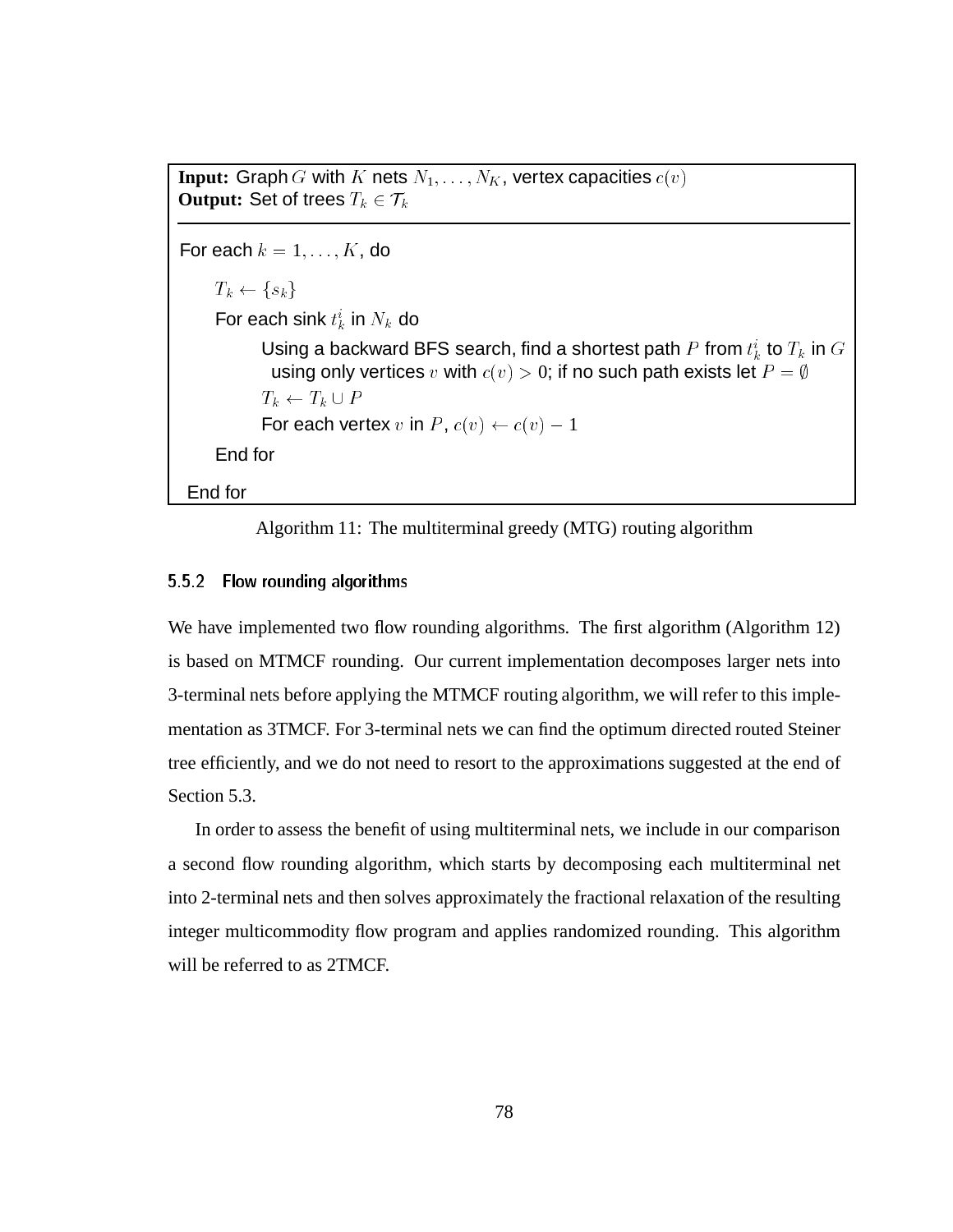**Input:** Graph G with K nets  $N_1, \ldots, N_K$ , vertex capacities  $c(v)$ **Output:** Set of trees  $T_k \in \mathcal{T}_k$ 

Find an approximate MTMCF using Algorithm 9.

Round the approximate MTMCF using Algorithm 10.

Use greedy deletion to find a feasible integer solution.

Use the MTG Algorithm 11 on the unrouted nets to find a maximal routing.

Algorithm 12: The MTMCF routing algorithm

### 5.6 Implementation experience

All experiments were conducted on a SGI Origin 2000 with 16 195MHz MIPS R10000 processors—only one of which is actually used by the sequential implementations included in our comparison—and 4 G-Bytes of internal memory, running under IRIX 6.4 IP27. Timing was performed using low-level Unix interval timers, under similar load conditions for all experiments. All algorithms were coded in C and compiled using gcc version egcs-2.91.66 with -O4 optimization.

The three test cases used in our experiments were extracted from the next-generation microprocessor chip at SGI. We used an optimized floorplan of the circuit blocks and also optimized the location of the source/sink pin locations based on coarse timing budgets. We used  $U = 4000 \mu m$ , and varied L between 500 $\mu$ m and 2000 $\mu$ m. Path-length upper-bounds were computed with the formula  $l_k = dist(s_k, t_k) / 1000$ . In all test cases considered the number of nets was large (over 6000), and the number of buffer blocks small (50), with relatively large capacity (400 buffers per block); such values are typical for this application [22].

Tables 4–6 give the number of routed sinks and the running time on the three instances by each of the algorithms included in our comparison. Figure 5.6 plots, for one of the instances, the solution quality versus CPU time (in seconds, excluding I/O and memory allocation) for each of the considered algorithms.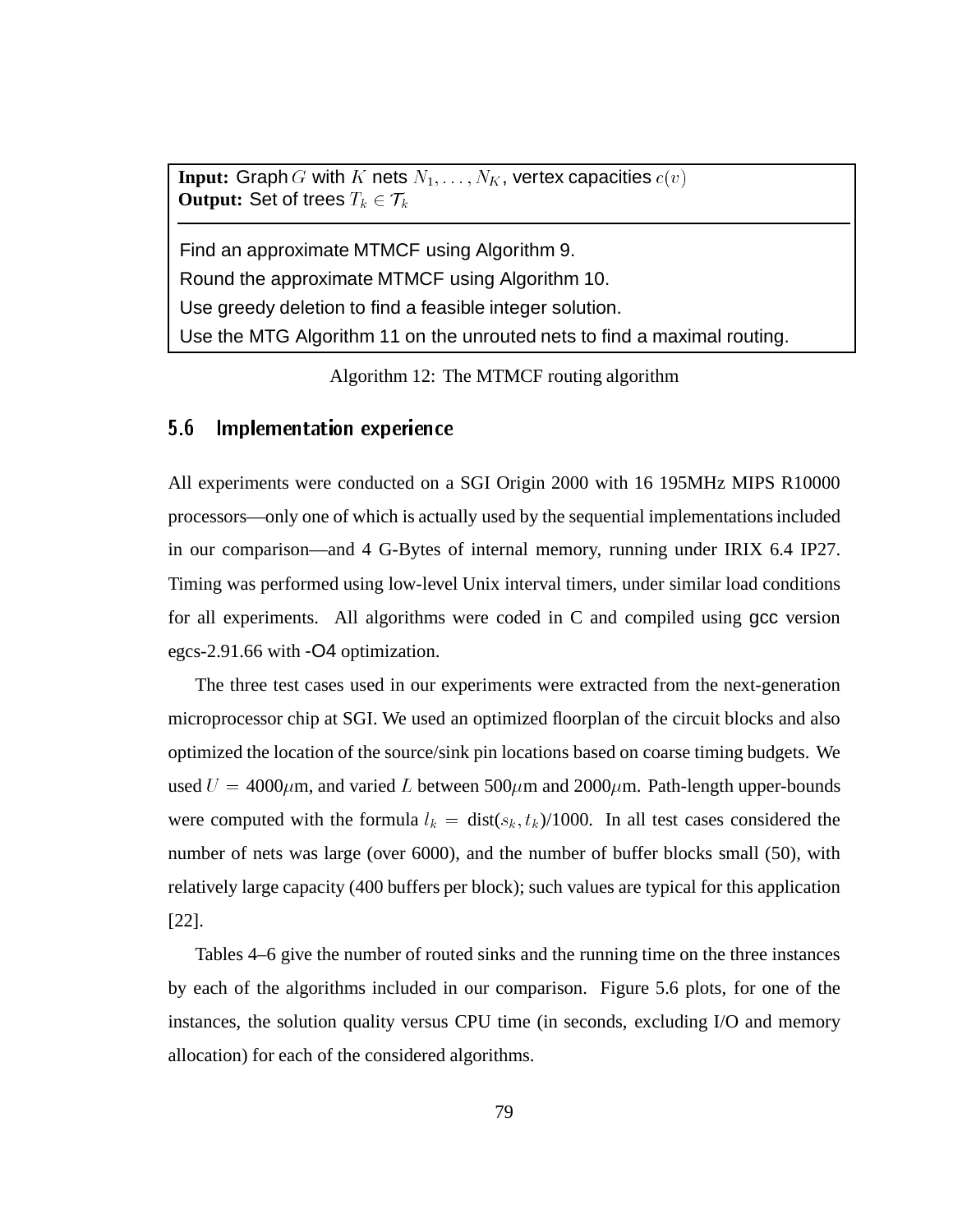|    |      | Instance     |      | <b>GREEDY</b> |         |            |  |
|----|------|--------------|------|---------------|---------|------------|--|
| ID | Nets | <b>Sinks</b> | N/S  | $F-2TG$       | $B-2TG$ | <b>MTG</b> |  |
| i1 | 4764 | 6038         | 2.27 | 89.5          | 90.6    | 93.5       |  |
|    |      |              |      | 0.58          | 0.54    | 0.53       |  |
| i2 | 4925 | 6296         | 2.28 | 89.9          | 91.6    | 93.6       |  |
|    |      |              |      | 0.84          | 0.58    | 0.55       |  |
| i3 | 4938 | 6321         | 2.28 | 89.8          | 91.5    | 93.3       |  |
|    |      |              |      | 0.65          | 0.59    | 0.54       |  |

Table 4: Percent of sinks connected and CPU time for the greedy algorithms

| Instance     |             |              |      | 2TMCF                |                                           |        |                      |                      |                      |
|--------------|-------------|--------------|------|----------------------|-------------------------------------------|--------|----------------------|----------------------|----------------------|
| ID           | <b>Nets</b> | <b>Sinks</b> | N/S  | $\varepsilon = 0.64$ | $\varepsilon = 0.32$ $\varepsilon = 0.16$ |        | $\varepsilon = 0.08$ | $\varepsilon = 0.04$ | $\varepsilon = 0.02$ |
| $\mathbf{i}$ | 4764        |              |      | 94.8                 | 95.8                                      | 96.5   | 96.6                 | 96.8                 | 96.8                 |
|              | 6038        | 2.27         | 2.84 | 12.13                | 39.50                                     | 139.83 | 600.89               | 2321.67              |                      |
|              | i2<br>4925  | 6296         | 2.28 | 96.2                 | 97.1                                      | 97.4   | 97.5                 | 97.6                 | 97.6                 |
|              |             |              |      | 4.35                 | 11.34                                     | 40.55  | 156.89               | 690.31               | 2604.34              |
| i3<br>4938   |             | 6321         | 2.28 | 96.2                 | 96.9                                      | 97.3   | 97.3                 | 97.5                 | 97.5                 |
|              |             |              |      | 3.37                 | 11.08                                     | 40.84  | 163.32               | 730.95               | 2638.04              |

Table 5: Percent of sinks connected and CPU time for the 2TMCF algorithm

| Instance |                      |              | 3TMCF |       |                                                                |        |                      |                      |                      |
|----------|----------------------|--------------|-------|-------|----------------------------------------------------------------|--------|----------------------|----------------------|----------------------|
| ID       | <b>Nets</b>          | <b>Sinks</b> | N/S   |       | $\varepsilon = 0.64$ $\varepsilon = 0.32$ $\varepsilon = 0.16$ |        | $\varepsilon = 0.08$ | $\varepsilon = 0.04$ | $\varepsilon = 0.02$ |
|          | $\mathbf{i}$<br>4764 | 6038         | 2.27  | 95.7  | 96.8                                                           | 97.3   | 97.5                 | 97.6                 | 97.6                 |
|          |                      |              |       | 16.57 | 53.62                                                          | 203.03 | 817.59               | 3166.03              | 12736.22             |
| i2       | 4925                 |              |       | 97.0  | 98.0                                                           | 98.4   | 98.5                 | 98.6                 | 98.4                 |
|          | 6296                 | 2.28         | 19.50 | 64.13 | 242.17                                                         | 942.34 | 3721.95              | 14854.06             |                      |
| i3       | 4938                 | 6321         | 2.28  | 96.8  | 97.8                                                           | 98.3   | 98.4                 | 98.4                 | 98.3                 |
|          |                      |              | 18.99 | 66.12 | 246.29                                                         | 956.83 | 3813.42              | 15088.50             |                      |

Table 6: Percent of sinks connected and CPU time for the 3TMCF algorithm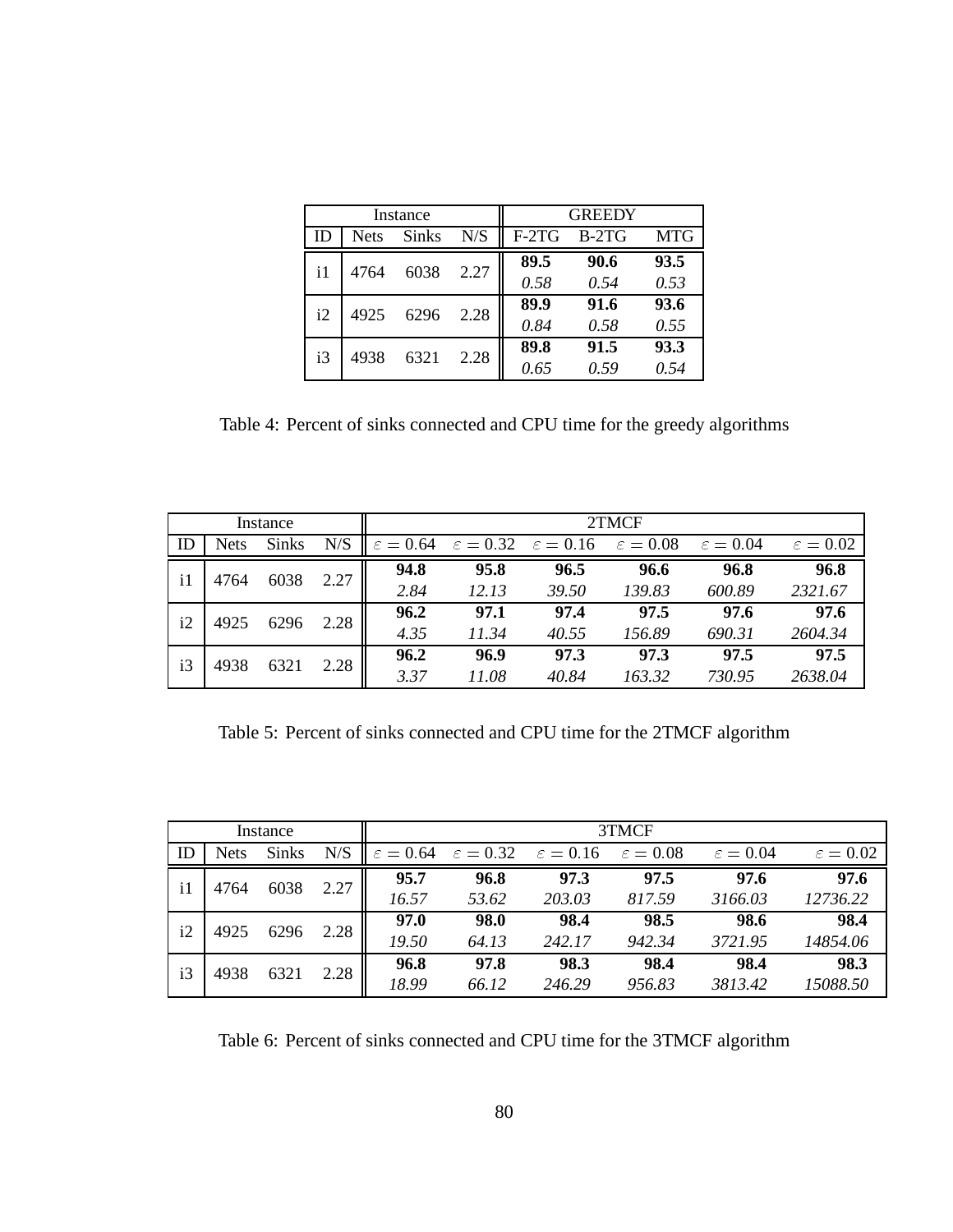The first surprising thing to notice is that B-2TG gives noticeably better results than F-2TG, despite the fact that the two algorithms are nearly identical (they both add paths of the same length until some of the vertices use up the full capacity).<sup>3</sup> Perhaps not so surprising is the fact that the multiterminal greedy algorithm is better than both F-2TG and B-2TG. Notice that the running time of all three greedy algorithms is virtually the same, so MTG is the clear choice among them.

Our experiments clearly demonstrate the high quality of the solutions obtained by flow rounding methods. Significant improvement over the best of the greedy methods is possible even with a very small increase in running time, proof that even very coarse MCF/MTMCF approximations give helpful hints to the randomized rounding procedure. Since randomized rounding is very fast, faster in fact than any of the greedy algorithms, the MCF/MTMCF algorithms can be further improved by running randomized rounding with the same fractional flow a large number of times and taking the best of the rounded solutions; our current implementation does not exploit this idea.

Finally, our experiments show that even a limited use of multiterminal nets (decomposition into nets of size 3) gives improvements over the already very high-quality MCF algorithm of Dragan et al. [22]. In fact, the 3TMCF algorithm outperforms the MCF algorithm in [22] even when the same time budget is given to both algorithms.

#### 5.7 Conclusions and future research directions 5.7

In this chapter, we addressed the problem of how to perform buffering of global nets given an existing buffer block plan. We gave a provably good algorithm based on a novel approach to MTMCF approximation inspired by recent results of Garg and Könemann [35]

<sup>&</sup>lt;sup>3</sup>The advantage in computing backward shortest paths, as opposed to forward shortest paths, appears to lie in the fact that the former gives a set of paths that are better spread out in the vicinity of the source of a large net. If the sinks of such a net are grouped in a small number of clusters, which is typically the case in real designs, the forward greedy algorithm is likely to use a small number of neighbors of the source for all these paths, thus leading to the faster exhaustion of the available capacity in these vertices.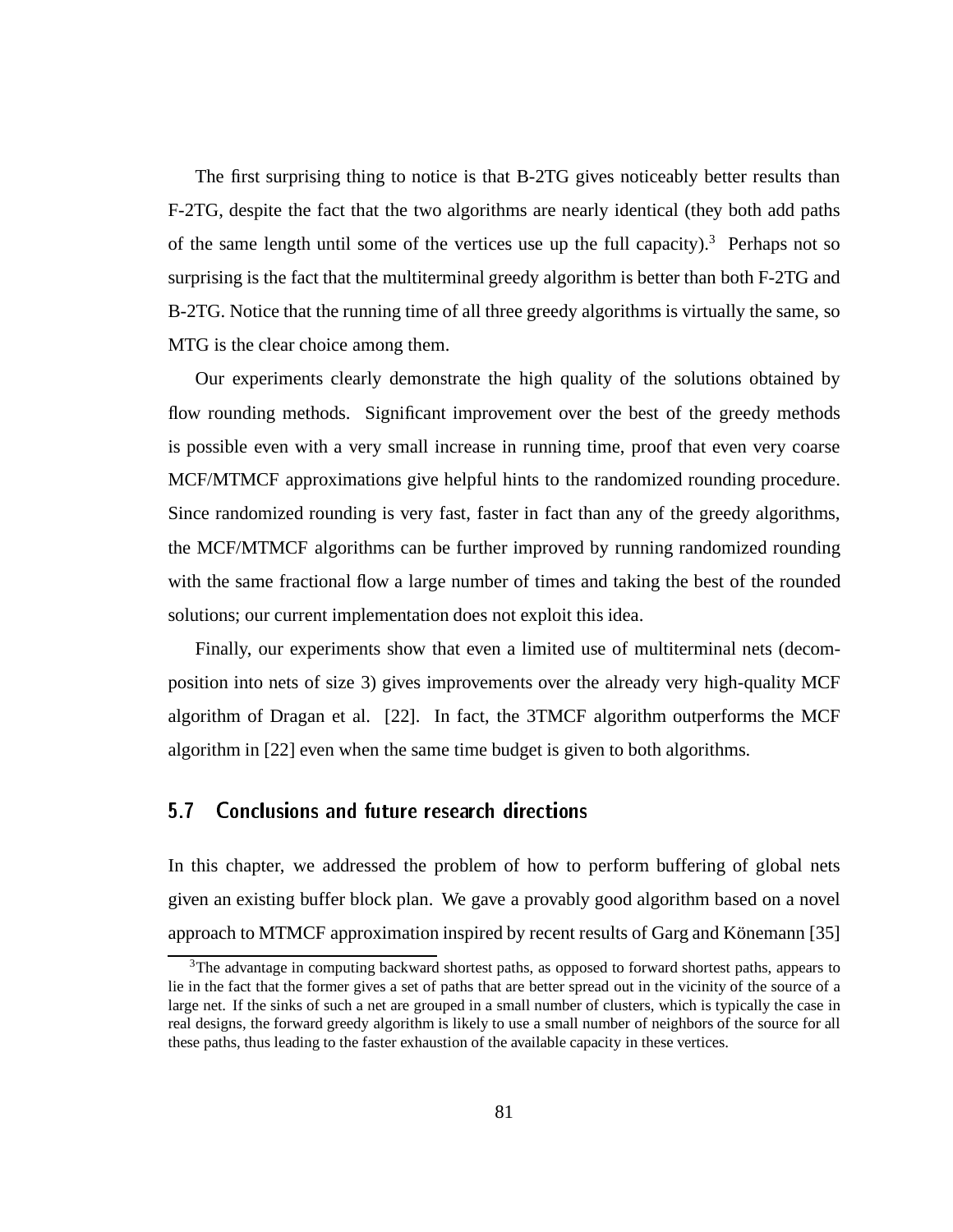

Figure 14: Percent of sinks connected vs. time on instance i1

and Fleischer [29] on edge-capacitated MCF. Our MTMCF algorithm outperforms existing algorithms for the problem [20], and has been validated on top-level layouts extracted from a recent high-end microprocessor design.

As presented here, our work targets the very early global wireplanning activities, i.e., pre-synthesis chip planning. It should be interesting to extend the class of methodologies to which the MTMCF approach applies. Possible directions in which the approach can be extended are: (1) handling routing congestion, e.g., by introducing capacitated "virtual" nodes in the flow graph; (2)handling timing criticality and budgets, e.g., by better use of net ordering and weighting; (3)improved decomposition heuristics, perhaps based on clustering techniques; and (4) more accurate treatement of multiterminal nets, by decomposition into nets with more than 3 terminals.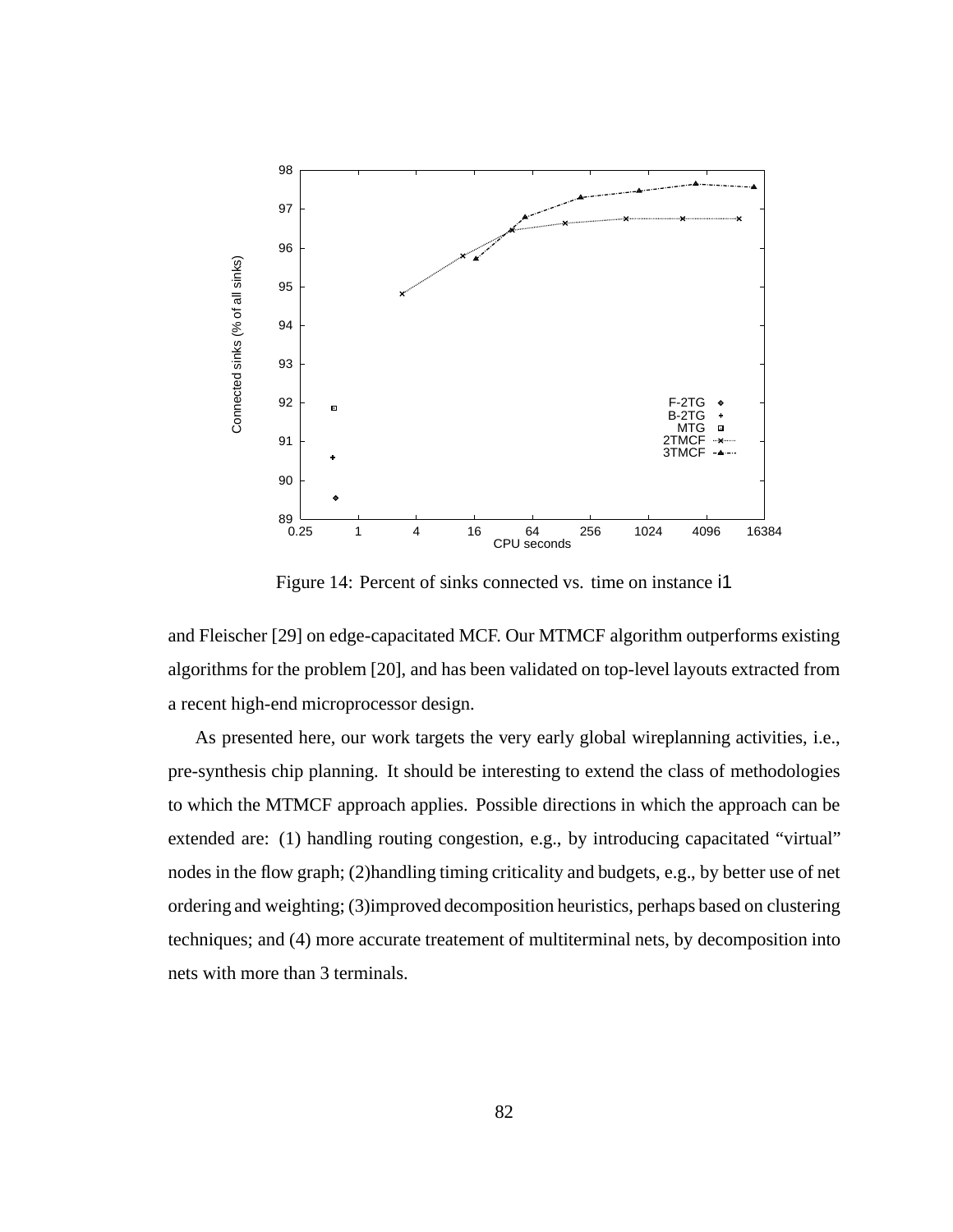# Vita



**Ion I. Măndoiu** was born on November 30, 1967 in Strejești, a little town on the right shore of the Olt river in Romania. Between 1982 and 1986 he attended the "Ion Minulescu" high school in the nearby city of Slatina. Upon high school graduation he was admitted to the University

of Bucharest, which he started to attend in 1987 after nine months of military service. In June 1992 he graduated, first in his class, with a M.S. in Computer Science. He has been with the Department of Computer Science of the University of Bucharest since Octomber 1992, on leave since 1995 when he entered the Ph.D. program in the College of Computing at Georgia Institute of Technology. His research interests include the design, analysis, and implementation of exact and approximation algorithms, combinatorial optimization, algorithmic problems in coding and information theory, and VLSI computer-aided design.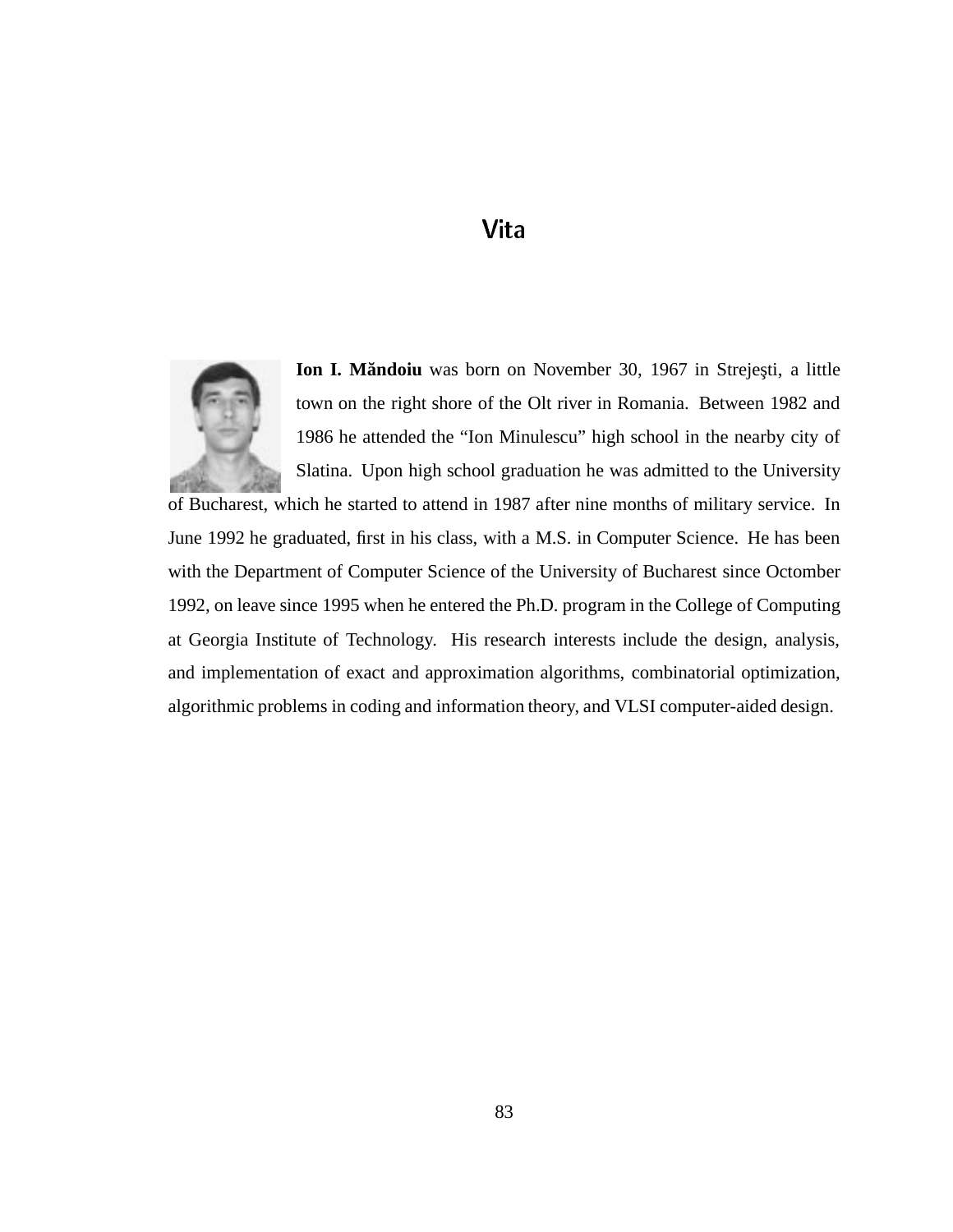## **Bibliography**

- [1] A. Agrawal, P. Klein, and R. Ravi. When trees collide: an approximation algorithm for the generalized Steiner problem in networks. *SIAM J. Comput.*, 24:440–456, 1995.
- [2] Ch. Albrecht. Provably good global routing by a new approximation algorithm for multicommodity flow. In *Proc. ACM/SIGDA Int. Symp. Phys. Design*, 2000.
- [3] S. Arora. Polynomial time approximation scheme for Euclidean TSP and other geometric problems. In *Proc. 37th IEEE Ann. Symp. Found. Comput. Sci.*, pages 2–11, 1996.
- [4] S. Arora. Nearly linear time approximation scheme for Euclidean TSP and other geometric problems. In *Proc. 38th IEEE Ann. Symp. Found. Comput. Sci.*, pages 554–563, 1997.
- [5] H. Bakoglu. *Circuits, interconnections, and packaging for VLSI*. Addison-Wesley, Reading, Massachusetts, 1990.
- [6] H. Bakoglu, J.T. Walker, and J.D. Meindl. A symmetric clock-distribution tree and optimized high-speed interconnections for reduced clock-skew in ULSI and WSI circuits. In *Proc. IEEE Int. Conf. Comput. Design*, pages 118–122, 1986.
- [7] P. Berman, U. Fössmeier, M. Karpinski, M. Kaufmann, and A. Zelikovsky. Approaching the  $5/4$  approximation for rectilinear Steiner trees. Technical Report WSI-94-06, Wilhelm-Schickard-Institut für Informatik, Universität Tübingen, Tübingen, Germany, 1994.
- [8] P. Berman and V. Ramaiyer. Improved approximations for the Steiner tree problem. *J. Algorithms*, 17:381–408, 1994.
- [9] S.N. Bespamyatnikh. An optimal algorithm for closest-pair maintenance. *Discret. Comput. Geometry*, 19:175–195, 1998.
- [10] K.D. Boese and A.B. Kahng. Zero-skew clock routing trees with minimum wirelength. In *Proc. IEEE Int. ASIC Conf.*, pages 17–21, 1992.
- [11] M. Borah, R. M. Owens, and M. J. Irwin. A fast and simple Steiner routing heuristic. *Discret. Appl. Math.*, 90:51–67, 1999.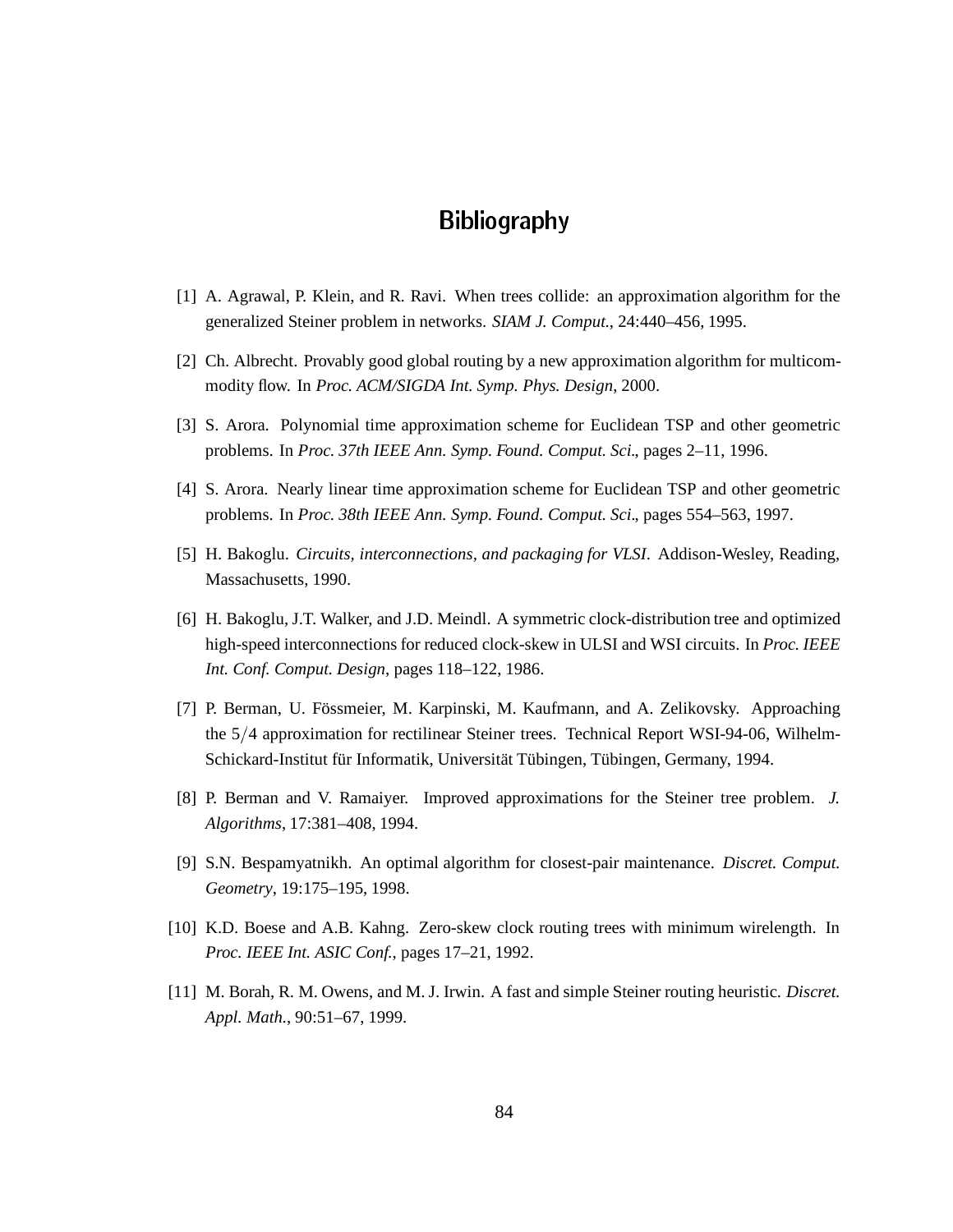- [12] R. C. Carden and C.-K. Cheng. A global router using an efficient approximate multicommodity multiterminal flow algorithm. In *Proc. ACM/IEEE Design Automation Conf.*, pages 316–321, 1991.
- [13] T.-H. Chao, Y.-C. Hsu, and J.-M. Ho. Zero skew clock net routing. In *Proc. ACM/IEEE Design Automation Conf.*, pages 518–523, 1992.
- [14] T.-H. Chao, Y.-C. Hsu, J.-M. Ho, K. D. Boese, and A. B. Kahng. Zero skew clock routing with minimum wirelength. *IEEE Trans. Circ. and Syst. II: Analog & Digital Sign. Process.*, 39:799–814, 1992.
- [15] M. Charikar, Ch. Chekuri, T. Cheung, Z. Dai, A. Goel, and S. Cheung. Approximation algorithms for directed steiner problems. *J. Algorithms*, 33:73–91, 1999.
- [16] M. Charikar, J. Kleinberg, R. Kumar, S. Rajagopalan, A. Sahai, and A. Tomkins. Minimizing wirelength in zero and bounded skew clock trees. In *Proc. 10th ACM-SIAM Ann. Symp. Discret. Algorithms*, pages 177–184, 1999.
- [17] D. Chen, D.-Z. Du, X.-D. Hu, G.-H. Lin, L. Wang, and G. Xue. Approximations for Steiner trees with minimum number of Steiner points. *manuscript*, 1999.
- [18] J. Cong, A. Kahng, and G. Robins. Matching-based methods for high-performance clock routing. *IEEE Trans. CAD*, 12:1157–1169, 1993.
- [19] J. Cong, A.B. Kahng, C.K. Koh, and C.-W. Tsao. Bounded-skew clock and Steiner routing. *ACM Trans. Design Automation*, 3:341–388, 1998.
- [20] J. Cong, T. Kong, and D. Z. Pan. Buffer block planning for interconnect-driven floorplanning. In *Proc. IEEE Int. Conf. on CAD*, pages 358–363, 1999.
- [21] T.H. Cormen, C.E. Leiserson, and R.L. Rivest. *Introduction to algorithms*. MIT Press, Cambridge, Massachusetts, 1990.
- [22] F.F. Dragan, A.B. Kahng, I.I. Măndoiu, S. Muddu, and A.Z. Zelikovsky. Provably good global buffering using an available buffer block plan. In *Proc. IEEE Int. Conf. on CAD*, 2000 (to appear).
- [23] F.F. Dragan, A.B. Kahng, I.I. Măndoiu, S. Muddu, and A.Z. Zelikovsky. Provably good global buffering by multiterminal multicommodity flow approximation. Submitted.
- [24] M. Edahiro. Minimum skew and minimum path length routing in VLSI layout design. *NEC Research and Development*, 32:569–575, 1991.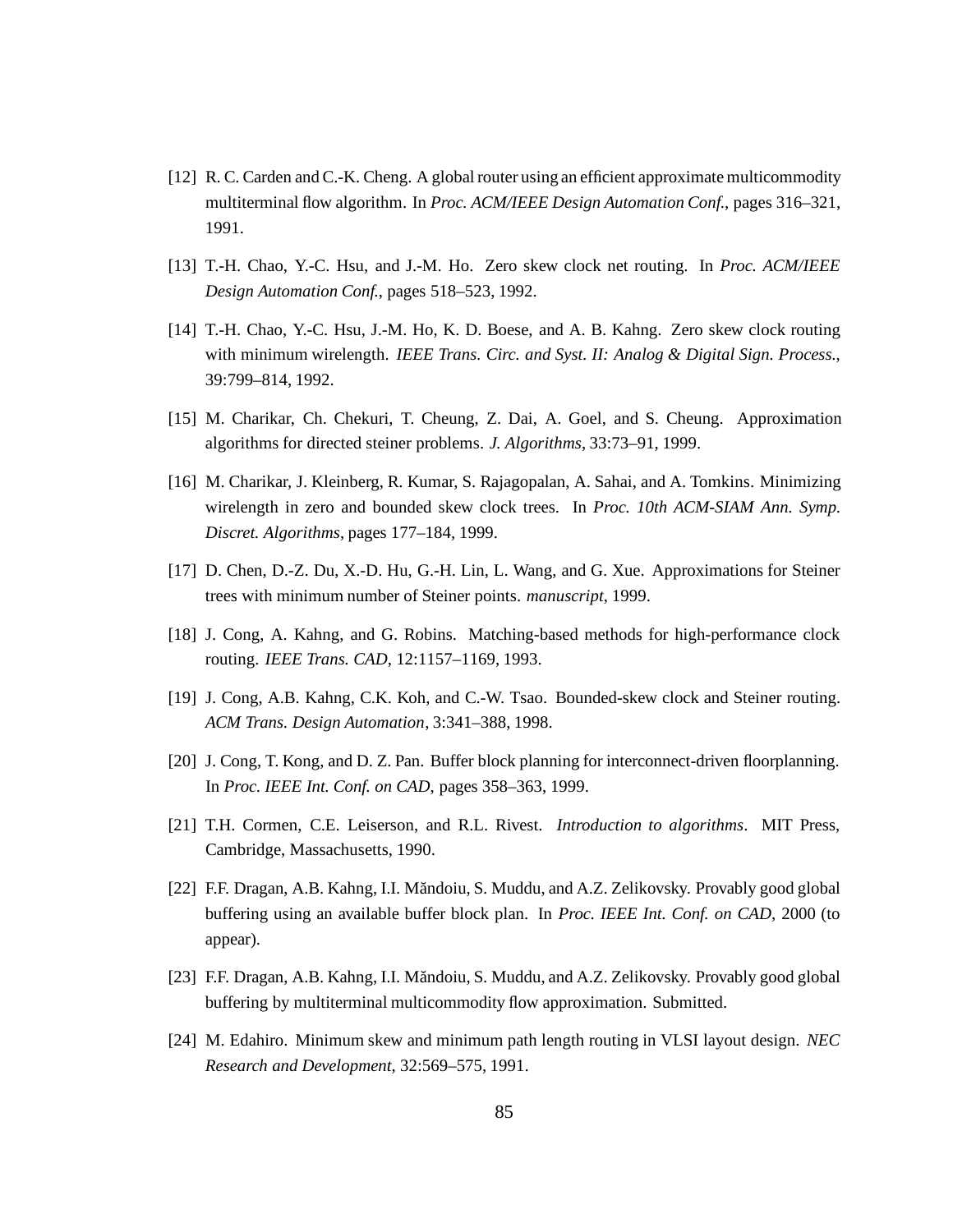- [25] M. Edahiro. A clustering-based optimization algorithm in zero-skew routings. In *Proc. 30th ACM/IEEE Design Automation Conf.*, pages 612–616, 1993.
- [26] D. Eppstein. Fast hierarchical clustering and other applications of dynamic closest pairs. *ACM J. Experimental Algorithmics*, 5:1–23, 2000.
- [27] U. Feige. A treshold of ln <sup>n</sup> for approximating set cover. In *Proc. 28th ACM Symp. Theor. Comput.*, pages 314–318, 1996.
- [28] U. Feige. A treshold of ln <sup>n</sup> for approximating set cover. *J. ACM*, 45:634–652, 1998.
- [29] L. Fleischer. Approximating fractional multicommodity flow independent of the number of commodities. In *Proc. 40th IEEE Ann. Symp. Found. Comput. Sci.*, pages 24–31, 1999.
- [30] U. Fößmeier and M. Kaufmann. Solving rectilinear Steiner tree problems exactly in theory and practice. In *Proc. 5th Eur. Symp. Algorithms*, volume 1284 of *Lecture Notes in Computer Science*, Berlin, Germany, 1997. Springer-Verlag.
- [31] U. Fößmeier, M. Kaufmann, and A. Z. Zelikovsky. Faster approximation algorithms for the rectilinear Steiner tree problem. *Discret. Comput. Geometry*, 18:93–109, 1997.
- [32] J. L. Ganley. Computing optimal rectilinear Steiner trees: A survey and experimental evaluation. *Discret. Appl. Math.*, 89:161–171, 1998.
- [33] J. L. Ganley and J. P. Cohoon. Improved computation of optimal rectilinear Steiner minimal trees. *Int. J. Comput. Geometry and Appl.*, 7:457–472, 1997.
- [34] M. R. Garey and D. S. Johnson. The rectilinear Steiner tree problem is NP-complete. *SIAM J. Appl. Math.*, 32:826–834, 1977.
- [35] N. Garg and J. Könemann. Faster and simpler algorithms for multicommodity flow and other fractional packing problems. In *Proc. 39th IEEE Ann. Symp. Found. Comput. Sci.*, pages 300–309, 1998.
- [36] M.X. Goemans and D.P. Williamson. A general approximation technique for constrained forest problems. *SIAM J. Comput.*, 24:296–317, 1995.
- [37] J. Griffith, G. Robins, J.S. Salowe, and T. Zhang. Closing the gap: near-optimal Steiner trees in polynomial time. *IEEE Trans. CAD*, 13:1351–1365, 1994.
- [38] S. Guha and S. Khuller. Improved methods for approximating node weighted Steiner trees and connected dominating sets. *Inf. Comput.*, 150:57–74, 1999.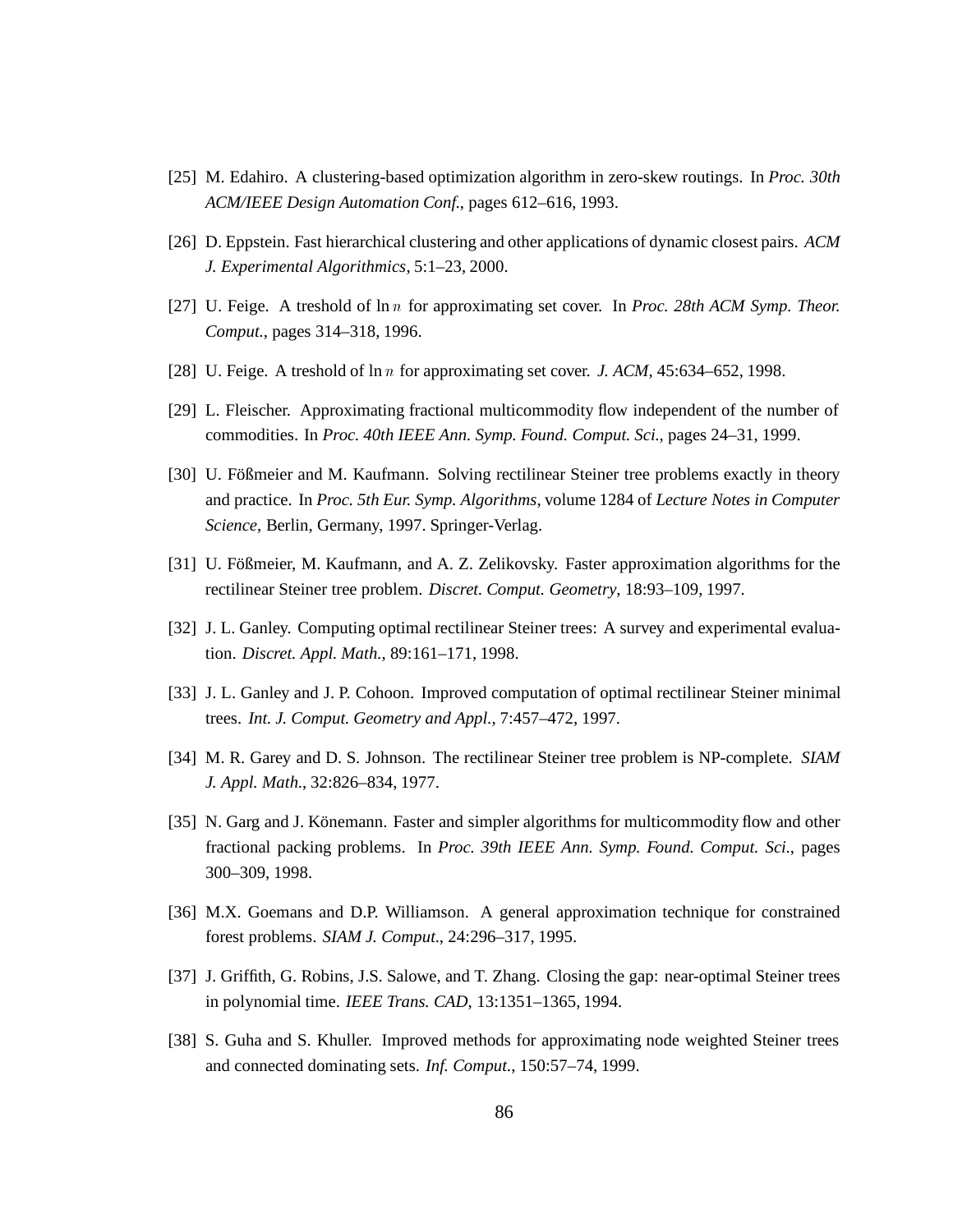- [39] R.-H. Güting, O. Nurmi, and T. Ottmann. Fast algorithms for direct enclosures and direct dominances. *J. Algorithms*, 10:170–186, 1989.
- [40] M. Hanan. On Steiner's problem with rectilinear distance. *SIAM J. Appl. Math.*, 14:255–265, 1966.
- [41] J. Ho, G. Vijayan, and C. K. Wong. New algorithms for the rectilinear Steiner tree problem. *IEEE Trans. CAD*, 9:185–193, 1990.
- [42] M. Hollander and D.A. Wolfe. *Nonparametric statistical methods*. John Wiley & Sons, 2nd edition, 1999.
- [43] J. Huang, X.-L. Hong, C.-K. Cheng, and E.S. Kuh. An efficient timing-driven global routing algorithm. In *Proc. ACM/IEEE Design Automation Conf.*, pages 595–600, 1993.
- [44] F. K. Hwang. On Steiner minimal trees with rectilinear distance. *SIAM J. Appl. Math.*, 30:104–114, 1976.
- [45] F. K. Hwang. An O(n log n) algorithm for rectilinear minimal spanning trees. *J. ACM*, 26:177–182, 1979.
- [46] F. K. Hwang, D. S. Richards, and P. Winter. *The Steiner tree problem*, volume 53 of *Annals of Discrete Mathematics*. North-Holland, Amsterdam, Netherlands, 1992.
- [47] M.A.B. Jackson, A. Srinivasan, and E.S. Kuh. Clock routing for high-performance ICs. In *Proc. ACM/IEEE Design Automation Conf.*, pages 574–579, 1990.
- [48] A. B. Kahng, J. Cong, and G. Robins. High-performance clock routing based on recursive geometric matching. In *Proc. ACM/IEEE Design Automation Conf.*, pages 574–579, 1990.
- [49] A. B. Kahng and G. Robins. A new class of iterative Steiner tree heuristics with good performance. *IEEE Trans. CAD*, 11:893–902, 1992.
- [50] A. B. Kahng and G. Robins. *On Optimal Interconnections for VLSI*. Kluwer Academic Publishers, Norwell, Massachusetts, 1995.
- [51] P. Klein and R. Ravi. A nearly best-possible approximation algorithm for node-weighted Steiner trees. *J. Algorithms*, 19:104–115, 1995.
- [52] L. Kou, G. Markowsky, and L. Berman. A fast algorithm for Steiner trees. *Acta Inform.*, 15:141–145, 1981.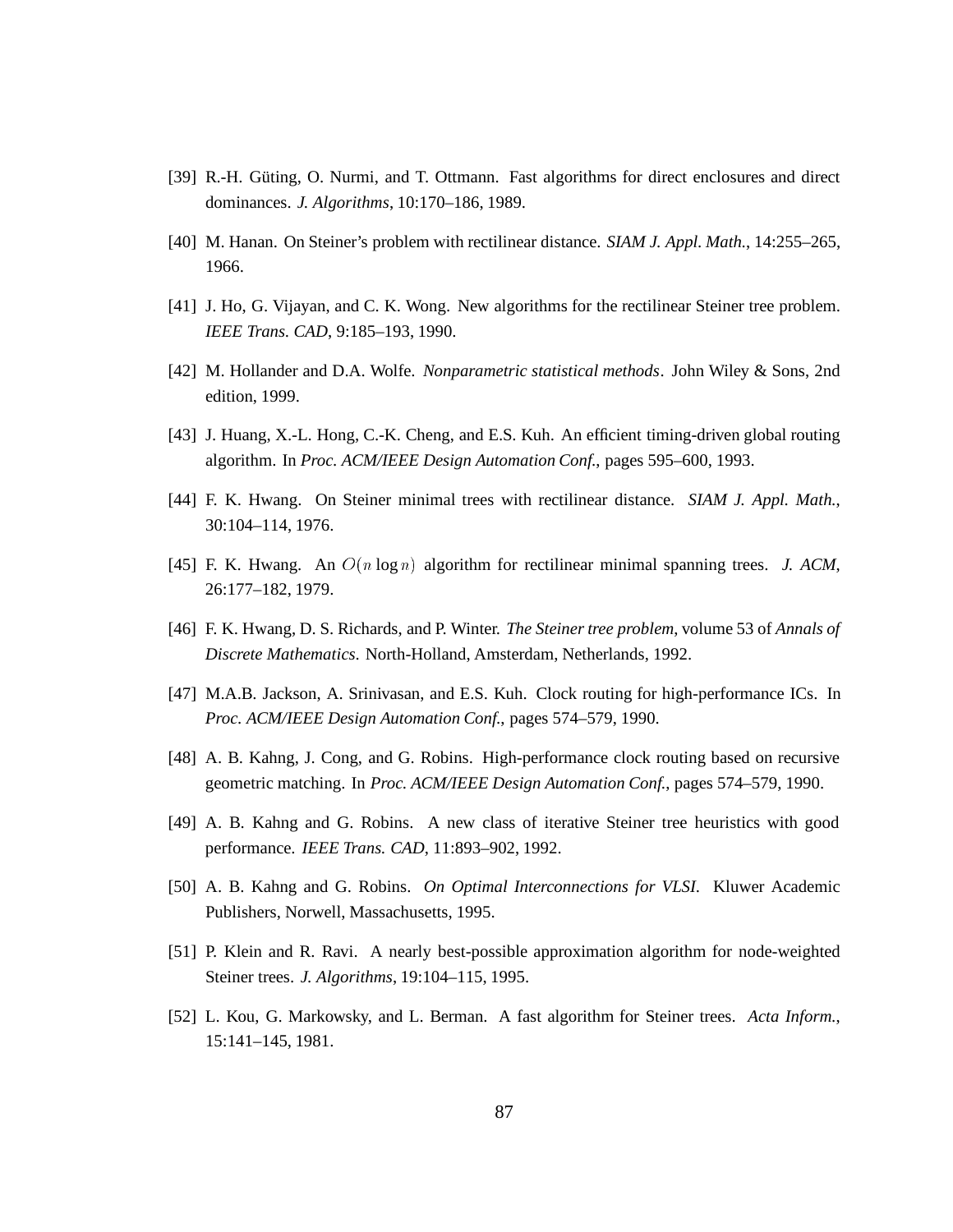- [53] F. D. Lewis, W. C.-C. Pong, and N. Van Cleave. Local improvement in Steiner trees. In *Proc. 3rd Great Lakes Symp. VLSI*, pages 105–106, 1993.
- [54] Y.M. Li and M.A. Jabri. A zero-skew clock routing scheme for VLSI circuits. In *Proc. IEEE Int. Conf. on CAD*, pages 458–463, 1992.
- [55] G.-H. Lin and G. Xue. Steiner tree problem with minimum number of Steiner points and bounded edge-length. *Inf. Process. Lett.*, 69:53–57, 1999.
- [56] R. Motwani, J. Naor, and P. Raghavan. Randomized approximation algorithms in combinatorial optimization. In D.S. Hochbaum, editor, *Approximation algorithms for NP-hard problems*, pages 144–191, Boston, MA, 1997. PWS Publishing.
- [57] I. I. Măndoiu, V.V. Vazirani, and J.L. Ganley. A new heuristic for rectilinear Steiner trees. In *Proc. IEEE Int. Conf. on CAD*, pages 157–162, 1999.
- [58] I. I. Măndoiu, V.V. Vazirani, and J.L. Ganley. A new heuristic for rectilinear Steiner trees. *IEEE Trans. CAD*, 19, 2000 (to appear).
- [59] I. I. Măndoiu and A.Z. Zelikovsky. A note on the MST heuristic for bounded edge-length Steiner trees with minimumnumber of Steiner points. *Information Processing Letters*, 75:165– 167, to appear Oct. 2000.
- [60] A.P.-C Ng, P. Raghavan, and C.D. Thomson. Experimental results for a linear program global router. *Computers and Artificial Intelligence*, pages 229–242, 1987.
- [61] H. J. Prömel and A. Steger. RNC-approximation algorithms for the Steiner problem. In R. Reischuk and M. Morvan, editors, *Proc. Symp.Theor. Aspect. Comput. Sci.*, volume 1200 of *Lecture Notes in Computer Science*, pages 559–570. Springer-Verlag, Berlin, Germany, 1997.
- [62] P. Raghavan and C.D. Thomson. Provably good routing in graphs: Regular arrays. In *Proc. 17th ACM Symp. Theor. Comput.*, pages 79–87, 1985.
- [63] P. Raghavan and C.D. Thomson. Randomized rounding. *Combinatorica*, pages 365–374, 1987.
- [64] S. Rajagopalan and V.V. Vazirani. Primal-dual RNC approximation algorithms for set cover and covering integer programs. *SIAM J. Comput.*, 28:526–541, 1999.
- [65] G. Robins. Batched Iterated 1-Steiner code available at www.cs.virginia.edu/˜robins/steiner.tar.